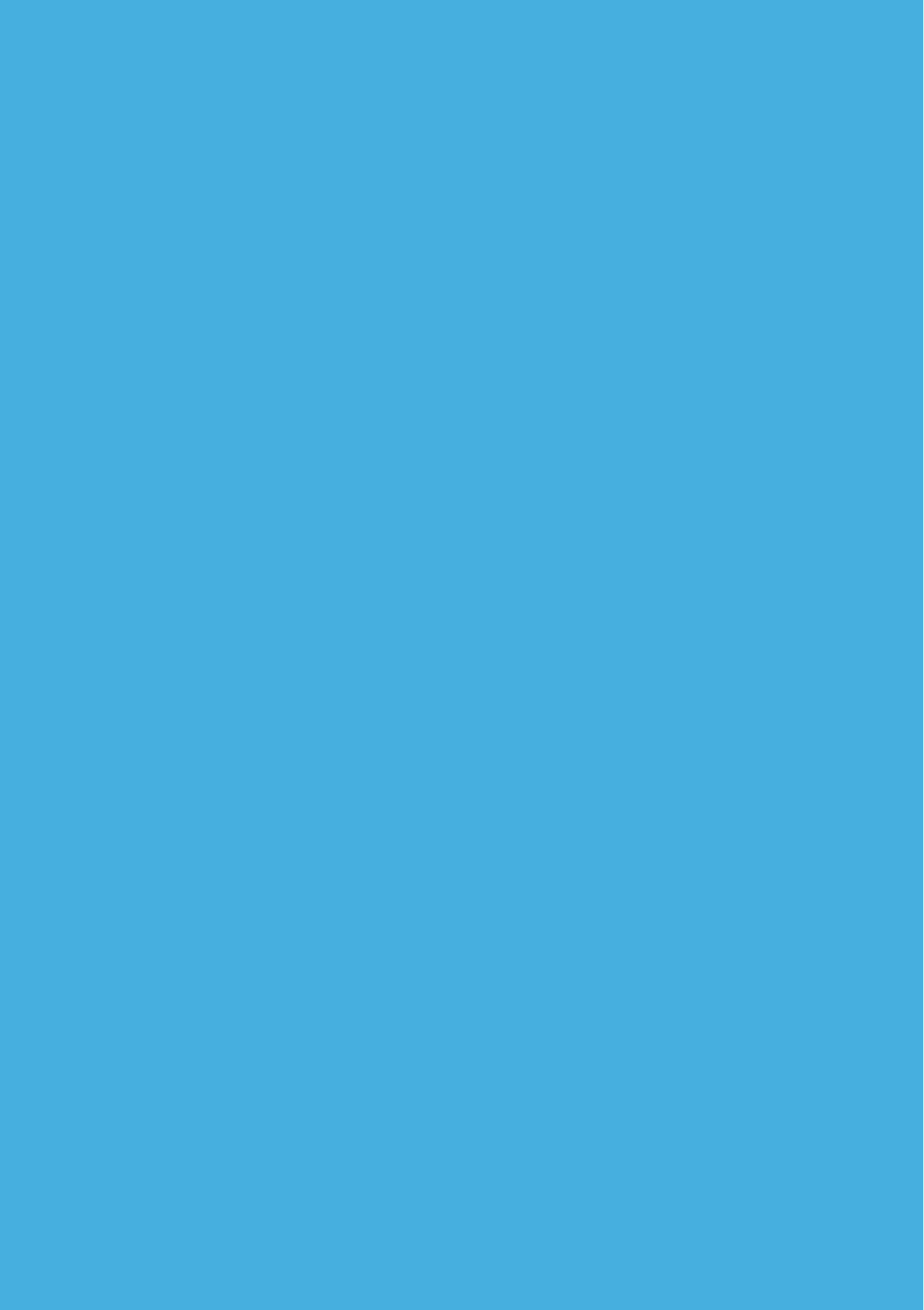### **CONTENTS**

| <b>MINUTES OF SPECIAL ASSEMBLY</b>     |    |
|----------------------------------------|----|
|                                        |    |
| <b>MINUTES OF ASSEMBLY, JUNE, 2010</b> |    |
|                                        |    |
|                                        | 20 |
|                                        | 33 |
|                                        | 56 |
|                                        | 79 |

### DIRECTORY OF THE PRESBYTERIAN CHURCH IN IRELAND

|                             | 86  |
|-----------------------------|-----|
|                             | 87  |
|                             | 89  |
| Under Care of Presbyteries: |     |
|                             | 149 |
|                             | 150 |
|                             | 151 |
| Alphabetical Lists:         |     |
|                             | 153 |
|                             | 157 |
| Contacts:                   |     |
|                             | 186 |
|                             | 186 |
|                             | 187 |
|                             | 189 |
|                             | 193 |
|                             | 197 |
|                             | 198 |
|                             | 202 |
|                             | 218 |
|                             |     |

#### STATISTICS OF THE PRESBYTERIAN CHURCH IN IRELAND

| 227 |
|-----|
| 272 |
| 273 |

<u> De Carlos de Carlos de Carlos de Carlos de Carlos de Carlos de Carlos de Carlos de Carlos de Carlos de Carlos de Carlos de Carlos de Carlos de Carlos de Carlos de Carlos de Carlos de Carlos de Carlos de Carlos de Carlos </u>

 $\overline{\phantom{a}}$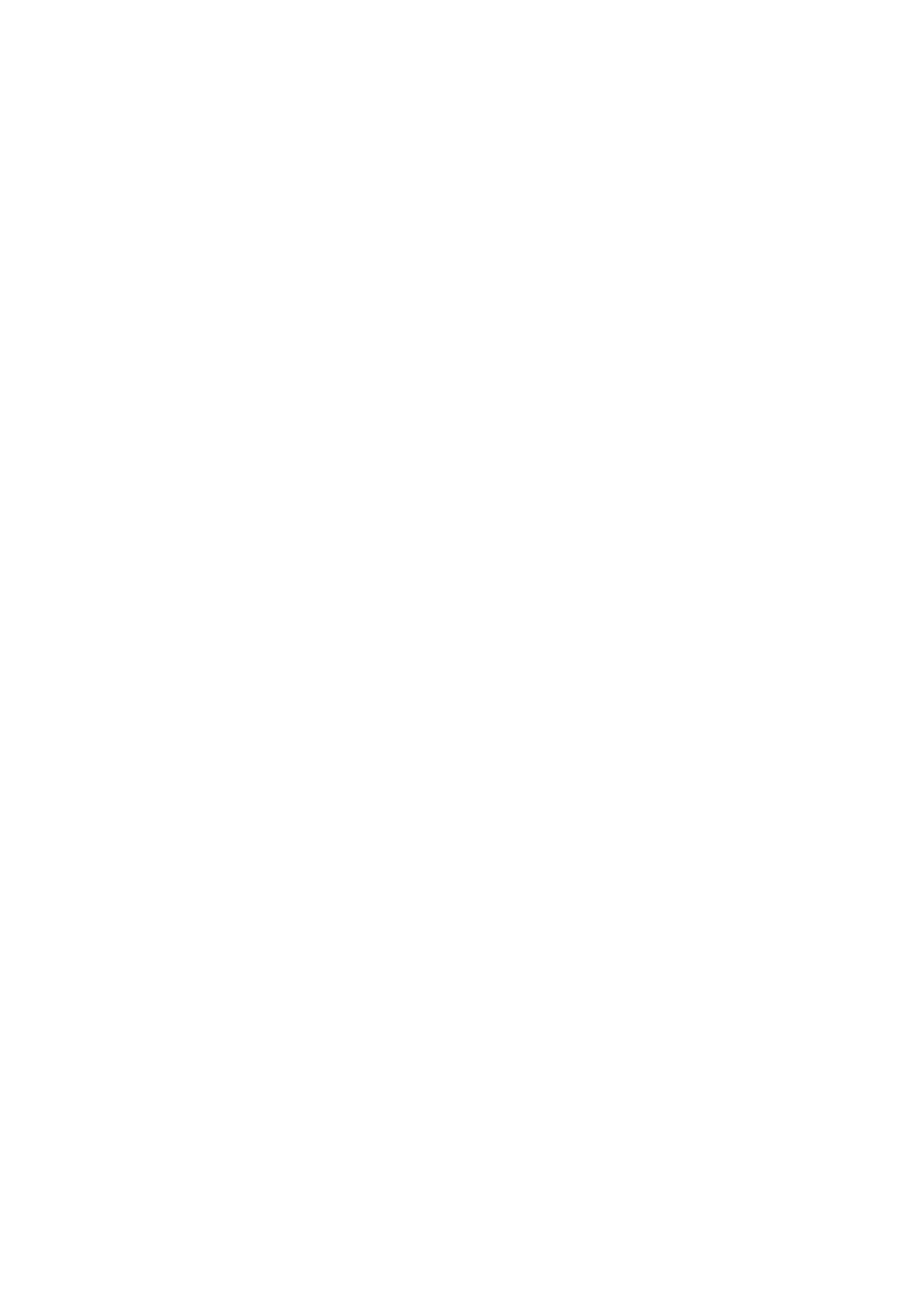# **MINUTES**

## OF THE

# **PROCEEDINGS**

## OF THE

# **General Assembly**

# OF THE

# **Presbyterian Church in Ireland**

### **Held at Belfast, April, 2010**

**Tuesday, 13th April, 2010 2.00 p.m.**

#### **Within Church House**

The Right Rev Dr J Stafford Carson, B.Sc., M.A., M.A.R., M.Th., D.D., Moderator of the General Assembly, led in public worship and constituted the Assembly with prayer.

The Clerk of Assembly announced that the names of 609 ministers, being ex officio members, and 482 elders, on whose behalf commissions had been received, had been entered on the Roll of the Assembly together with Assembly Elders, Conveners and nominees of the Business Board. In addition people in the normal categories, not members of the court, had been invited to sit and deliberate.

The following Ministers and Ruling Elders were recorded as present at the Special Meeting of the General Assembly: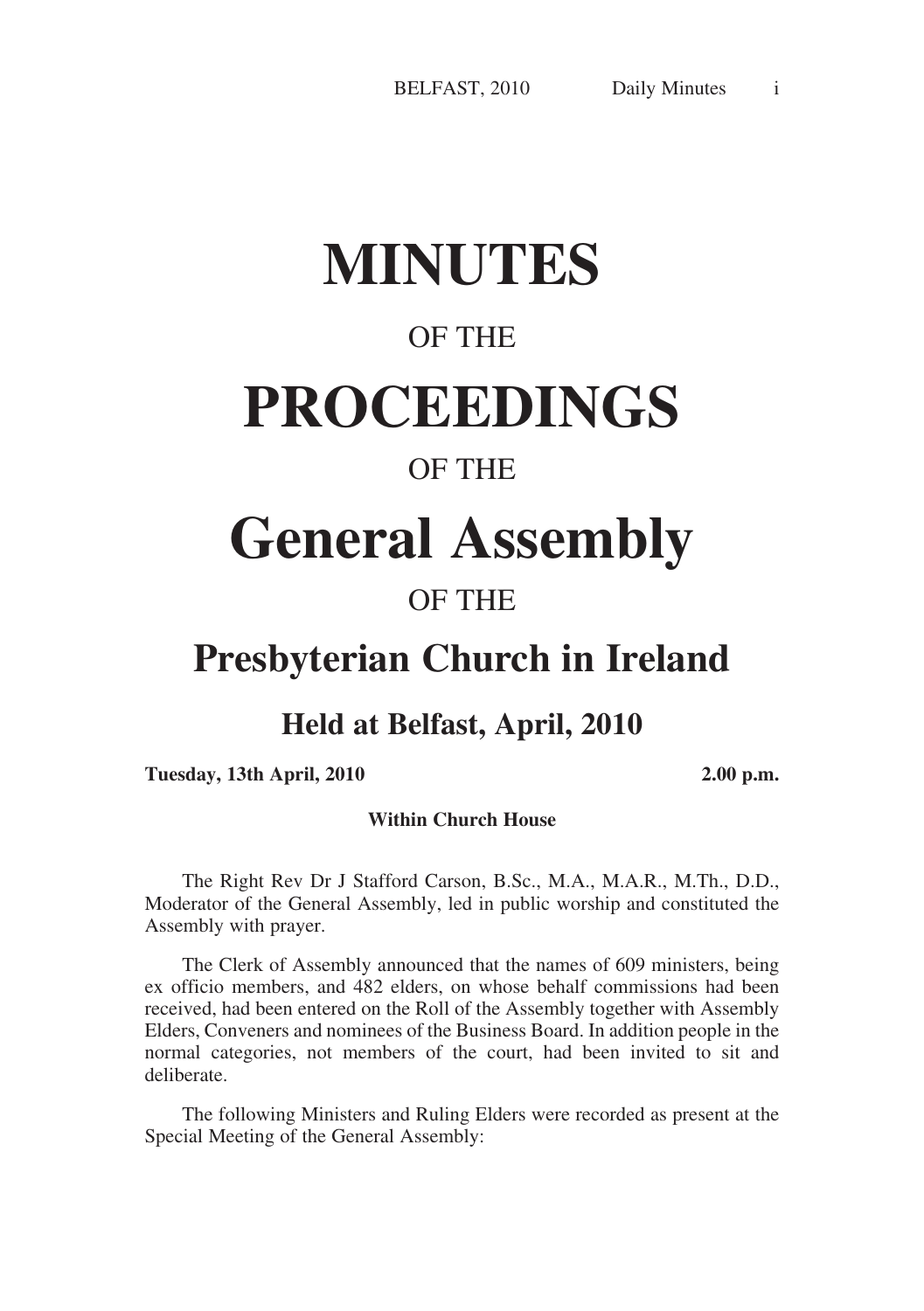#### **1. ARDS PRESBYTERY**

| <b>Ministers</b>    | <b>Ruling Elders</b> | Congregations             |
|---------------------|----------------------|---------------------------|
|                     |                      | Trinity, Bangor           |
|                     |                      | West Church, Bangor       |
| Dr. G.McK. Eagleson |                      | <b>First Donaghadee</b>   |
|                     |                      | High Street, Holywood     |
|                     |                      | Greenwell St., N'ards     |
|                     |                      | Retired                   |
|                     |                      | <b>First Newtownards</b>  |
|                     |                      | Ballyblack                |
|                     |                      |                           |
| Dr. W.P. Addley     |                      | Theological Professor     |
|                     |                      | Trinity, Bangor           |
|                     |                      | <b>First Bangor</b>       |
|                     | $+Mrs$ . E.A. Warden | Clerk                     |
|                     |                      | Groomsport                |
|                     |                      | Cloughey                  |
|                     |                      | Portaferry                |
| Dr. R.A. Russell    |                      | Ballywalter               |
|                     |                      | Theological Professor     |
|                     | Miss P. Hassard      | Trinity, Bangor           |
|                     | T.R. Millar          | Hamilton Rd., Bangor      |
|                     |                      | Ballygilbert              |
|                     |                      | Shore Street, Donaghadee  |
|                     | Mrs. E. McGucken     | Helen's Bay               |
|                     |                      | <b>First Newtownards</b>  |
|                     |                      | Greenwell St, Newtownards |
|                     |                      | Millisle & Ballycopeland  |
|                     | W. Graham            | Movilla                   |
|                     | J.W. Russell         | West Church, Bangor       |
|                     |                      | Glastry                   |
|                     | Dr. W.M.C. Stevenson | Kirkcubbin                |
|                     |                      | Portavogie                |
|                     | Mrs. E. Savage       | Conlig                    |
| Averil Stevenson    |                      | Kirkcubbin                |
|                     | J. Crawford          | Regent St., Newtownards   |
|                     | Ms. H. Millar        | Ballyholme                |
|                     |                      | Mission Africa            |
|                     |                      | Scrabo                    |
|                     |                      | Strean, Newtownards       |
|                     | Ms. K. Hinds         | Kilcooley, Bangor         |
|                     |                      | Carrowdore & Ballyfrenis  |
|                     | J. McCormick         | Ballygrainey              |
|                     | R. Carville          | Lisnabreen                |
|                     | Ms. A. Rankin        | Ballyblack                |
|                     |                      | Greyabbey                 |
|                     |                      | Hamilton Road, Assoc.     |
|                     |                      | First Bangor, Assoc.      |
|                     | T. Ritchie           | Second Newtownards        |
|                     | A. Dalzell           |                           |
|                     |                      | <b>First Donaghadee</b>   |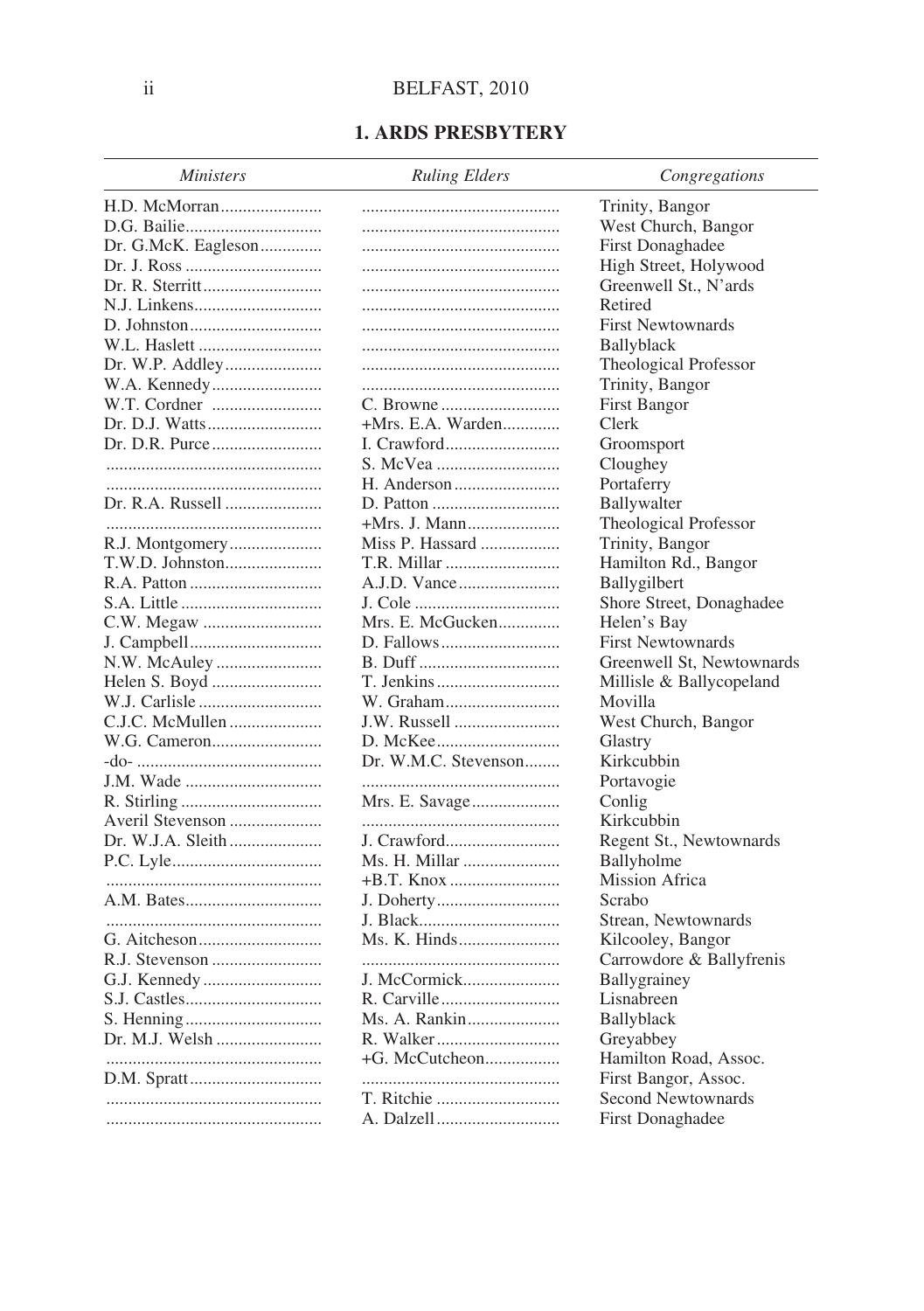#### 2. ARMAGH PRESBYTERY

| <i>Ministers</i>       | <b>Ruling Elders</b> | Congregations          |
|------------------------|----------------------|------------------------|
|                        |                      | The Mall, Armagh       |
|                        |                      | Hill Street, Lurgan    |
|                        |                      | Second Keady           |
|                        |                      | Drumhillery            |
|                        |                      | Cladymore              |
|                        | Ms. M. McGuinness    | Tassagh                |
|                        |                      | Clare                  |
|                        |                      | <b>First Portadown</b> |
|                        |                      | First Armagh           |
| Christina U.R. Bradley |                      | Armagh Road, Portadown |
|                        |                      | Craigavon              |
|                        |                      | Vinecash               |
|                        |                      | Richhill               |
| B. Ann McDonald        |                      | Caledon                |
|                        | Ms. M. Kirkland      | Minterburn             |
|                        |                      | Waringstown            |
|                        |                      | The Mall, Armagh       |
|                        |                      | Moy                    |
|                        |                      | <b>Benburb</b>         |
|                        |                      | Hill Street, Lurgan    |
|                        |                      | Druminnis              |
|                        |                      | Redrock                |
|                        | S. Graham            | First Lurgan           |
|                        |                      | Loughgall              |
|                        |                      | Tartaraghan            |
|                        |                      | First Portadown Asst.  |
|                        |                      | <b>First Keady</b>     |
|                        | W.J. Kennedy         | Armaghbrague           |

#### **3. BALLYMENA PRESBYTERY**

| <i>Ministers</i>     | <b>Ruling Elders</b> | Congregations            |
|----------------------|----------------------|--------------------------|
|                      |                      | Grange                   |
| Dr. R.E.H. Uprichard | H. Hamill            | Trinity, Ahoghill        |
|                      |                      | Clough                   |
| Dr. J.M. Finlay      |                      | Harryville, Ballymena    |
|                      |                      | High Kirk, Ballymena     |
|                      |                      | Grange with Craigmore    |
|                      |                      | Wellington, Ballymena    |
| Dr. T.C. Ballentine  |                      | Grange                   |
|                      |                      | <b>Ballee</b>            |
|                      |                      | First Broughshane        |
|                      |                      | <b>First Portglenone</b> |
|                      |                      | Cloughwater              |
|                      |                      | <b>First Ahoghill</b>    |
|                      |                      | Second Broughshane       |
|                      |                      | West Church, B'mena      |
|                      |                      | Kells                    |
|                      |                      | Eskylane                 |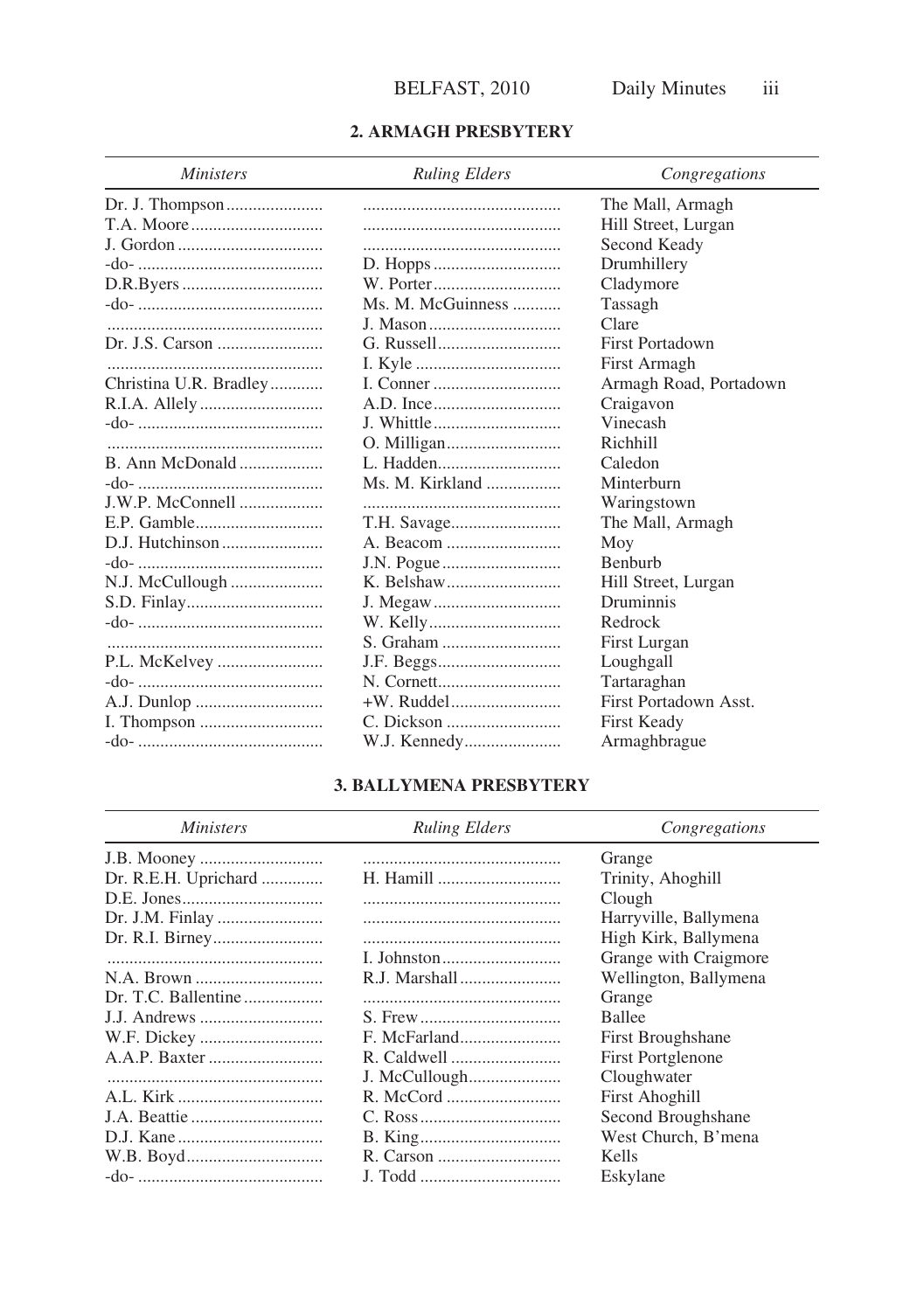|                | D.A. Kennedy | Cuningham Mem.,<br>Cullybackey |
|----------------|--------------|--------------------------------|
|                |              | Clough                         |
|                |              | First Ballymena                |
|                | H. Armstrong | Churchtown                     |
| N.A.L. Cameron |              | High Kirk, Ballymena           |
|                |              | Glenarm                        |
|                |              | Cairnalbana                    |
|                |              | <b>Buckna</b>                  |
|                |              | Connor                         |
|                |              | Rasharkin                      |
| W.J.A. Moody   | W. Thompson  | Brookside, Ahoghill            |
|                |              | Glenwherry                     |
|                |              | Killymurris                    |
|                |              | Ballyloughan                   |
|                |              | High Kirk, B'mena Assoc.       |
|                |              | <b>Ballykeel</b>               |
|                |              | Third Portglenone              |

### **4. NORTH BELFAST PRESBYTERY**

| <b>Ministers</b>      | <b>Ruling Elders</b> | Congregations                   |
|-----------------------|----------------------|---------------------------------|
|                       |                      | Immanuel                        |
|                       |                      | Whiteabbey                      |
|                       |                      | Rathcoole                       |
|                       |                      | Rosemary                        |
|                       |                      | Sinclair Seamen's               |
|                       |                      | Theological Professor           |
|                       |                      | Immanuel                        |
|                       | W.W. Lewis           | Alexandra                       |
| J.N. Seawright        | Ms. T. Coffey        | Abbey, Monkstown                |
|                       | E.J.B. McMurran      | Woodvale                        |
|                       |                      | Director of Min Studies         |
|                       |                      | Rathcoole                       |
| <b>J.R. Dickinson</b> |                      | Carnmoney                       |
|                       |                      | Eglinton                        |
|                       |                      | Glengormley                     |
|                       |                      | Ballyhenry                      |
| T.N. Hamilton         |                      | Ballysillan                     |
|                       |                      | Abbot's Cross                   |
|                       | W. Chambers          | Sinclair Seamen's               |
|                       |                      | New Mossley                     |
| S. Elizabeth Hughes   |                      | Whitehouse                      |
| J.S.B. Drennan        |                      | Crumlin Road                    |
| Margaret L. Johnston  |                      | Fortwilliam Park                |
|                       |                      | Rosemary                        |
|                       | Ms. M. Torrens       | Fortwilliam & Macrory           |
|                       |                      | West Kirk                       |
|                       |                      | Ballygomartin                   |
| D.H. Thompson         |                      | <b>BMI Mission Dev. Officer</b> |
|                       |                      | Seaview                         |

 $iv$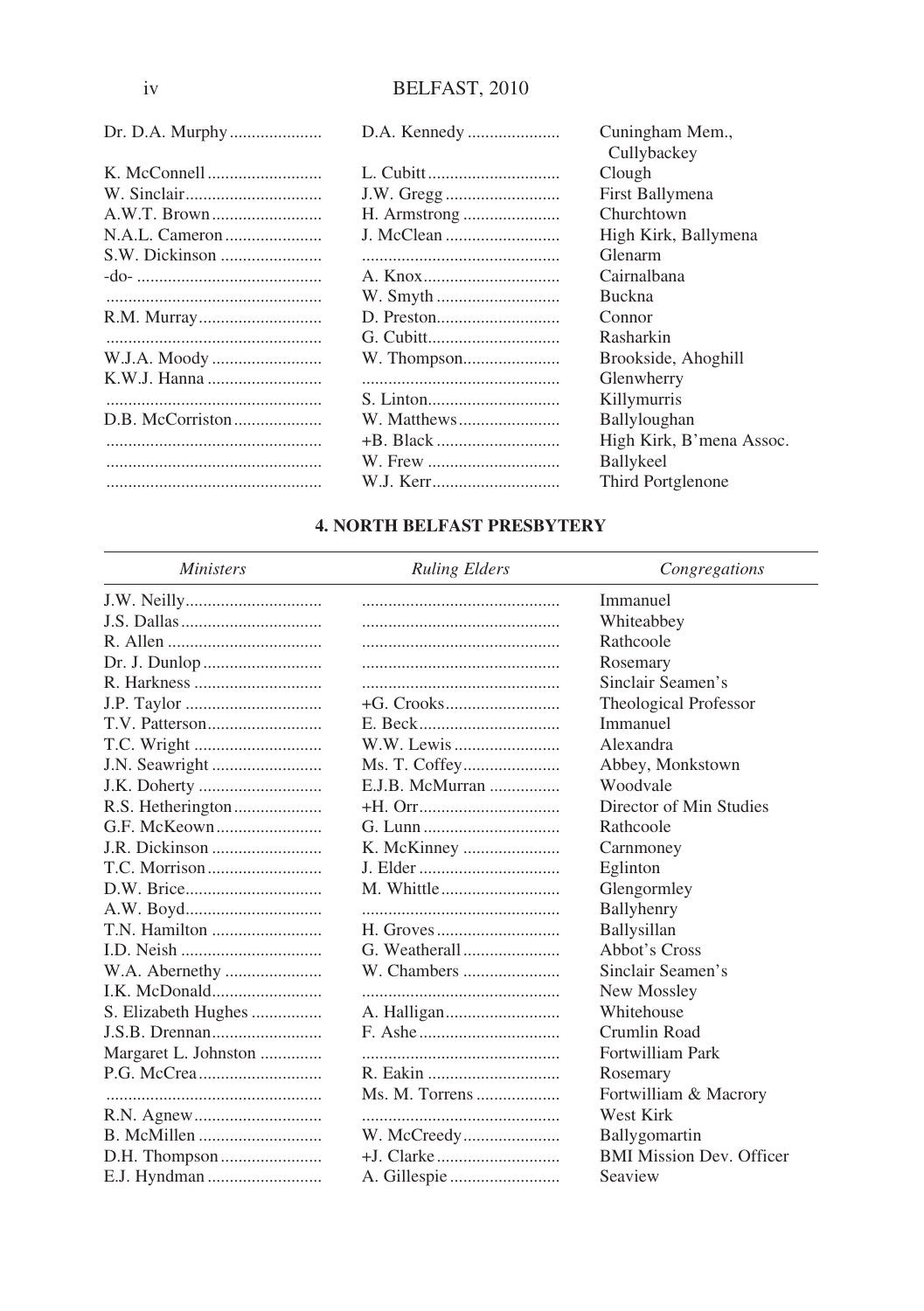| Chaplain U.U. J'stown &<br><b>Belfast</b> |
|-------------------------------------------|
| Whiteabbey                                |
| Ballyhenry                                |
| Newington                                 |
| Nelson Memorial                           |
|                                           |

#### **5. SOUTH BELFAST PRESBYTERY**

| <i>Ministers</i>      | <b>Ruling Elders</b> | Congregations                 |
|-----------------------|----------------------|-------------------------------|
| Dr. J.C. McCullough   |                      | Theological Professor         |
| Dr. K.N.E. Newell     |                      | <b>Fitzroy Avenue</b>         |
| J.A. Braithwaite      |                      | Dunmurry                      |
|                       |                      | Fisherwick                    |
|                       |                      | Kinghan Church                |
|                       | Mrs. M. McFarlane    | Windsor                       |
|                       | Dr. C. Walker        | Malone                        |
|                       | Dr. J. McQuoid       | Newtownbreda                  |
| Dr. M. Ruth Patterson | $+Miss$ J.P. Gamble  | <b>Restoration Ministries</b> |
|                       |                      | Gt. Victoria Street           |
|                       |                      | Ulsterville                   |
|                       |                      | Saintfield Road               |
|                       |                      | <b>Townsend Street</b>        |
|                       |                      | <b>Belvoir</b>                |
|                       |                      | Chaplain City Hospital        |
|                       |                      | Chaplain R.V.H.               |
| Dr. W.G. Campbell     | +Mrs. R. Wilson      | Theological Professor         |
|                       |                      | <b>Fitzroy Avenue</b>         |
|                       |                      | Richview                      |
| T.J. Wilson           |                      | Kilmakee                      |
|                       |                      | Taughmonagh (Ch. Ext.)        |
|                       |                      | Lowe Memorial (Finaghy)       |
|                       |                      | Youth Link NI                 |
|                       | Mrs. R.E.C. Simpson  | McCracken Memorial            |
|                       |                      | Ballycairn                    |
|                       |                      | Dunmurry                      |

#### **6. EAST BELFAST PRESBYTERY**

| <i>Ministers</i> | <b>Ruling Elders</b> | Congregations             |
|------------------|----------------------|---------------------------|
|                  |                      | Carryduff                 |
|                  |                      | <b>Belmont</b>            |
|                  |                      | <b>Stormont</b>           |
|                  | A.W. Hamilton        | Knock                     |
|                  |                      | Ravenhill                 |
| W.J.R. Robinson  |                      | <b>McQuiston Memorial</b> |
|                  | Ms. D. Caldwell      | Orangefield               |
|                  |                      | Tullycarnet               |
|                  |                      | Theological Professor     |
|                  |                      | <b>First Holywood</b>     |
|                  |                      | <b>Belmont</b>            |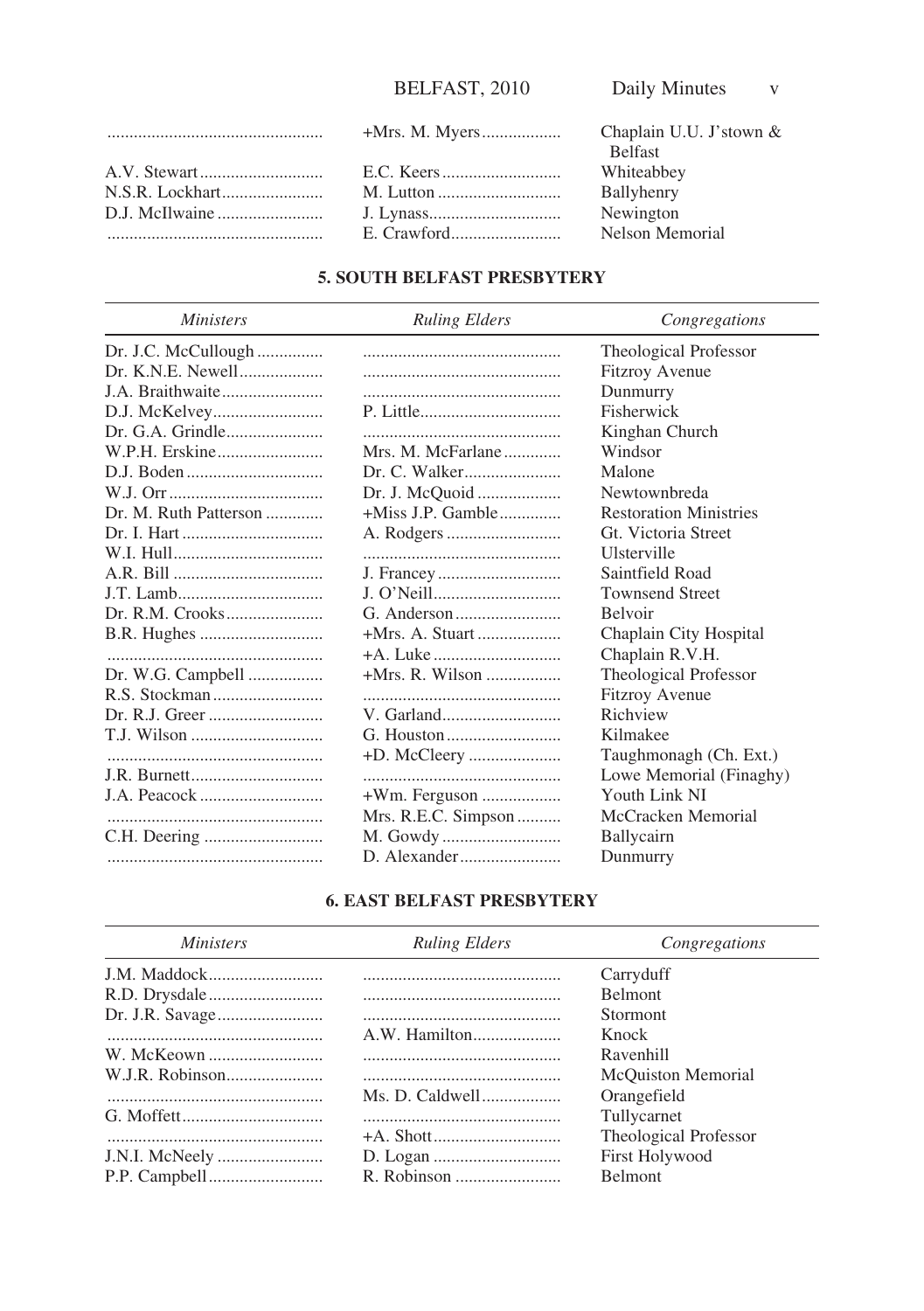|               |                 | First Ballymacarrett  |
|---------------|-----------------|-----------------------|
|               |                 | St. Andrew's          |
|               |                 | Chaplain Marie Curie  |
|               |                 | Bloomfield            |
|               |                 | B.M.O. Secretary      |
| J.H. McIntyre |                 | Cregagh               |
|               |                 | Stormont              |
|               |                 | Castlereagh           |
|               |                 | High Street, Holywood |
|               |                 | Gilnahirk             |
|               |                 | McQuiston Mem.        |
|               | D.F. Kennedy    | Mountpottinger        |
| W.M. Brown    | T. McCullough   | Granshaw              |
|               | W. Cairns       | Strand                |
|               |                 | Westbourne            |
|               | Miss. L. Wasson | Garnerville           |
|               |                 | Kirkpatrick Mem.      |
|               |                 | Tullycarnet           |
|               |                 | Christ Church         |
|               |                 | Knock Assoc.          |
|               |                 | Ravenhill             |
|               |                 | Dundonald             |
|               |                 |                       |

#### **7. CARRICKFERGUS PRESBYTERY**

| <i>Ministers</i>     | <b>Ruling Elders</b> | Congregations              |
|----------------------|----------------------|----------------------------|
|                      |                      | Greenisland                |
|                      |                      | Craigy Hill                |
|                      |                      | Ballylinney                |
|                      |                      | Downshire, Carrickfergus   |
|                      |                      | Greenisland                |
|                      |                      | Ballyclare                 |
|                      |                      | Second Islandmagee         |
|                      |                      | Woodlands                  |
|                      | $+B$ . Evans         | Deputy Clerk               |
|                      |                      | Loughmorne                 |
|                      |                      | Woodburn                   |
|                      |                      | Joymount                   |
|                      |                      | First Larne                |
|                      |                      | Gardenmore                 |
|                      | J. Robinson          | Cairncastle                |
|                      |                      | Whitehead                  |
| Dr. C.A. Grant       |                      | <b>First Carrickfergus</b> |
|                      |                      | Ballynure                  |
| <b>J.E. McDowell</b> |                      | Ballylinney                |
|                      |                      | First Islandmagee          |
|                      |                      | Magheramorne               |
|                      |                      | Raloo                      |
|                      |                      | Craigy Hill                |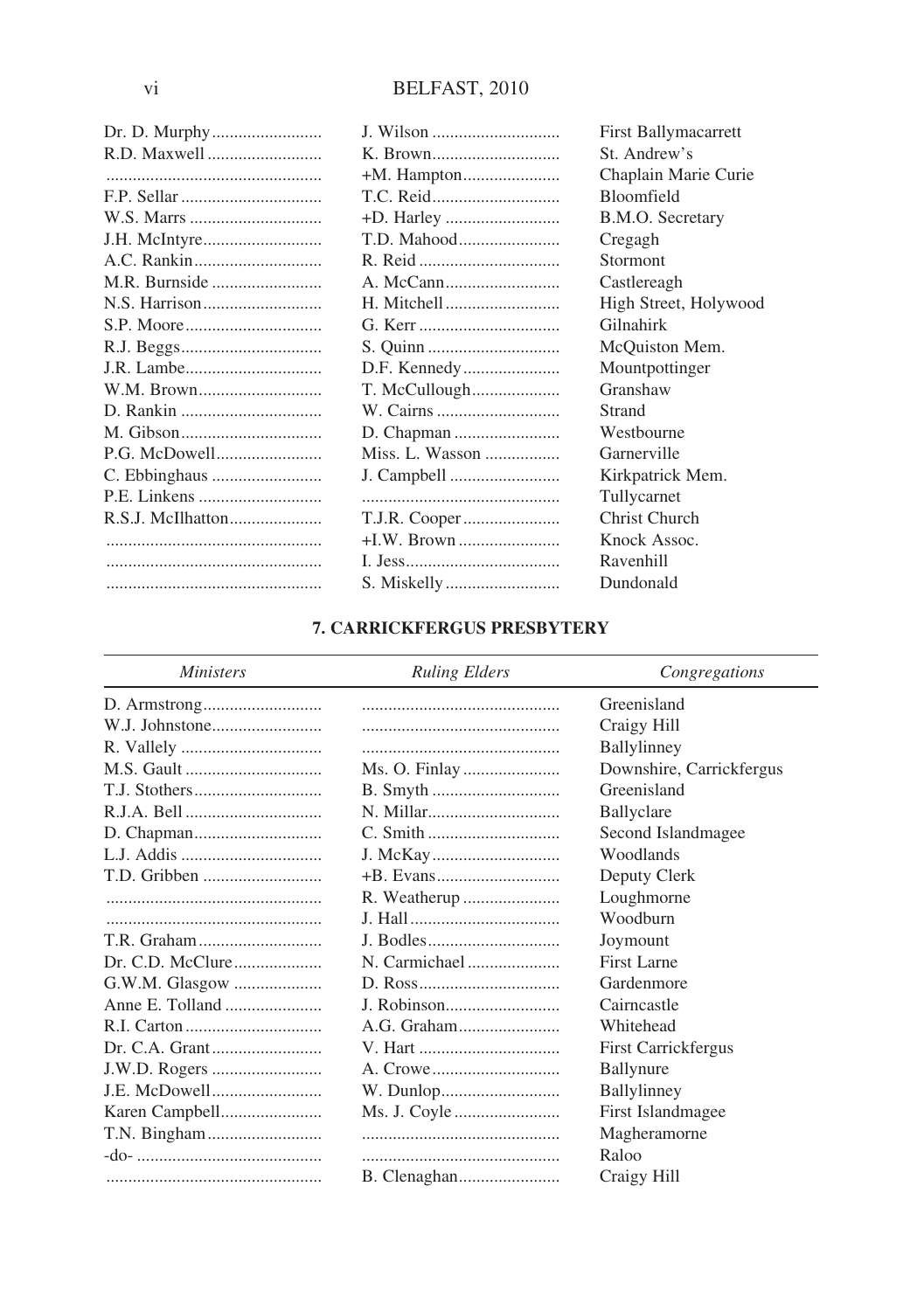#### **8. COLERAINE & LIMAVADY PRESBYTERY**

| <i>Ministers</i>      | <b>Ruling Elders</b> | Congregations              |
|-----------------------|----------------------|----------------------------|
| Dr. B. Kingsmore      |                      | Evangelism Promoter        |
| Dr. W.W. Porter       |                      | Moneydig                   |
|                       |                      | New Row, Coleraine         |
|                       |                      | Macosquin                  |
|                       |                      | Balteagh; Bovevagh         |
| A.McM. Kerr           |                      | Aghadowey; Crossgar        |
| T.V. Mawhinney        |                      | Second Limavady; Myroe     |
|                       |                      | Hazelbank                  |
|                       |                      | Ballyrashane               |
|                       |                      | Terrace Row, Coleraine     |
|                       |                      | Ballywatt                  |
|                       |                      | First Garvagh              |
|                       |                      | Drumachose; Derramore      |
|                       |                      | <b>First Dunboe</b>        |
| T.J. McCormick        | B. Irwin             | First Kilrea               |
|                       |                      |                            |
|                       |                      | Boveedy                    |
|                       |                      | Portrush                   |
|                       | N. Maxwell           | <b>First Coleraine</b>     |
|                       |                      | Main St., Garvagh          |
|                       | J. Morrow            | Killaig                    |
|                       |                      | New Row, Coleraine         |
|                       |                      | Macosquin                  |
|                       |                      | Largy                      |
|                       |                      | Ballyrashane               |
|                       | J.B. Anderson        | Aghadowey                  |
|                       |                      | Crossgar                   |
|                       |                      | Balteagh                   |
|                       |                      | Bovevagh                   |
| Dr. S.D.H. Williamson | Dr. B. Cummings      | Ballywillan                |
|                       |                      | Ballysally & U.U. Chaplain |
|                       |                      | Portstewart                |
|                       |                      | Castlerock                 |
|                       | Mrs. E. McLaughlin   | Second Limavady            |
|                       |                      | Myroe                      |
|                       |                      | Burnside                   |
| S.A. McCracken        |                      | Drumachose                 |
|                       | F.J.R. Gillanders    | Derramore                  |
|                       | J.A. McAleese        | Moneydig                   |
|                       | W. Millen            | Second Dunboe              |
|                       |                      | Ringsend                   |
|                       |                      | First Garvagh              |
|                       |                      | First Limavady             |
|                       | T.A. McCracken       | Magilligan                 |
|                       | C. Hutchinson        | Second Kilrea              |

#### 9. DERRY & DONEGAL PRESBYTERY

| <i>Ministers</i> | <b>Ruling Elders</b> | Congregations          |
|------------------|----------------------|------------------------|
|                  |                      | Faughanyale; Gortnessy |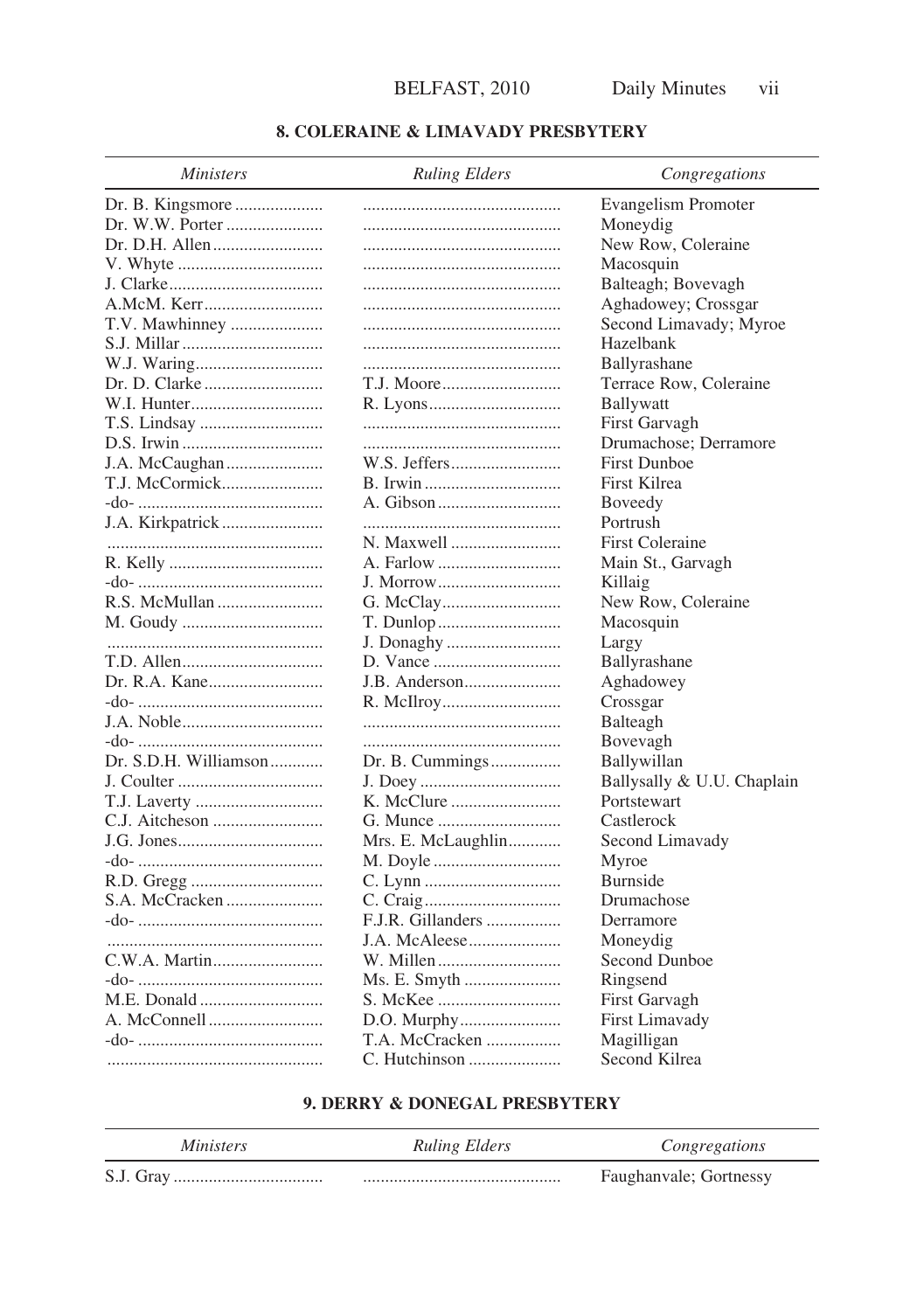| J.M. Cathcart     |
|-------------------|
|                   |
|                   |
|                   |
|                   |
|                   |
|                   |
|                   |
|                   |
|                   |
|                   |
|                   |
| Dr. D. Latimer    |
|                   |
|                   |
|                   |
|                   |
| Dr. T.R. Buick    |
|                   |
|                   |
| A.J.A. Rosborough |
|                   |
|                   |
| S.J. Richmond     |
| W.H. Higgins      |
|                   |
|                   |
|                   |
|                   |
|                   |
| Amanda Best       |
|                   |
| D.M. Shaw         |
| R.A. Mulholland   |
|                   |
|                   |
|                   |
|                   |
|                   |
|                   |
|                   |

| J. Reid            |
|--------------------|
| J. Buchanan        |
| R. Taylor          |
|                    |
|                    |
|                    |
|                    |
| N. Witherow        |
|                    |
|                    |
| T. Evans           |
|                    |
| R. Mackey          |
| B. Alexander       |
| M. McDonald        |
| W.J. Pollock       |
| J. McFarland       |
| B. McIlwaine       |
| J. Lamberton       |
| Mrs. D. Nicholl    |
| A. Hunter          |
| N. Rogers          |
|                    |
|                    |
|                    |
| I. McCracken       |
| A. Buchanan        |
|                    |
| Mrs. R. Millar     |
| Mrs. E. Montgomery |

Waterside: Fahan Ebrington; Inch Carrigart; Dunfanaghy Magheramason Moville Greenbank Second Derry (Strand & Buncrana) **Burt** Glendermott Kilfennan First Derry & Claremont Monreagh Donemana Raphoe & Ballindrait Carlisle Road Crossroads Faughanvale Ballyarnett Knowhead Letterkenny Donegal Cumber **Upper Cumber** Waterside Fahan Ballykelly Ramelton Kilmacrennan Strabane Donagheady Ballylennon St. Johnston Carnone Leckpatrick Ebrington Dunfanaghy

#### **10. DOWN PRESBYTERY**

| <i>Ministers</i> | <b>Ruling Elders</b> | Congregations           |
|------------------|----------------------|-------------------------|
|                  |                      | Downpatrick             |
|                  |                      | <b>First Saintfield</b> |
|                  |                      | Killinchy               |
|                  |                      | Missionary              |
|                  |                      | Raffrey                 |
|                  |                      | Trinity, Boardmills     |
|                  |                      | First Killyleagh        |
|                  |                      | First Comber            |
|                  |                      | Second Saintfield       |
|                  |                      | Ardglass                |
| R.McM. Mackay    |                      | Second Comber           |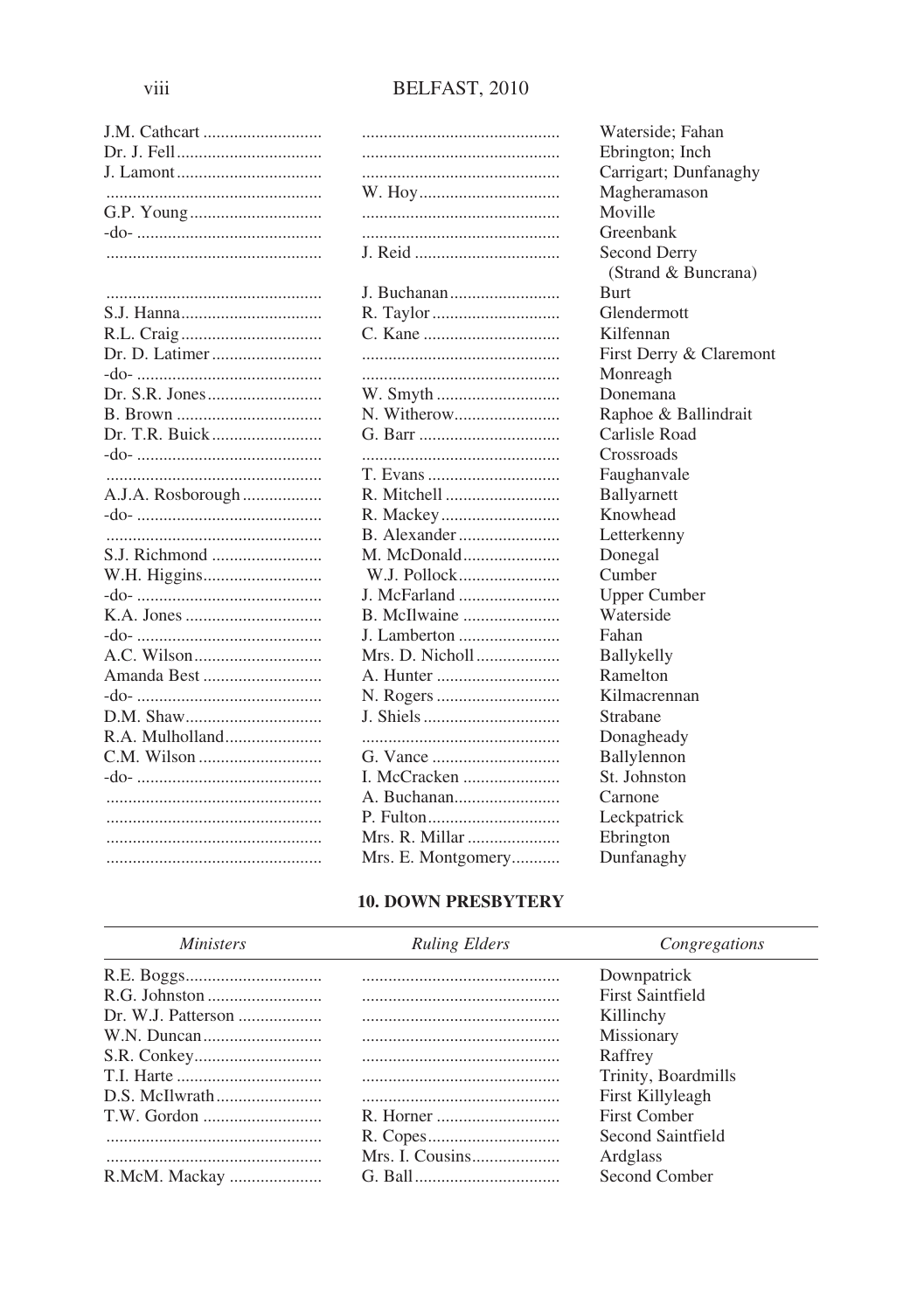|                     | D.          |
|---------------------|-------------|
|                     | W.          |
|                     | J.          |
| Mairisine Stanfield | Dr          |
|                     | J. I        |
|                     | N.          |
|                     | W.          |
|                     | L.          |
|                     | J.          |
|                     | S.          |
| M.M. Stewart        | W.          |
|                     | B.          |
| S.A. Woodburn       | B.          |
|                     | $R_{\cdot}$ |
|                     | C.          |
|                     |             |

| D. Burnett    | Carryduff                 |
|---------------|---------------------------|
| W. Morrow     | Raffrey                   |
| J. McFerran   | Killinchy                 |
| Dr. T. Morrow | <b>First Ballynahinch</b> |
| J. Hanna      | Ballygowan                |
| N. Jackson    | <b>First Saintfield</b>   |
| W. Keys       | Spa                       |
| L. Broome     | Magherahamlet             |
| J. Brownlee   | Kilmore                   |
| S. Clements   | Lissara                   |
| W. McCall     | Clough                    |
| B. Mitchell   | Seaforde                  |
| B. Reid       | Edengrove                 |
| R. McMurray   | Second Killyleagh         |
| C. McCormick  | First Killyleagh          |
|               |                           |

#### **11. DROMORE PRESBYTERY**

| <b>Ministers</b>      | <b>Ruling Elders</b> | Congregations           |
|-----------------------|----------------------|-------------------------|
|                       |                      | Drumbo                  |
| Dr. H. Cromie         |                      | Railway Street, Lisburn |
|                       |                      | Harmony Hill, Lambeg    |
|                       |                      | St. Columba's, Lisburn  |
|                       |                      | First Lisburn           |
|                       |                      | Cargycreevy $\&$        |
|                       |                      | Loughaghery             |
|                       |                      | Clerk of Assembly       |
|                       |                      | Sloan Street, Lisburn   |
|                       |                      | B.B.C.                  |
| Dr. W.T.J. Richardson |                      | Hillhall                |
|                       |                      | Elmwood                 |
|                       |                      | Second Dromara          |
|                       | Mrs. A. Truesdale    | Hillsborough            |
|                       |                      | Harmony Hill, Lambeg    |
|                       |                      | Railway St. Lisburn     |
| J. Brackenridge       |                      | <b>First Lisburn</b>    |
|                       | +Miss E. McConnell   | B.M.I. Secretary        |
|                       |                      | <b>First Dromara</b>    |
|                       |                      | Moira                   |
|                       |                      | <b>First Dromore</b>    |
|                       |                      | Banbridge Road, Dromore |
|                       |                      | Drumbo                  |
|                       | Ms. M. Ferguson      | St. Columba's, Lisburn  |
|                       |                      | Maze                    |
|                       |                      | Ballinderry             |
|                       |                      | Legacurry               |
|                       |                      | Prison Chaplain         |
|                       |                      | Elmwood                 |
|                       |                      | Magheragall             |
|                       |                      | Hillhall                |
|                       |                      | Cargycreevy             |
|                       |                      | Loughaghery             |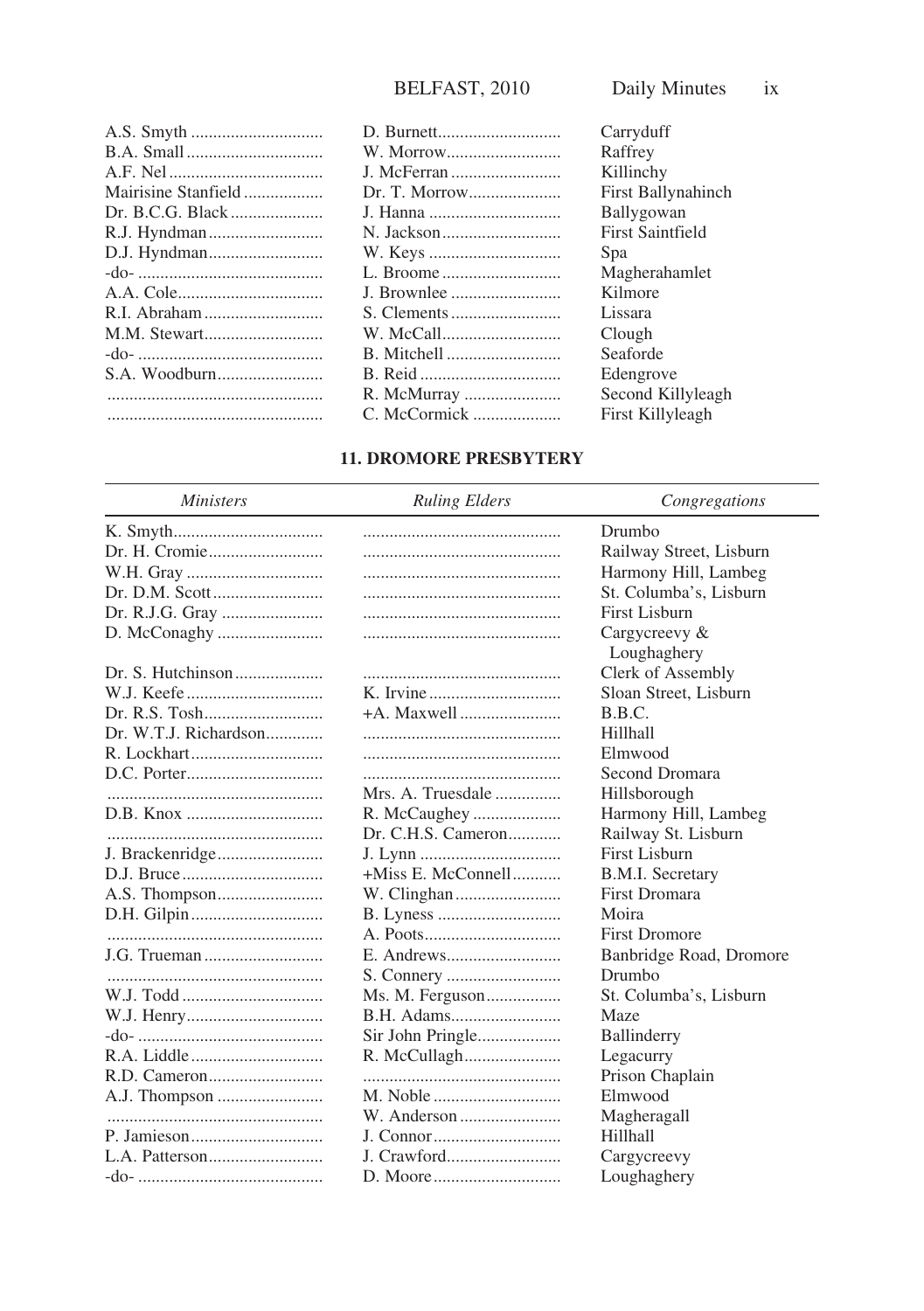| Drumlough      |
|----------------|
| Anahilt        |
| Second Dromara |
|                |

#### **12. DUBLIN & MUNSTER PRESBYTERY**

| <i>Ministers</i>   | <b>Ruling Elders</b> | Congregations             |
|--------------------|----------------------|---------------------------|
|                    |                      | Abbey                     |
|                    |                      | Galway & Ballinasloe      |
|                    |                      | St. Andrew's, Blackrock   |
|                    |                      | Bray                      |
|                    |                      | Lucan                     |
|                    |                      | Aghada                    |
| Katherine P. Meyer |                      | Christ Church, Sandymount |
|                    |                      | Christ Church, Rathgar    |
|                    |                      | Adelaide Road             |
|                    |                      | Greystones                |
|                    |                      | Corboy                    |

### **13. IVEAGH PRESBYTERY**

| <b>Ministers</b>       | <b>Ruling Elders</b> | Congregations              |
|------------------------|----------------------|----------------------------|
|                        |                      | Ballydown; Katesbridge     |
|                        |                      | Scarva Street, Banbridge   |
| I.J. Patterson         | D. Kernaghan         | Newcastle                  |
|                        |                      | Glascar; Donaghmore        |
|                        |                      | Scarva St., Banbridge      |
|                        | S.I. McRoberts       | Second & Third Rathfriland |
|                        |                      | Tandragee                  |
|                        |                      | Donacloney                 |
|                        |                      | <b>Newmills</b>            |
| Patricia A. McBride    |                      | Loughbrickland             |
|                        |                      | Scarva                     |
|                        |                      | Magherally                 |
|                        |                      | Bannside                   |
|                        |                      | Garvaghy                   |
|                        |                      | Anaghlone                  |
|                        |                      | <b>First Rathfriland</b>   |
|                        | J. Hudson            | Tullylish                  |
|                        |                      | Gilford                    |
|                        |                      | Drumgooland                |
|                        |                      | Kilkinamurry               |
|                        |                      | Ballyroney                 |
|                        |                      | Drumlee                    |
|                        |                      | Glascar                    |
|                        | J. Malcomson         | Donaghmore                 |
| <b>J.L. Rutherford</b> |                      | Ballydown                  |
|                        |                      | Katesbridge                |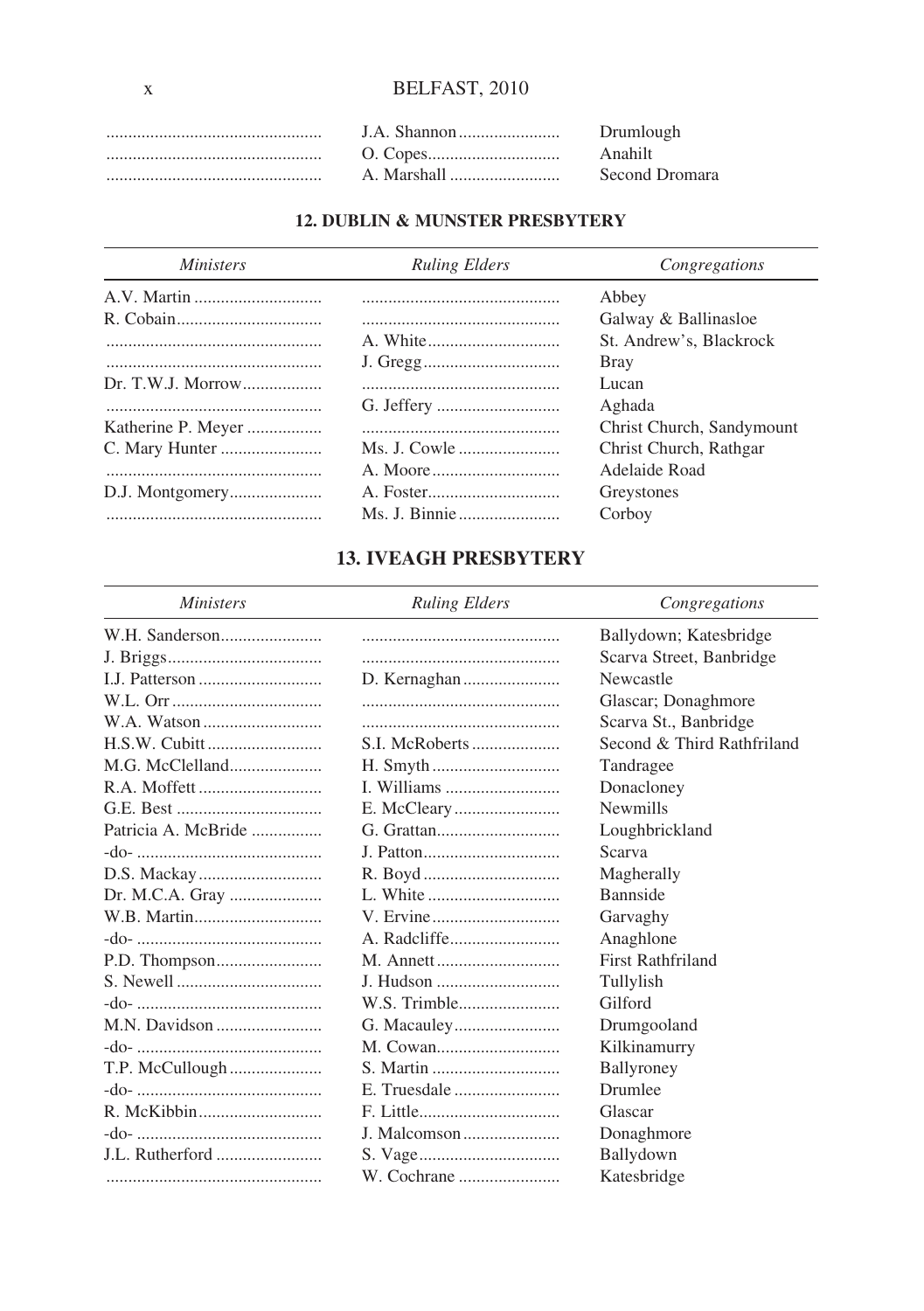#### **14. MONAGHAN PRESBYTERY**

| <i>Ministers</i> | <b>Ruling Elders</b> | Congregations               |
|------------------|----------------------|-----------------------------|
|                  |                      | Ballina; Killala; Ballymote |
|                  |                      | First Ballybay, Second      |
|                  |                      | Ballybay, Rockcorry,        |
|                  |                      | Drumkeen                    |
| Dr. R.B. Savage  |                      | Kells                       |
|                  |                      | Ervey                       |
|                  | A. McElwaine         | Trinity, Bailieborough      |
|                  |                      | Sligo                       |
|                  |                      | Boyle                       |
|                  |                      | Drum                        |
|                  |                      | Cootehill                   |
|                  |                      | Ballyalbany                 |
|                  |                      | Glennan                     |
|                  |                      | Middletown                  |
|                  |                      | Clones                      |
|                  |                      | Stonebridge                 |
|                  |                      | Ballyhobridge               |
|                  |                      | <b>Newbliss</b>             |
|                  |                      | First Ballybay              |
|                  |                      | Second Ballybay             |
|                  |                      | Rockcorry                   |
|                  |                      | Drumkeen                    |
|                  |                      | First Monaghan              |
|                  |                      | Smithborough                |
|                  | Mrs. D. Holmes-Greer | <b>First Castleblayney</b>  |
|                  |                      | Frankford                   |
|                  |                      | Corvally                    |

### **15. NEWRY PRESBYTERY**

| <i>Ministers</i>   | <b>Ruling Elders</b> | Congregations                            |
|--------------------|----------------------|------------------------------------------|
|                    |                      | Cremore; Tyrone's Ditches                |
| Dr. D.J. McGaughey |                      | Mourne                                   |
|                    |                      | Warrenpoint                              |
|                    |                      | Rostrevor                                |
|                    |                      | Cremore; Poyntzpass;<br>Fourtowns        |
|                    |                      | Fourtowns; Poyntzpass                    |
|                    | Mrs. E. Chambers     | <b>First Newry</b>                       |
|                    |                      | First Drumbanagher; J'pass               |
|                    | R. McCormick         | Kingsmills                               |
|                    |                      | Mourne                                   |
|                    |                      | Second N'hamilton                        |
|                    |                      | Creggan                                  |
|                    |                      | Kilkeel                                  |
|                    |                      | Clarkesbridge & First<br>Newtownhamilton |
|                    |                      | Garmany's Grove                          |
|                    |                      | McKelvey's Grove                         |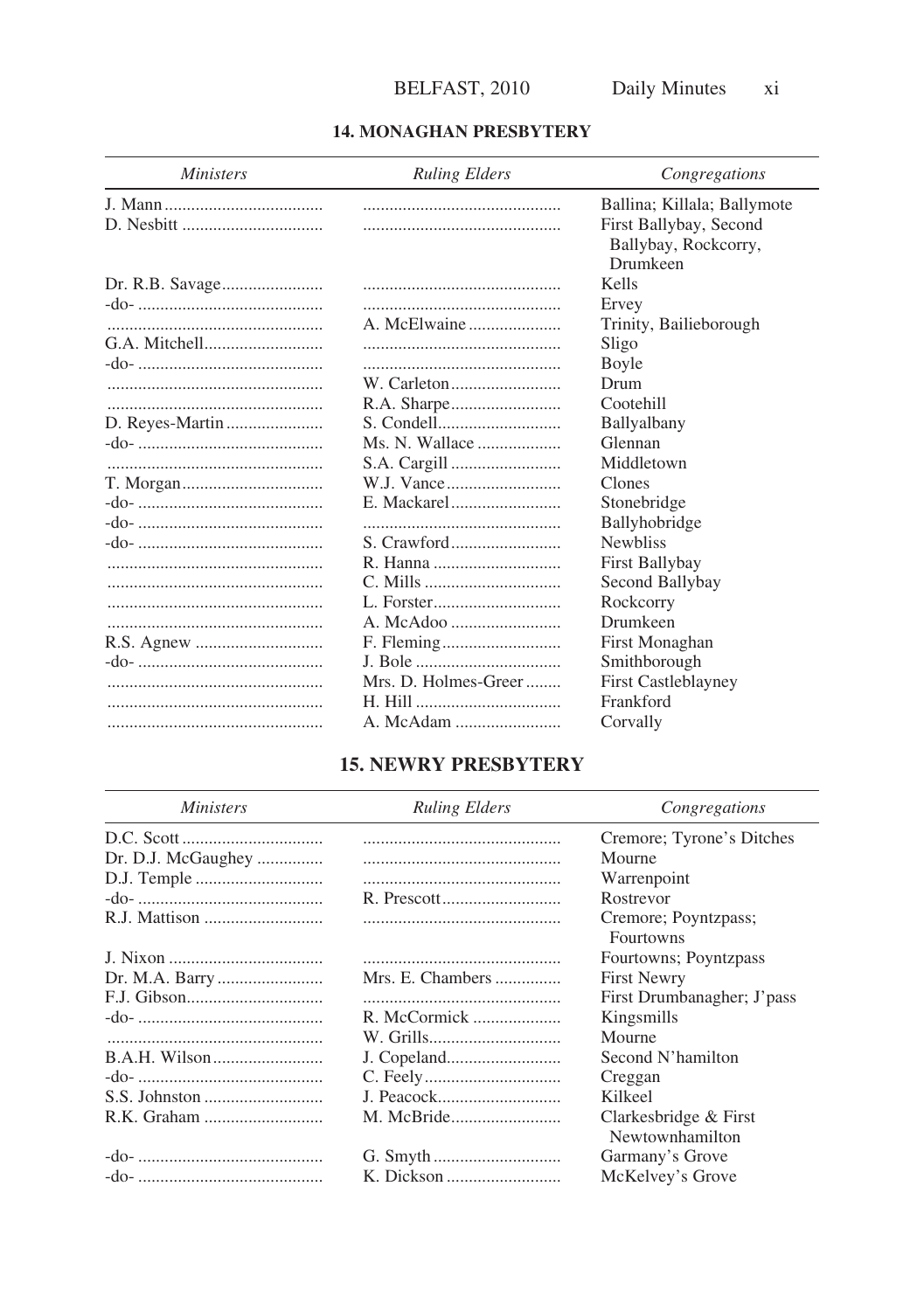| R D. Colvin |
|-------------|
|             |
|             |
|             |
|             |
|             |
|             |
|             |
|             |
|             |

#### Bessbrook Tyrone's Ditches Downshire Rd., Newry **Brookvale** Ryans First, Second Markethill Tullyallen Mountnorris Cremore Poyntzpass Fourtowns

#### **16. OMAGH PRESBYTERY**

| <b>Ministers</b>    | <b>Ruling Elders</b> | Congregations                   |
|---------------------|----------------------|---------------------------------|
|                     |                      | First Castlederg; Killeter      |
|                     |                      | Fintona; B'nahatty &<br>Creevan |
|                     |                      | <b>Sixmilecross</b>             |
| Dr. J.W. Lockington |                      | Clogherney                      |
|                     |                      | First Omagh                     |
|                     |                      | Urney                           |
|                     |                      | Sion                            |
| N.R. McCormick      |                      | Ballygawley; Ballyreagh         |
|                     |                      | Clogher; Glenhoy                |
|                     |                      | Trinity, Omagh                  |
|                     |                      | Gillygooley                     |
|                     |                      | Enniskillen                     |
|                     | Ms. A.E. Gordon      | Badoney; Corrick                |
|                     | T. Laird             | Irvinestown                     |
|                     |                      | Pettigo                         |
|                     | Mrs. C. Trimble      | Tempo                           |
|                     |                      | Ballygawley; Ballyreagh         |
|                     | J. Virtue            | Dromore                         |
|                     |                      | Drumquin                        |
|                     | A. Fletcher          | Second Castlederg               |
|                     |                      | Alt                             |
|                     |                      | Fintona                         |
|                     |                      | Ballynahatty & Creevan          |
|                     |                      | Ardstraw                        |
|                     |                      | Douglas                         |
|                     |                      | Clogher                         |
|                     |                      | Glenhoy                         |
|                     | Dr. C. McKibbin      | Cavanaleck                      |
|                     |                      | Aughentaine                     |
|                     |                      |                                 |
|                     |                      | Mountjoy                        |
|                     |                      | Drumlegagh                      |
|                     |                      | Newtownstewart                  |
|                     |                      | Gortin                          |
|                     |                      | <b>First Castlederg</b>         |
|                     |                      | Killeter                        |
|                     | A. Murphy            | Lisbellaw                       |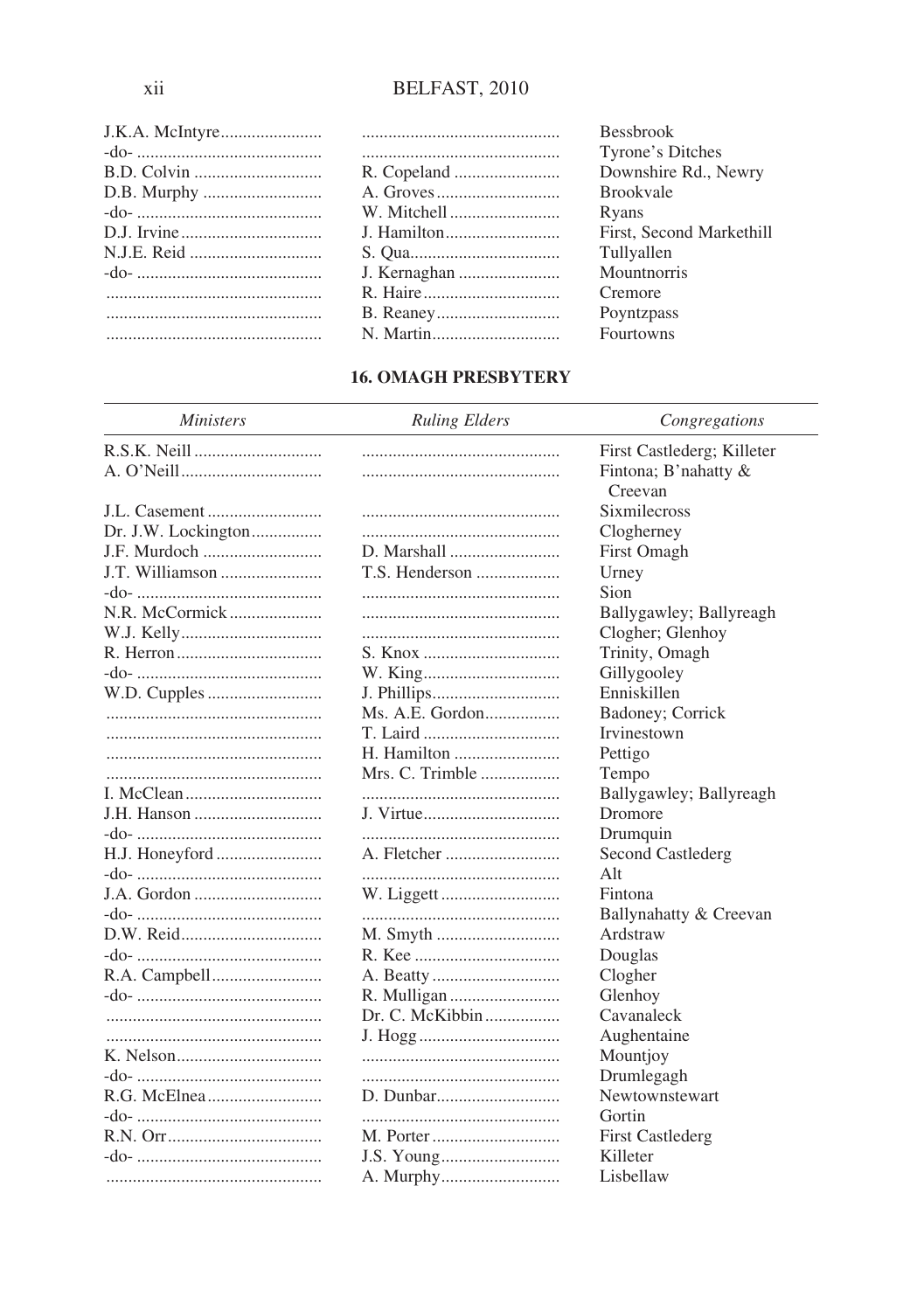|                       | $N$ 't'nbutler      |
|-----------------------|---------------------|
| $G \text{W}$ . Gibson | <b>Sixmilecross</b> |
|                       | Seskinore           |
|                       | Edenderry           |
|                       | Aughnacloy          |
| <br>P. Coote          | Ballygawley         |
| T. McDaniel           | Ballyreagh          |
| T. Reid               | Clogherney          |
|                       |                     |

#### **17. ROUTE PRESBYTERY**

| <b>Ministers</b>  | <b>Ruling Elders</b> | Congregations           |
|-------------------|----------------------|-------------------------|
| Dr. A.W.G. Brown  |                      | Ballycastle             |
|                   |                      | St. James's, Ballymoney |
| Dr. J.A. Thompson |                      | Dervock                 |
|                   | W.V. McLean          | Trinity, Ballymoney     |
|                   |                      | <b>First Kilraughts</b> |
|                   |                      | Toberkeigh              |
|                   |                      | Drumreagh               |
|                   | R. Humphrey          | Dromore                 |
|                   |                      | Dunluce                 |
|                   |                      | <b>Bushvale</b>         |
|                   |                      | Ballycastle             |
|                   | H.A. McGugan         | Croaghmore              |
|                   |                      | Garryduff               |
|                   |                      | Dunloy                  |
|                   |                      | Finvoy                  |
|                   |                      | <b>First Ballymoney</b> |
|                   |                      | Ballyweaney             |
|                   |                      | Roseyards               |
|                   |                      | <b>Bushmills</b>        |
|                   |                      | Armoy                   |
|                   |                      | Ramoan                  |
|                   |                      | Mosside                 |
|                   | J.D. McAlister       | Toberdoney              |

#### **18. TEMPLEPATRICK PRESBYTERY**

| <i>Ministers</i> | <b>Ruling Elders</b> | Congregations            |
|------------------|----------------------|--------------------------|
|                  |                      | Killead: Loanends        |
|                  |                      | <b>First Ballyeaston</b> |
|                  |                      | Randalstown O.C.         |
|                  |                      | Crumlin                  |
|                  |                      | Templepatrick            |
|                  |                      | Kilbride                 |
|                  |                      | High Street, Antrim      |
|                  |                      | Theological Professor    |
|                  |                      | Second Randalstown       |
|                  |                      | Second Donegore          |
|                  |                      | Hydepark                 |
|                  |                      | Lylehill                 |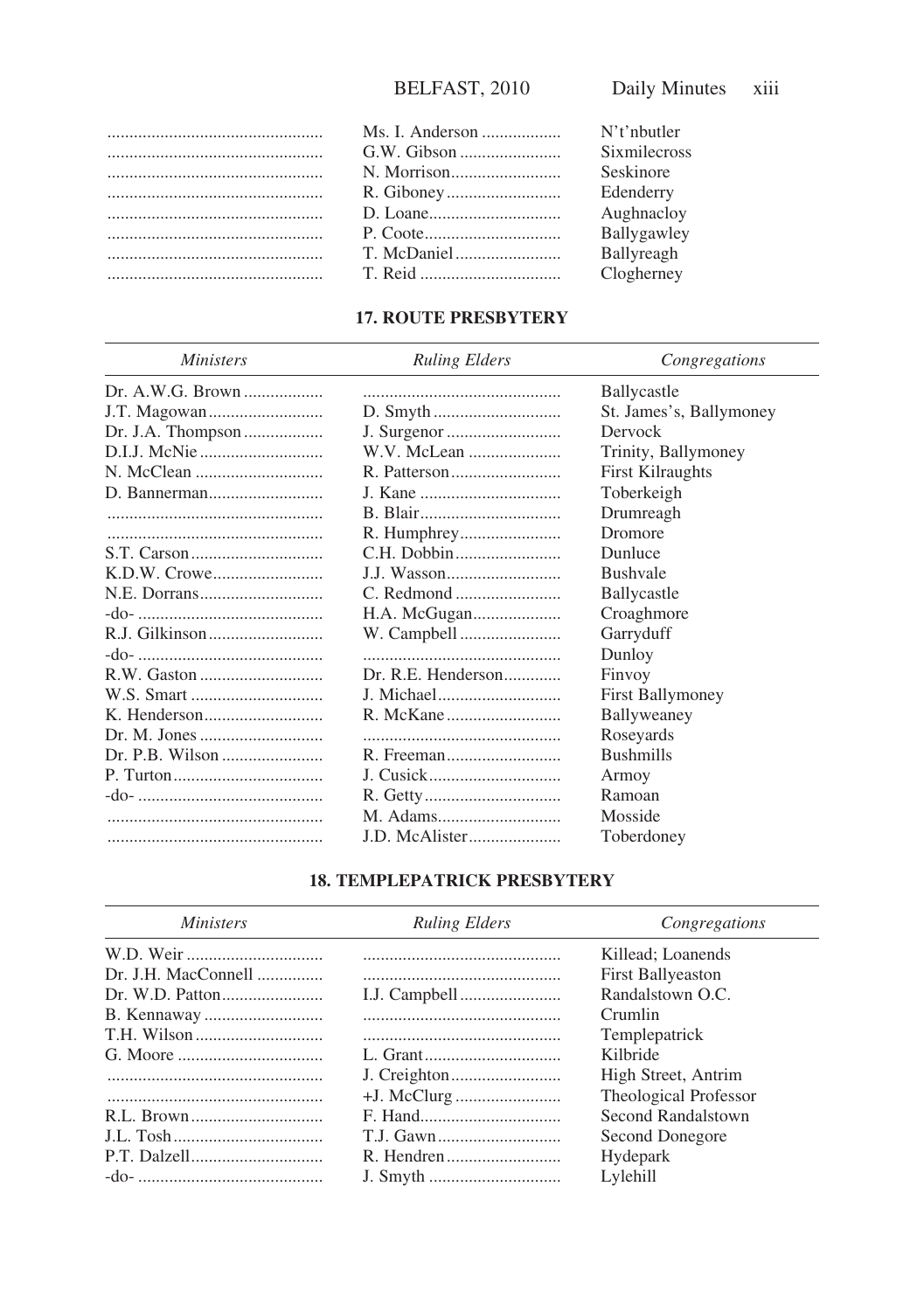|                  | <b>First Randalstown</b> |
|------------------|--------------------------|
|                  | Duneane                  |
|                  | Killead                  |
|                  | Loanends                 |
|                  | Muckamore                |
|                  | <b>First Donegore</b>    |
|                  | Greystone Road, Antrim   |
|                  | <b>First Ballyeaston</b> |
| Mrs. N. McKnight | <b>First Antrim</b>      |
|                  | Templepatrick            |
|                  | Second Ballyeaston       |
|                  | Dundrod                  |
|                  | Muckamore, Assistant     |
|                  | Crumlin                  |
|                  |                          |

#### **19. TYRONE PRESBYTERY**

#### Ministers

**Ruling Elders** 

Congregations

| Dr. A.R. Rodgers |               | Dungannon               |
|------------------|---------------|-------------------------|
|                  |               | Molesworth, Cookstown   |
|                  |               | First Magherafelt       |
|                  |               | Orritor & Claggan       |
|                  |               | Newmills; Carland       |
|                  | W.R.S. Agnew  | <b>First Cookstown</b>  |
|                  |               | <b>Upper Clonaneese</b> |
|                  |               | Lower Clonaneese        |
|                  |               | Dungannon               |
| T.J. Conway      |               | Culnady                 |
|                  |               | Swatragh                |
|                  |               | Tobermore               |
|                  |               | Draperstown             |
|                  |               | Molesworth, Cookstown   |
|                  | T. Ewart      | Castledawson            |
|                  |               | Curran                  |
|                  |               | Union Road, M'felt      |
|                  |               | Lecumpher               |
|                  |               | First Magherafelt       |
|                  |               | Pomeroy                 |
|                  | M. Davidson   | Sandholes               |
| D.H. Brown       | R.D. Wells    | Castlecaulfield         |
|                  |               | Eglish                  |
| W.G. Hamilton    |               | Orritor                 |
|                  |               | Claggan                 |
|                  |               | Bellaghy                |
|                  |               | Knockloughrim           |
|                  | W.J. Sufferin | Maghera                 |
|                  |               | <b>Newmills</b>         |
|                  |               | Carland                 |
|                  |               | First Moneymore         |
|                  | J. Atkinson   | Second Moneymore        |
|                  |               | Coagh                   |
|                  |               | Ballygoney              |
|                  |               |                         |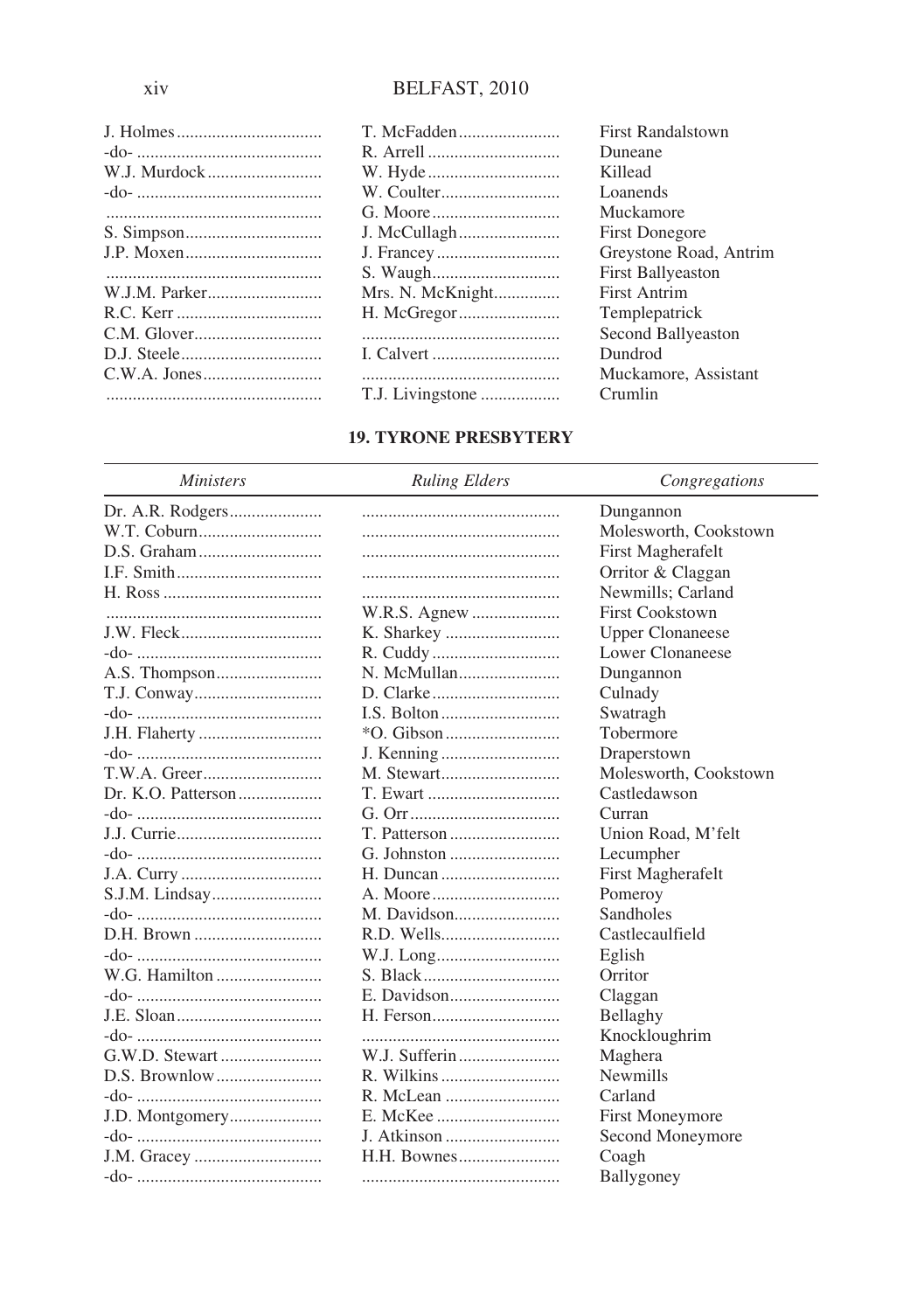| -do- | M. Hyndman | Saltersland |
|------|------------|-------------|
|      | R Kee      | Brigh       |
|      |            | Albany      |

#### **ELDERS IN SPECIAL WORK — CODE PAR 97(g)**

J.R.W. Luke

#### **TRUSTEES — CODE PAR 97(h)(iv)**

A.J. Spence

J. Millar W.H. Scott J. Suitters

D. Bell W. Ervin Sir Eric McDowell J.O. Greer G.W. Cosgrove W.C. Henderson<br>
L. Cubitt J. Millar W.H. Scott

#### **CLERKS OF PRESBYTERY — PAR 97(h)(iii)**

D. Cowan

#### **ELDERS OF ASSEMBLY CODE — PAR 97(i), 107 (a)**

Mrs. C. Barkley

#### **EX-OFFICIO MEMBERS OF ASSEMBLY — PAR 127(2)(a)**

| R. Tweed   | Mrs. I. Younge |
|------------|----------------|
| D. Poynton |                |

#### **CONVENERS & SECRETARIES WHO ARE ELDERS — CODE PAR 97(h)(i)(ii)**

| J.H. Martin  | D. Crowe | A.J. Rankin |
|--------------|----------|-------------|
| Mrs. L. Wray | N. Eves  | J. Hunter   |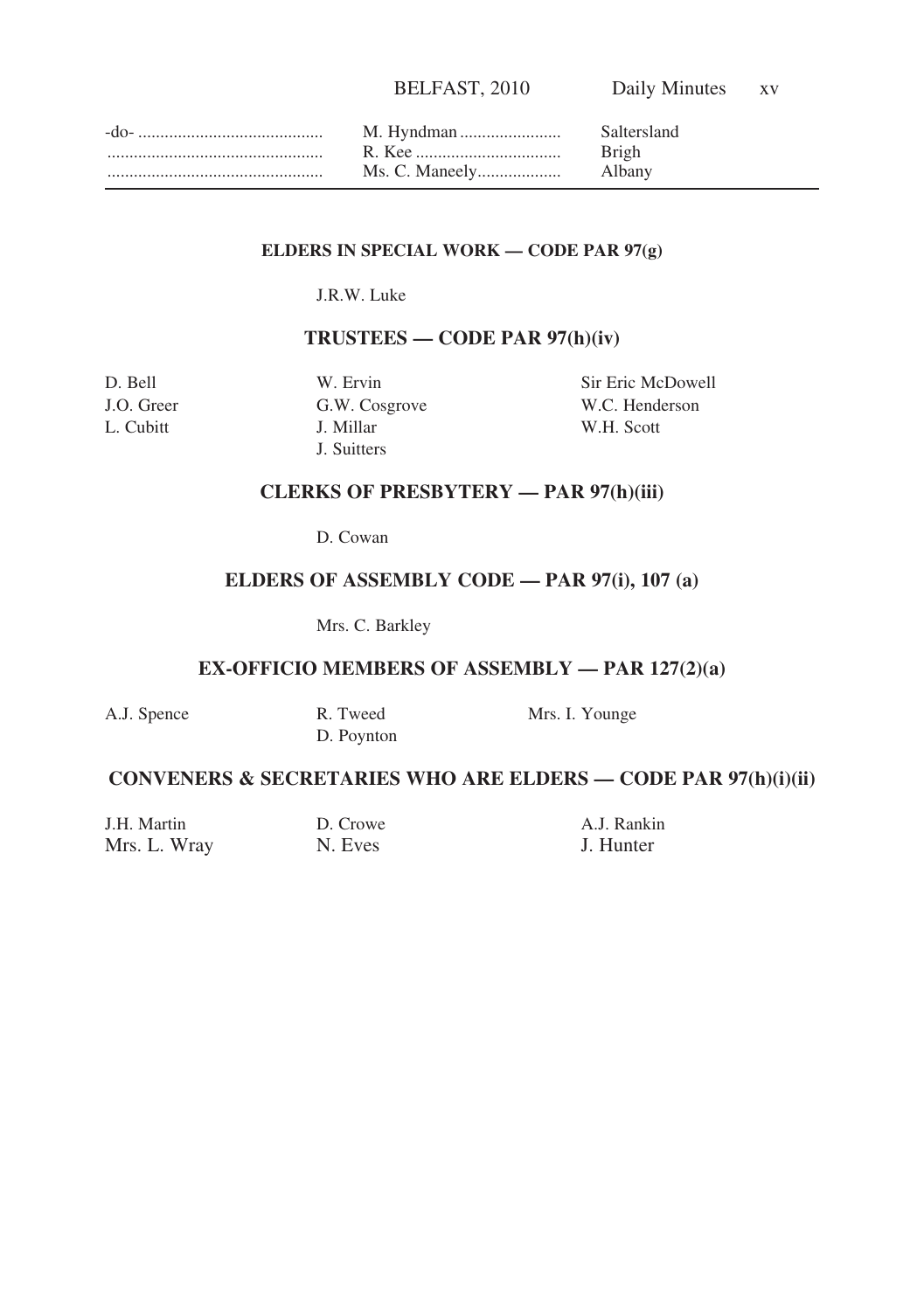The **NOTICE CONVENING THE ASSEMBLY,** which had been circulated to members in advance, was submitted by the Clerk as follows: **Notice Convening Special Assembly**

#### **NOTICE CONVENING THE ASSEMBLY**

*"I, John Stafford Carson, B.Sc., M.A., M.A.R., M.Th., D.D., Moderator, hereby convene a special meeting of the General Assembly, to be held in Church House, Belfast, at 2 p.m., on Tuesday, 13 April, 2010. The Business of the meeting will be to consider the present situation for savers in the Presbyterian Mutual Society and to respond to a recent initiative of the Northern Ireland Executive."*

At Church House, Belfast **J.** Stafford Carson<br>
29 March. 2010 **Moderator of the General Assembly** Moderator of the General Assembly

The Report of the **MODERATOR'S ADVISORY COMMITTEE**, which had been circulated to members in advance, was submitted by the Clerk as Committee follows: **Moderator's Advisory**

#### **MODERATOR'S ADVISORY COMMITTEE REPORT**

The Moderator's Advisory Committee met on Monday, 29 March, 2010 to consider a recommendation from the Moderator, Rt. Rev. Dr. Stafford Carson, that a special meeting of the General Assembly be called to consider the present situation for savers in the Presbyterian Mutual Society and to respond to a recent initiative of the Northern Ireland Executive. The Committee agreed that a special Assembly be convened.

Moved by the Rev Dr DJ Watts, seconded by the Rev TD Gribben and agreed: **Resolutions**

1. That the Report be received.<br>2. That the action of the Moder

That the action of the Moderator in convening the General Assembly be sustained.

The Report of the **BUSINESS BOARD** was tabled by the Clerk, as BOARD follows: **BUSINESS**

> The Business Board held a special meeting on Monday, 12 April 2010 to confirm the business of the special meeting of the General Assembly. The Arrangements Convener, Rev. Gordon Best, outlined the plans which had been made for access and confirmed that tellers and stewards have been contacted. Representatives of the St. John's Ambulance and other first-aiders would be in place.

> It was agreed that the Order of Business would be as circulated. The Trustees were appointed Business Board members of Assembly (Code Par 97 (j)). Invitations to sit and deliberate were issued to Sir George Quigley, Mr. Frank Cushnahan, Mr. Keith Jess, Mr. Billy Marshall and members of the Panel on the Financial Crisis who are not otherwise members.

> The Business Board acknowledges the detailed work of many people in organising this Assembly at such short notice and are grateful to all the staff in Church House who co-operated so fully and especially those in the General

xvi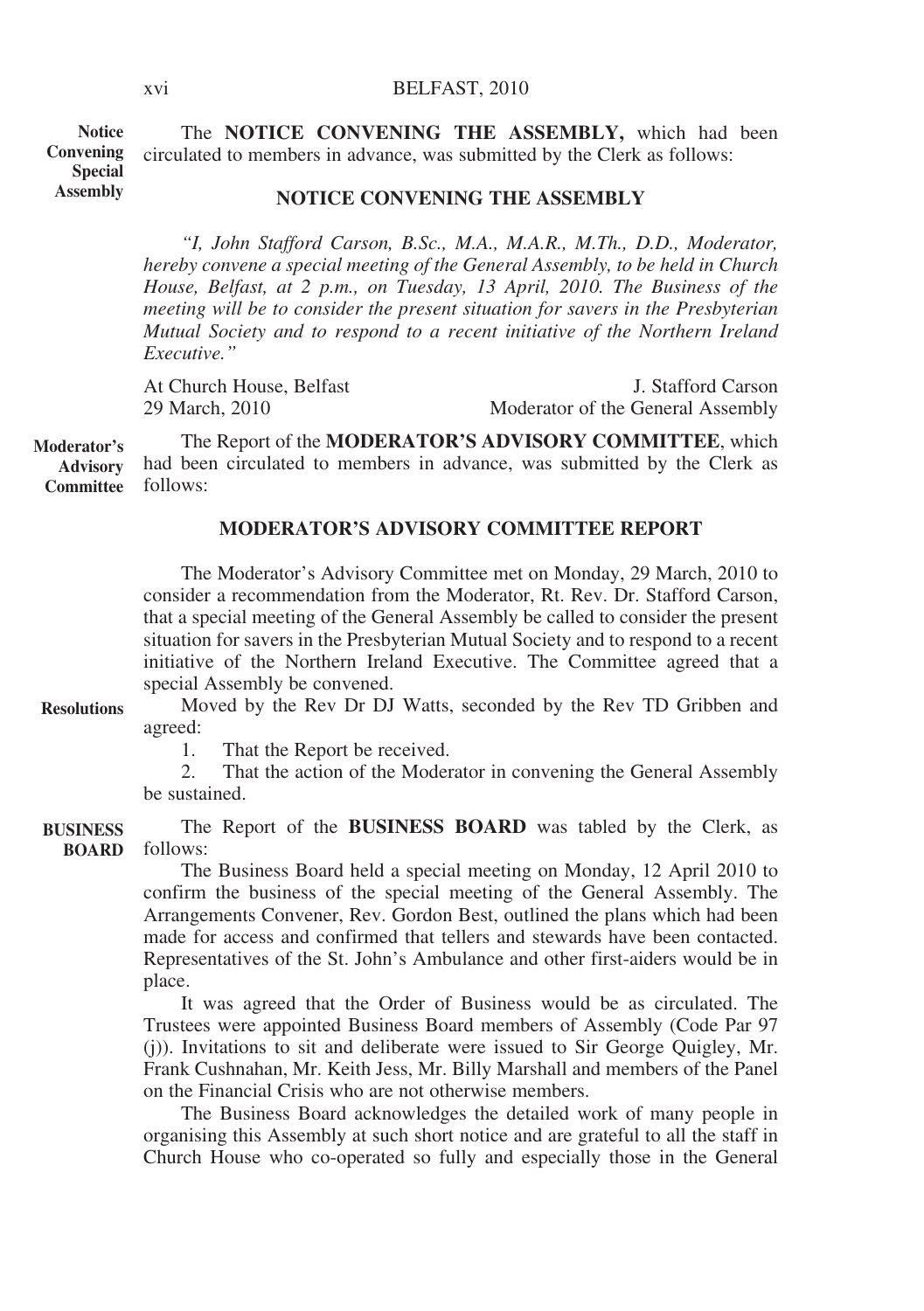Secretary's Office — Mrs. Joyce Anderson, Mrs. Jenny McClure, Mrs. Michelle James and Miss Alicia Cotter.

Moved by the Rev. Dr. D.J. Watts, seconded by the Rev. G.E. Best and agreed:

- 1. That the Report be received.
- 2. That the recommended Order of Business be adopted.
- 3. That the Clerk be given authority to attest the Minutes.

At the request of the Moderator, the Very Rev. Dr. J.M. Finlay took the Chair.

The Report of the **PANEL ON THE FINANCIAL CRISIS** which had been circulated to members in advance, along with a tabled **Supplementary Report**, were submitted by the Clerk as follows: **Financial Crisis**

#### **PANEL ON THE FINANCIAL CRISIS REPORT**

#### *The Clerk reports:*

The General Board Panel, appointed to consider issues arising from the financial crisis including the administration of the Presbyterian Mutual Society, met on seven occasions since the last General Assembly and reported twice to the General Board. The membership of the Panel is: Moderator, Clerk, Deputy Clerk, Very Revs. Dr. John Dixon, Dr. Donald Patton; Revs. Bob Allely, Roy Vallely; Alan Bridle, John Hunter, Clive Knox, Stephen Lynas, Hubert Martin, John Millar, Derek Wells and Avril McCammon.

The main role of the Panel is to advise those who are representing the General Assembly's concern for the plight of innocent savers who have found themselves with no access to their funds for the past eighteen months. Their situation is unprecedented in the United Kingdom and Ireland throughout this financial crisis and is in sharp contrast to the British Prime Minister's claim that "throughout this whole crisis everyone that has been saving in a UK institution has been protected". The Moderator and Clerk of Assembly continue to meet with savers and are acutely aware of the frustration and fears of many. The need to succeed in finding some resolution to the problem is ever more urgent.

At the time of the last Assembly the Prime Minister had announced his intention to meet with the First Minister and deputy First Minister — a development which was warmly welcomed. The Moderator led a deputation to meet with the First Minister on 16 June, 2009 to ensure that he understood the Church's commitment to finding a solution. The deputy First Minister was also represented at that meeting.

A similar deputation, led by the Very Rev. Dr. Donald Patton, met with the Secretary of State on 20 July, 2009. By then the Prime Minister's Working Group had been announced and the deputation asked for clarification on its timescale and terms of reference. While the Prime Minister had accepted some "moral" responsibility to find a solution it was clear from the discussion that significant legal questions had to be resolved. The Secretary of State did indicate that the Working Group would welcome a submission from the Presbyterian Church.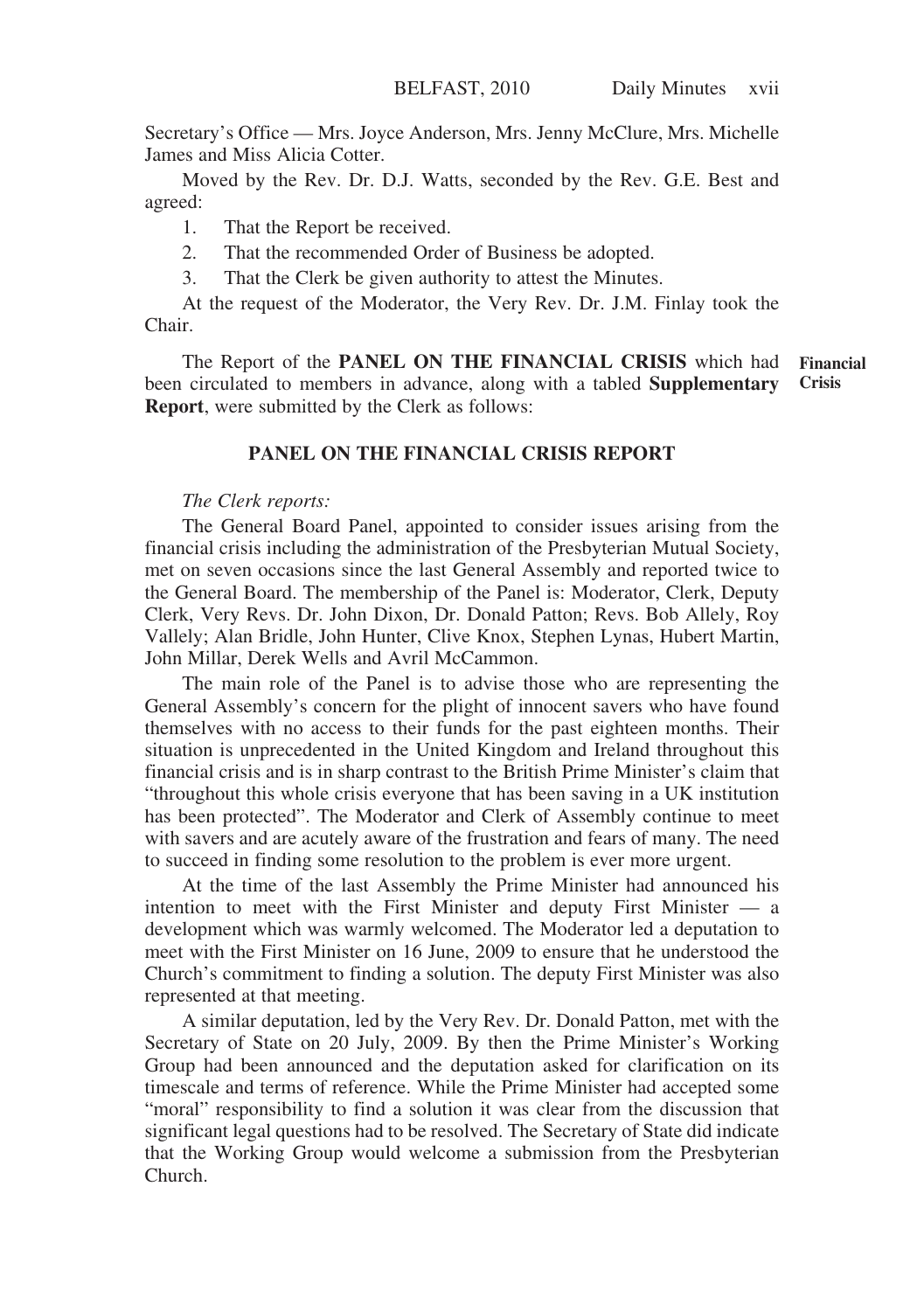Some months earlier, the Very Rev. Dr. John Dunlop had brought together a small group of very committed people who had experience of working in or with the banking sector. They have immense knowledge and expertise, which they have been very willing to share with the General Board's Panel. Sir George Quigley, Mr. Frank Cushnahan C.B.E. and Mr. Ross Reed O.B.E. became known as the Panel's advisers. The General Assembly should be grateful for the endless amount of time and energy they have expended in trying to find a solution. While always independent of the Panel, their input was of enormous value, especially in formulating and following up a submission to the Prime Minister's Working Group. This lengthy and detailed submission was sent on 17 August, 2009 and has formed the basis of the Panel's argument ever since. One section summarises well the position as it was perceived at that time:

*The announcement that the Prime Minister was willing to meet the First and Deputy First Minister on 17th June was warmly welcomed, as was the Secretary of State's statement in the House of Commons that he appreciated the gravity of the situation. He maintained his position that, under the law, those people who put money into the PMS did so not as savers, but as investors, and that the regulation of this body in Northern Ireland is the responsibility of devolved government in Northern Ireland, not of Whitehall. He went on, however, to indicate that he did not intend to say simply that because the matter is the responsibility of the Department of Enterprise, Trade and Investment, he had no interest in seeing what he might be able to do to help and he was "prepared to break the bureaucracy" and work with others to help the investors.*

*Whether those who placed their money in the Presbyterian Mutual Society were investors with dividends or savers with interest is a matter to which we will return later in this submission.*

*It was important to get the date for the meeting between the Prime Minister and the First and Deputy First Minister, prior to the Presbyterian Church's General Assembly debate about the Presbyterian Mutual Society on 2nd June 2009. The members of the General Assembly and the people who have their savings in the Society were given some hope that there might be a resolution to their difficulties. We are now in a holding situation, which is marked by hope that, come September, there may be some good news.*

*Members were encouraged when the Prime Minister, speaking from Chile, re-assured savers with the Dunfermline Building Society: "The savers will be protected. It is important to recognise that throughout this whole crisis everyone that has been saving in a UK institution has been protected, whenever there has been a difficulty in that institution"*

*We believe that the fair and appropriate solution to the plight of those who put their money into the Presbyterian Mutual Society is for it to be subsumed into a much larger financial institution, with support from Government. Such an institution would be equipped to manage the portfolio and, over time, to divest the assets at maximum value when market conditions improve. This proposal is further developed in part 3 of this submission.*

*It is our submission that innocent savers in the Presbyterian Mutual Society, caught up in an international whirlwind, are not to be the only people in the UK to be abandoned.*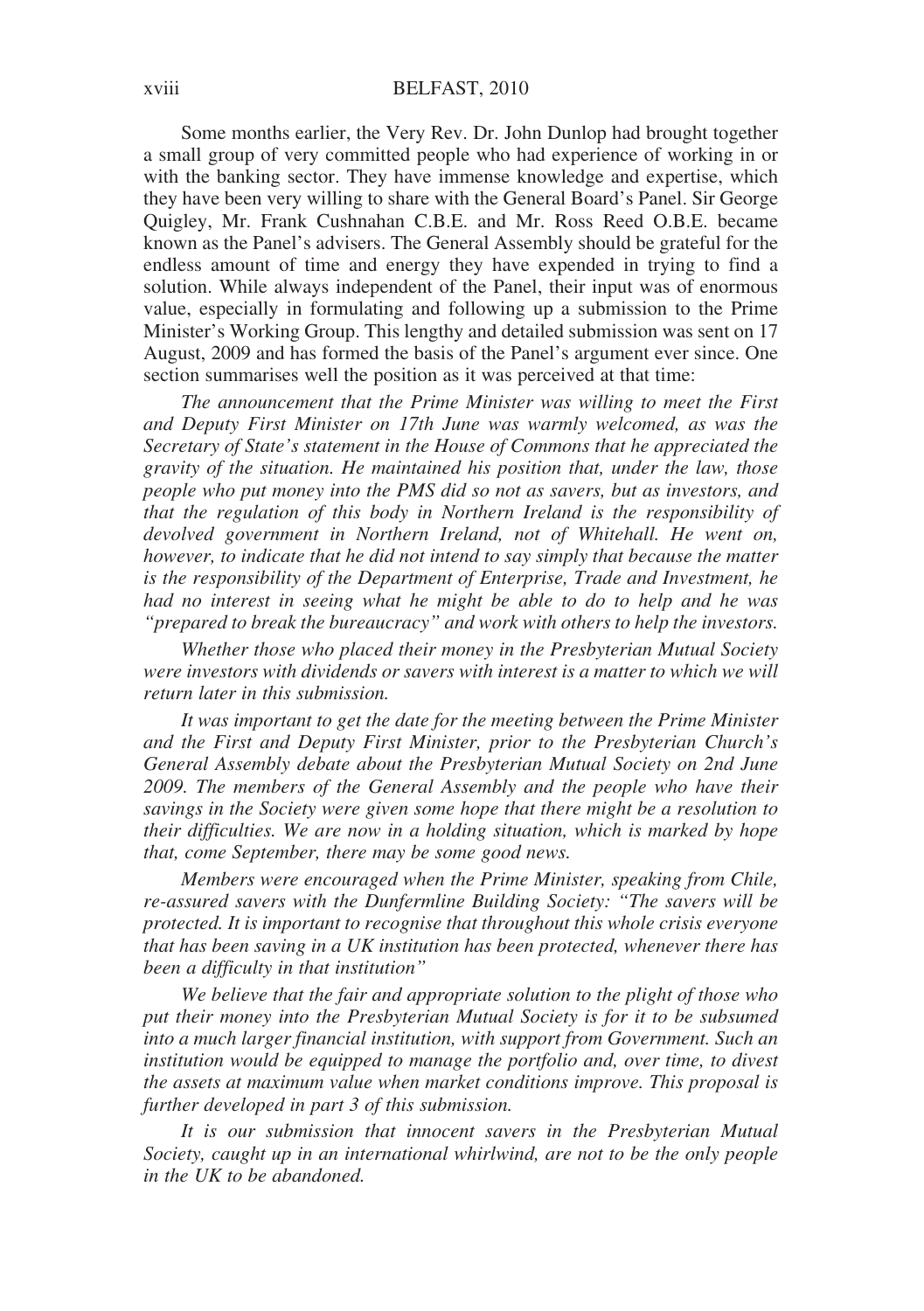Following detailed legal and moral argument for the government's responsibility to find a way forward, the submission then proposed a solution which is sometimes referred to as the "commercial" option:

#### *PROPOSED SOLUTION*

*1. The thrust of the proposed solution is to subsume the PMS operation, assets and liabilities, into a substantial financial institution so that PMS savers then enjoy exactly the same protection as any other depositor within that institution.*

*2. The question is whether this can be done on terms which are commercially attractive to the receiving institution and whether the transaction would require any support from Government.*

*3. Our advisers, viewing the matter from a banking perspective, have devised a business model which indicates that a commercially attractive proposal can be developed and that the relatively modest outlay likely to be required from Government should be ultimately recoverable.*

The submission concluded:

*We hope that this submission will be found helpful by the Working Group and we will be happy to discuss it with the Group if it would find this to be useful. The problem created by the run on the PMS and the resultant need to enter Administration have been a cause of acute worry and anxiety to a close knit community. This is a traumatic time for everyone throughout the UK and there is agreement amongst all political parties that further tough times lie ahead. But throughout the UK, apart from savers in the PMS, people have been spared the additional worry of being denied access to their life savings at such a critical time, with the prospect of ultimate recovery at a significantly reduced value. This is troubling for the many in the evening of their lives, who are least able to cope with a disaster of this kind, but it is also a great concern for people at any time in their lives, not least for those bringing up families.*

*The Church therefore calls on the Government to bring those who in all good faith put their money into the PMS into the same position as UK savers generally, of whom, as a result of Government's very proactive response to the financial crisis, it has been possible to say, in words cited earlier, that "throughout this whole crisis, everyone that has been saving in a UK institution has been protected, whenever there has been a difficulty in that institution".*

It is with a great sense of frustration that the Panel, and still more so the savers, still wait for some response from the Prime Minister's Working Group. During the intervening months representatives of the Church met with local Ministers and politicians, including with the First and deputy First Ministers to emphasise the importance of the Prime Minister and Treasury being involved in finding a solution. The First Minister and deputy First Minister were very supportive and assured the representatives that they were constantly lobbying the Prime Minister as well as Treasury Ministers and the Secretary of State. The Clerk of the General Assembly wrote a number of letters, including to the Secretary of State, urging real engagement by the government. The Moderator wrote to both the Prime Minister and the Treasury to emphasise the urgency of the case. It is the fact, however, that a Working Group supposed to report to the Prime Minister last September has to the best of our knowledge still not done so.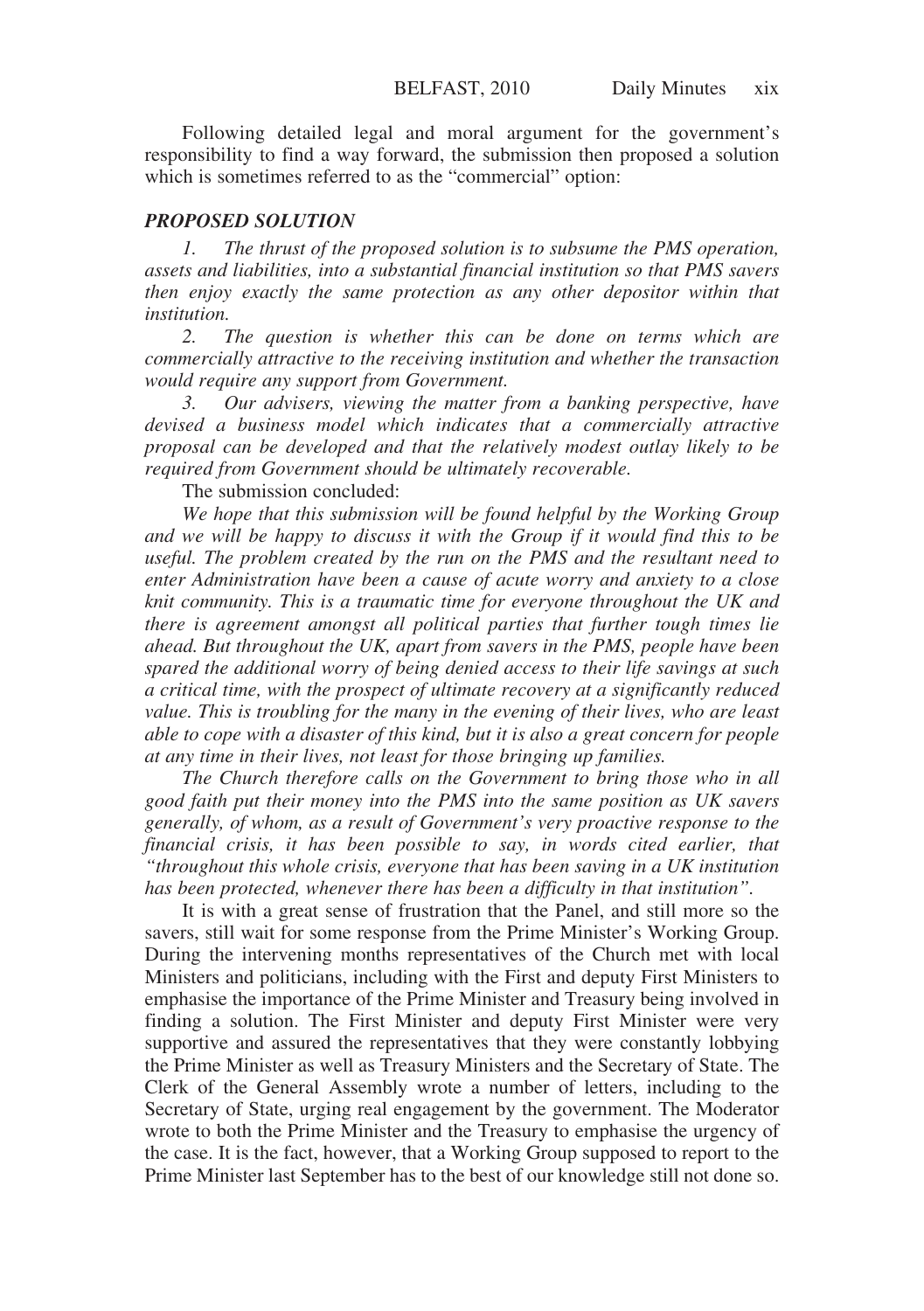In January the Treasury Select Committee came to Belfast to take evidence. While not invited as a witness, a delegation from the Church met with the Chairman, Rt. Hon. John McFall, M.P. Its main submission was summarised as follows:

*1. The case for the PMS savers is very simple. They are the only savers in a distressed financial institution in the UK who, during the worst post World War II recession, have been denied access to their savings for nearly 15 months. It has been the Government's proud boast that "throughout this whole crisis, everyone that has been saving in a UK institution has been protected whenever there has been a difficulty in that institution". That has been so regardless of the culpability attaching to the institution for its failure.*

*2. If the other distressed institutions which the Government has bailed out, with their millions of savers, had been dealt with as the PMS has been, the country would simply have been ungovernable and the economy would have collapsed. It is a monstrous injustice that a small group of savers (some 10,000) in this part of the UK should be treated differently from the great mass of their peers.*

*3. For six months the Government took no interest in the matter. Under pressure, it conceded in June that a Working Group should be set up, to report to the Prime Minister in September. Seven months on, it has still not reported. The tardiness of the process is wholly unacceptable. PMS savers have displayed remarkable patience.*

*4. The delay also creates difficulties for the Administrator, who has recently made application to the courts for advice on various matters, including the basis on which he should make the initial distribution which he now proposes. This brings to the fore the issue of the status of loans and shares. Throughout the existence of the PMS, members' loan capital and share capital were treated equally, with no priority between them when the Society made distributions. A (presumably unintended) consequence of Administration under insolvency law was to introduce a hitherto unknown and artificial distinction between them. Any interim distribution or, still worse, any ultimate resolution of the PMS's difficulties which reversed the founding principle of mutuality and discriminated against the smaller savers would not only be a grossly unfair but also a hugely divisive outcome for Presbyterian congregations. The Church has made clear throughout to the Government the need for urgent resolution in order to pre-empt these problems. The Government has shown itself heedless of this issue.*

*5. The only solution which can produce (at least cost to Government) the same outcome as was achieved for other savers in the UK (and, indeed, the Republic of Ireland), is for the assets and liabilities of the PMS to be absorbed by a substantial existing financial institution. The Church made a proposal to this effect to the Working Group early in August.*

*6. The Government was extremely dilatory in adopting the proposal and then in pursuing it, bearing in mind the remarkable expedition with which it rescued the UK's biggest financial institutions. We would have expected Ministers to call in the Heads of appropriate financial institutions, to indicate to them their unequivocal desire to put PMS savers into the same position as their peers elsewhere in the UK, and to seek a partnership with one or more of the*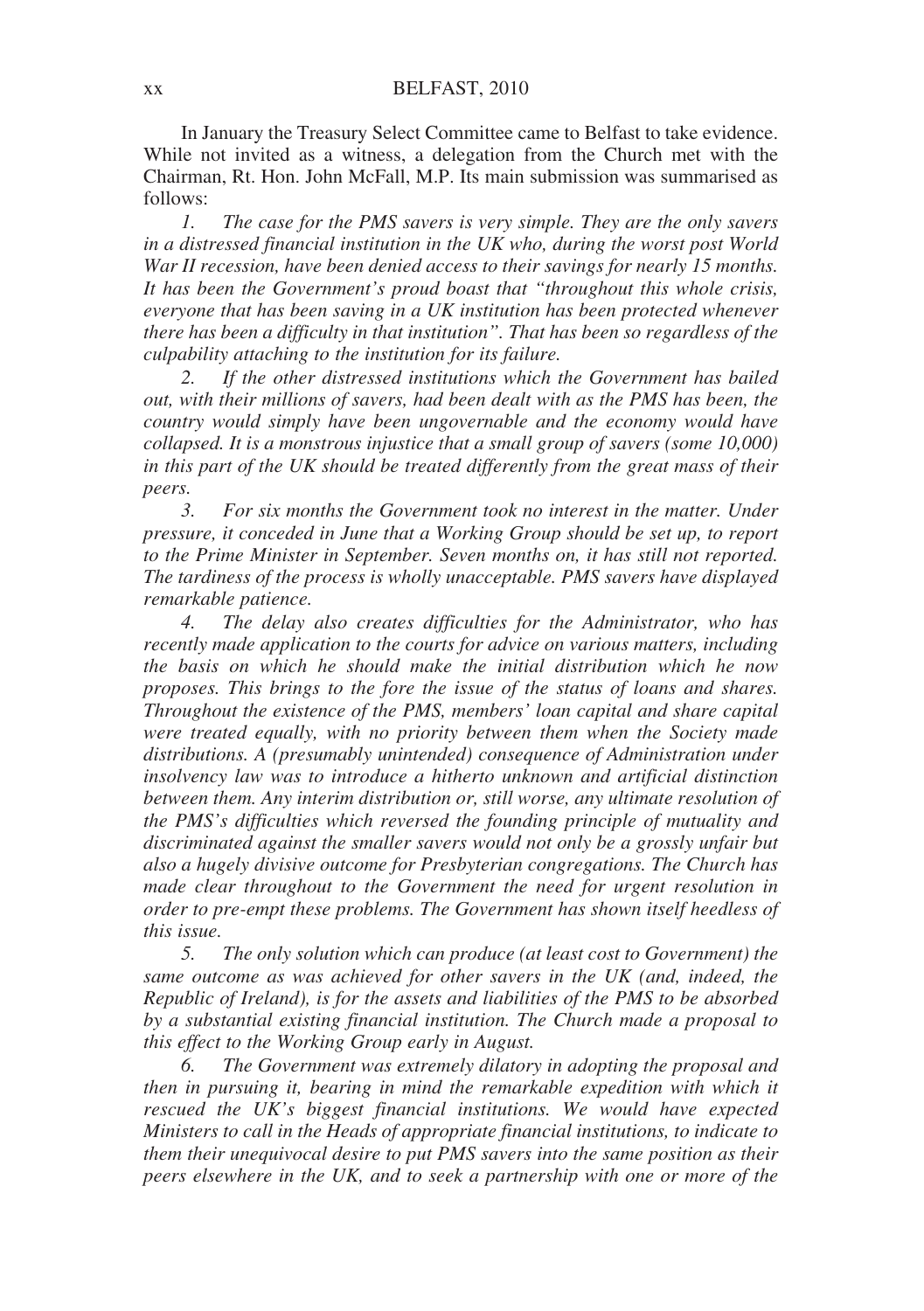*institutions for that purpose. Instead, the Working Group has instituted a process with the financial sector which has dragged on for months in a manner wholly out of keeping with the urgency of the situation. We have drawn our acute concerns about this to the attention of the Secretary of State in a letter just before Christmas. Anything the Committee can do to induce the Government to conclude with the utmost urgency an arrangement with a financial institution which achieves the outcome set out at 5. above would be greatly appreciated.*

During February there were two developments which the Panel found disappointing. One was the judgement of Mr. Justice Deeny in the High Court that shareholder members of the Presbyterian Mutual Society are not creditors and therefore not entitled to receive interim payments from the administrator. While not questioning the legal judgement, this clearly indicates that in administration mutuality is not possible.

The other disappointment was a meeting at the Treasury, where the Moderator, accompanied by Sir George Quigley and Mr. Frank Cushnahan C.B.E., met with Dr. Ian Pearson M.P., Economic Secretary to the Treasury. The Church representatives were dismayed at what they perceived as a lack of urgency in finding a solution. They were surprised to be told that the Northern Ireland Executive were taking the lead, especially as when the Prime Minister's Working Group was set up it was understood to be chaired by the Chief Secretary to the Treasury.

On 8 March 2010, the Moderator and Clerk were invited to a meeting by the Minister for Finance and Personnel, Mr. Sammy Wilson, M.P., M.L.A. The First Minister, The Right Hon. Peter Robinson, M.P., M.L.A., and Minister for Enterprise, Trade and Investment, Mrs. Arlene Foster M.L.A., were also present. At the meeting it was made clear that in the opinion of the Northern Ireland Ministers 'Plan A', i.e. the "commercial option" supported in the Church's submission, is unlikely to happen. This is despite the fact that the Northern Ireland Ministers and some senior Westminster Ministers have expressed the view that this approach is the best way forward and the only way to ensure that all savers have their savings returned.

The Executive Ministers outlined a 'Plan B' but indicated that it would need Treasury approval, as well as a contribution from the Presbyterian Church. The position that 'Plan A' is unlikely to be successful was publicly indicated in a statement from the First Minister and deputy First Minister on 29 March, 2010.

Mr. Robinson said:

*"Decisions taken recently in the high court mean that small savers in the PMS cannot be treated as creditors and will therefore not benefit from the early distribution of monies. In light of this judgement, we are keen to bring forward an alternative solution as quickly as possible.*

*"The acquisition of the PMS by a financial institution had been our preferred option. We now however feel that this option has been fully exhausted given the absence of firm proposals from any financial institution after several months of investigation. We are therefore increasingly anxious to explore other options.*

*"The deputy First Minister and I have formulated alternative proposals and submitted them to the Prime Minister and the Treasury. These proposals will form the basis of our meeting."*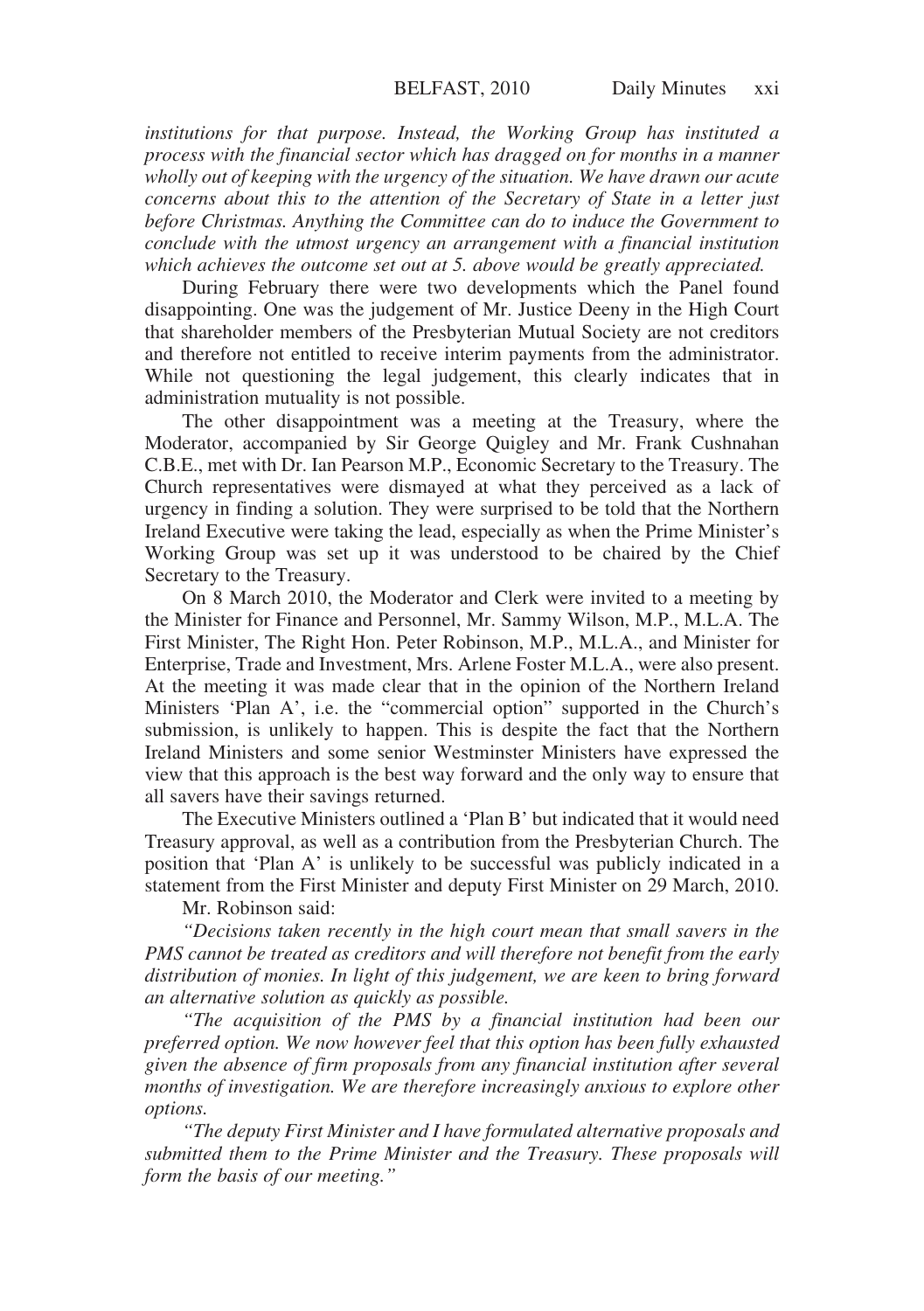Mr. McGuinness said:

*"We are acutely aware that the circumstances surrounding the PMS have led to difficulty and hardship for a significant number of local people. We have mentioned in the past that remedies to the PMS situation are complex, but this is cold comfort to those dealing with the daily anxiety about their savings.*

*"Our proposals to resolve the problems of PMS will call for more direct intervention from government to provide conditions that will satisfy the demands of creditors of PMS and respond with practical help to deal with hardship experienced by small savers.*

*"We are determined to move forward quickly and with more clarity to avoid any further delays."*

At the time of writing the meeting with the Prime Minister does not seem to have taken place.

Following the meeting with the Executive Ministers, the Moderator and Clerk reported back to the General Board Panel. In the light of that discussion the Clerk of Assembly wrote to the First Minister indicating some questions which would need clarification before the Church could respond. He also indicated that for the Church to make any contribution to the "Hardship" Fund may need a special meeting of the General Assembly and gave the time-scale for calling such a meeting. With verbal feedback that the Executive Ministers' meeting with the Prime Minister would go ahead, the Moderator, on the advice of the Moderator's Advisory Committee, called a special meeting of the General Assembly.

The key questions raised in the Clerk's letter were:

- *(i) The status of 'Plan A', i.e. the "commercial option", and whether or not it is still being pursued by the Prime Minister's Working Group.*
- *(ii) A full, written description of 'Plan B', especially identifying the roles and responsibilities of the various parties.*
- *(iii) A clear indication as to whether 'Plan B' is conditional on a contribution from the Presbyterian Church in Ireland.*
- *(iv) The terms of the "Hardship" Fund and particularly their charitable status.*

Unfortunately at the time of writing these clarifications have not been received and while it is still hoped that some clarity will be available by the time of the Assembly, it will have to be reported with appropriate resolutions in a Supplementary Report on the day.

The Panel is deeply concerned for those savers who as time goes by are finding it increasingly difficult to meet their financial commitments. It recognises that there are others caught in the financial crisis for different reasons. The Panel representatives and its advisers are committed to working for a resolution, recognising the very difficult situation in which many savers now find themselves.

#### **SUPPLEMENTARY REPORT**

Since the circulated report was written a reply has been received from the First Minister and deputy First Minister clarifying some of the issues raised (see Appendices):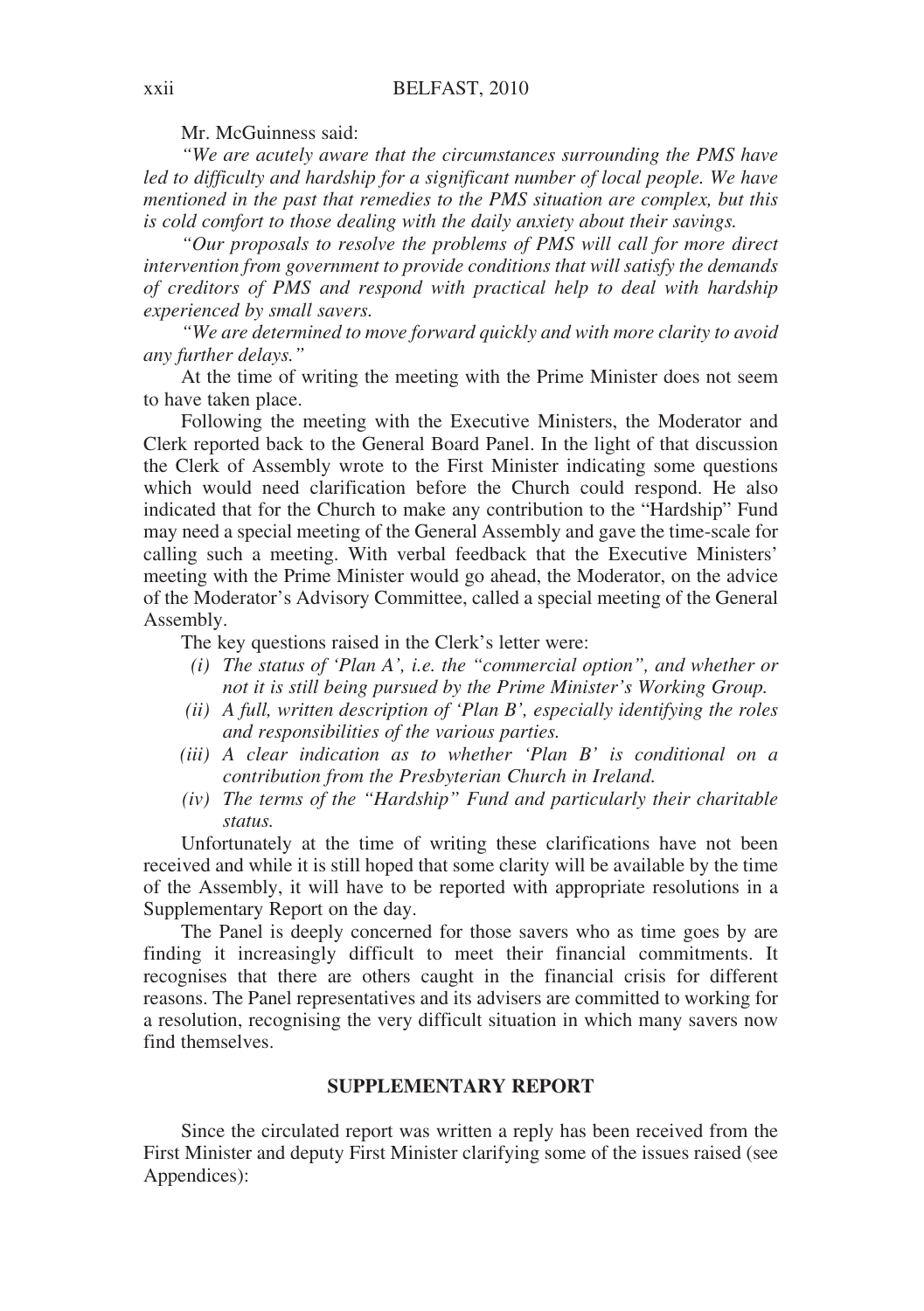- (i) While agreeing *"that the best option would be for a bank to become involved and take over the PMS responsibilities," the Ministers express the view that "as the weeks and months have passed, this looks to be becoming increasingly unlikely. In the absence of a clear and firm proposal from the banking sector, we have turned our attention to alternative options which now look to have greater chance of implementation. In our recent discussions we have outlined such a proposal to you and we intend to discuss this with the Prime Minister as soon as possible. It is our judgement that a commercial bank solution is increasingly less likely and we must turn our attention fully towards alternatives."*
- *(ii) "Only after the Ministerial Working Group has considered this, (i.e. the proposal) will we be in a position to share a full written description of Plan B with you to outline the proposed roles and responsibilities of the various parties."*
- *(iii) "As regards funding* (of the "Hardship" element)*; in addition to a contribution from government, it was anticipated that a sum of at least £1 million would be forthcoming from the Presbyterian Church in Ireland."*
- (iv) The principle underlying the Hardship Scheme *"would be to finance a fund to provide financial relief to PMS members facing demonstrable personal hardship as a result of their savings being inaccessible during the period of PMS administration. This will be targeted mainly at those members with less than £20,000 in savings although exceptional circumstances will be considered for all PMS members. Consequently we are confident that the terms of the Fund would meet the test of use of funds for charitable purposes."*

At the invitation of the Secretary of State the Moderator, accompanied by the Clerk of Assembly and Convener of Finance and Personnel, Mr. John Hunter CB., met with the Secretary of State on Monday, 12 April, 2010. He emphasised the continuing commitment of the Prime Minister to finding a solution, which the Prime Minister considers his moral duty. It was stated by the Secretary of State that the commercial solution is still the preferred option, but is dependent on an initiative from a financial institution, which may reflect an upturn in the economy. It was stressed that government is convinced that those who have shares in the PMS are investors who received dividends and not savers who received interest. The government maintains that there is a legal differentiation between savers and investors and this is the issue which prevents a simpler solution. The Panel has argued throughout that those who placed money in the PMS and received shares, which did not change in value, were savers in a thrift institution which paid interest on their savings. The later distinction between shareholders and creditors was introduced by insolvency law when the Society was put into administration.

The Secretary of State also assured the representatives that Northern Ireland Executive Ministers, especially the First and deputy First Minister, are actively and energetically seeking a way forward and any proposal which they bring will be considered sympathetically by Westminster.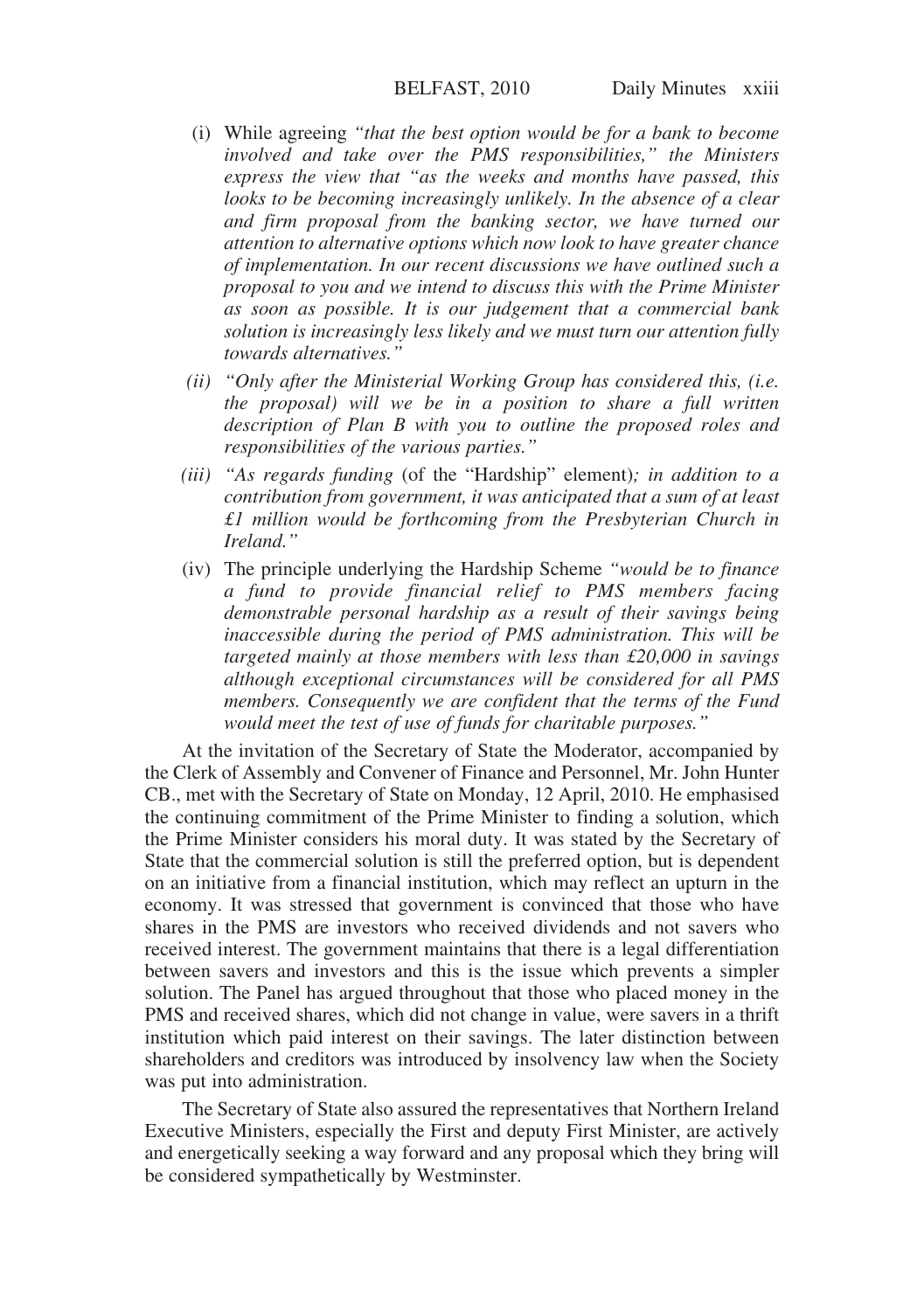#### **APPENDIX A**

Letter from the Clerk of Assembly following the March General Board 12 March, 2010

Dear First Minister,

Yesterday morning the Moderator chaired the regular meeting of the General Board of the Presbyterian Church in Ireland. As on previous occasions, the General Board received a verbal report on the situation facing savers in the Presbyterian Mutual Society. Given the confidential nature of our recent discussions with you and your Ministerial colleagues, we did not divulge details of your Plan B. Instead, the discussion led to the following resolution, which was passed by the General Board.

*That the General Board encourages the Moderator to write to the Prime Minister expressing deep concern that there has still not been any reply to the Church's submission to the Working Group in July and emphasising that the commercial option is the only way to ensure a complete return of savings to all savers.*

The Moderator has written to the Prime Minister to advise him of this resolution, which reinforces the importance consistently attached by the Church to the full settlement of all savers' claims, whether "shareholders" or "creditors". This remains the goal of the Presbyterian Church in Ireland. It is consistent with the Prime Minister's assertion that "everyone who has been saving in a UK institution has been protected".

Only if the commercial option is not possible would the Church be willing to give formal consideration to any alternative Plan B, such as described verbally by you and your colleagues at our meeting on Monday, 8 March. This formal consideration would require a full, written description of Plan B especially identifying the roles and responsibilities of the various parties, including an unambiguous statement of any conditionality attaching to the proposed final contribution from the Presbyterian Church in Ireland — at the meeting you had indicated that Plan B would not proceed without a "measurable" contribution from the Church to the proposed "Hardship Fund". It is understood that this will be a fund of some £50 m plus to be used to alleviate distress amongst "shareholders", on top of a loan of £175 m to meet the needs of "creditors". It is also understood that if, when all "shareholders" have been paid back in full, there is a surplus in the "Hardship Fund" it would be distributed first of all to the Church.

The description of Plan B would cover the issues in my e-mail of 9 March, 2010, i.e.

- (a) The Terms of the Hardship Fund, to be certain that charitable funds may be used;
- (b) Some indication of the amount that would be expected from the Church;
- (c) A formula agreed by lawyers to provide indemnity for the Church against any claim that to provide finance is to accept a degree of liability.

On receipt of this information I would then be in a position to convene an emergency meeting of the General Board, or of the General Assembly, to decide the Church's response. Which one has the authority to proceed will depend on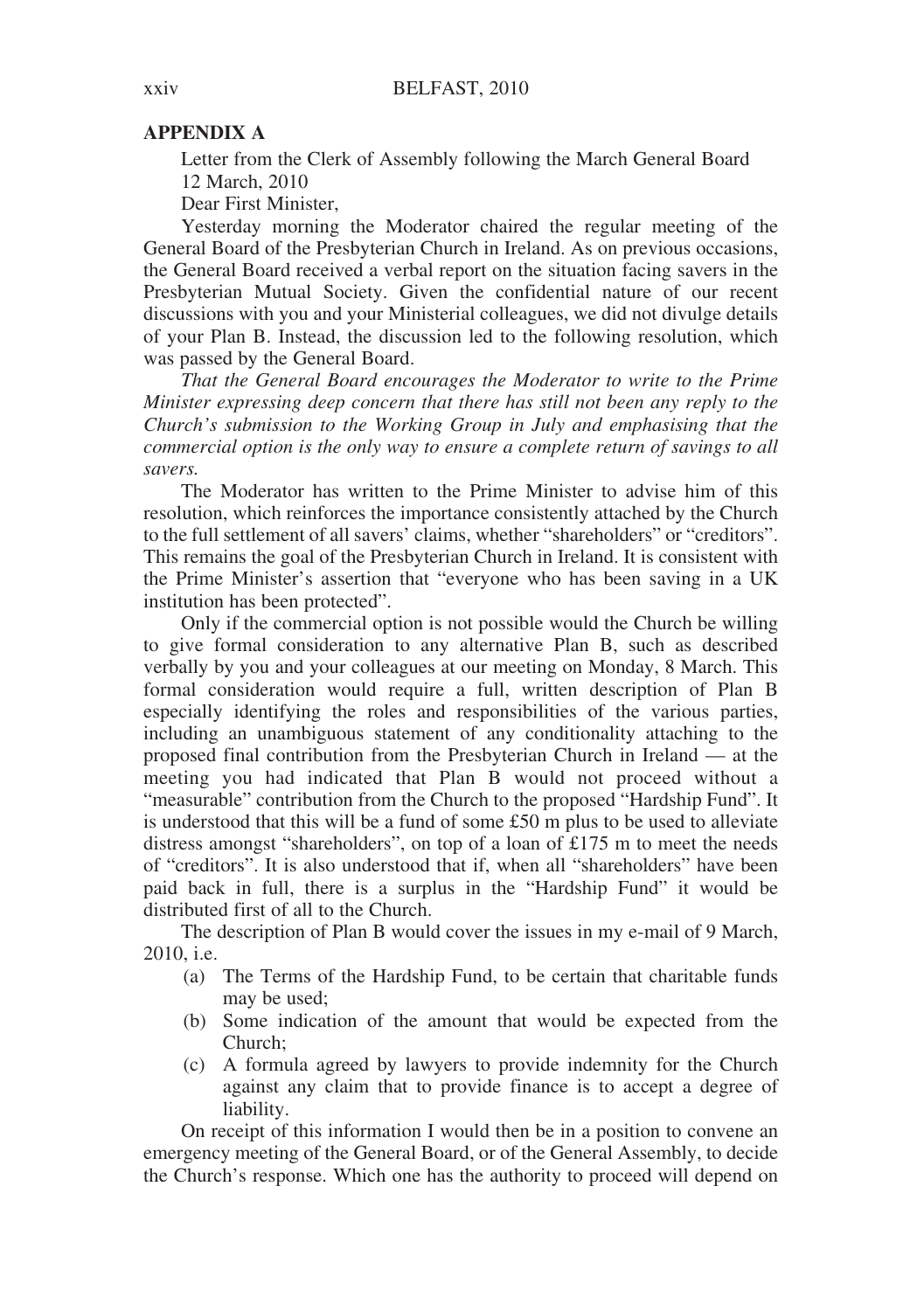the nature and level of the Church's contribution and the terms of the Hardship Fund. For your information, to call a Special General Assembly will take a minimum of two weeks — under the constitution of PCI ten clear days notice of such a meeting needs to be given. However I am sure you will understand that a decision of the magnitude involved cannot be taken without the formal authority of the democratic decision making processes of the Church.

Yours sincerely, Donald J. Watts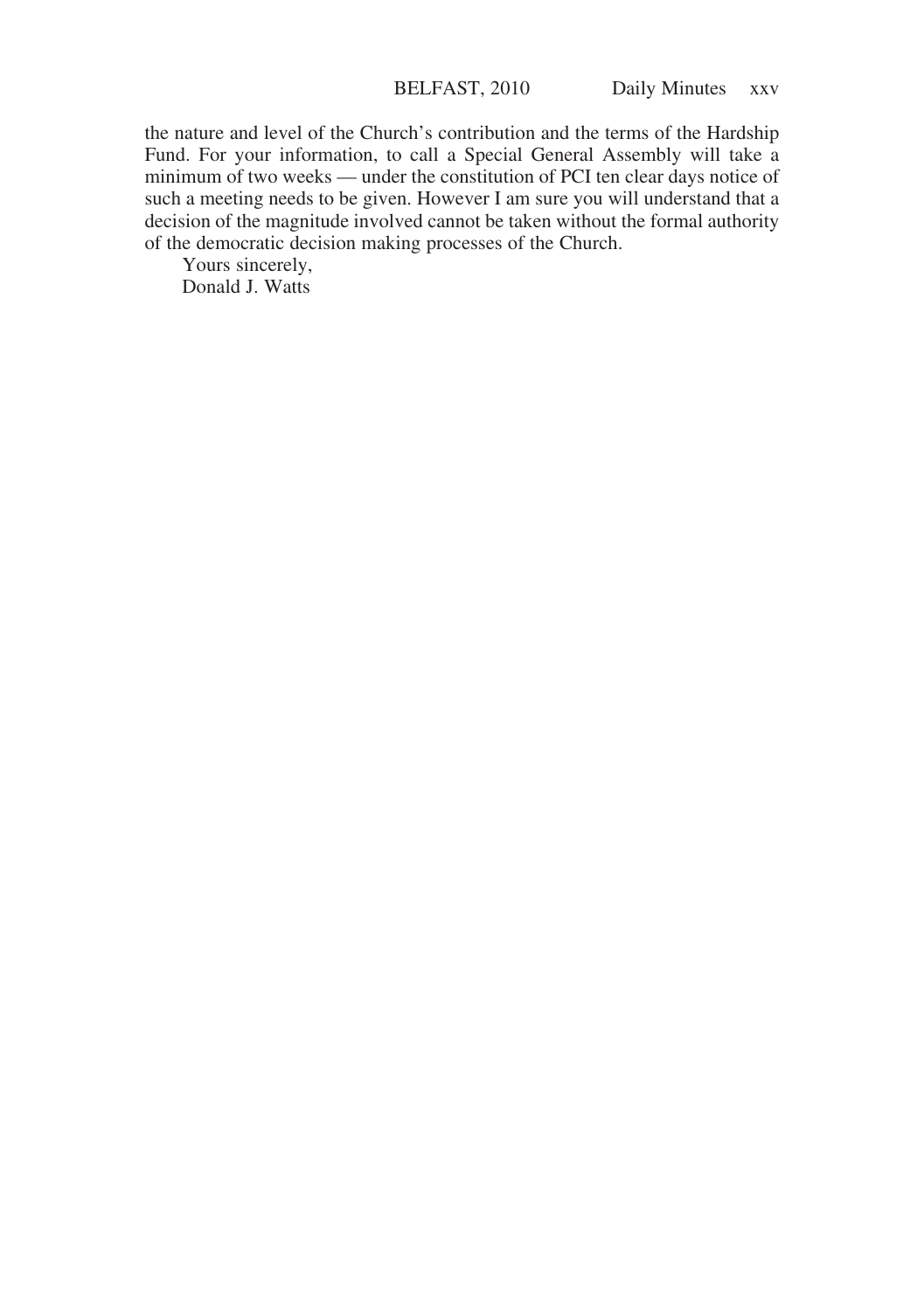#### **APPENDIX R**

Reply from the First Minister and deputy First Minister



ffice of the First Minister and Deputy First Minister

**Atormont Castle BIOLITION** BT4 3TT

028 9037 8158 TEL· FAX: 028 9037 8040 e-mail: ps.ministers@ofmdfmni.gov.uk

Rev Dr Donald J Watts Clerk of the General Assembly and General Secretary Presbyterian Church in Ireland Church House Belfast BT1 6DW

Our Ref:COR 171/2010

 $\chi$  April 2010

Dear

Thank you for your letter of 12 March regarding the Presbyterian Mutual Society.

As you already know, we are very aware of the anxiety and distress caused to members of the Presbyterian Mutual Society by the prevailing uncertainties around their savings. We recognise the pressing need to secure a solution and have devoted significant personal time and effort over recent months to work towards achieving a satisfactory outcome for everyone who has invested with the Society

We note your preferred position for a bank takeover of the PMS. We agree that the best option would be for a bank to become involved and to take over the PMS responsibilities. However, as the weeks and months have passed, this looks to be becoming increasingly unlikely. In the absence of a clear and firm proposal from the banking sector, we have turned our attention to alternative options which now look to have greater chance of implementation. In our recent discussions we have outlined such a proposal to you and we intend to discuss this with the Prime Minister as soon as possible. It is our judgement that a commercial bank solution is increasingly less likely and we must turn our attention fully towards alternatives.

With regard to the Hardship Scheme, the principle would be to finance a fund to provide financial relief to PMS members facing demonstrable personal hardship as a result of their savings being inaccessible during the period of PMS administration. This will be targeted mainly at those members with less than £20,000 in savings although exceptional circumstances will be considered for all PMS members. Consequently we are confident that the terms of the Fund would meet the test of use of funds for charitable purposes. As regards funding, in addition to a contribution from government, it was anticipated that a sum of at least £1 million would be forthcoming from the Presbyterian Church in Ireland. We anticipate that contributors to the fund would make their donations to hardship cases, as they are validated, on a pro-rata basis to meet the settlement of agreed cases. If in the end of the run down process, the Administrator's

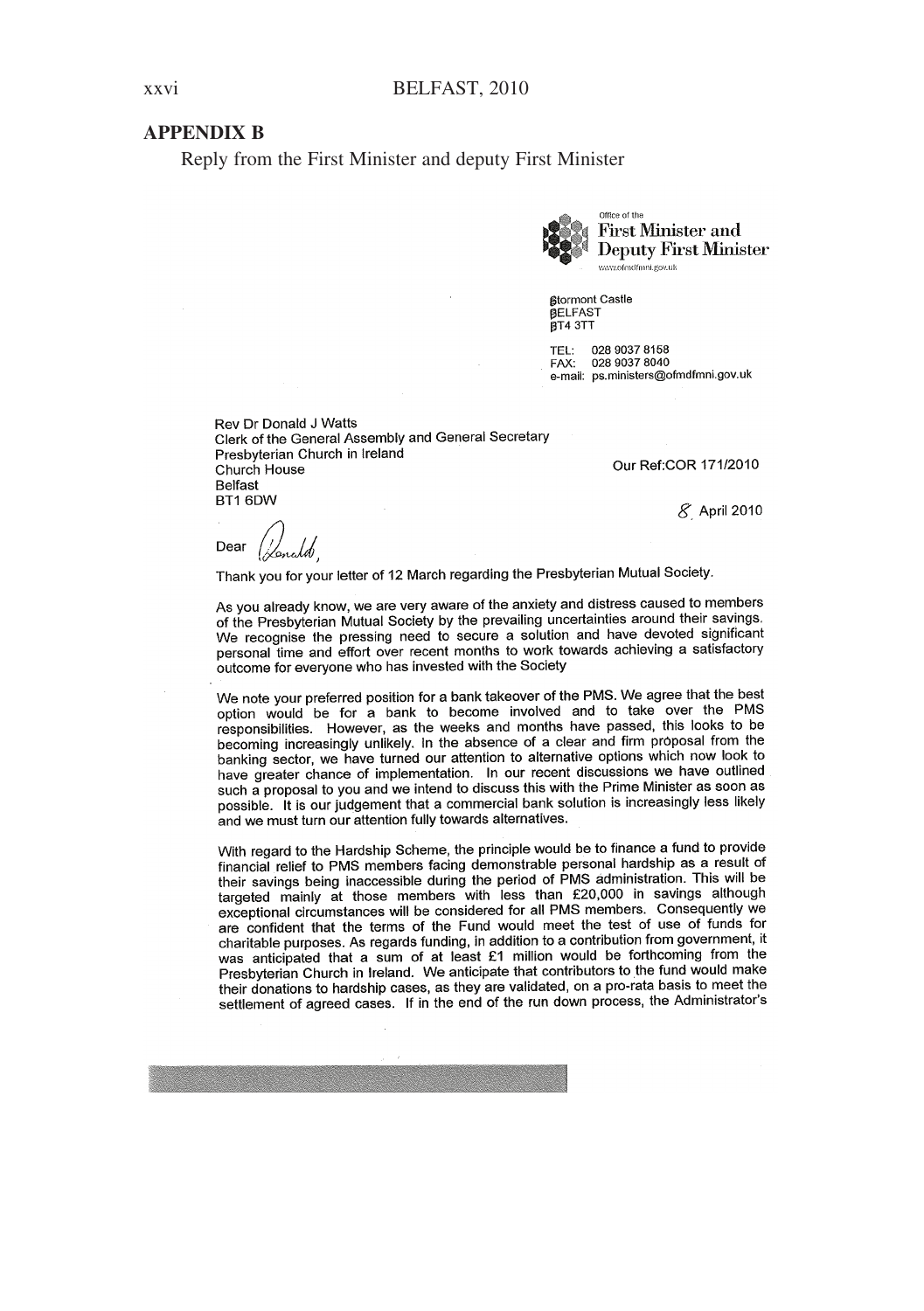plan generates residual funds these would revert to contributors to the fund. With regard to the liability accruing to donators to the Fund - Government would seek the same re-assurance that you have indicated the Church requires.

We recognise that a decision on the nature and level of the Presbyterian Church's contribution to the "Plan B" option involves the democratic decision making process of the Church.

However, only after the Ministerial Working Group has considered this, will we be in a position to share a full written description of Plan B with you to outline the proposed roles and responsibilities of the various parties.

Nevertheless, we hope in this response that we not only have been able to give an indication where the solution to the PMS crisis now appears to be heading but also that we have been able to give some reassurance and comfort to you concerning the charitable nature of the Hardship Fund which is envisaged in "Plan B" and the size of the financial contribution we had anticipated from the Church.

We also hope that this response will allow you to convene an emergency meeting of the General board or General Assembly to decide the Church's response to "Plan B".

Yours sincerely

THE RT HON<sup>'</sup>PETER D ROBINSON MP MLA **First Minister** 

moha Guller

**MARTIN McGUINNESS MP MLA** deputy First Minister

APPROVED BY THE MINISTERS AND SIGNED IN THEIR ABSENCE

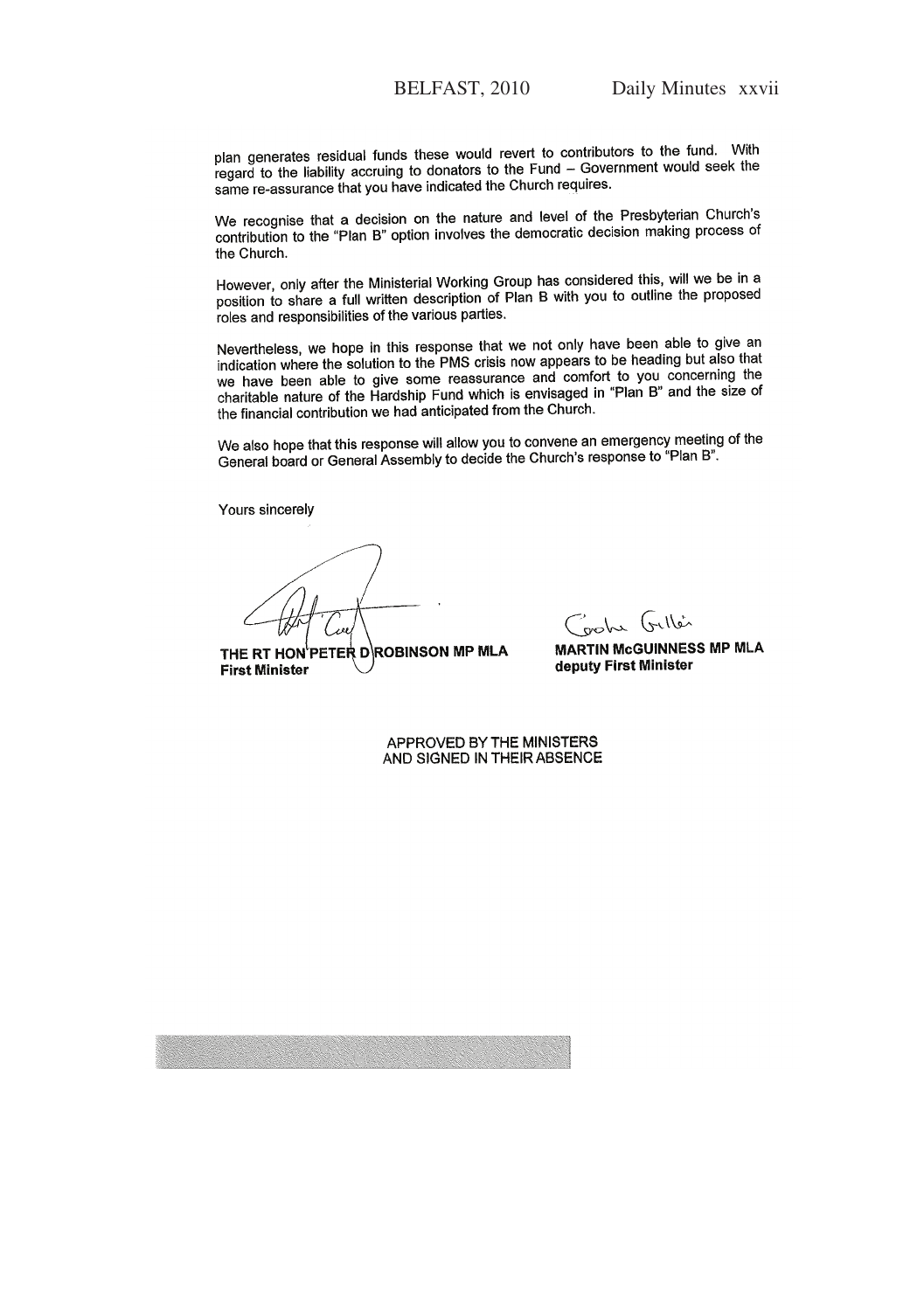Moved by the Rev Dr DJ Watts, seconded by the Rt Rev Dr JS Carson and agreed:

1. That the Report be received.

2. That the General Assembly call on all congregations and members to continue in prayer and to offer practical support where possible for everyone who has been affected by financial hardship, including those caught up in the situation of the PMS.

3. That the General Assembly are acutely aware of the continuing distress of many savers who have been unable to access their savings in PMS.

4. That the General Assembly welcome the commitment of the Prime Minister to seeking a resolution of the PMS crisis and his acknowledgement of a moral obligation to do so.

5. That the General Assembly regret the delay and reaffirm the importance of seeking urgently a solution which will, if at all possible, give a full settlement to all claims, whether from "shareholders" or "creditors" and welcome the assurance that the "commercial" solution is still an option.

6. That the General Assembly commend the efforts of the Northern Ireland Executive, led by the First Minister and deputy First Minister, and encourage all politicians to work vigorously for a successful solution.

Moved by the Rev Dr DJ Watts, seconded by the Rt Rev Dr JS Carson:

7. That in the event of the government failing to secure a "commercial" solution and the Northern Ireland Executive bringing forward a final and comprehensive proposal which includes a "Hardship" Fund element, the General Assembly agree in principle to contribute not less than £1m, while affirming their view that the members of the PMS are thrifty savers and not risk taking investors.

Moved as an amendment by the Very Rev Dr John Dunlop, seconded by the Rev Dr Roger Purce and agreed, that the phrase "not less than" be deleted.

On being put to the House, the substantive motion was declared passed.

Moved by the Rev Dr DJ Watts, seconded by the Rt Rev Dr JS Carson and agreed:

8. That the General Assembly instruct the Panel on the Financial Crisis to consider ways in which the necessary finance may be raised for the above contribution and to report to the June Assembly.

The House expressed it warm and heartfelt thanks to the Rt Rev Dr Stafford Carson for all his work on behalf of PMS savers during his Moderatorial year.

#### **CLOSE OF ASSEMBLY**

The Moderator, the Right Rev Dr JS Carson, resumed the Chair and conducted a closing act of worship. **Close of Assembly**

Thereafter he declared the Special Assembly to be dissolved and pronounced the Benediction.

The sederunt came to a close at 3.43pm

Attested by DONALD J WATTS Clerk of Assembly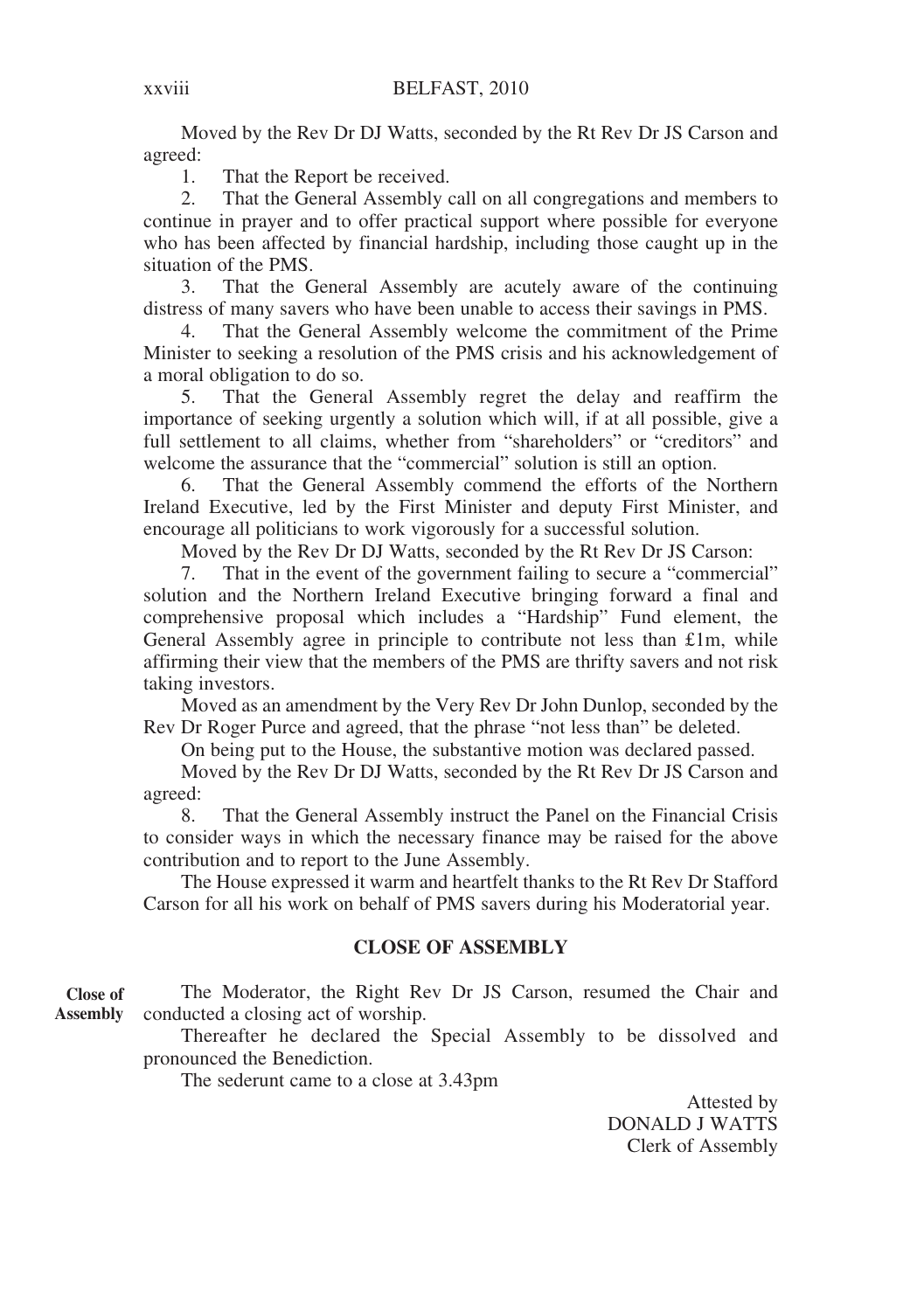# **MINUTES**

## OF THE

# **PROCEEDINGS**

### OF THE

# **General Assembly**

# OF THE

# **Presbyterian Church in Ireland**

## **Held at Belfast, June, 2010**

### **FIRST SESSION**

**Monday, 7th June, 2010 7.00 p.m.**

#### **Within Church House**

The Right Rev Dr J Stafford Carson, Moderator of the General Assembly, led in public worship and addressed those present before constituting the Assembly with prayer.

The Memorial Roll of Ministers deceased was submitted by the Rev Dr WTJ Richardson MBE, and the Assembly paid their customary tribute.

The Clerk announced that the names of 615 ministers being ex officio members and 484 elders on whose behalf commissions had been received, had been entered on the Roll of the Assembly, together with 60 Assembly Elders, Conveners and nominees of the Business Board. In addition 203 people in various categories, not members of the court, have been invited to sit and deliberate. There are also 15 Corresponding Members and Delegates from other Churches.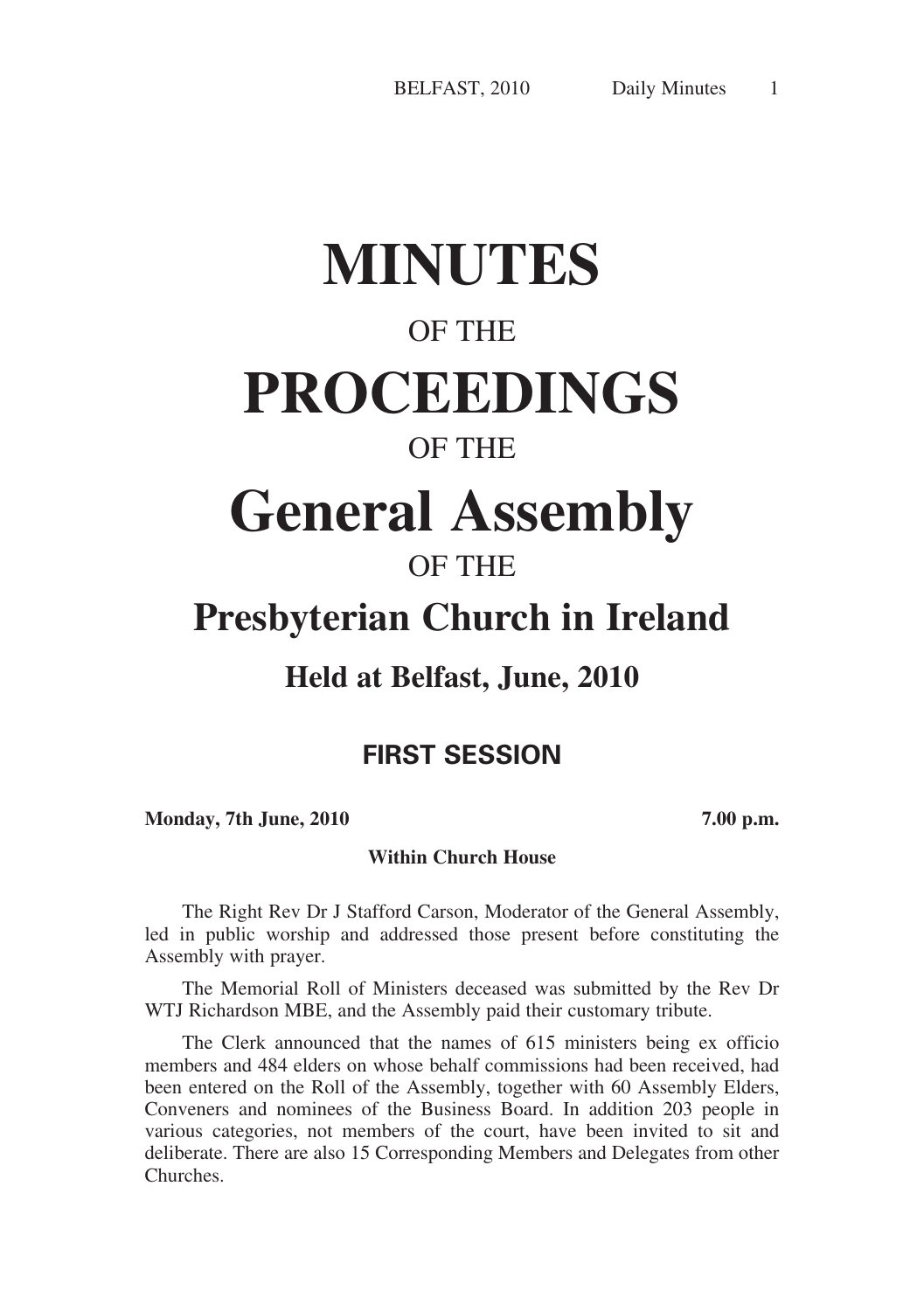The following Ministers and Ruling Elders were present at the Annual Meeting:-

## **BELFAST ASSEMBLY**

#### **1. ARDS PRESBYTERY**

| <i>Ministers</i>  | <b>Ruling Elders</b> | Congregations             |
|-------------------|----------------------|---------------------------|
| J.McC. Auld       |                      | R.E. Teacher              |
|                   |                      | West Church, Bangor       |
|                   |                      | High Street, Holywood     |
| Dr. R. Sterritt   |                      | Greenwell St., N'ards     |
| N.J. Linkens      |                      | Retired                   |
|                   |                      | <b>First Newtownards</b>  |
|                   |                      | Theological Professor     |
| Dr. D.J. Watts    | $+Mrs$ . E.A. Warden | Clerk                     |
|                   | Miss E. Nixon        | Groomsport                |
|                   | J.T. McCullough      | Cloughey                  |
| Dr. R.A. Russell  | J. McCracken         | <b>Ballywalter</b>        |
|                   |                      |                           |
|                   | Miss P. Hassard      | Theological Professor     |
|                   |                      | Trinity, Bangor           |
| T.W.D. Johnston   |                      | Hamilton Rd., Bangor      |
|                   | J. Adamson           | Ballygilbert              |
| S.A. Little       |                      | Shore Street, Donaghadee  |
|                   | Mrs. H. Hunter       | Helen's Bay               |
|                   |                      | <b>First Newtownards</b>  |
| N.W. McAuley      | R. McCormick         | Greenwell St, Newtownards |
|                   |                      | Millisle & Ballycopeland  |
|                   |                      | Movilla                   |
|                   | +W. Graham           | First Bangor, Assoc.      |
|                   |                      | West Church, Bangor       |
|                   |                      | Glastry                   |
|                   |                      | Kirkcubbin                |
| J.M. Wade         |                      | Portavogie                |
|                   |                      | Conlig                    |
| Averil Stevenson  |                      | Kirkcubbin                |
| Dr. W.J.A. Sleith |                      | Regent St., Newtownards   |
|                   |                      | Ballyholme                |
|                   |                      | Mission Africa            |
|                   |                      | Scrabo                    |
|                   |                      | Strean, Newtownards       |
|                   | Ms. K. Hinds         | Kilcooley, Bangor         |
| R.J. Stevenson    |                      | Carrowdore & Ballyfrenis  |
|                   | J. McCormick         | Ballygrainey              |
|                   | Mrs. A. Rankin       | Ballyblack                |
| Dr. M.J. Welsh    |                      | Greyabbey                 |
| D.W. Leach        |                      | Hamilton Road, Assoc.     |
|                   |                      | St. Andrew's, Bangor      |
|                   | Mrs. E. Burch        | <b>First Donaghadee</b>   |
|                   |                      | Second Newtownards        |

+ = Elders appointed by Presbytery

\*  $=$  Representative Elder from another Congregation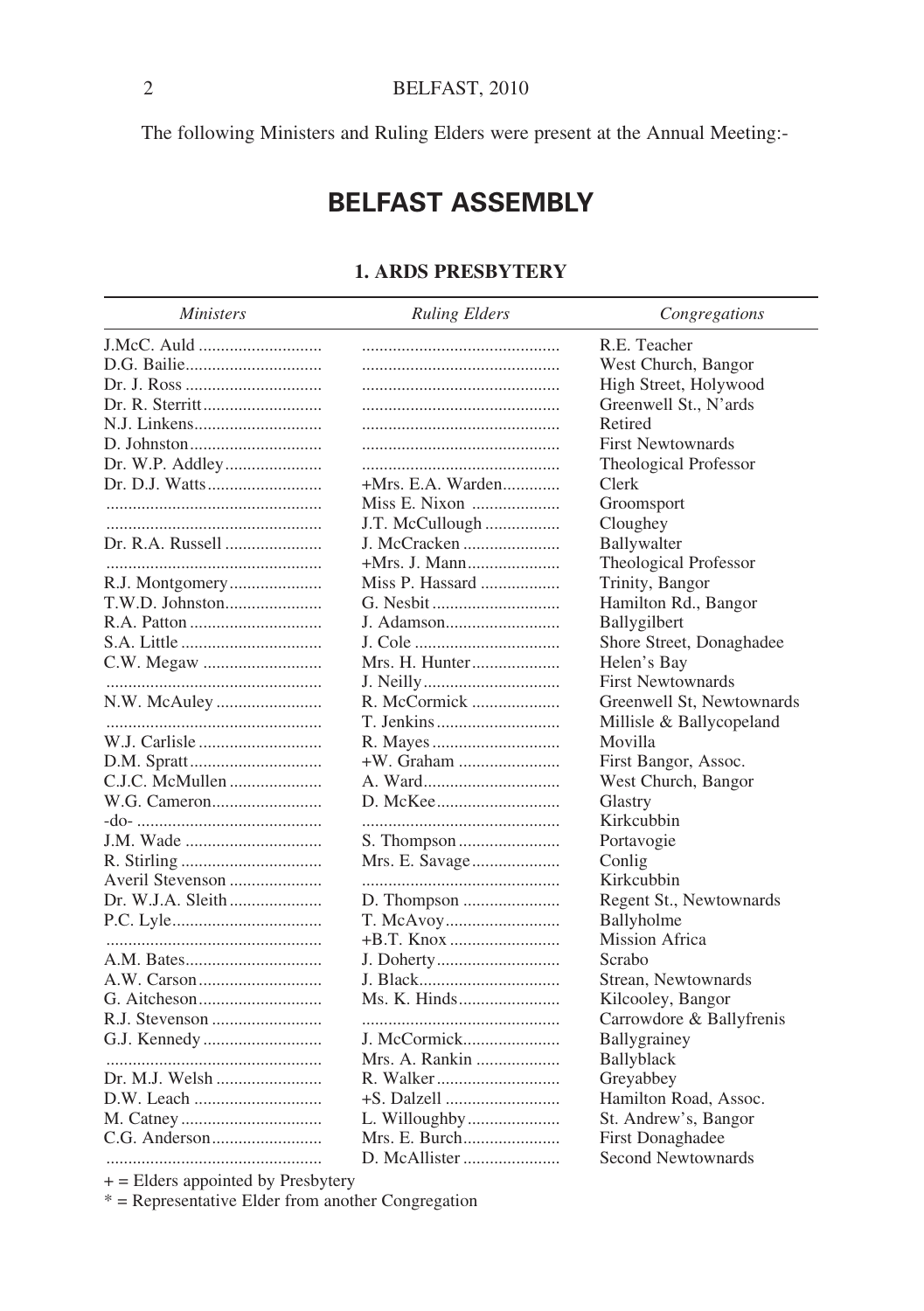#### 2. ARMAGH PRESBYTERY

| <i>Ministers</i> | <b>Ruling Elders</b> | Congregations          |
|------------------|----------------------|------------------------|
|                  |                      | First Portadown        |
|                  |                      | The Mall, Armagh       |
|                  |                      | Hill Street, Lurgan    |
|                  |                      | Second Keady           |
|                  |                      | Drumhillery            |
|                  |                      | Cladymore              |
|                  | Ms. M. McGuinness    | Tassagh                |
|                  | Dr. J.M. Woolsey     | Ahorey                 |
|                  |                      | Clare                  |
|                  |                      | First Portadown        |
|                  | Mrs. S. Somerville   | First Armagh           |
|                  |                      | Armagh Road, Portadown |
|                  |                      | Craigavon              |
|                  |                      | Vinecash               |
| B. Ann McDonald  |                      | Caledon                |
|                  |                      | Minterburn             |
|                  |                      | Waringstown            |
|                  |                      | The Mall, Armagh       |
| D.J. Hutchinson  |                      | Moy                    |
|                  |                      | <b>Benburb</b>         |
|                  |                      | Hill Street, Lurgan    |
|                  |                      | Druminnis              |
|                  |                      | Redrock                |
|                  |                      | First Lurgan           |
| P.L. McKelvey    |                      | Loughgall              |
|                  |                      | Tartaraghan            |
|                  |                      | First Portadown Asst.  |
|                  |                      | Knappagh               |

### **3. BALLYMENA PRESBYTERY**

| <b>Ministers</b>     | <b>Ruling Elders</b> | Congregations            |
|----------------------|----------------------|--------------------------|
| W.J.A. Armstrong     |                      | Second Broughshane       |
|                      |                      | Cuningham Memorial       |
|                      |                      | Connor                   |
| Dr. R.E.H. Uprichard |                      | Trinity, Ahoghill        |
|                      |                      | Grange with Craigmore    |
|                      |                      | Wellington, Ballymena    |
|                      |                      | <b>Ballee</b>            |
|                      | F. McFarland         | First Broughshane        |
|                      |                      | <b>First Portglenone</b> |
|                      |                      | Cloughwater              |
|                      |                      | Carnlough/Cushendall     |
|                      |                      | Newtowncrommelin         |
|                      |                      | First Ahoghill           |
|                      |                      | Second Broughshane       |
|                      |                      | West Church, B'mena      |
|                      |                      | Kells                    |
|                      |                      | Eskylane                 |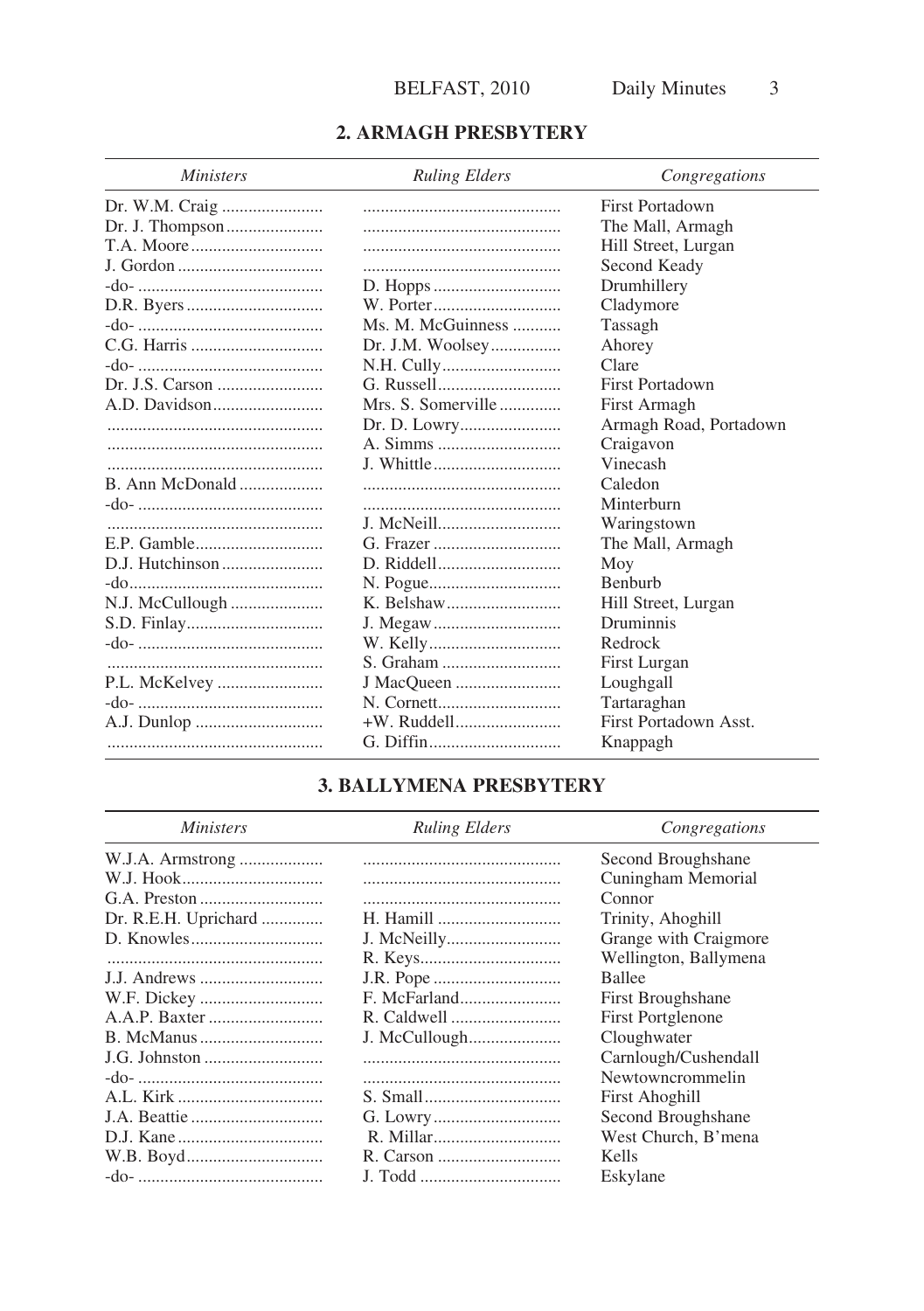|             |             | Cuningham Memorial,<br>Cullybackey |
|-------------|-------------|------------------------------------|
|             |             | Clough                             |
|             |             | First Ballymena                    |
|             |             | High Kirk, Ballymena               |
|             |             | Chaplain to Forces                 |
|             |             | Glenarm                            |
|             |             | Cairnalbana                        |
|             |             | <b>Buckna</b>                      |
| R.M. Murray |             | Connor                             |
|             |             | Rasharkin                          |
|             |             | Brookside, Ahoghill                |
|             |             | Glenwherry                         |
|             |             | Killymurris                        |
|             | W. Matthews | Ballyloughan                       |
|             |             | High Kirk, B'mena Assoc.           |
|             |             | Ballykeel                          |
|             | W.J. Kerr   | Third Portglenone                  |

#### **4. NORTH BELFAST PRESBYTERY**

*Ministers Ruling Elders Congregations*

|                  | Rathcoole                                 |
|------------------|-------------------------------------------|
|                  | Rosemary                                  |
|                  | Overseas Board Sec.                       |
|                  | Sinclair Seamen's                         |
|                  | Theological Professor                     |
|                  | Immanuel                                  |
|                  | Abbey, Monkstown                          |
|                  | Woodvale                                  |
|                  | Director of Min Studies                   |
|                  | Rathcoole                                 |
|                  | Carnmoney                                 |
|                  | Eglinton                                  |
|                  | Glengormley                               |
|                  | Ballysillan                               |
|                  | Abbot's Cross                             |
| W. Chambers      | Sinclair Seamen's                         |
|                  | New Mossley                               |
|                  | Whitehouse                                |
|                  | Crumlin Road                              |
|                  | Fortwilliam Park                          |
| Mrs. M. Thompson | Rosemary                                  |
| Miss M. Torrens  | Fortwilliam & Macrory                     |
|                  | West Kirk                                 |
|                  | Ballygomartin                             |
|                  | <b>BMI Mission Dev. Officer</b>           |
|                  | Seaview                                   |
|                  | Chaplain U.U. J'stown &<br><b>Belfast</b> |
|                  | Whiteabbey                                |
|                  | Ballyhenry                                |
|                  |                                           |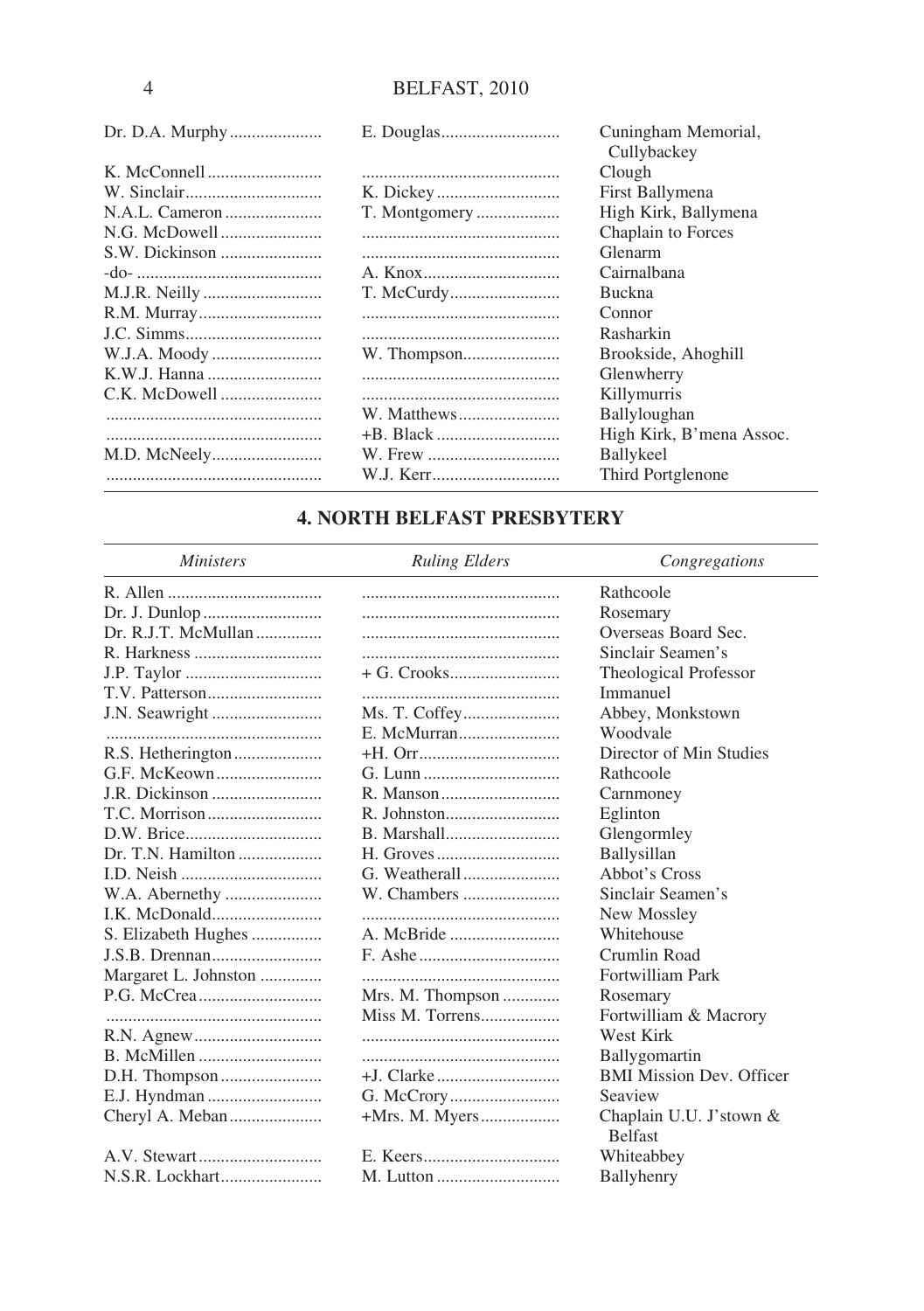|                    |                       | Newington             |
|--------------------|-----------------------|-----------------------|
| $D.$ Leal $\ldots$ |                       | Church Planter,       |
|                    |                       | (Cliftonville Road)   |
|                    |                       | Carnmoney Associate   |
|                    | $+Mrs$ . L. Whiteroft | Ballysillan Assistant |
|                    |                       | Nelson Memorial       |
|                    |                       | West Kirk             |
|                    |                       | Immanuel              |

## **5. SOUTH BELFAST PRESBYTERY**

| <i>Ministers</i>      | <b>Ruling Elders</b> | Congregations                 |
|-----------------------|----------------------|-------------------------------|
| Dr. K.N.E. Newell     |                      | <b>Fitzroy Avenue</b>         |
| J.A. Braithwaite      |                      | Dunmurry                      |
| Dr. D.J. McKelvey     |                      | Fisherwick                    |
|                       | Mrs. M. McFarlane    | Windsor                       |
|                       |                      | Malone                        |
|                       | Dr. J. McQuoid       | Newtownbreda                  |
| Dr. M. Ruth Patterson | $+Miss$ J.P. Gamble  | <b>Restoration Ministries</b> |
|                       |                      | Gt. Victoria Street           |
| Dr W.I. Hull          |                      | Ulsterville                   |
|                       |                      | Belfast Bible Col. Lec.       |
|                       |                      | Saintfield Road               |
|                       |                      | <b>Townsend Street</b>        |
|                       |                      | <b>Belvoir</b>                |
|                       | $+Mrs$ . M. Jackson  | Chaplain City Hospital        |
|                       |                      | Chaplain R.V.H.               |
| Dr. W.G. Campbell     | $+Mrs$ . R. Wilson   | Theological Professor         |
|                       |                      | <b>Fitzroy Avenue</b>         |
|                       |                      | Richview                      |
| T.J. Wilson           |                      | Kilmakee                      |
|                       |                      | Taughmonagh (Ch. Ext.)        |
|                       |                      | Lowe Memorial (Finaghy)       |
|                       |                      | Youth Link NI                 |
|                       |                      | McCracken Memorial            |
|                       |                      | Ballycairn                    |
|                       |                      | <b>Berry Street</b>           |
|                       | Mrs. C. Reynolds     | Cooke Centenary               |
|                       |                      | Dunmurry                      |

## **6. EAST BELFAST PRESBYTERY**

| <i>Ministers</i> | <b>Ruling Elders</b> | Congregations   |
|------------------|----------------------|-----------------|
|                  |                      | Carryduff       |
|                  |                      | Cooke Centenary |
|                  |                      | <b>Stormont</b> |
|                  |                      | Dundonald       |
|                  |                      | Knock           |
|                  |                      | Ravenhill       |
|                  |                      | Orangefield     |
|                  |                      | Tullycarnet     |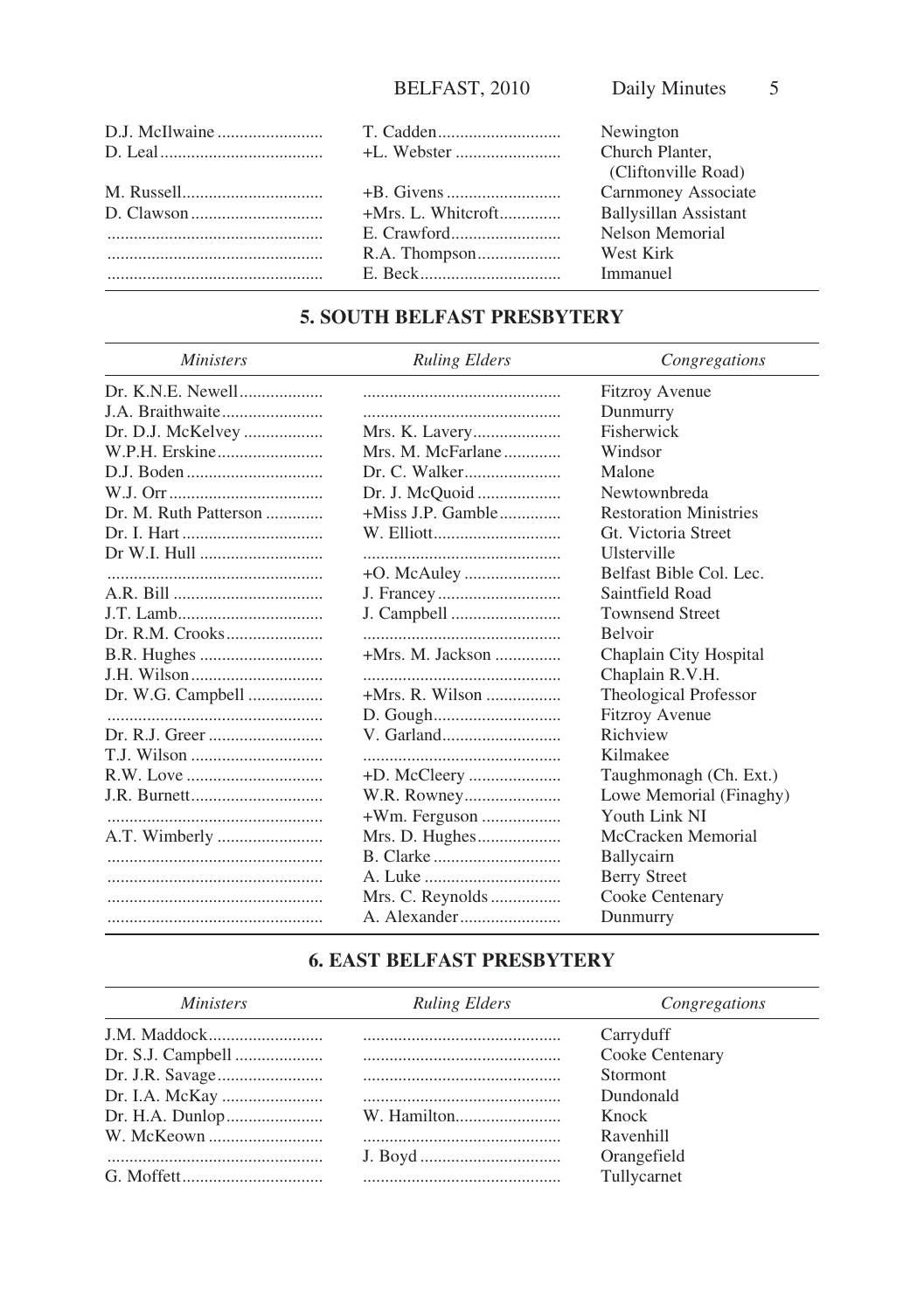|                    |                  | Theological Professor |
|--------------------|------------------|-----------------------|
| J.N.I. McNeely     |                  | First Holywood        |
|                    | Ms. S. McCracken | <b>Belmont</b>        |
|                    |                  | First Ballymacarrett  |
|                    |                  | Chaplain Marie Curie  |
|                    | J. McKibbin      | <b>Bloomfield</b>     |
|                    |                  | B.M.O. Secretary      |
|                    |                  | Cregagh               |
|                    |                  | Stormont              |
|                    |                  | <b>Mersey Street</b>  |
| M.R. Burnside      |                  | Castlereagh           |
|                    |                  | High Street, Holywood |
|                    |                  | Gilnahirk             |
|                    |                  | McQuiston Mem.        |
|                    |                  | Mountpottinger        |
| W.M. Brown         |                  | Granshaw              |
|                    | H. Black         | Strand                |
|                    |                  | Westbourne            |
|                    |                  | <b>Mersey Street</b>  |
| P.G. McDowell      | Ms. L. Wasson    | Garnerville           |
|                    |                  | Kirkpatrick Mem.      |
|                    |                  | Christ Church         |
| <b>B.J. Walker</b> |                  | Knock Assoc.          |
|                    |                  | Ravenhill             |
|                    | A. Davis         | Dundonald             |

## **7. CARRICKFERGUS PRESBYTERY**

## *Ministers Ruling Elders Congregations*

|                         |                | Gardenmore               |
|-------------------------|----------------|--------------------------|
|                         |                | Greenisland              |
| R.W.C. Clements         |                | Joymount                 |
| W.J. Johnstone          |                | Craigy Hill              |
|                         |                | Ballylinney              |
|                         |                | Downshire, Carrickfergus |
|                         |                | Greenisland              |
|                         |                | Ballyclare               |
|                         |                | Second Islandmagee       |
|                         |                | Deputy Clerk             |
| R.J. McCullough         |                | Loughmorne               |
|                         |                | Woodburn                 |
|                         |                | Joymount                 |
|                         | N. Carmichael  | First Larne              |
| Gabrielle A.J. Farquhar | Mrs. A. Cowan  | Ballycarry               |
| G.W.M. Glasgow          |                | Gardenmore               |
|                         |                | Cairncastle              |
|                         | Mrs. C. Cubitt | Whitehead                |
|                         |                | First Carrickfergus      |
|                         |                | Ballynure                |
| J.E. McDowell           |                | Ballylinney              |
|                         |                | First Islandmagee        |
| Heather M. Rendell      |                | Chaplain to Forces       |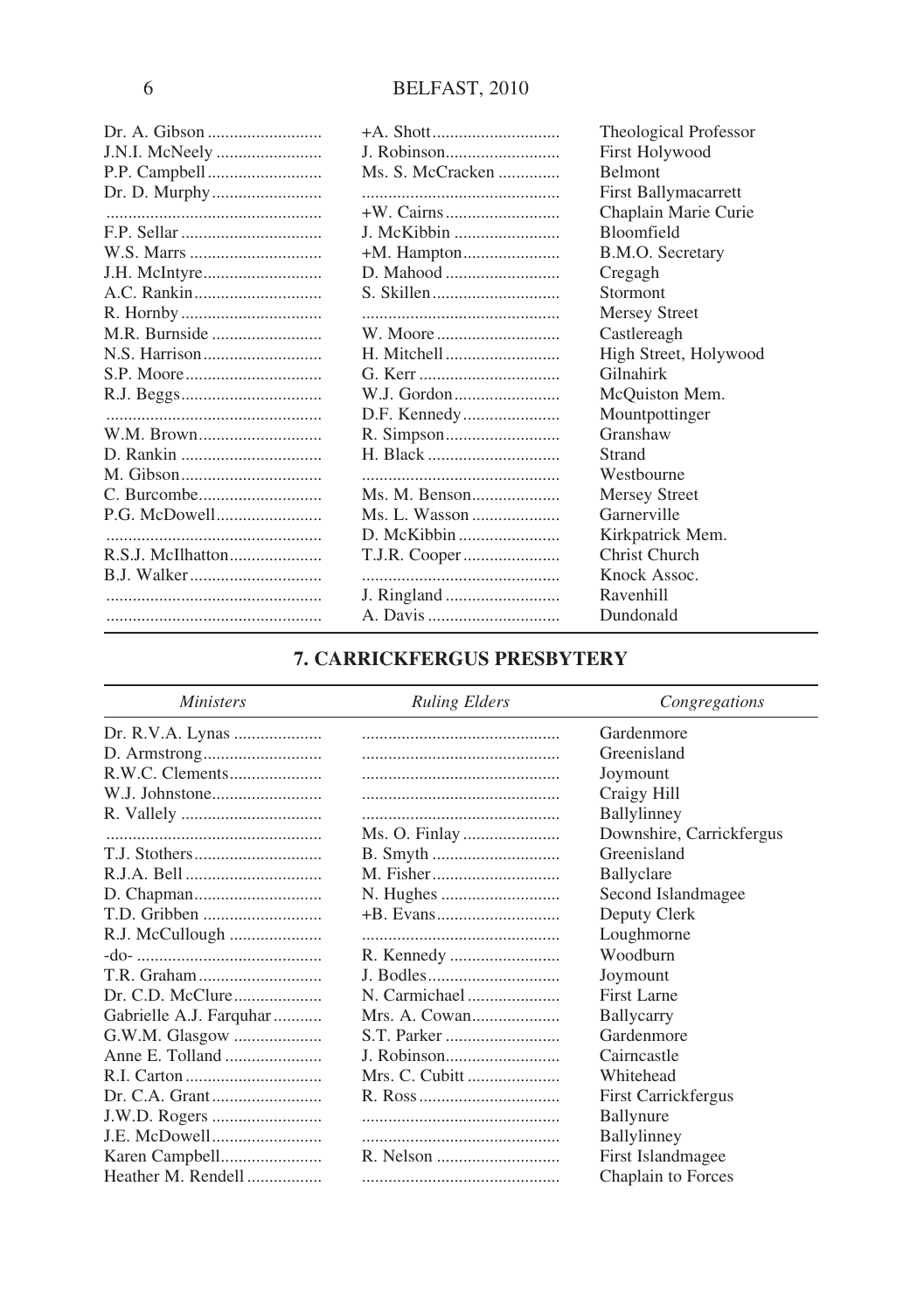|  | Magheramorne |
|--|--------------|
|  | Raloo        |
|  | Craigy Hill  |

## **8. COLERAINE & LIMAVADY PRESBYTERY**

| <i>Ministers</i>      | <b>Ruling Elders</b> | Congregations              |
|-----------------------|----------------------|----------------------------|
| Dr. B. Kingsmore      |                      | <b>Evangelism Promoter</b> |
| Dr. W.W. Porter       |                      | Moneydig                   |
|                       |                      | New Row, Coleraine         |
|                       |                      | Macosquin                  |
|                       |                      | Balteagh; Bovevagh         |
| A.McM. Kerr           |                      | Aghadowey; Crossgar        |
| T.V. Mawhinney        |                      | Second Limavady; Myroe     |
|                       |                      | Ballyrashane               |
|                       |                      | Terrace Row, Coleraine     |
|                       |                      | Ballywatt                  |
|                       |                      | First Garvagh              |
|                       |                      | Drumachose; Derramore      |
|                       | Miss J.M. Conn       | <b>First Dunboe</b>        |
| T.J. McCormick        |                      | First Kilrea               |
|                       |                      | Boveedy                    |
|                       |                      | Portrush                   |
|                       |                      | <b>First Coleraine</b>     |
|                       |                      | Main St., Garvagh          |
|                       |                      | Killaig                    |
|                       |                      | New Row, Coleraine         |
|                       |                      | Dungiven                   |
|                       |                      | Largy                      |
|                       |                      | Ballyrashane               |
|                       |                      | Aghadowey                  |
|                       |                      | Crossgar                   |
| J.A. Noble            |                      | Balteagh                   |
|                       |                      | Bovevagh                   |
| Dr. S.D.H. Williamson |                      | Ballywillan                |
|                       |                      | Portstewart                |
|                       |                      | Castlerock                 |
|                       | Mrs. E. McLaughlin   | Second Limavady            |
|                       |                      | Myroe                      |
|                       |                      | Burnside                   |
|                       |                      | Drumachose                 |
|                       | A. McAleese          | Derramore                  |
|                       |                      | Moneydig                   |
|                       |                      | Ringsend                   |
| M.E. Donald           |                      | First Garvagh              |
|                       |                      | Banagher                   |
|                       | C. Hutchinson        | Second Kilrea              |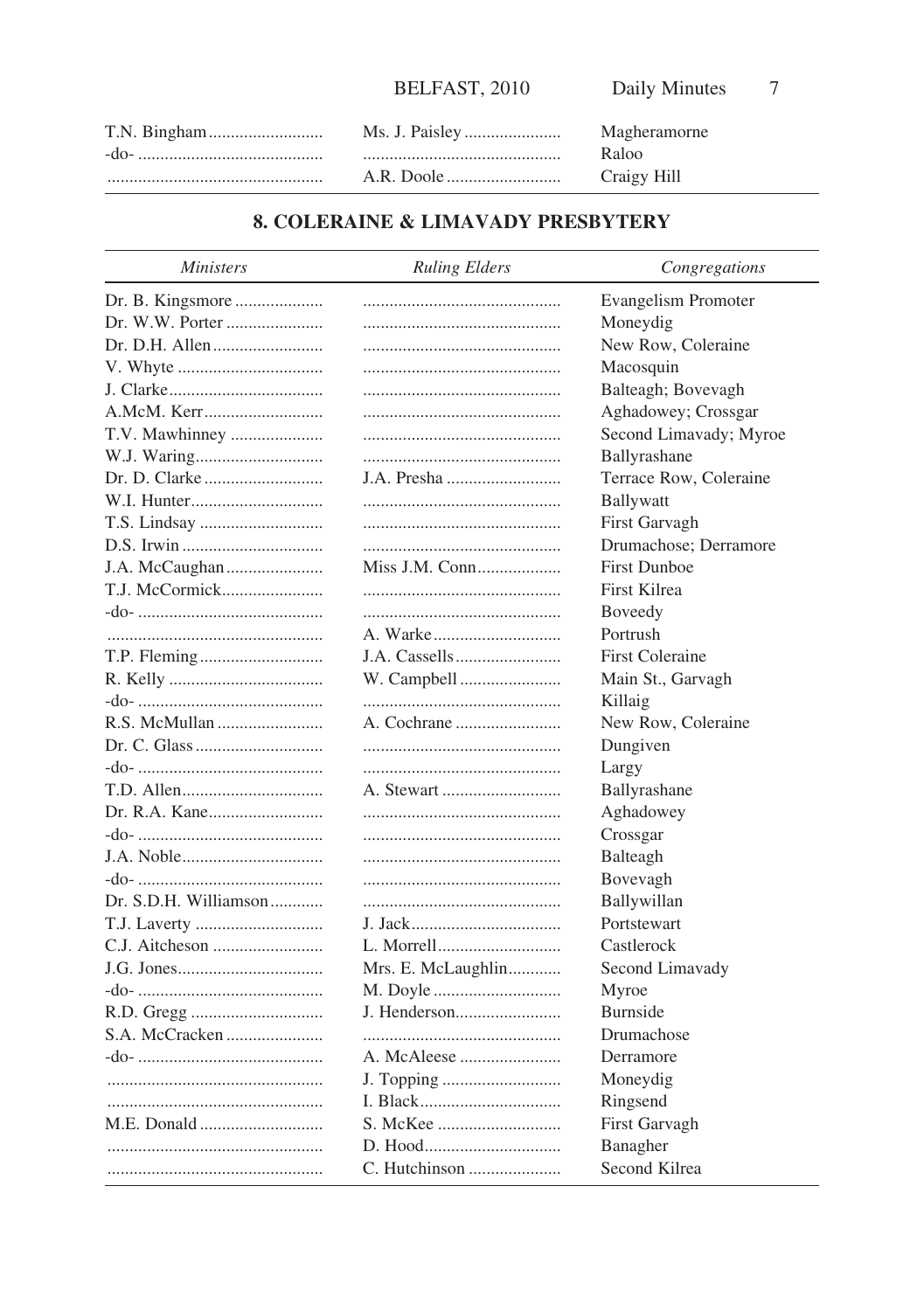## 9. DERRY & DONEGAL PRESBYTERY

| <i>Ministers</i>  | <b>Ruling Elders</b> | Congregations           |
|-------------------|----------------------|-------------------------|
|                   |                      | Faughanvale; Gortnessy  |
|                   |                      | Ebrington; Inch         |
|                   |                      | Magheramason            |
|                   |                      | Moville                 |
|                   |                      | Greenbank               |
| J.K. McCormick    |                      | Second Derry (Strand &  |
|                   |                      | Buncrana)               |
|                   |                      | <b>Burt</b>             |
|                   |                      | Glendermott             |
|                   |                      | Kilfennan               |
|                   |                      | First Derry & Claremont |
|                   |                      | Monreagh                |
|                   |                      | Donemana                |
|                   |                      | Raphoe & Ballindrait    |
| Dr. T.R. Buick    |                      | Carlisle Road           |
|                   |                      | Crossroads              |
| J.L. Blair        | J. McClintock        | Faughanvale             |
|                   |                      | School Chaplain         |
| A.J.A. Rosborough |                      | Ballyarnett             |
|                   |                      | Knowhead                |
|                   |                      | Letterkenny             |
| S.J. Richmond     | M. McDonald          | Donegal                 |
|                   |                      | Cumber                  |
|                   |                      | <b>Upper Cumber</b>     |
|                   |                      | Waterside               |
|                   |                      | Fahan                   |
| A.C. Wilson       |                      | <b>Ballykelly</b>       |
| Amanda Best       |                      | Ramelton                |
|                   |                      | Kilmacrennan            |
|                   |                      | Strabane                |
|                   |                      | Ray                     |
|                   |                      | Newtowncunningham       |
|                   |                      | Ballylennon             |
|                   |                      | St. Johnston            |
|                   |                      | Fannet                  |
|                   | R. Henderson         | Stranorlar              |
|                   | Mrs. J. Norris       | Gortnessy               |
|                   | Mrs. R. Millar       | Ebrington               |
|                   | Mrs. E. Montgomery   | Dunfanaghy              |
|                   |                      | Carndonagh              |
|                   | Mrs. B. Smyth        | Malin                   |

### **10. DOWN PRESBYTERY**

#### Ministers

#### **Ruling Elders**

Congregations

|  | Killinchy           |
|--|---------------------|
|  | Missionary          |
|  | Raffrey             |
|  | Trinity, Boardmills |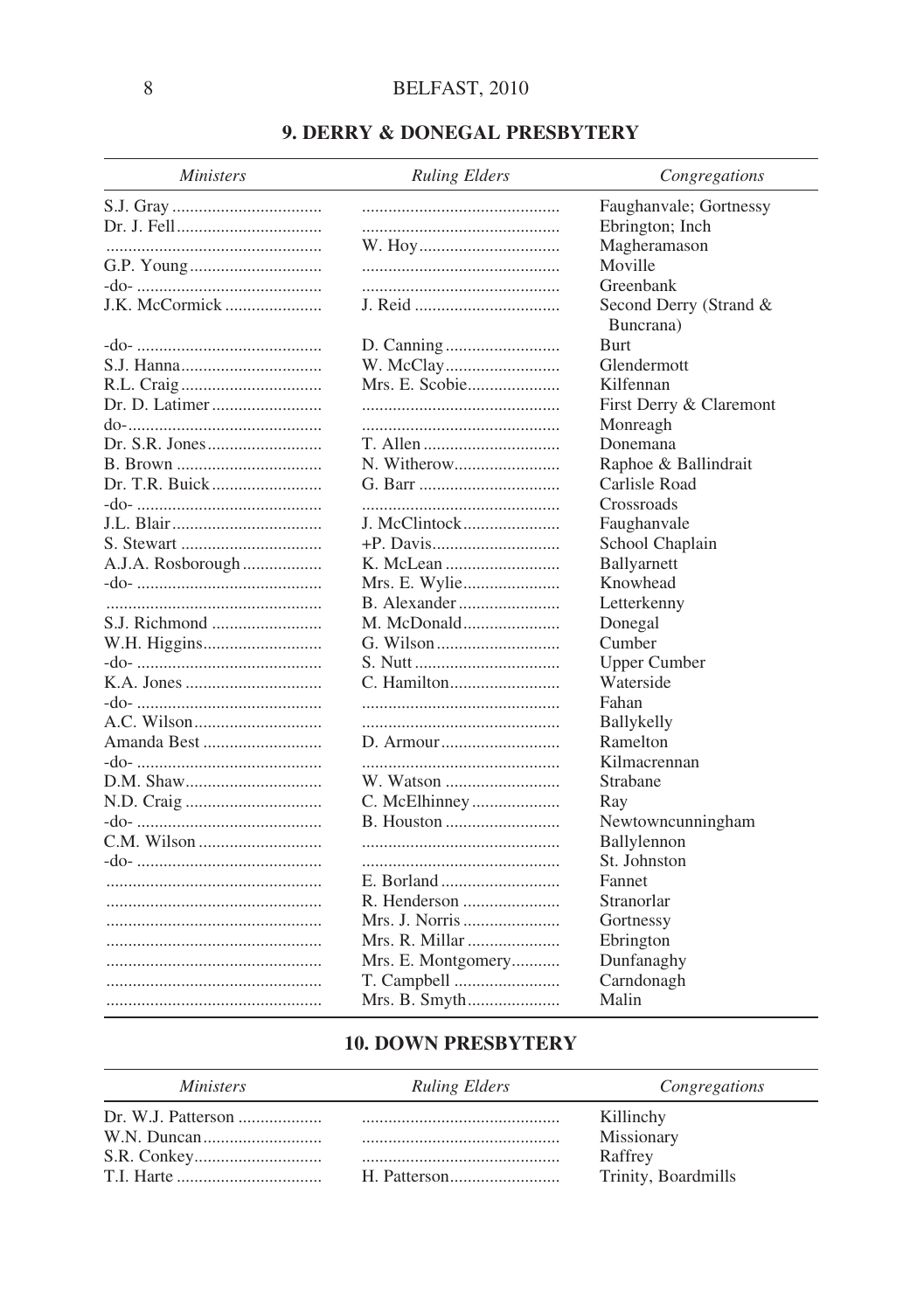|                     | Mrs. M. Gordon | First Comber       |
|---------------------|----------------|--------------------|
|                     |                |                    |
|                     |                | Downpatrick        |
|                     |                | Second Comber      |
|                     |                | Carryduff          |
|                     |                | Raffrey            |
| Mairisine Stanfield |                | First Ballynahinch |
|                     |                | Ballygowan         |
|                     |                | First Saintfield   |
|                     |                | Magherahamlet      |
|                     |                | Kilmore            |
|                     |                | Lissara            |
|                     |                | Clough             |
|                     |                | Seaforde           |
|                     |                | Edengrove          |
|                     |                | Special Ministry   |
|                     | H. Marshall    | Second Killyleagh  |
|                     | C. McCormick   | First Killyleagh   |

## **11. DROMORE PRESBYTERY**

| <i>Ministers</i>      | <b>Ruling Elders</b> | Congregations           |
|-----------------------|----------------------|-------------------------|
|                       |                      | Drumbo                  |
| Dr. D.M. Scott        |                      | St. Columba's, Lisburn  |
|                       |                      | <b>First Lisburn</b>    |
|                       |                      | Cargycreevy &           |
|                       |                      | Loughaghery             |
|                       |                      | Clerk of Assembly       |
|                       |                      | Sloan Street, Lisburn   |
|                       |                      | B.B.C.                  |
| Dr. W.T.J. Richardson |                      | Hillhall                |
|                       |                      | Elmwood                 |
|                       |                      | Second Dromara          |
|                       | Mrs. A. Truesdale    | Hillsborough            |
|                       | Mrs. J. Martin       | Harmony Hill, Lambeg    |
| G.B.S. Gibson         | Dr. S. Cameron       | Railway St. Lisburn     |
|                       |                      | First Lisburn           |
|                       | +Miss E. McConnell   | <b>B.M.I.</b> Secretary |
| A.S. Thompson         |                      | <b>First Dromara</b>    |
|                       |                      | Moira                   |
|                       |                      | <b>First Dromore</b>    |
|                       |                      | Banbridge Road, Dromore |
|                       |                      | Drumbo                  |
|                       |                      | St. Columba's, Lisburn  |
|                       |                      | Maze                    |
|                       |                      | Ballinderry             |
|                       |                      | Legacurry               |
|                       |                      | Prison Chaplain         |
|                       |                      | Elmwood                 |
|                       |                      | Chaplain to Forces      |
|                       |                      | Hillhall                |
|                       |                      | Cargycreevy             |
|                       |                      | Loughaghery             |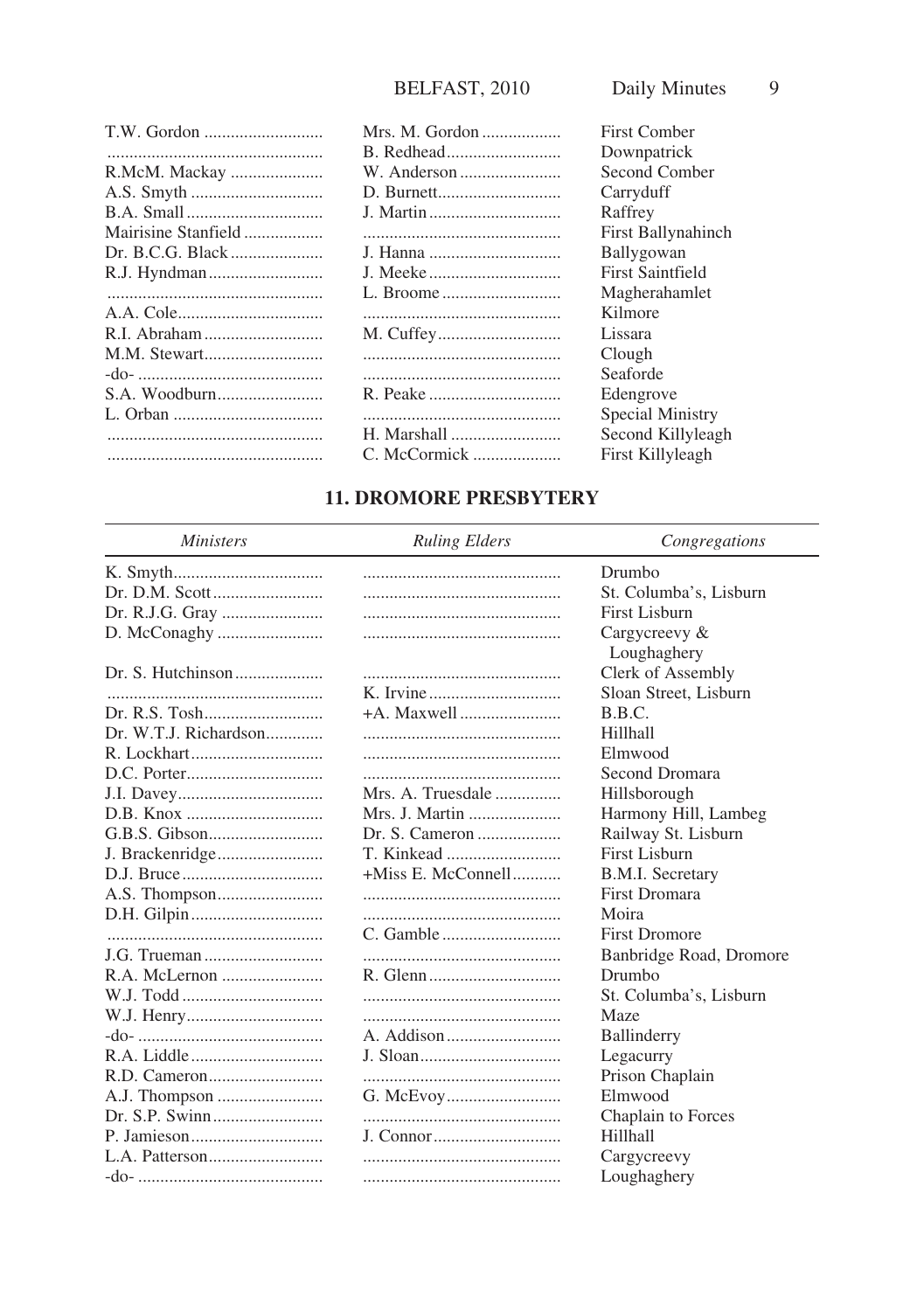|  | Drumlough      |
|--|----------------|
|  | Second Dromara |

## 12. DUBLIN & MUNSTER PRESBYTERY

| <i>Ministers</i>         | <b>Ruling Elders</b> | Congregations             |
|--------------------------|----------------------|---------------------------|
|                          |                      | Abbey                     |
|                          |                      | Drogheda & Ervey          |
|                          |                      | Galway & Ballinasloe      |
|                          |                      | St. Andrew's, Blackrock   |
|                          |                      | <b>Bray</b>               |
| Dr. T.W.J. Morrow        |                      | Lucan                     |
|                          |                      | Trinity, Cork             |
|                          |                      | Aghada                    |
|                          |                      | Drogheda                  |
| Katherine P. Meyer       |                      | Christ Church, Sandymount |
|                          | Ms. J. Cowle         | Christ Church, Rathgar    |
| Dr. D.K. McCrory         |                      | Maynooth                  |
|                          |                      | Kilkenny                  |
| Dr. S. Mawhinney         |                      | Adelaide Road             |
|                          |                      | Howth & Malahide          |
|                          |                      | Greystones                |
| Lorraine Kennedy-Ritchie |                      | Clontarf & Scots          |
|                          |                      | <b>Naas</b>               |
|                          |                      | Corboy                    |
|                          |                      | Mullingar                 |
|                          |                      | Mountmellick              |
|                          |                      | Tullamore                 |
|                          |                      | Dun Laoghaire             |
|                          |                      | (Church Planter) Donabate |

### **13. IVEAGH PRESBYTERY**

| <i>Ministers</i>    | <b>Ruling Elders</b> | Congregations              |
|---------------------|----------------------|----------------------------|
|                     |                      | Glascar; Donaghmore        |
|                     |                      | <b>Bannside</b>            |
|                     |                      | Ballydown; Katesbridge     |
|                     |                      | Scarva Street, Banbridge   |
|                     | W.O. McCammon        | Newcastle                  |
|                     |                      | Glascar; Donaghmore        |
|                     |                      | Scarva St., Banbridge      |
|                     |                      | Second & Third Rathfriland |
| M.G. McClelland     |                      | Tandragee                  |
|                     |                      | Donacloney                 |
|                     |                      | <b>Newmills</b>            |
| Patricia A. McBride |                      | Loughbrickland             |
|                     | Mrs. M. Moorhead     | Scarva                     |
|                     |                      | Magherally                 |
|                     |                      | <b>Bannside</b>            |
|                     |                      | Garvaghy                   |
|                     |                      | Anaghlone                  |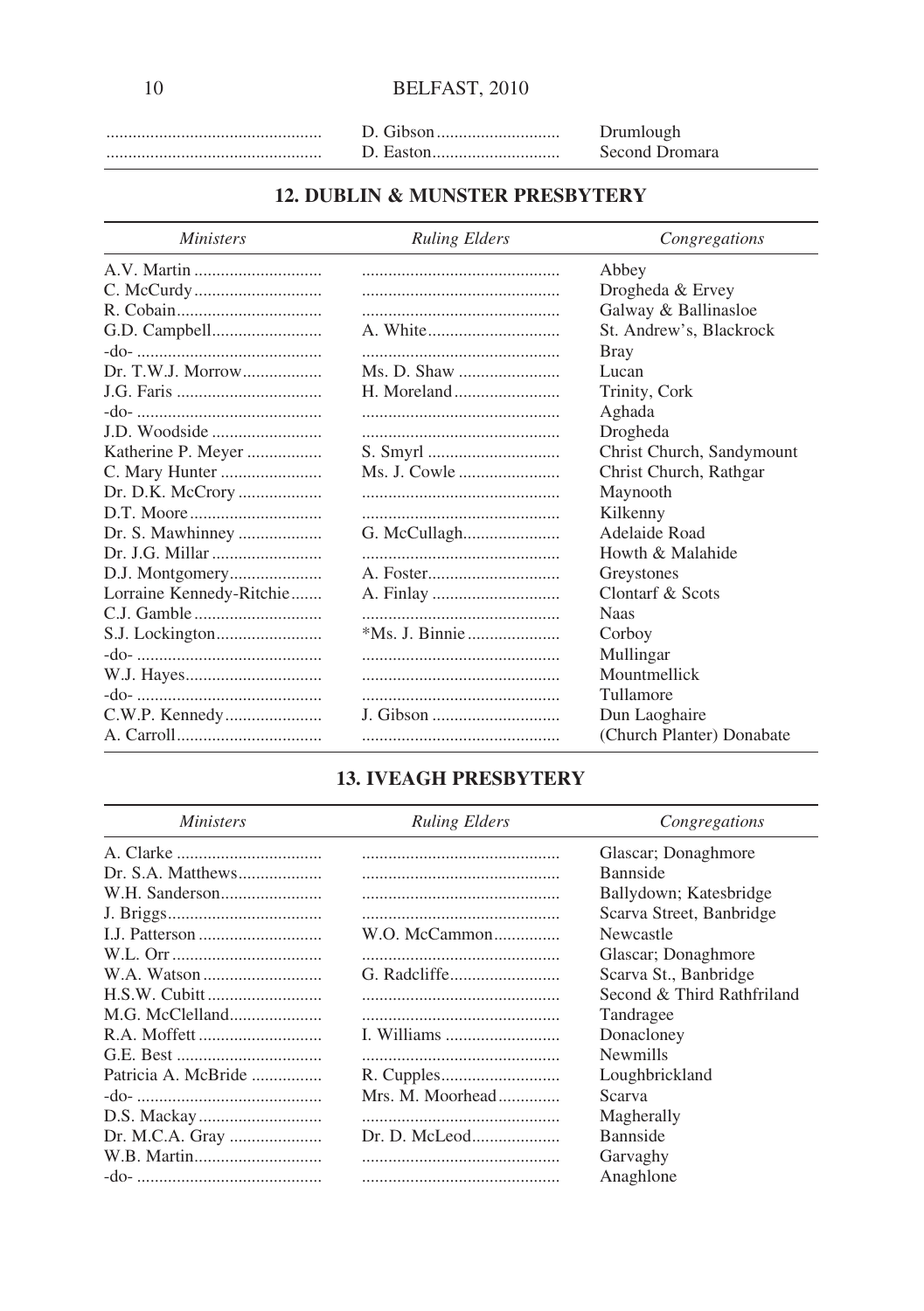|  | <b>First Rathfriland</b> |
|--|--------------------------|
|  | Tullylish                |
|  | Gilford                  |
|  | Drumgooland              |
|  | Kilkinamurry             |
|  | Ballyroney               |
|  | Drumlee                  |
|  | Glascar                  |
|  | Donaghmore               |
|  | Ballydown                |

## **14. MONAGHAN PRESBYTERY**

#### **Ruling Elders**

Ministers

Congregations

|                      |                      | Ballina; Killala; Ballymote   |
|----------------------|----------------------|-------------------------------|
|                      |                      | First Ballybay, Second        |
|                      |                      | Ballybay, Rockcorry,          |
|                      |                      | Drumkeen                      |
|                      |                      | Kells                         |
|                      |                      | Ervey                         |
|                      | Mrs. B. Lundie       | First Bailieborough           |
|                      | Dr. A. Hunter        | Corraneary                    |
|                      | Mrs. I. Davidson     | Trinity, Bailieborough        |
|                      |                      | Dundalk &<br>Castlebellingham |
|                      |                      | Carlingford                   |
| Dr. G. Jean Mackarel |                      | Drumkeeran                    |
|                      |                      | Killeshandra                  |
|                      |                      | Cavan                         |
|                      |                      | <b>Bellasis</b>               |
|                      |                      | Drum                          |
|                      |                      | Cootehill                     |
|                      |                      | Kilmount                      |
|                      |                      | Middletown                    |
|                      |                      | Clontibret                    |
|                      |                      | Clones                        |
|                      |                      | Stonebridge                   |
|                      |                      | Ballyhobridge                 |
|                      | R.J. McConkey        | <b>Newbliss</b>               |
|                      |                      | First Ballybay                |
|                      |                      | Rockcorry                     |
|                      |                      | Drumkeen                      |
|                      |                      | First Monaghan                |
|                      |                      | Smithborough                  |
|                      | Mrs. D. Holmes-Greer | <b>First Castleblayney</b>    |
|                      |                      |                               |

### **15. NEWRY PRESBYTERY**

| <i>Ministers</i>   | <b>Ruling Elders</b> | Congregations             |
|--------------------|----------------------|---------------------------|
|                    |                      | Cremore; Tyrone's Ditches |
| Dr. D.J. McGaughey |                      | Mourne                    |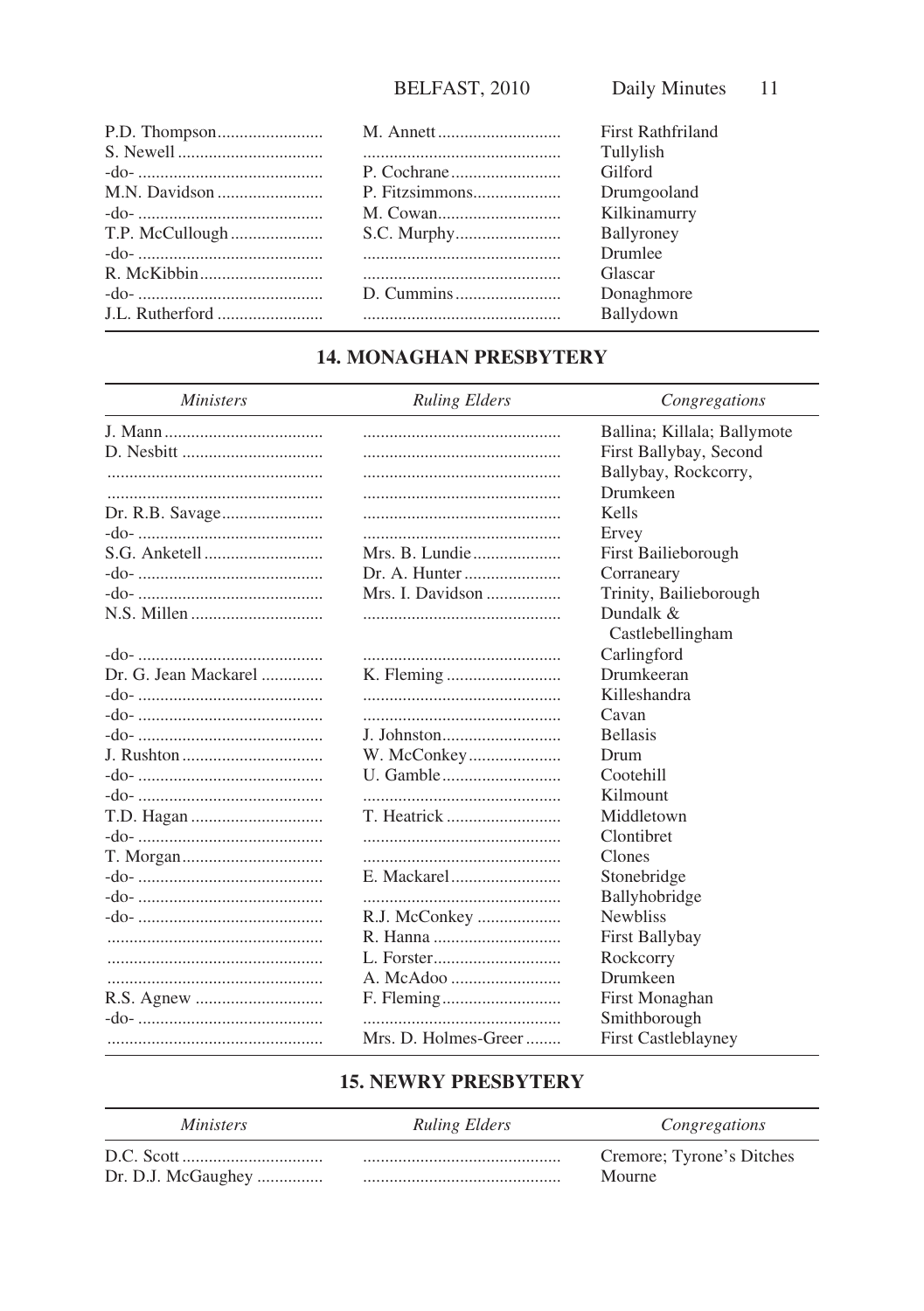|                | W. McConnell  | Annalong                            |
|----------------|---------------|-------------------------------------|
| Dr. M.A. Barry |               | <b>First Newry</b>                  |
|                |               | First Drumbanagher; J'pass          |
|                | R. McCormick  | Kingsmills                          |
|                |               | Mourne                              |
|                |               | Second N'hamilton                   |
|                |               | Creggan                             |
|                |               | Kilkeel                             |
|                |               | Clarkesbridge & First<br>N'hamilton |
|                |               | Garmany's Grove                     |
|                |               | McKelvey's Grove                    |
|                |               | <b>Bessbrook</b>                    |
|                |               | Tyrone's Ditches                    |
|                |               | Downshire Rd., Newry                |
|                |               | <b>Brookvale</b>                    |
|                |               | Ryans                               |
|                | T.J. Hamilton | First, Second Markethill            |
|                |               | Tullyallen                          |
|                |               | Mountnorris                         |
|                |               | Poyntzpass                          |
|                |               | Fourtowns                           |

## **16. OMAGH PRESBYTERY**

#### **Ministers**

Ruling Elders

Congregations

|                     |                 | First Castlederg; Killeter |
|---------------------|-----------------|----------------------------|
|                     |                 | <b>Sixmilecross</b>        |
| Dr. J.W. Lockington |                 | Clogherney                 |
| J.F. Murdoch        |                 | First Omagh                |
|                     |                 | Urney & Sion               |
|                     |                 | Clogher; Glenhoy           |
|                     | J. McCandless   | Trinity, Omagh             |
|                     |                 | Gillygooley                |
|                     |                 | Enniskillen                |
| R.B. Thompson       |                 | Badoney; Corrick           |
|                     |                 | Glenelly                   |
|                     |                 | <b>Irvinestown</b>         |
|                     |                 | Pettigo                    |
|                     |                 | Tempo                      |
|                     |                 | Ballygawley; Ballyreagh    |
|                     |                 | Dromore                    |
|                     |                 | Drumquin                   |
|                     |                 | Second Castlederg          |
|                     |                 | Al <sub>t</sub>            |
|                     |                 | Fintona                    |
|                     |                 | Ballynahatty & Creevan     |
|                     |                 | Ardstraw                   |
|                     |                 | Douglas                    |
|                     |                 | Clogher                    |
|                     |                 | Glenhoy                    |
|                     | Dr. C. McKibbin | Cavanaleck                 |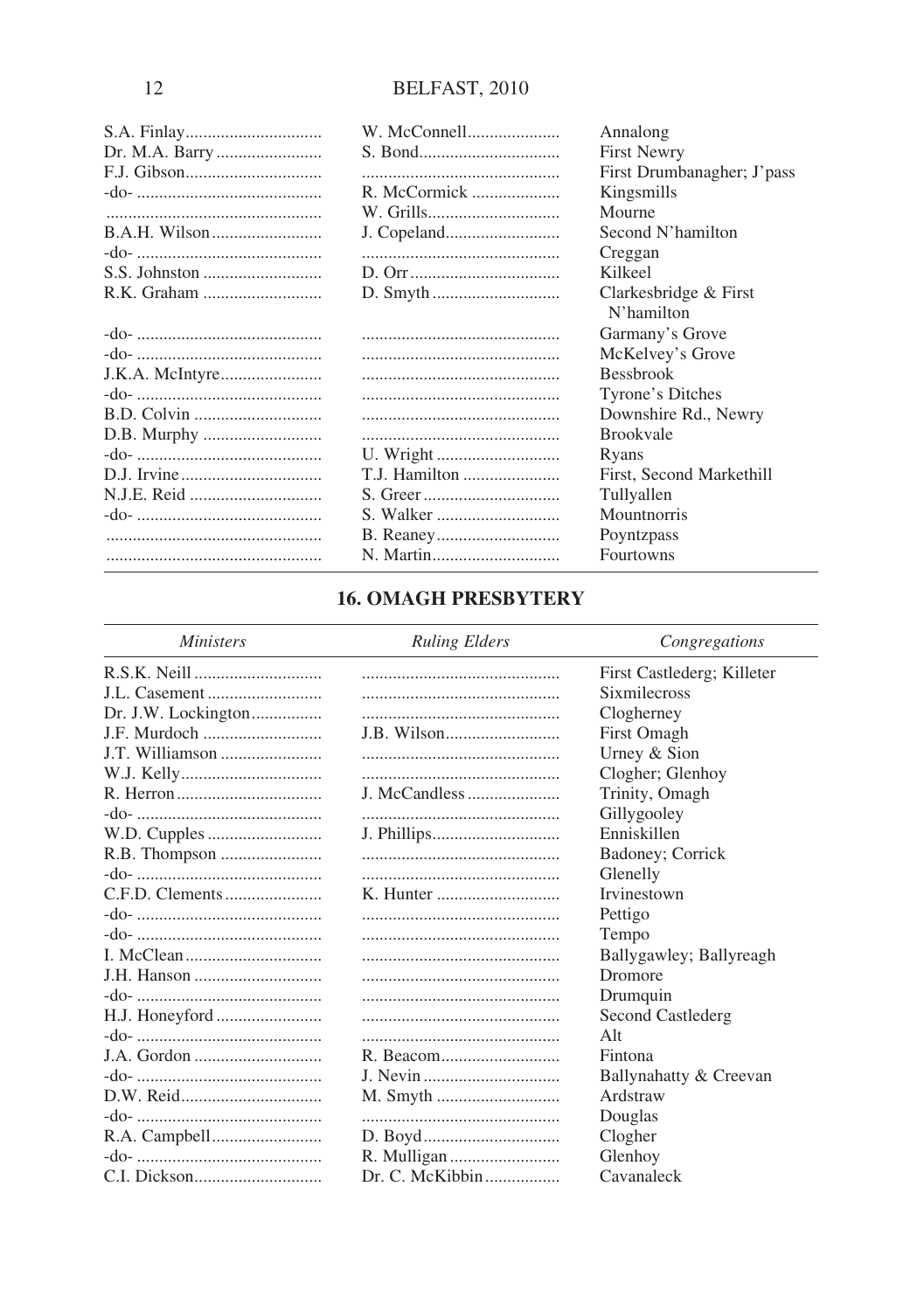|                  | Aughentaine             |
|------------------|-------------------------|
|                  | Mountjoy                |
|                  | Drumlegagh              |
|                  | Seskinore               |
|                  | Edenderry               |
|                  | Newtownstewart          |
|                  | Gortin                  |
|                  | <b>First Castlederg</b> |
|                  | Killeter                |
| Miss I. Anderson | N't'nhutler             |
|                  | <b>Sixmilecross</b>     |
|                  | Aughnacloy              |
|                  | <b>Ballymagrane</b>     |
|                  | Ballygawley             |
| T. McDaniel      | Ballyreagh              |
|                  | Clogherney              |
|                  | Urney                   |

## **17. ROUTE PRESBYTERY**

| <i>Ministers</i> | <b>Ruling Elders</b> | Congregations           |
|------------------|----------------------|-------------------------|
|                  |                      | Dunluce                 |
| Dr. A.W.G. Brown |                      | Ballycastle             |
| Dr. R.F.S. Poots |                      | Deputy Clerk            |
|                  |                      | St. James's, Ballymoney |
|                  |                      | Trinity, Ballymoney     |
|                  |                      | Ballyweaney             |
|                  |                      | <b>First Kilraughts</b> |
|                  |                      | Toberkeigh              |
| H.W. Mullan      |                      | Drumreagh               |
|                  |                      | Dromore                 |
|                  |                      | Dunluce                 |
|                  |                      | <b>Bushvale</b>         |
|                  |                      | Ballycastle             |
|                  |                      | Croaghmore              |
|                  |                      | Dunloy                  |
|                  |                      | Finvoy                  |
|                  |                      | First Ballymoney        |
|                  |                      | Ballyweaney             |
|                  |                      | Roseyards               |
| Dr. P.B. Wilson  |                      | <b>Bushmills</b>        |
|                  |                      | Armoy                   |
|                  |                      | Ramoan                  |
| Wm. Harkness     |                      | Mosside                 |
|                  |                      | Toberdoney              |

## **18. TEMPLEPATRICK PRESBYTERY**

| <i>Ministers</i> | <b>Ruling Elders</b> | Congregations            |
|------------------|----------------------|--------------------------|
|                  |                      | Killead: Loanends        |
|                  |                      | <b>First Ballyeaston</b> |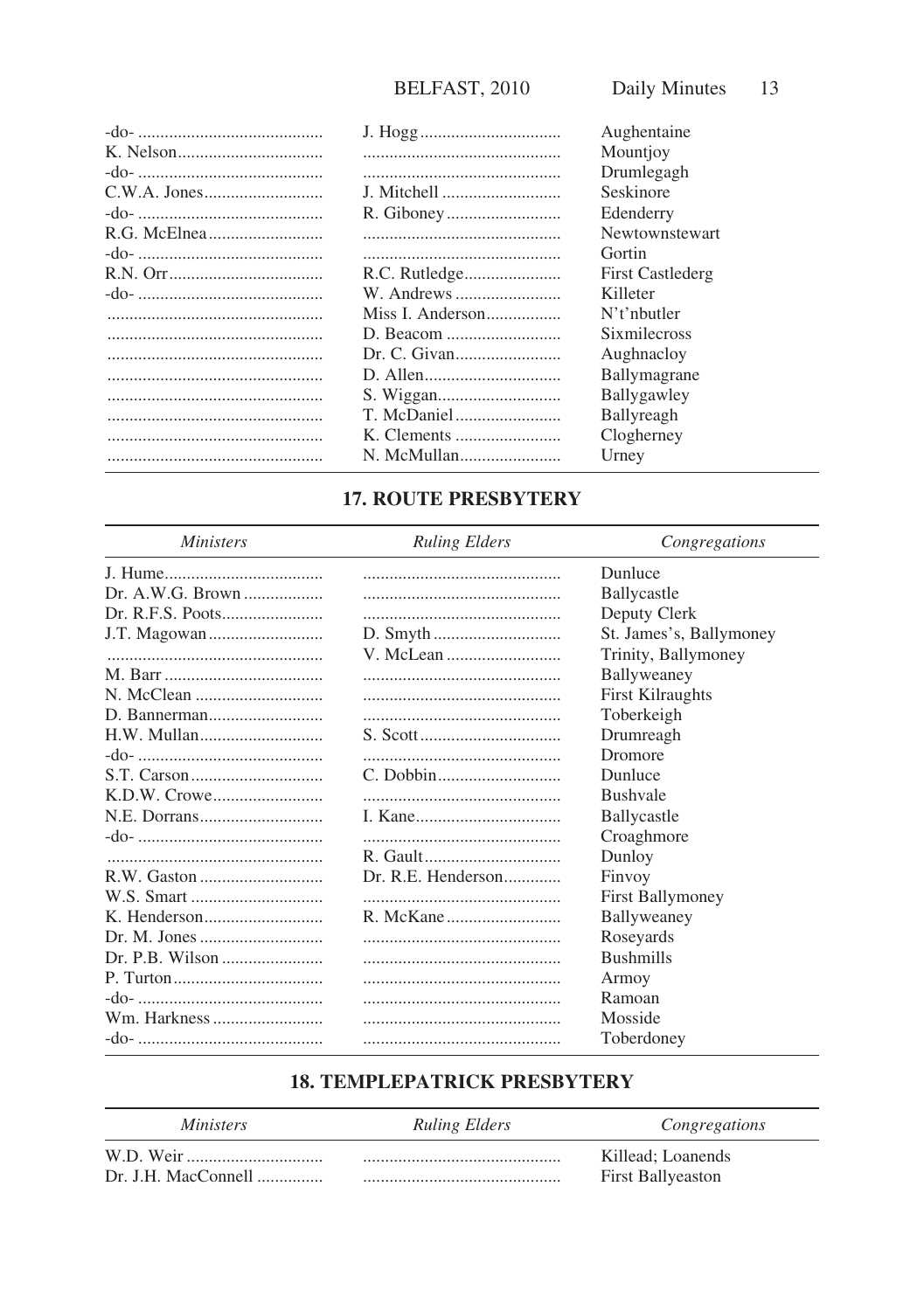|                 |                  | First Antrim             |
|-----------------|------------------|--------------------------|
| Dr. W.D. Patton | N. McFadden      | Randalstown O.C.         |
|                 |                  | Crumlin                  |
|                 |                  | Kilbride                 |
|                 | Mrs. D. Cochrane | High Street, Antrim      |
|                 |                  | Theological Professor    |
| J.L. Tosh       |                  | Second Donegore          |
|                 |                  | Hydepark                 |
|                 |                  | Lylehill                 |
|                 |                  | <b>First Randalstown</b> |
| W.J. Murdock    |                  | Killead                  |
|                 |                  | Loanends                 |
| P.E. Dickinson  | N. McQuillan     | Muckamore                |
| J.P. Moxen      |                  | Greystone Road, Antrim   |
| E.S. McDowell   |                  | <b>First Ballyeaston</b> |
| W.J.M. Parker   | Mrs. N. McKnight | <b>First Antrim</b>      |
|                 |                  | Templepatrick            |
|                 |                  | Dundrod                  |

## **19. TYRONE PRESBYTERY**

| <i>Ministers</i>  | <b>Ruling Elders</b> | Congregations           |
|-------------------|----------------------|-------------------------|
| Dr. A.R. Rodgers  |                      | Dungannon               |
| W.T. Coburn       |                      | Molesworth, Cookstown   |
|                   |                      | Orritor & Claggan       |
| Dr. J.I. Thompson |                      | <b>First Cookstown</b>  |
| J.W. Fleck        |                      | <b>Upper Clonaneese</b> |
|                   |                      | Lower Clonaneese        |
|                   |                      | Dungannon               |
|                   |                      | Culnady                 |
|                   |                      | Swatragh                |
| J.H. Flaherty     |                      | Tobermore               |
|                   |                      | Draperstown             |
|                   |                      | Molesworth, Cookstown   |
|                   | T. Ewart             | Castledawson            |
|                   |                      | Curran                  |
|                   |                      | Union Road, M'felt      |
|                   |                      | Lecumpher               |
|                   |                      | First Magherafelt       |
|                   |                      | Pomeroy                 |
|                   |                      | <b>Sandholes</b>        |
| D.H. Brown        |                      | Castlecaulfield         |
|                   |                      | Eglish                  |
| W.G. Hamilton     |                      | Orritor                 |
|                   |                      | Claggan                 |
|                   |                      | Bellaghy                |
|                   |                      | Knockloughrim           |
|                   |                      | Maghera                 |
|                   |                      | <b>Newmills</b>         |
|                   |                      | Carland                 |
|                   |                      | First Moneymore         |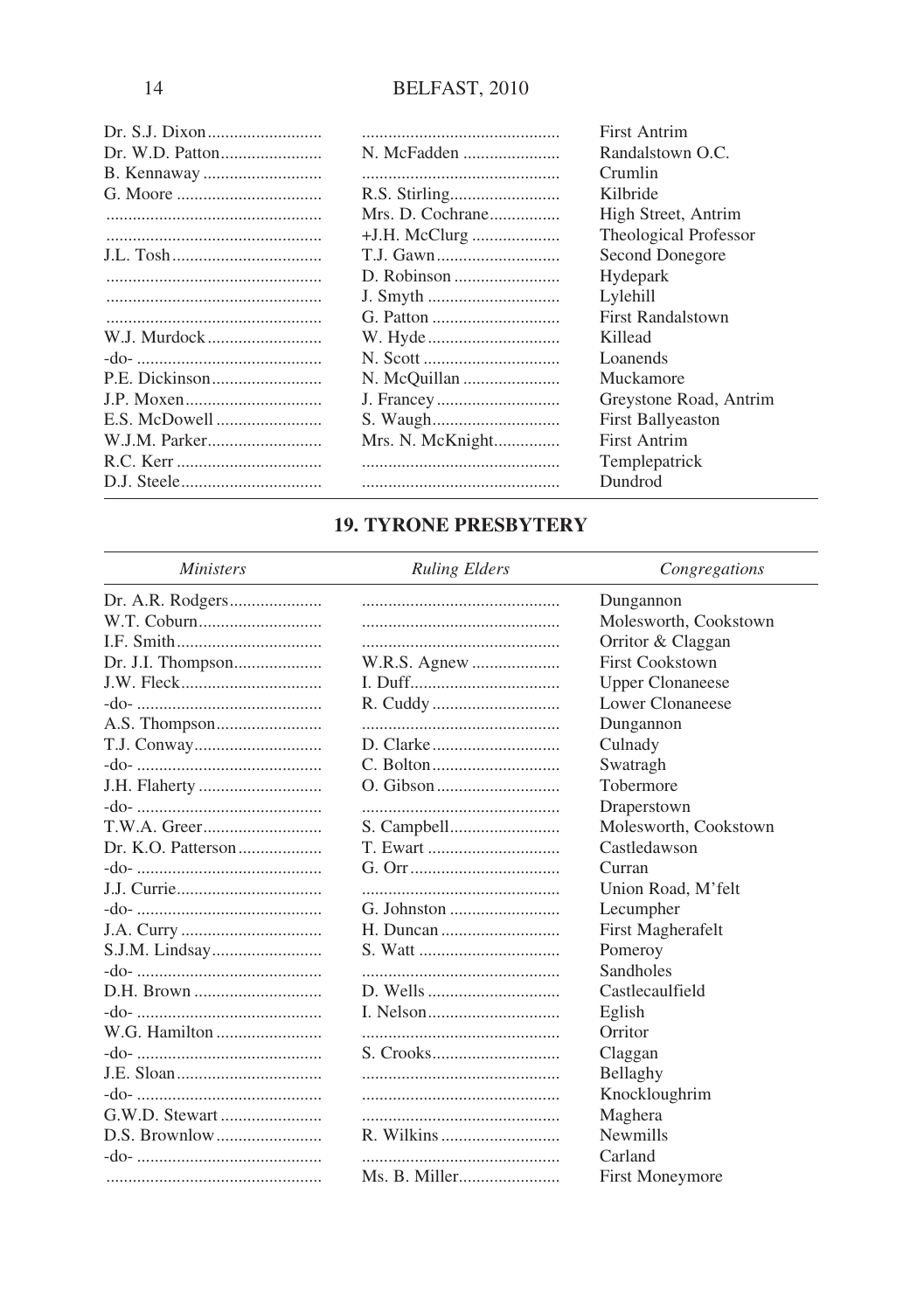| Ms. S. McMenemy | Second Moneymore |
|-----------------|------------------|
|                 | Coagh            |
|                 | Ballygoney       |
|                 | Saltersland      |
|                 |                  |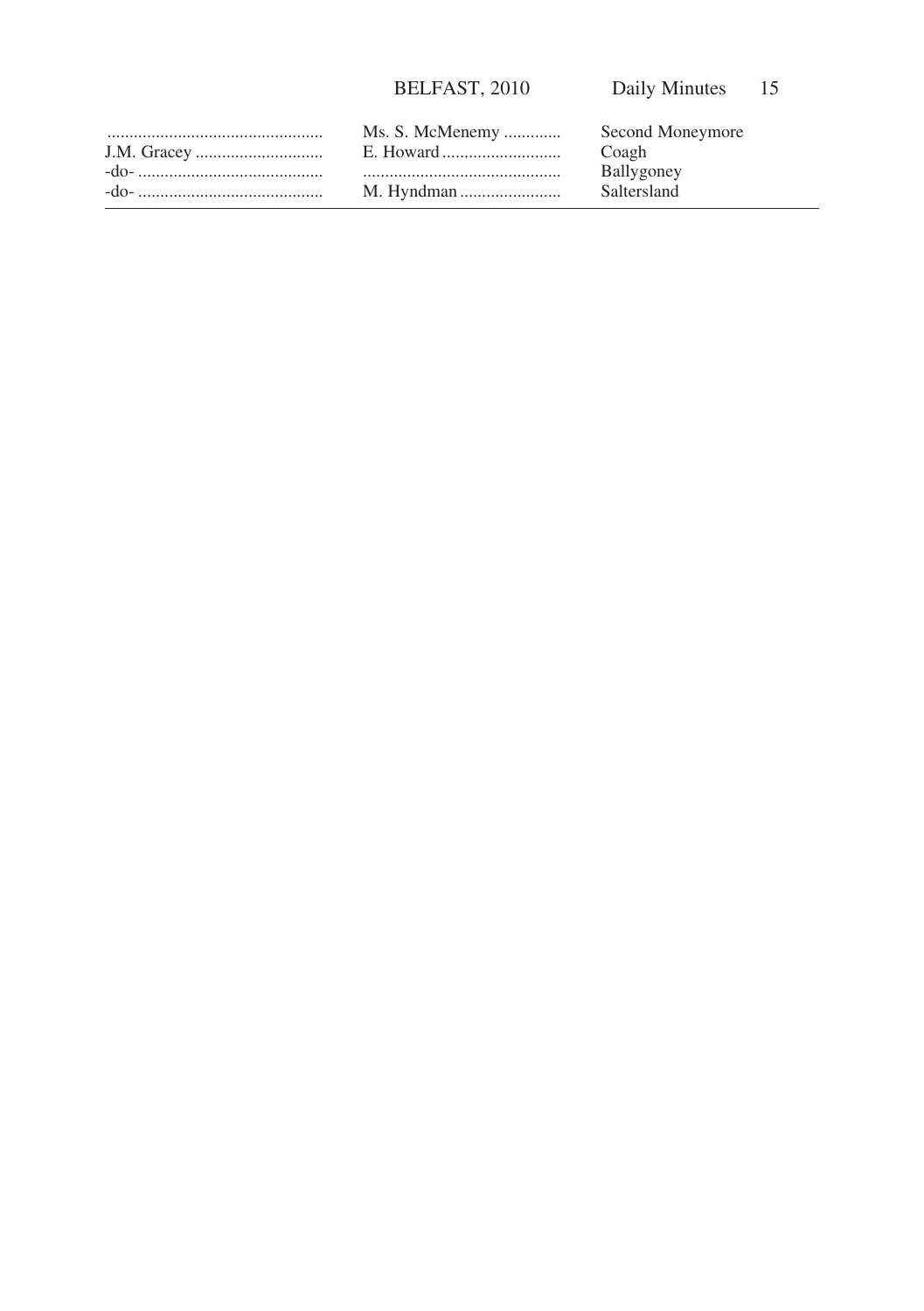#### **ELDERS IN SPECIAL WORK – CODE PAR 97(g)**

#### J.R.W. Luke

#### **TRUSTEES NOMINATIONS – CODE PAR 97(h)(iv)**

D. Bell, C.B. Sir Eric McDowell

#### **CLERK OF PRESBYTERY – CODE PAR 97(h)(iii)**

C.W.L. Graham

#### **ELDERS OF ASSEMBLY – CODE PAR. 97(i), 107(a)**

Mrs. C. Barkley R.N.C. Watts

#### **EX-OFFICIO MEMBERS OF ASSEMBLY – CODE PAR 127(2)(a)**

| A.J. Spence  | R. Tweed   | M.A. Morrow, Q.C. |
|--------------|------------|-------------------|
| Mrs. P. Gray | D. Poynton | Mrs. E. McLeod    |

### **CONVENERS AND SECRETARIES WHO ARE ELDERS – CODE PAR 97(h)(i)(ii)**

S. Lynas Mrs. C. Poynton L. Conway<br>
D. Lamb J. H. Martin D.A. Crowe D. Lamb J.H. Martin D.A. Crowell and D.A. Crowell and D.A. Crowell and D.A. Crowell and D.A. Crowell and D.A. Crowell and D.A. Crowell and D.A. Crowell and D.A. Crowell and D.A. Crowell and D.A. Crowell and D.A. Crowell an Mrs. L. Wray J. Hunter, C.B.

#### **BUSINESS BOARD NOMINATIONS – CODE PAR 97(j)**

B. Milligan Miss E. Whyte A.J. Giffen N. Jackson W.H. Scott C. Beck J. Gregg T.J. Livingstone<br>A T Ross D H McCormick  $D H$  McCormick

J.B. McClean Miss M. Cromie Miss D. Draffin<br>
R. Millioan Miss E. Whyte W. Marshall

The following sat and deliberated with the Assembly:

#### **RETIRED MISSIONARIES WHO ARE NOT ELDERS**

Mrs. J. Duncan Miss L. Wasson

### **CONVENERS & SECRETARIES WHO ARE NOT ELDERS CODE PAR 97(h)(i)(ii)**

Miss R. Stirling C. Knox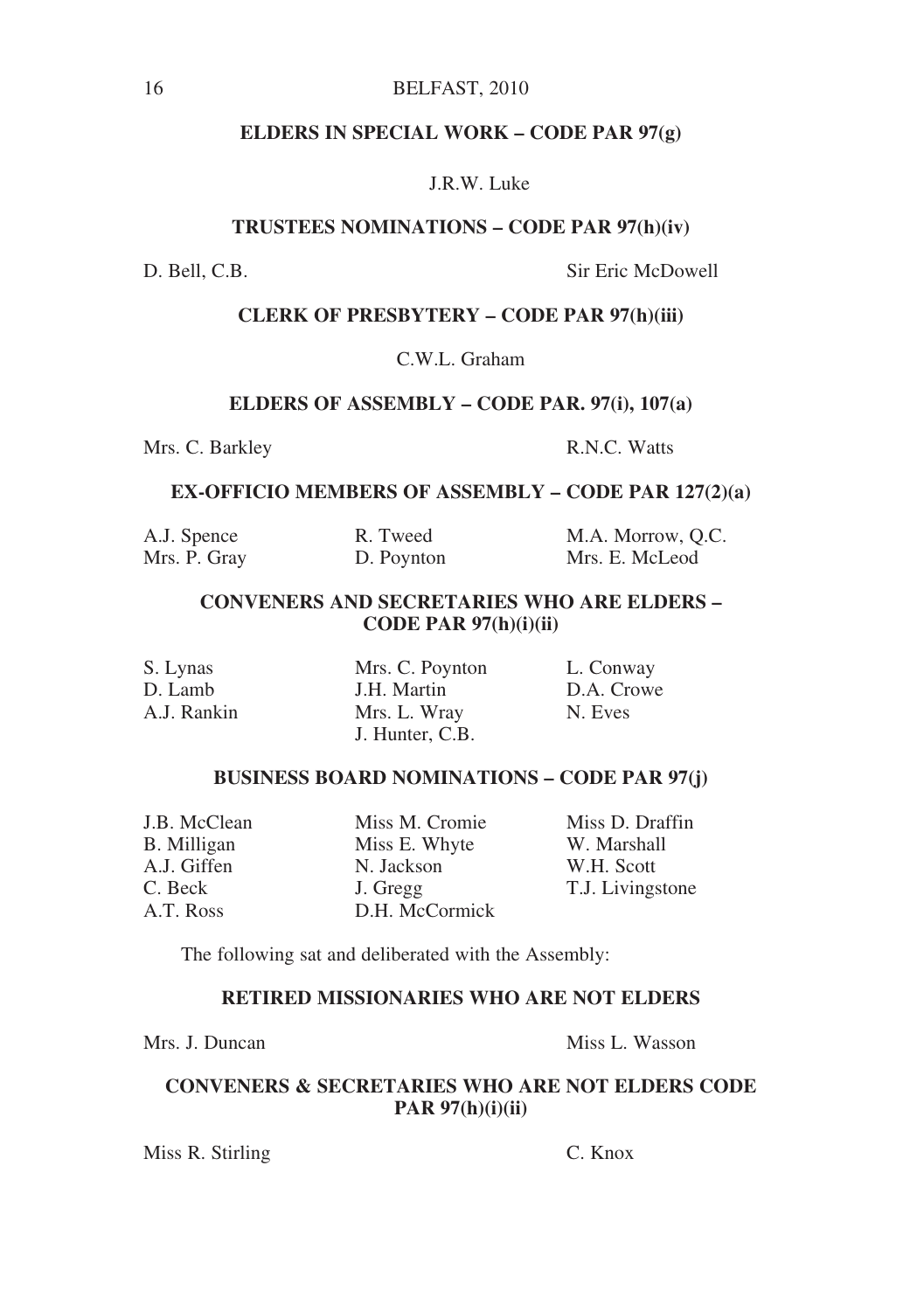BELFAST, 2010 Daily Minutes 17

## **DEACONESSES WHO ARE NOT ELDERS**

| Miss E. Drysdale | Mrs. L. Gibson | Miss K. Spence |
|------------------|----------------|----------------|
|------------------|----------------|----------------|

#### **RETIRED DEACONESSES & WOMEN WORKERS**

| Miss E. Davison | Miss J. Orr | Miss S. Swindle |
|-----------------|-------------|-----------------|
| Miss F. Wright  |             |                 |

## **LICENTIATES**

| A. Faulkner | I. Steen       | W.E. Chestnutt |
|-------------|----------------|----------------|
| D. McCarthy | Miss L. Wilson | G. Connor      |
| N. Cooper   | Mrs. K. Viner  |                |

#### **MINISTERS UNDER THE CARE OF PRESBYTERY**

| L.H. Eagleson | C.I. McKnight | Dr. S.I. Dennis |
|---------------|---------------|-----------------|
| W.A. Shaw     | W.M. Smyth    |                 |

## **MINISTERS TRANSFERRING FROM ANOTHER CHURCH**

K.I. Wimberly B. Reid

## **PRESBYTERIAN WOMEN**

## **ARDS PRESBYTERY**

Mrs. J. Leslie Miss V. Steele

## **ARMAGH PRESBYTERY**

Mrs. L. McMullen

## **BALLYMENA PRESBYTERY**

Mrs. E. Wright

## **NORTH BELFAST PRESBYTERY**

Mrs. C. Maginnis Miss I. Rowley Mrs. L. Abernethy

## **EAST BELFAST PRESBYTERY**

Mrs. M. Grayson Mrs. R. Kennedy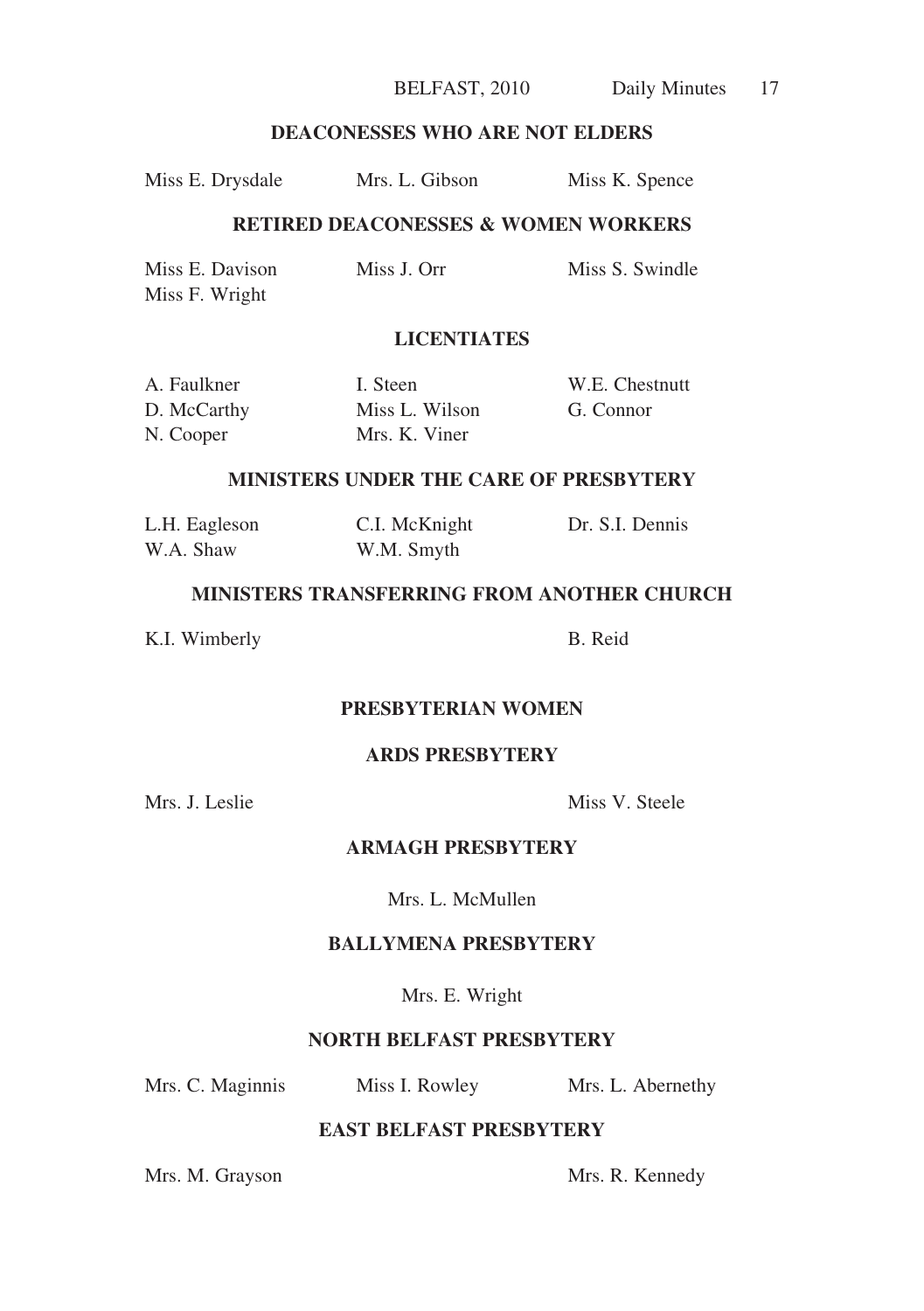#### **CARRICKFERGUS PRESBYTERY**

Mrs. K. Fisher

#### **COLERAINE AND LIMAVADY PRESBYTERY**

Mrs. M. Conn Mrs. V. Millar Mrs. N. Nixon

**DERRY AND DONEGAL PRESBYTERY**

Mrs. G. Hunter Miss A. Moody

#### **DOWN PRESBYTERY**

Miss Z. McAllister Mrs. M. Stringer

#### **DROMORE PRESBYTERY**

Mrs. R. Maxwell

#### **DUBLIN AND MUNSTER PRESBYTERY**

Miss E. Barnett Mrs. M. White

#### **MONAGHAN PRESBYTERY**

Mrs. S. Rushton Mrs. P. Martin

#### **NEWRY PRESBYTERY**

Mrs. M. Graham

#### **OMAGH PRESBYTERY**

#### Mrs. M. Good Mrs. R. Honeyford

#### **ROUTE PRESBYTERY**

Mrs. M. McClean Mrs. B. Robinson

### **TEMPLEPATRICK PRESBYTERY**

Mrs. E. Nesbitt Mrs. J. Robinson

#### **TYRONE PRESBYTERY**

Mrs. S. Fleck Mrs. I. Reid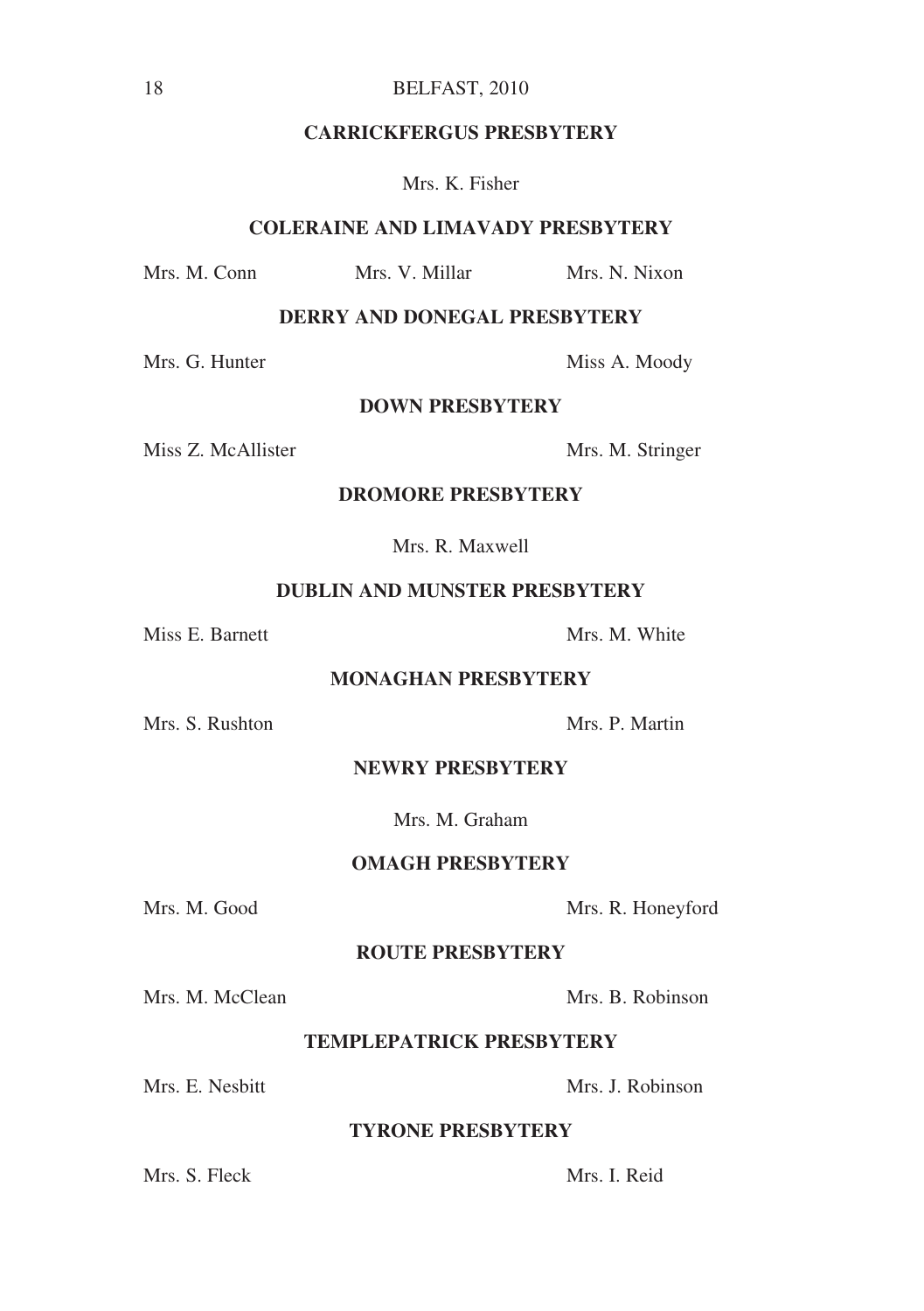#### **PRESBYTERIAN YOUTH**

#### **ARDS PRESBYTERY**

## A. Bell

### **BALLYMENA PRESBYTERY**

S. Moore M. Turtle

## **EAST BELFAST PRESBYTERY**

R. Jemphrey P. Brown

## **CARRICKFERGUS PRESBYTERY**

S. Hawthorne D. Penny

#### **COLERAINE & LIMAVADY PRESBYTERY**

A. Burke

#### **DERRY AND DONEGAL PRESBYTERY**

J. Cowan B. Smyth

#### **IVEAGH PRESBYTERY**

Mrs. R. Elkin

#### **NEWRY PRESBYTERY**

D. Gordon

#### **TYRONE PRESBYTERY**

B. Preston

### **SPUD DELEGATES**

Miss F. McNeill

Miss A. McNaugher<br>J. Conroy A. Downey J. Conroy Miss H. Cairns<br>
Miss F. McNeill M. McCracken

N. Wilkinson A. Power Miss L. Hutcheson<br>
Miss E. Morrow Miss A. McNaugher Miss N. Morrison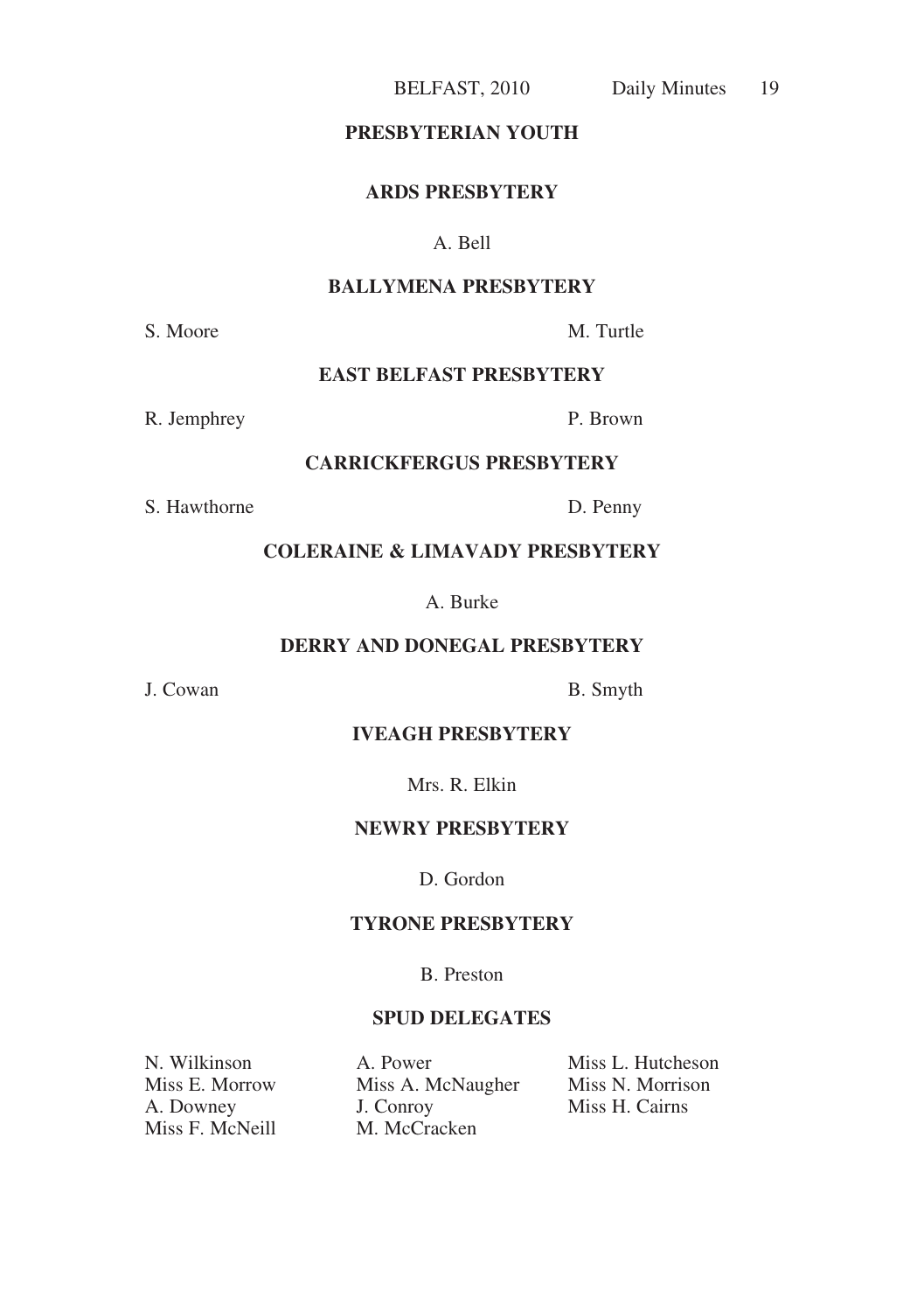The Moderator welcomed, on behalf of the Assembly, the Lord Lieutenant of Belfast, the Lord Mayor, representatives of sister Churches, of Universities and Community Organisations, and other special guests present.

The Moderator, having expressed thanks for the help he had received during the past year of office, asked the Assembly to proceed to the election and appointment of a successor to him in office for the ensuing year.

The Clerk submitted the nominations of Presbyteries for the Moderatorship as follows:-

| The Rev Thomas Norman Hamilton, OBE, BA, BD | 5 nominations |
|---------------------------------------------|---------------|
| The Rev Norman William McAuley, BSc, BD     | 5 nominations |
| The Rev Derek John McKelvey, BA, BD         | 4 nominations |
| The Rev Ivan James Patterson, BA, MTh       | 4 nominations |
| The Rev Robert McMaster Mackay, BA, BD      | 1 nomination  |

Because of the tied vote Presbyteries voted again in March when the nominations were as follows:-

| The Rev Thomas Norman Hamilton, OBE, BA, BD | 11 nominations |
|---------------------------------------------|----------------|
| The Rev Norman William McAuley, BSc, BD     | 8 nominations  |

On the motion of the Rev NW McAuley, seconded by the Rev Dr DJ McKelvey, the Rev Dr TN Hamilton was unanimously called to the Chair, welcomed by the retiring Moderator and commended to God in prayer.

The Right Rev Dr TN Hamilton then addressed the House.

The sederunt came to a close at 8.55pm, the Moderator pronouncing the Benediction.

## **SECOND SESSION**

————————

#### **Tuesday, 8th June, 2010** 10.00 a.m.

The Assembly convened, the Moderator leading in prayer.

The Report of the **BUSINESS BOARD** (Reports pp 1-6) was submitted by BOARD the Rev Dr DJ Watts, together with the following Supplementary Report: **BUSINESS**

#### **The General Synod of the Church of Ireland (2010)**

*The Very Rev Dr W Donald Patton reports:*

The Synod met in the beautiful and historic setting of Christ Church Cathedral, Dublin, from Thursday 6 to Saturday 8 May, 2010. It is proposed that Synod will meet here every other year. The Archbishop of Armagh, the Most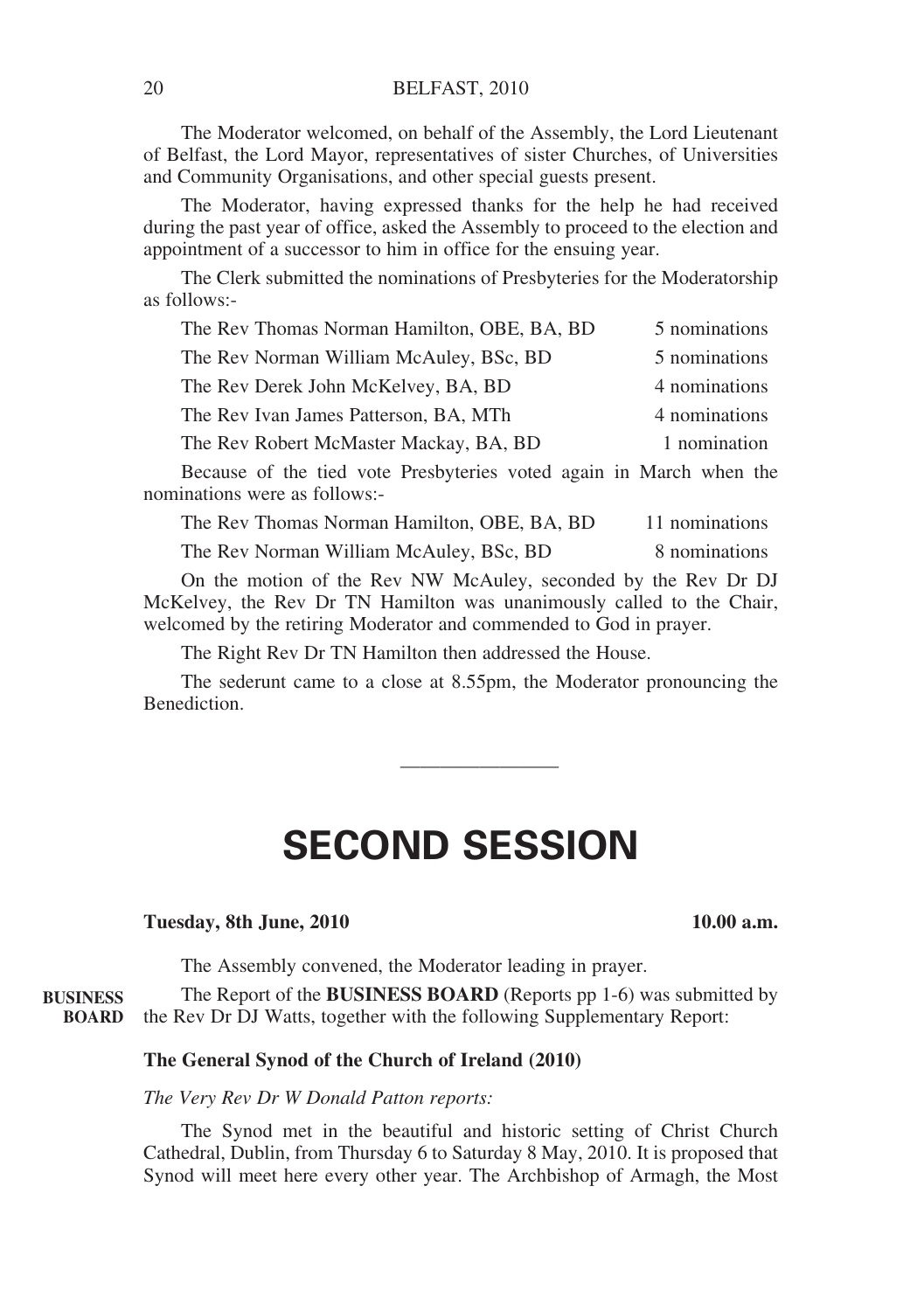Rev Alan Harper, chaired the proceedings flanked by the Archbishop of Dublin, the Most Rev Dr John Neill, and the Diocesan Bishops. Archbishop Harper presided over the debates with efficiency and humour. I had expected that the Synod would be rather formal but was pleasantly surprised by the atmosphere of ordered informality. I was accompanied by Mr Denis Poynton, an elder in St Andrew's Presbyterian Church, Blackrock. Along with other visiting delegates we were warmly welcomed and received generous hospitality.

Mirroring the concerns of wider society, much of the Synod's schedule was taken up with the economic challenges of the times. The Archbishop gave a masterly opening address reflecting on the issues facing church and society. He challenged the Church to be vigorous in its evangelism, to make a difference in lives and to relate the gospel to green issues, justice and pastoral work. He said "The role of the Church, in good times and in bad, is to stand alongside those who are finding it hardest to cope, whatever their circumstances; to exhibit in practical and personal ways the loving concern of God for all people, but especially for the vulnerable; and to be a beacon of hope to the living, for nothing is more spiritually, socially and physically restorative than love and hope."

He made some hard hitting comments about the banks and their pursuit of profit which has blighted many citizens' lives. He called for new structures with inbuilt social responsibility and subject to effective regulation. The Representative Church Body (being the central administration of the Church) reported that in 2006 the Church had net assets of £750 million, reducing to £448 million by 2009. There was a call for efficiency savings and for reductions in allocation of resources. Staff salaries have been frozen since 2008. Bishop Harold Miller spoke of the Church being in a 'constricted place', but that in adversity we should think positively and see the opportunity to give sacrificially for the sake of the mission of the Church. Pension Funds have been hit hard leaving a deficit of £43 million. The Synod has opted to keep the defined benefit pension scheme which will have subvention from the RCB until 2015 to maintain solvency. It is not proposed to raise the pensionable age though increases in contributions will be needed.

The new Institute of Theology is up and running. As an outworking of the covenant between the Church of Ireland and the Methodist Church in Ireland students will be educated here in line with the convergence in philosophy of ministry and training with a strong emphasis on training for leadership.

Canon John McKeagney spoke to the Education report for Northern Ireland and outlined our shared concerns about the threat to the role of transferors representation in State education under the proposed ESA structure, and the need to fight this in order to protect and promote Christian values in our schools. With reference to the South one speaker referred to disproportionate discrimination in the case of some central government grants between Protestant and Roman Catholic schools.

On Thursday evening a Service of Sung Eucharist was held in St Patrick's Cathedral. This was led by the two Archbishops at which the Most Rev Richard Clarke, Bishop of Meath and Kildare, preached.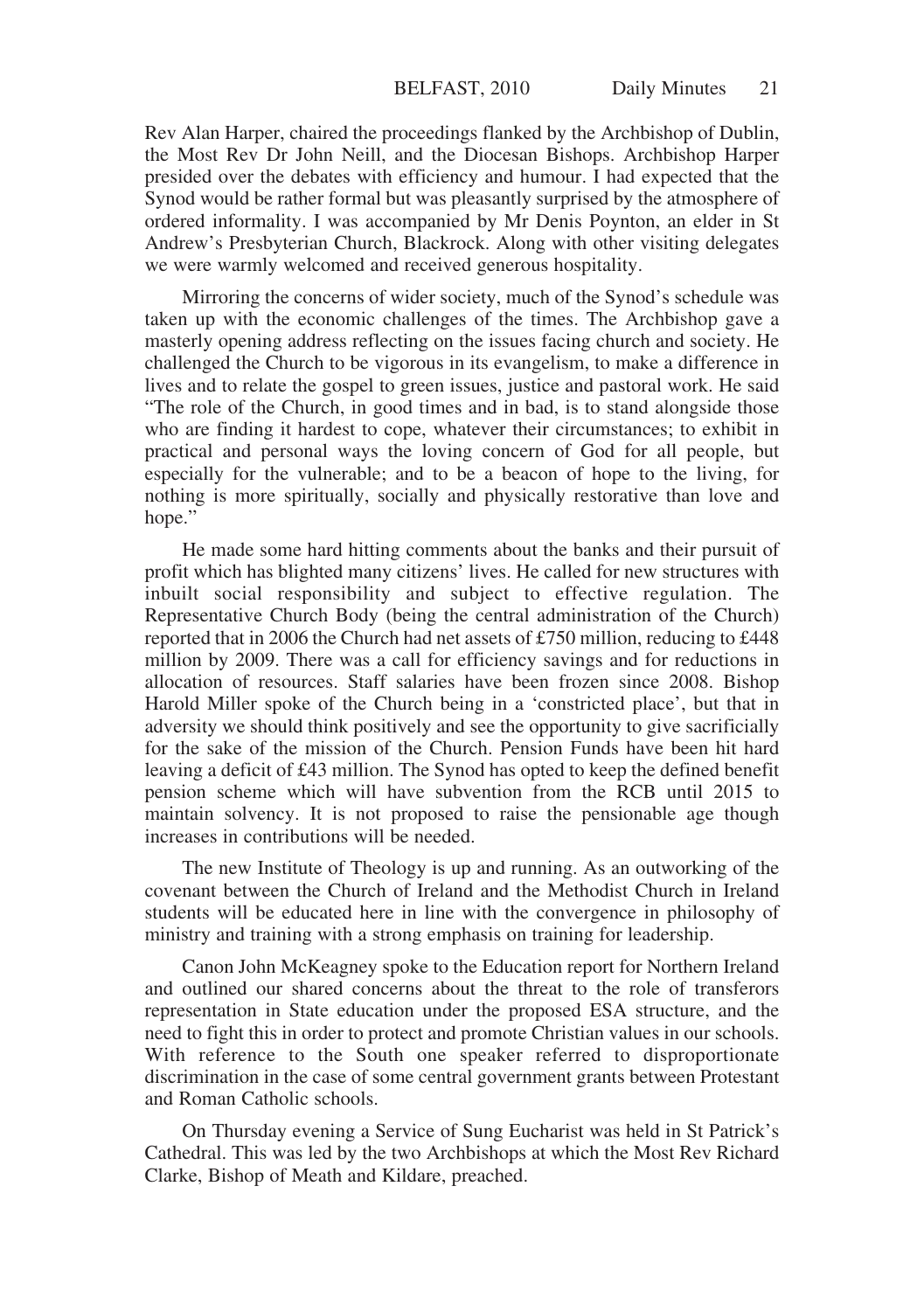While there were some printed reports about youth work, and mission overseas, these did not have the prominence they are given in our own annual Assembly since much of this work is dealt with at Diocesan level. Acts of worship were of shorter duration and there was no comparable gathering to the Moderator's Rally or the 'Presbyterians Talk' evenings.

I came away with an impression of the Synod's realistic assessment of the challenges facing the Churches and an awareness that Presbyterians are not alone in seeking ways to meet the challenge of communicating the Gospel to the modern day. In this we can learn from each other and promote co-operative fellowship strengthening the mission of Christ in twenty first century Ireland.

#### **The Church of Scotland General Assembly (2010)**

#### *The Right Rev Dr J Stafford Carson reports:*

The Church of Scotland General Assembly met this past week (20-26 May) at the Assembly Hall on The Mound in Edinburgh. It was a busy yet fascinating week for me and my two fellow representatives from PCI. I was accompanied by one of my chaplains, the Rev Philip McConnell, and by Mr George Russell, Session Clerk of First Portadown.

Regular attenders at the General Assembly considered this year's meeting to be down-beat, even a bit boring, after the controversy of last year. The 2011 Assembly will undoubtedly result in some more heated debate and discussion when it returns to the vexed and controversial issue of homosexuals in ministry.

One of the main items of business for this year's Assembly, and the one which led to the best debate, was the Kirk's discussion of the Third Article Declaratory. It reads:

"As a national Church representative of the Christian Faith of the Scottish people it acknowledges its distinctive call and duty to bring the ordinances of religion to the people in every parish of Scotland through a territorial ministry."

The Church of Scotland is constitutionally committed to providing a ministry of Word and Sacrament in every part of Scotland without exception. The Assembly affirmed this Third Article Declaratory, and accepted the commitment, as an integral part of its calling, to maintain worshipping, witnessing and serving congregations throughout Scotland.

In practice this means that congregations must be maintained, irrespective of their ability to support themselves, and that in turn means that other stronger congregations must take on the burden of support. In reality, 35% of the Kirk's congregations support the other 65%. The Assembly rejected what was described as a "supermarket" model of ministry which means that the Church only maintains a presence where there is a "customer base" which makes it economically viable to do so.

That debate was closely linked to another report from the Ministries Council of the Church concerning the Church's resources to carry out such a calling. The Church of Scotland is facing a deficit budget of £5.7 million, and hard decisions need to be taken to prune the amount of money spent on paid ministries. In the next four years, it is planned to cut the current 1,234 ministry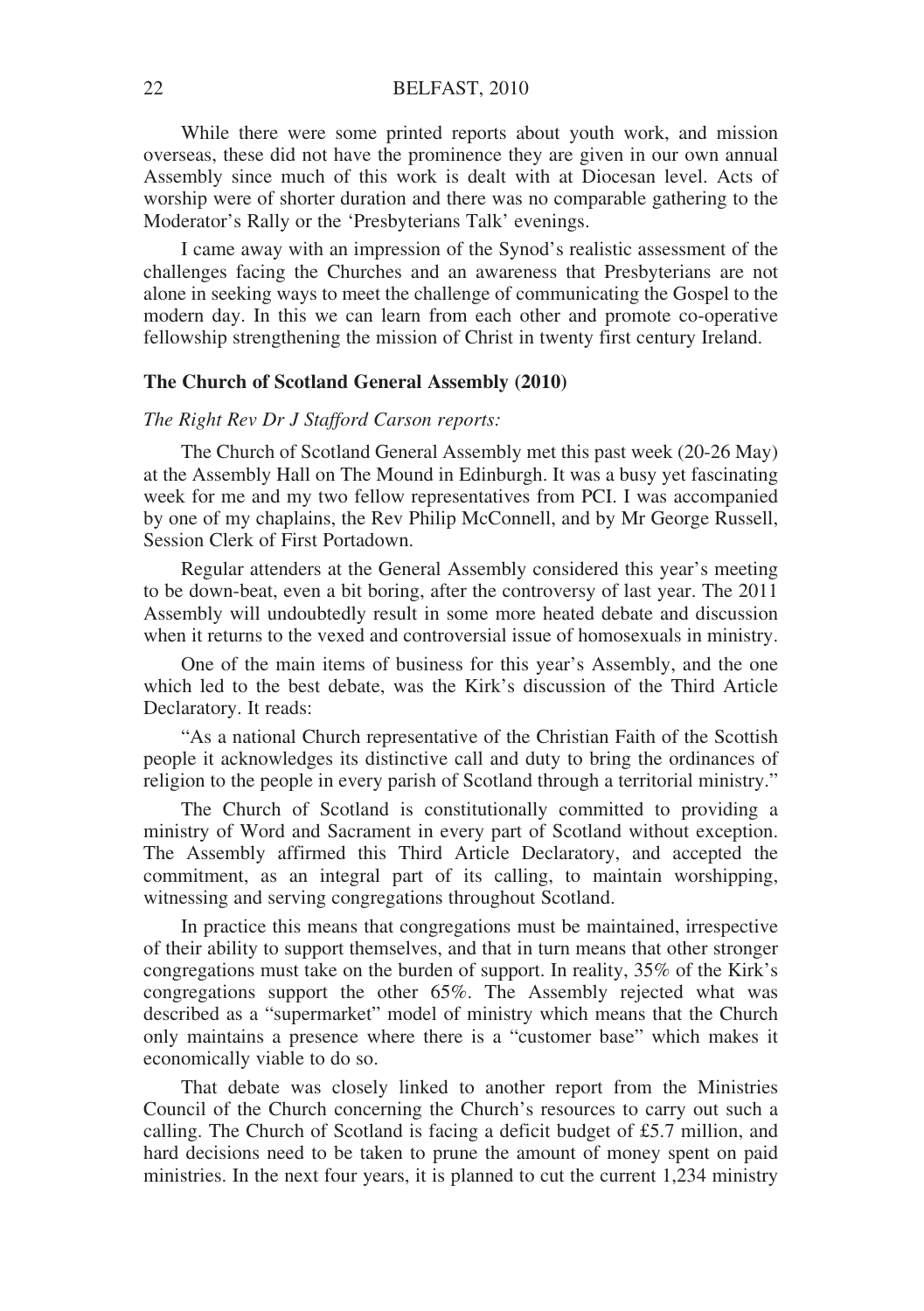posts to 1,000, and Presbyteries face the harrowing task of making reductions in ministry positions and in re-aligning their work. It is envisaged that new patterns of ministry will emerge, and that there will be many more part-time ministries, with both non-stipendary and bi-vocational positions. Each Presbytery will be allocated a ministries budget which will allow it to determine the patterns of ministry which are best suited to serve all the communities for which it is responsible.

Allied to this shift is a major review of theological education and training so as to foster patterns of emerging ministries. The current proposals involve the development of three strands of training, at certificate, diploma and degree levels, which will train people to serve at local and national levels, in part-time and full-time positions. These proposals are being developed at a time when the number of ministry students at New College, following this year's graduation, will have dropped to single figures. Currently only 6.4% of ministers in the Church of Scotland are under the age of 40, while 25% are over sixty.

The strong ecumenical emphasis of the Church of Scotland was seen in the report of the Ecumenical Relations Committee which urged congregations to celebrate their common baptism with Roman Catholics for the first time by using a special joint liturgy for the reaffirmation of baptismal vows. The Church's press release stated that theologically both Churches believe baptism involves conversion, pardoning and cleansing and marks the beginning of a new life in Christ, characterised by growth.

On Sunday afternoon, the Assembly had a special two-hour session in which it reflected on the 450th anniversary of the Scottish Reformation. This involved some inspirational unaccompanied psalm singing, dramatised readings, and reflections on the Reformation. Significantly, one Scripture reading in this session was read by the Right Reverend Joseph Toal, the Roman Catholic Bishop of Argyll and the Isles.

Some of the "fringe" events of the Assembly were very helpful. In one event, arranged primarily for those from the Highlands, the Reverend Tommy MacNeill from Stornaway gave a wonderful account of the development of youth ministry in his congregation, and how the number of teenagers in his congregation had grown from three to almost fifty through a focused effort to address their needs, but not without the full support of the Kirk Session. Like our own denomination, the Church of Scotland is an aging denomination, a point made very eloquently and passionately by the outgoing Moderator, the Very Reverend Bill Hewitt, as he reviewed his year, and called attention to the fact that young people were conspicuous by their absence in many congregations.

In another meeting, the Scottish Bible Society launched "Biblefresh", an initiative aimed at encouraging greater use of the Bible by individuals and Churches, designed to coordinate with the 400th anniversary of publication of the King James Version. Elaine Storkey gave an insightful analysis of current culture and why the Bible continues to be an important factor in our lives and society.

The General Assembly had its own experience of cutbacks in that the traditional garden party at Holyrood Palace was cancelled this year due to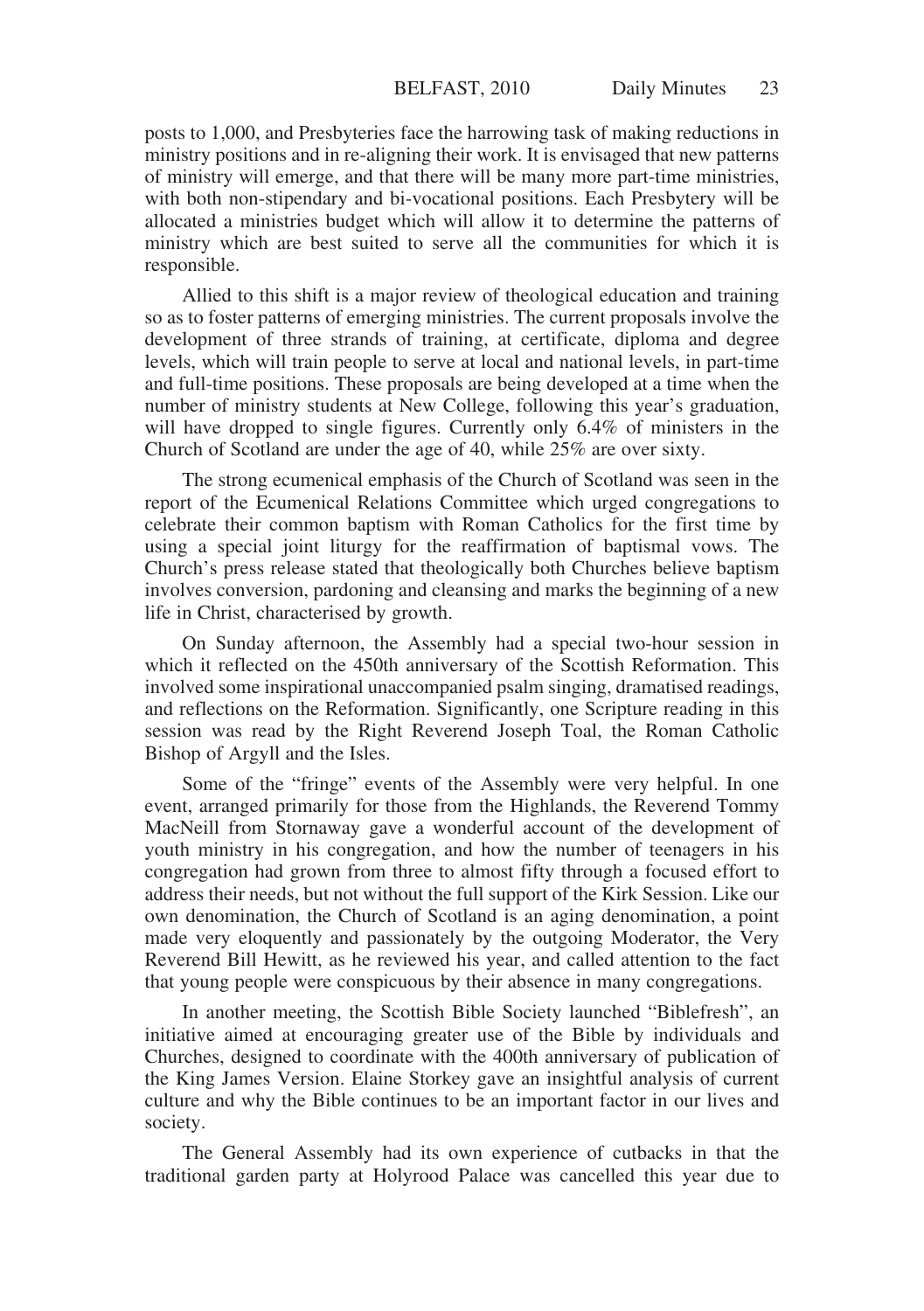financial constraints in the Royal budget. Ironically, after enduring many wet and cold afternoons on that occasion, Edinburgh enjoyed the warmest day of the year on the Saturday when the garden party would normally be held.

Clearly our brothers and sisters in the Church of Scotland are undertaking some major reforms in the way they "do Church", and their insights and experience in these areas will be useful to the Presbyterian Church in Ireland. If this year's Assembly had an internal focus, then next year's meeting will capture the attention of the wider community as it wrestles with one of the major issues to afflict Christian Churches, namely, the place of homosexuals in the leadership and ministry of the Church. It is anticipated that whatever the external weather conditions, the temperature may rise in the Assembly during that debate.

Moved by the Rev Dr DJ Watts, seconded by the Rev GE Best and agreed: **Resolutions**

1. That the Report be received.

2. That the recommended Order of Business be adopted.

3. That the General Assembly accept the outline of Opening Night in the Arrangements Committee report (Par 3) and ask the Business Board to trial these arrangements in 2011.

4. That the General Assembly agree to the Memorial Roll being read at the Tuesday Communion Service from 2011.

Moved by the Rev Dr DJ Watts, seconded by the Rev GE Best:

5. That the Assembly Rally should be held on the Thursday Evening from 2011 and include the closing of the Assembly.

On being put to the House, the resolution was declared lost.

Moved by the Rev Dr DJ Watts, seconded by the Rev GE Best and agreed:

6. That the professional amplification controller and the visual display operator be admitted to the private session.

7. That a grant of £16,000 be made from the Incidental Fund to the Arrangements Committee.

That the Business Board, with its associated working Committee, be appointed in accordance with Par 275 of the Code for the ensuing year beginning 15 March, 2010.

The Reports of the **PRESBYTERIES** (Reports pp 7-13) was submitted by the Rev Dr DJ Watts, together with the following Supplementary Report: **Presbyteries**

#### **Addition:**

#### **Dromore Presbytery**

Minister without Charge: Rev Kiran I Wimberly

Moved by the Rev Dr DJ Watts, seconded by the Rev TD Gribben, and agreed:

1. That the Report be received.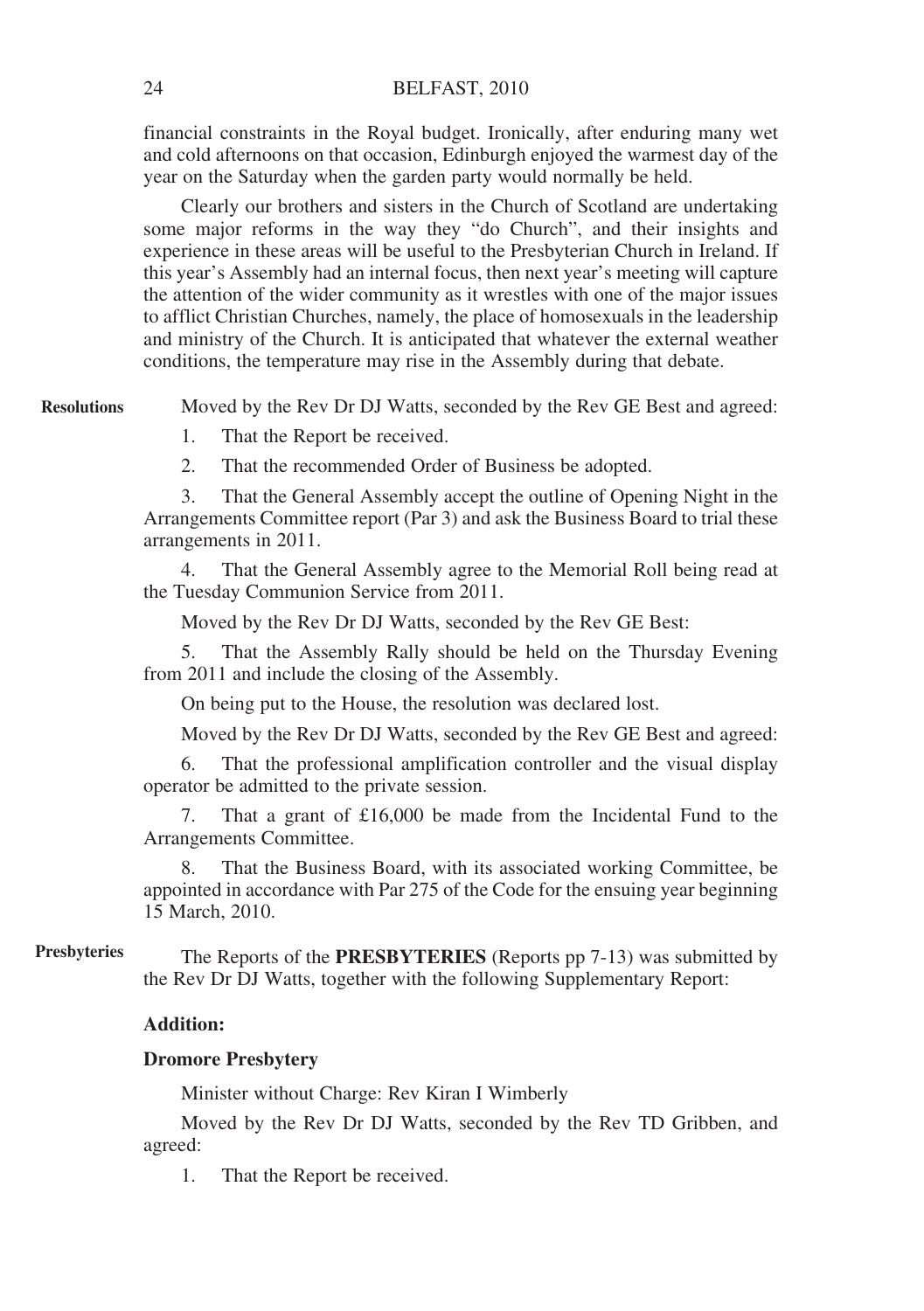**Corresponding Members** were received from the Church of Scotland. These were the Right Rev John Christie, Moderator, Rev Alastair Cherry and Mr Charles McIntyre. **Corresponding Members**

The Moderator welcomed the Corresponding Members. The Right Rev John Christie replied and conveyed greetings.

The Moderator welcomed the Rev John Marsh, Moderator of the United Reformed Church of the United Kingdom. An apology was noted for the Rev Gwenda Richards, Moderator of the Presbyterian Church of Wales, who was unable to be present due to a family bereavement. The Rev John Marsh replied and conveyed greetings.

The Moderator welcomed the Rev AW Ferguson and Ms Patricia Donald, delegates from the Methodist Church in Ireland; the Right Rev MGStA Jackson and Mr LV Johnston, delegates from the Church of Ireland; and the Most Rev Richard Clarke from the Irish Council of Churches. The Rev AW Ferguson replied and conveyed greetings.

The Moderator welcomed other delegates from: the Presbyterian Church USA, the Rev Doug Baker; the Gereja Masehi Injili di Halmahera (GMIH), Indonesia: Rev Anton Piga, Rev Jerda Djawa, Rev Dermianus Ice; Eglise Réformée de France: the Rev. Didier Crouzet. It was hoped that the Rt Rev Vinod Malaviya, Church of North India, would be able to be present later in the Assembly. Rev Anton Piga replied, translated by Mr Mervyn McCullagh, and conveyed greetings.

The Report of the **BOARD OF COMMUNICATIONS** (Reports pp 258- 263) was submitted by the Rev Dr RA Russell, along with the following Supplementary Report: **COMMUNI-CATIONS BOARD**

## **COMMUNICATIONS DEVELOPMENT COMMITTEE**

During the year the Communications Board decided that their work should largely be the responsibility of working groups and that therefore the Communications Development Committee is not necessary. An appropriate resolution is appended.

Moved by the Rev Dr RA Russell, seconded by Mr Stephen Lynas and agreed:

1. That the Report be received.

2. That a grant of £1,000 be paid from the Incidental Fund to the Church Architecture Committee. **Architecture**

3. That a grant of £15,750 be paid from the Incidental Fund to the **P.H.S.**Presbyterian Historical Society.

4. That the Communications Development Committee be thanked for its work and discharged.

That the Board of Communications together with its associated Committees be appointed for the ensuing year in accordance with paragraph 227 of the Code as follows:

**Communications Development**

**Church**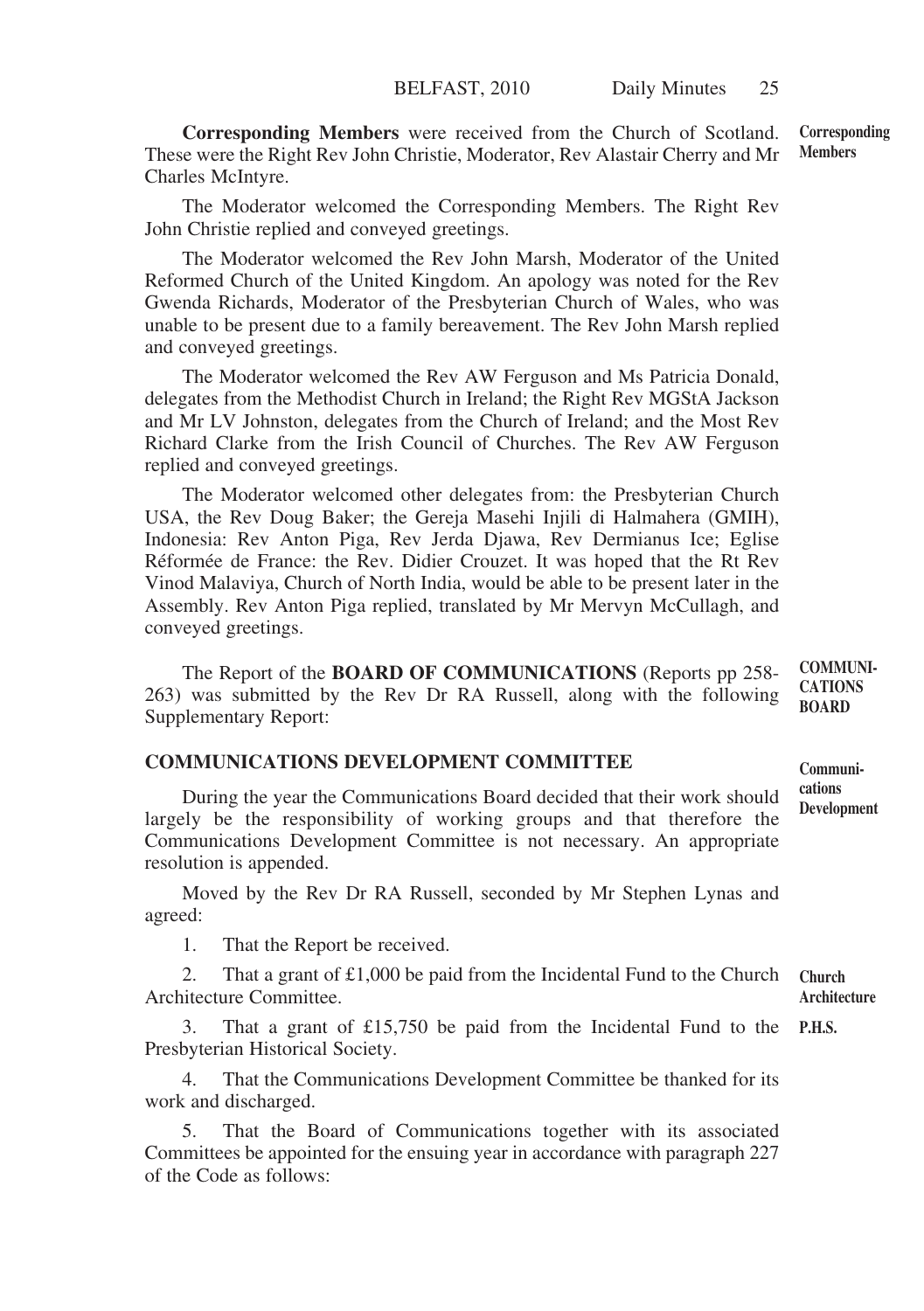#### **Rev Dr RA Russell, Convener**

#### **Stephen Lynas, Secretary**

- (a) The Moderator and Clerk of Assembly; Editors of the Church Magazines; Board Convener and Secretary.
- (b) Rev DN Gray; Robert Poole TH Savage, Mervyn Gilmore Rev Brian McManus; Gareth Williams — Rev Dr TN Hamilton; FJA Ashe — Rev JT Lamb; Miss JP Gamble — Rev JR Lambe; Peter Buchanan — Revs TJ Stothers, MS Gault — Rev Dr James Frazer; Jim Donaghy — Rev SJ Gray; Mrs Valerie Stewart — Rev TI Harte; Roy Fleming — Rev AJ Thompson; Kenneth Irwin — Mrs Vicki Sandall, George McCullagh — Rev MN Davidson; Ivan Christie — Rev GA Mitchell; RA Sharpe — Rev DJ Temple; David Gordon — Rev Kenneth Nelson; Trevor McDaniel — Rev Dr AWG Brown; Mrs Michele McClean — Rev CM Glover; RJ Gowdy — Rev Dr JI Thompson; Maurice McNicholl.

#### **A. COMMUNICATIONS ADMINISTRATION COMMITTEE**

#### **Maurice McNicholl; Rev IF Smith, Co-Conveners**

- (a) The Moderator and Clerk of Assembly, Board Convener, Communications and Press Secretary, Editor of Presbyterian Herald, Board Committee Conveners.
- (x) Revs Richard Gregg, CWP Kennedy; Graeme Thompson.
- (y) Rev Dr TN Hamilton; G McCullagh, David Gordon, K Irwin, Robert Poole, Roy Fleming, Mrs Michele McClean, Maurice McNicholl.

#### **B. CHURCH ARCHITECTURE COMMITTEE**

#### **Rev GD Simpson, Convener**

- (a) The Moderator and Clerk of Assembly, Board Convener, Committee Convener, Communications and Press Secretary, Representative of BMI.
- (x) Brian Knox, Kenneth Fleming, William Watt.
- (y) Revs JR Lambe, TI Harte; G McCullagh.

#### **Intermission**

Members of Assembly were joined by others to participate in the Sacrament of the Lord's Supper, conducted by the Moderator, assisted by the Very Rev Dr JS Carson and the Clerk.

The sederunt came to a close at 1.10pm, the Moderator pronouncing the Benediction.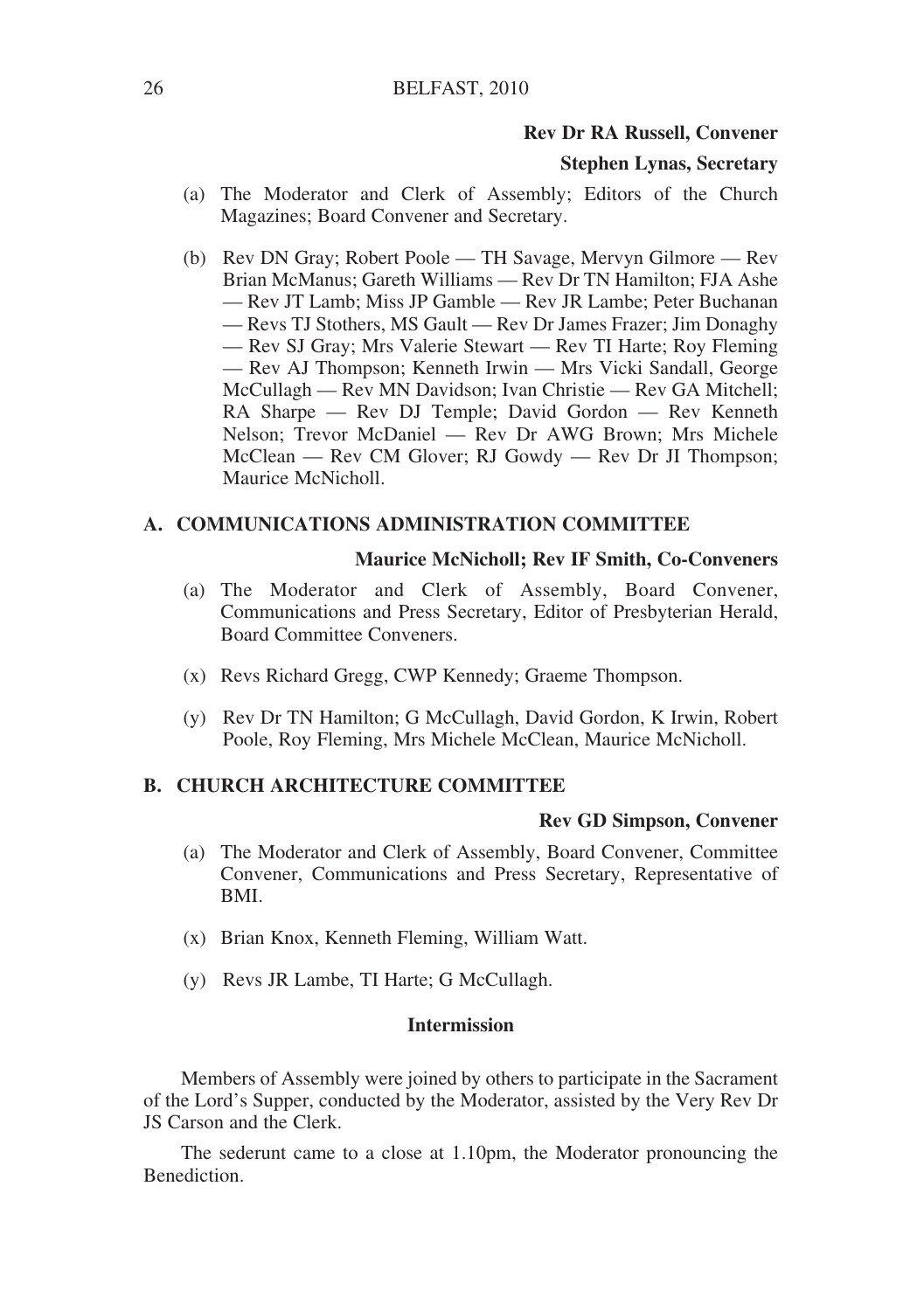# **THIRD SESSION**

#### **Tuesday, 8th June, 2010 2.00 p.m.**

The Assembly again convened, the Moderator leading in prayer.

The Report of **PRESBYTERIAN WOMEN** (Reports pp 197-201) was submitted by Mrs Phyllis Spence and Mrs Charlotte Stevenson. **Women**

Moved by the Rev Dr DJ Watts, seconded by the Rev TD Gribben, and agreed:

1. That the Report be received.

The Report of the **BOARD OF CHRISTIAN TRAINING** (Reports pp 242-257) was submitted by the Rev George Moore together with the following Supplementary Report: **CHRISTIAN TRAINING BOARD**

#### **Qualifications Committee**

*The Convener, the Rev George Moore, reports:*

The Qualifications Committee met once during the year to deal with enquiries from a small number of Ministers regarding formal recognition of certain qualifications. The Committee had before it the agreed General Assembly Guidelines (Reports 2006, pp 223-224).

2. The Committee confirmed its policy, as reported to the 2009 General Assembly, that in all such queries the onus is on the Minister concerned to demonstrate to the Committee's satisfaction that any qualification gained has met the criteria for recognition approved by the General Assembly.

The Moderator received Ministers recently licensed and those recently retired, who were presented respectively by the Rev RS Hetherington, Director of Ministerial Studies, and the Rev George Moore, Convener of the Board of Christian Training. The Moderator led in prayer.

Moved by the Rev George Moore, seconded by the Rev TD Gribben, and **Resolutions** agreed:

1. That the Report be received.

2. That the following candidates, their nomination having been sustained **Candidates**by the Board of Christian Training, be accepted as students for the Ordained Ministry, and placed under the care of their Presbyteries:

| <b>Name</b> | Congregation  | <b>Presbytery</b> |
|-------------|---------------|-------------------|
| Gary Ball   | Second Comber | Down              |

**Presbyterian**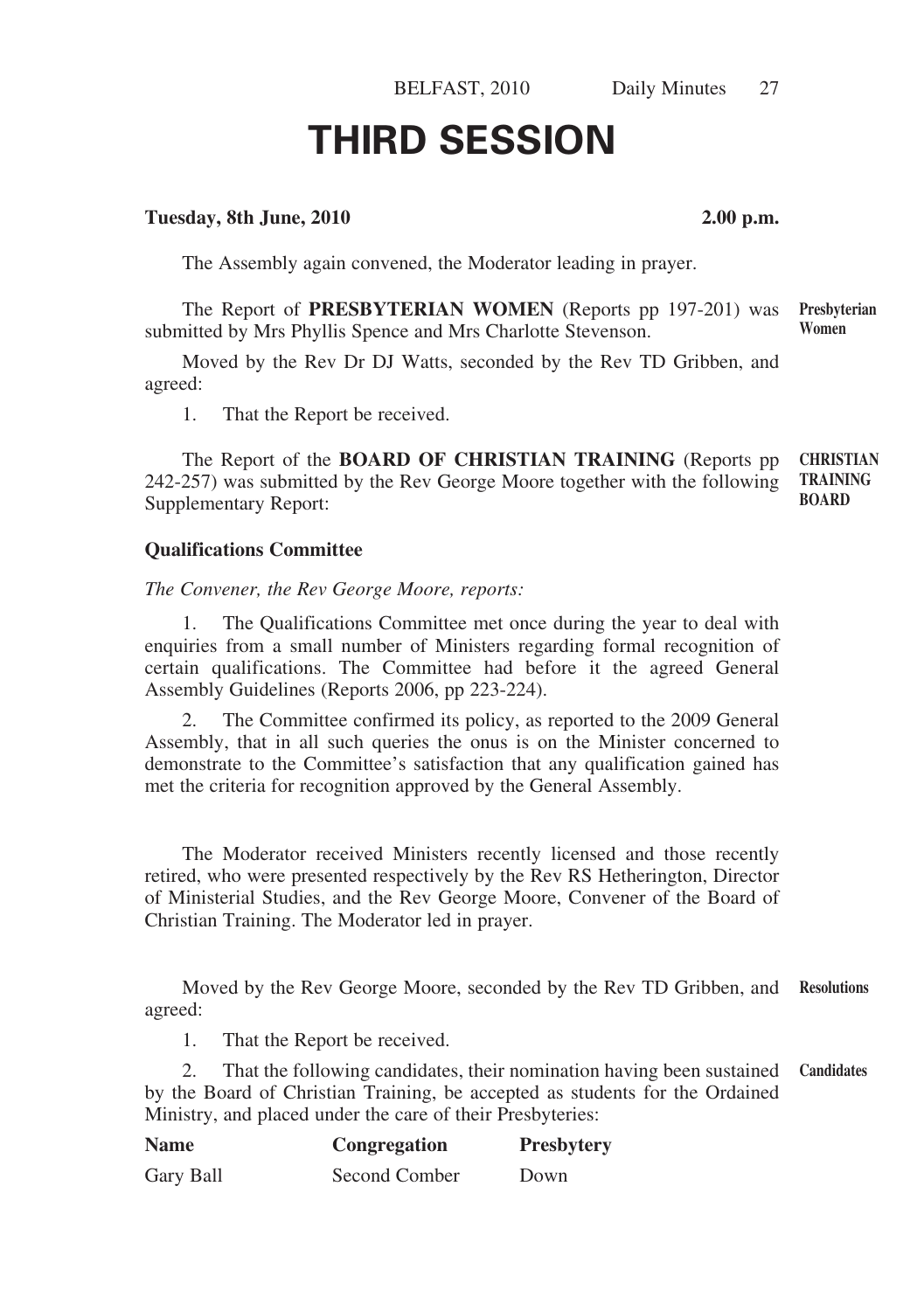| Philip Cleland       | <b>First Portadown</b> | Armagh                 |
|----------------------|------------------------|------------------------|
| Ross Collins         | Belvoir                | South Belfast          |
| Chris Cordner        | <b>First Coleraine</b> | Coleraine and Limavady |
| Nathan Duddy         | <b>First Dromore</b>   | Dromore                |
| Russell Edgar        | Druminnis              | Armagh                 |
| Robert Hamilton      | Trinity, Greyabbey     | Ards                   |
| Mark Johnston        | Muckamore              | Templepatrick          |
| Nigel Kane           | Curran                 | Tyrone                 |
| <b>Edward Kirwan</b> | Trinity, Bangor        | Ards                   |
| Ivan Linton          | Castlerock             | Coleraine and Limavady |
| Philip McClelland    | Harryville             | Ballymena              |
| Reuben McCormick     | Lucan                  | Dublin and Munster     |
| Gordon McCracken     | <b>First Coleraine</b> | Coleraine and Limavady |
| Stuart McCrea        | Millisle               | Ards                   |
| Alan Moore           | Woodlands              | Carrickfergus          |
| Stephen Orr          | Wellington             | Ballymena              |
| Matthew Simpson      | Cloughwater            | Ballymena              |
| <b>Roland Watt</b>   | Pomeroy                | Tyrone                 |

3. That the General Assembly agree that from 15 September 2011, applications to be received as Students for the Ministry should be accepted only from candidates who will not yet have attained the age of 55 years on the projected date of their eligibility for a call.

4. That the General Assembly warmly welcome the report "Towards Developing Congregational Leadership within PCI" and instruct the Board of Christian Training to develop further the issues within the report and bring to the General Assembly of 2011 proposals for a scheme for developing leadership at the congregational level based on its contents. **Congregational Leadership**

5. That the General Assembly warmly welcome the report "Towards Developing Pastoral Care within PCI" and instruct the Board of Christian Training to develop further the issues within the report and develop and promote, along with others as appropriate, a programme designed to further equip and resource those involved in pastoral care within congregations. **Pastoral Care**

> 6. That the resignation of the Rev David Brice as Convener of the Union Theological College Management Committee be accepted, that he be thanked for his services and that the Very Rev Dr Alastair Dunlop be appointed in his place.

> 7. That the resignation of the Very Rev Dr Stafford Carson as Convener of the Training and Resources Committee be accepted, that he be thanked for his services and that the Rev Dr Brian Savage be appointed in his place.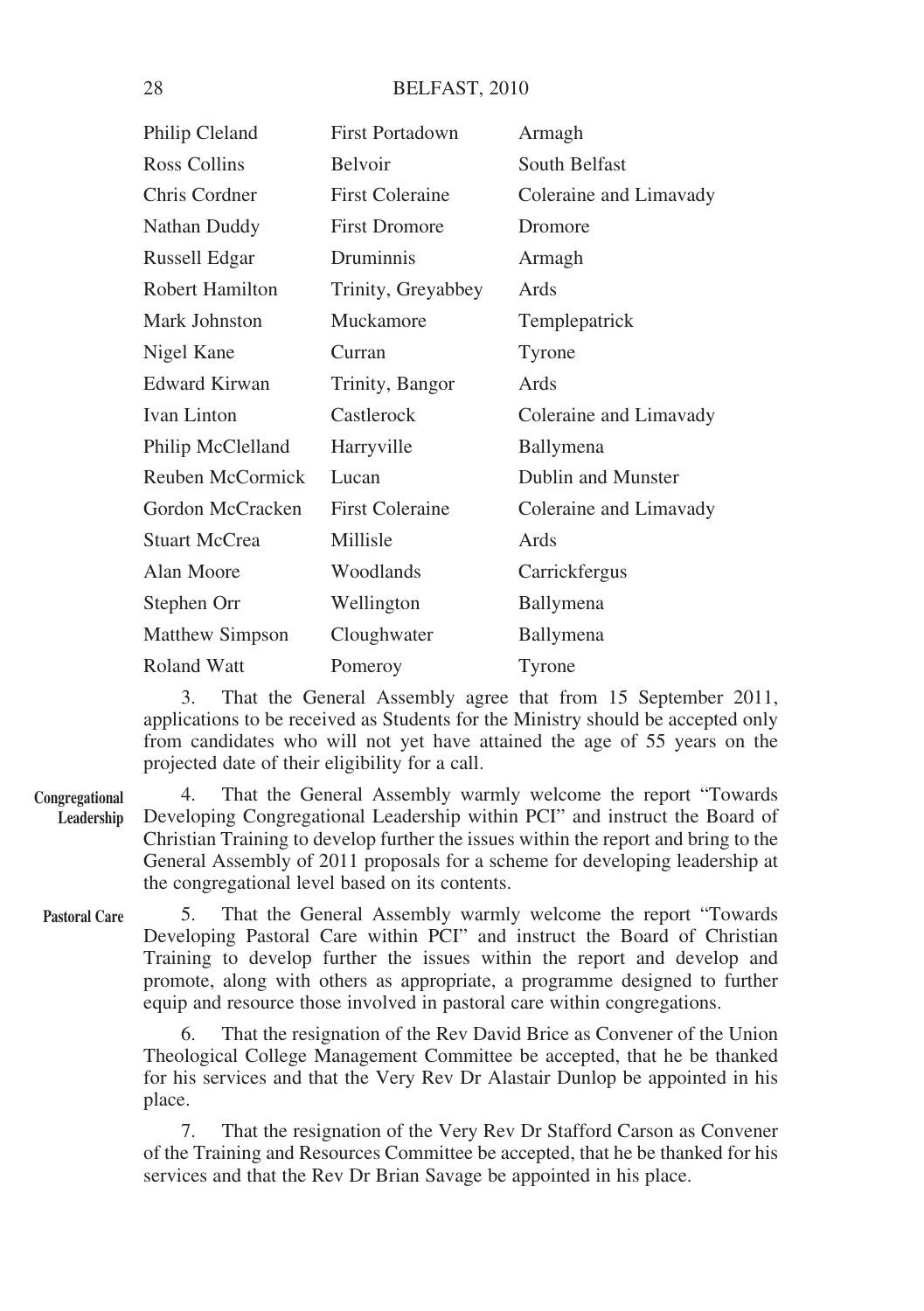8. That the resignation of the Rev Noble McNeely as Convener of the Ministerial Studies and Development Committee be accepted, that he be thanked for his services and that the Rev Bill Parker be appointed in his place.

9. That the resignation of the Rev George Moore as Convener of the Board of Christian Training be accepted, that he be thanked for his services and that the Rev Noble McNeely be appointed in his place.

10. That the rate of assessment for the Students Bursary Fund for 2010 be 5.25p in the £ stipend.

11. That the rate of assessment for the Ministerial Development Fund for 2010 be 0.25p in the £ stipend.

12. That the Board of Christian Training, together with the appropriate working Committees, be appointed for the ensuing year in accordance with Par 285 of the Code, as follows:

#### **Rev Noble McNeely, Convener**

#### **Rev TD Gribben, Secretary**

- (a) The Moderator and Clerk of Assembly; Board Convener and Secretary; Theological Professors; 2 student representatives; Director of Ministerial Studies; Christian Training Development Officer; Rev George Moore.
- (b) Revs Dr WJP Bailie, Robert Stirling Revs NJ McCullough, Dr JS Carson — Revs JG Johnston, AAP Baxter — Rev JR Dickinson; Trevor Long — Revs Dr DJ McKelvey, TJ Wilson — Revs RD Maxwell, Colin Burcombe — Revs LJ Addis, RJ McCullough — Revs RS McMullan, JA Noble — Revs AC Wilson, RL Craig — Revs TW Gordon, BA Small — Rev JG Trueman; Dr C Reid — Revs DK McCrory, JG Faris — Revs IJ Patterson, WA Watson — Rev John Rushton; Eric Latimer — Revs FJ Gibson, BAH Wilson — Revs WD Cupples, DW Reid — Revs DIJ McNie, WS Smart — Revs Dr WD Patton, WJM Parker — Revs TWA Greer, JE Sloan.
- (g) Revs Karen Campbell, GE Best, Cheryl Meban, Mairisine Stanfield, DJ Montgomery, DH Thompson; Mrs M Myers, Mrs Isabel McAuley; WJ Cairns, Dr TD Alexander.

#### **A. COMMITTEE ON MINISTERIAL STUDIES AND DEVELOPMENT**

#### **Rev WJM Parker, Convener**

#### **Director of Ministerial Studies, Secretary**

(a) The Moderator, Clerk and Deputy Clerk of Assembly, Board Convener, Committee Convener, Principal UTC, Students' Bursary Fund Convener, Director of Ministerial Studies, Professor of Practical Theology, Christian Training Development Officer.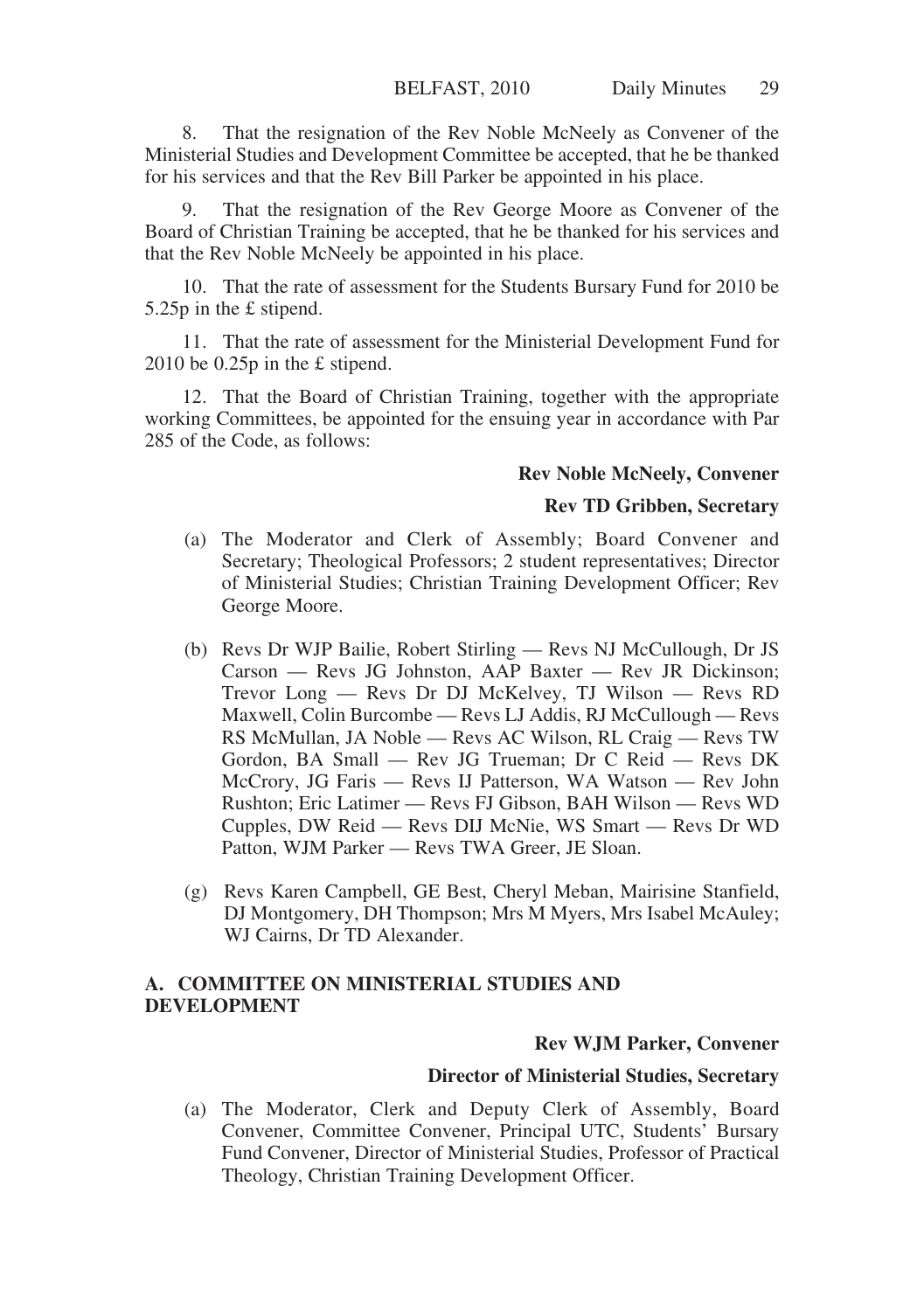- (x) Revs Adrian Moffett, William Sinclair, AV Stewart; Miss Anne Taylor, Mrs Rosemary Dunlop, Andrew Faulkner.
- (y) Revs IJ Patterson, Dr WJP Bailie, Colin Burcombe, JR Dickinson, WD Cupples, NJ McCullough.

#### **B. COMMITTEE FOR TRAINING AND RESOURCES**

#### **Rev Dr RB Savage, Convener**

#### **Christian Training Development Officer, Secretary**

- (a) The Moderator, Clerk and Deputy Clerk of Assembly, Board Convener, Committee Convener, Convener of Ministerial Studies and Development Committee, Professor of Practical Theology, Christian Training and Development Officer; Director of Ministerial Studies.
- (x) Revs AV Stewart, SJ Lockington, Lorraine Kennedy-Ritchie, David Johnston; Roy Thompson, Mrs J Gibson.
- (y) Revs WD Cupples, TWA Greer, TW Gordon, BAH Wilson, RL Craig, John Rushton.

### **C. UNION THEOLOGICAL COLLEGE MANAGEMENT COMMITTEE**

#### **Very Rev Dr Alastair Dunlop, Convener**

#### **Deputy Clerk, Secretary**

- (a) The Moderator and Clerk of Assembly, Convener and Executive Secretary of the Board of Christian Training, Principal of Union Theological College, Convener of Ministerial Studies and Development Committee, one member of Faculty (on annual rotation), Convener of the Union Theological College Management Committee, Rev David Brice.
- (x) Revs Dr JS Carson, Dr Philip Wilson, WJ Orr; Dr Lena Morrow, Robert Martin, Uel McCrea, Trevor Bradford, Mrs Evelyn Shaw.

#### **Intermission**

The Report of the **BOARD OF MISSION IN IRELAND** (Reports pp 176- 196) was submitted by the Rev RA Patton, together with the following Supplementary Report**: MISSION IN IRELAND BOARD**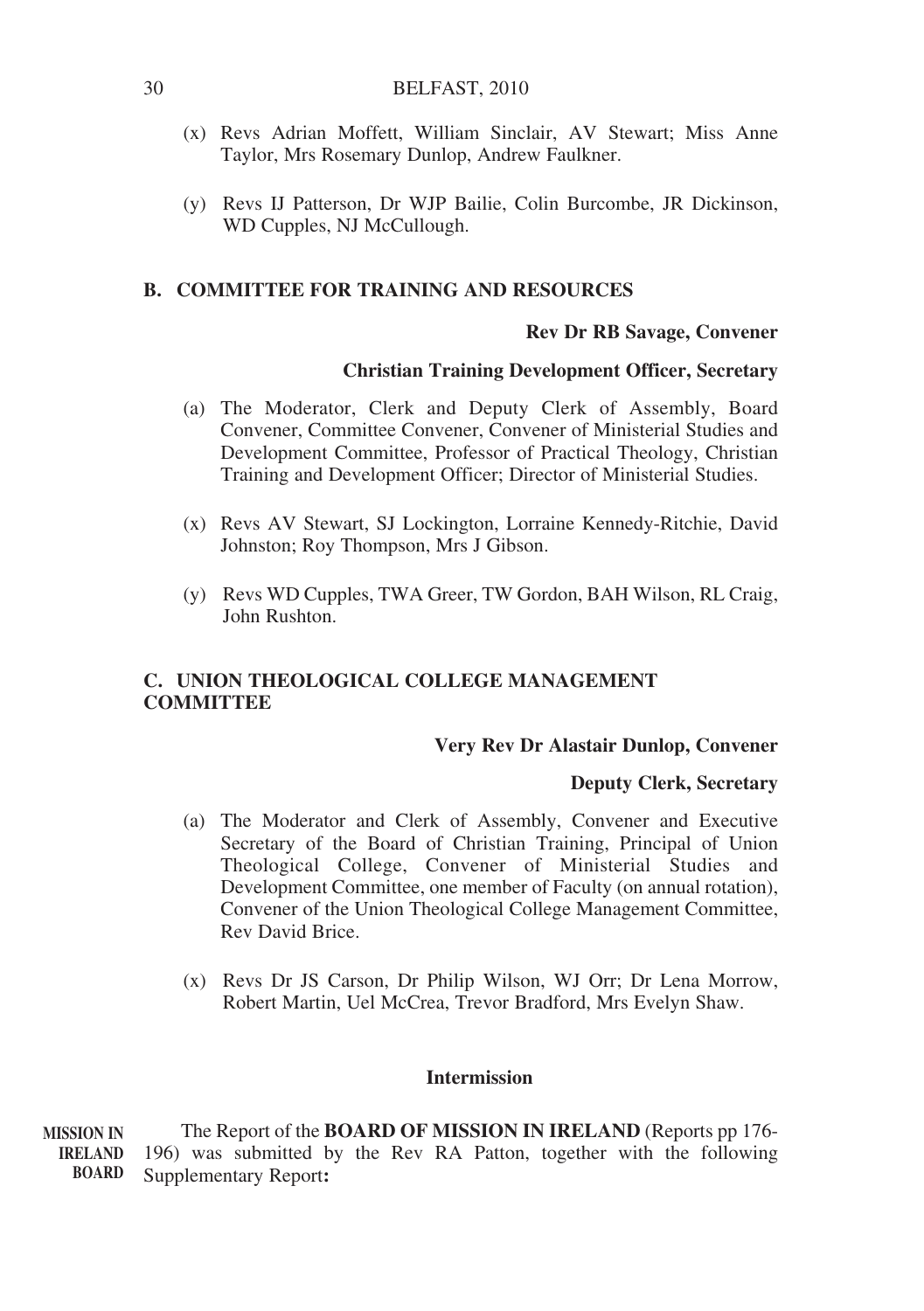#### **Research and Resources Committee**

The BMI Research and Resources Committee considered a request for the Presbyterian Church in Ireland to become involved in Biblefresh. A multiagency initiative, Biblefresh aims to encourage and inspire Churches to make the most of the 400th anniversary of the publication of the Authorised Version of the Bible in 2011. The specific purpose of the initiative is to empower Christians to a deeper level of engagement with Scripture. It seeks to enable Churches in this task through the provision of ideas and resources to engage members with the Bible around four tracks

> Bible reading Bible training Bible translation Bible experiences

The Biblefresh Handbook, due for publication in summer 2010, will give further details of the initiative. A resolution to commend this initiative to Presbyteries and Congregations is appended.

The Committee further considered a continuation of the Awake initiative, run successfully in the last two years. A resolution is appended.

Moved by the Rev RA Patton, seconded by the Rev WJ Henry and agreed: **Resolutions**

1. That the report be received.

Business lapsed on Standing Orders (see page 52)

The Report of the **UNION COMMISSION** (Reports pp 132-153) was **UNION** submitted by the Rev Dr SA Matthews, together with the following **COMMISSION**Supplementary Report:

#### **Correction to Paragraph 21**

Call figure for Knappagh, Stipend £12,500

Moved by the Rev Dr SA Matthews, seconded by the Rev TD Gribben and agreed: **Resolutions**

1. That the Report be received.

2. That the General Assembly direct the Union Commission to keep a register of the availability of retired ministers for continued ministry in supply preaching or in other appropriate roles and that information from this register be available to the Conveners of Vacancies and Clerks of Presbytery. **Retired Ministers**

3. That the General Assembly, continuing to recognise that for historical reasons there are more Church buildings, Congregations and Charges than are required in the present circumstances and that the worship and mission of the Church are hindered by this, instruct the Union Commission to continue in consultation with the Presbyteries and the Board of Mission in Ireland, actively to address this issue.

**Research and Resources**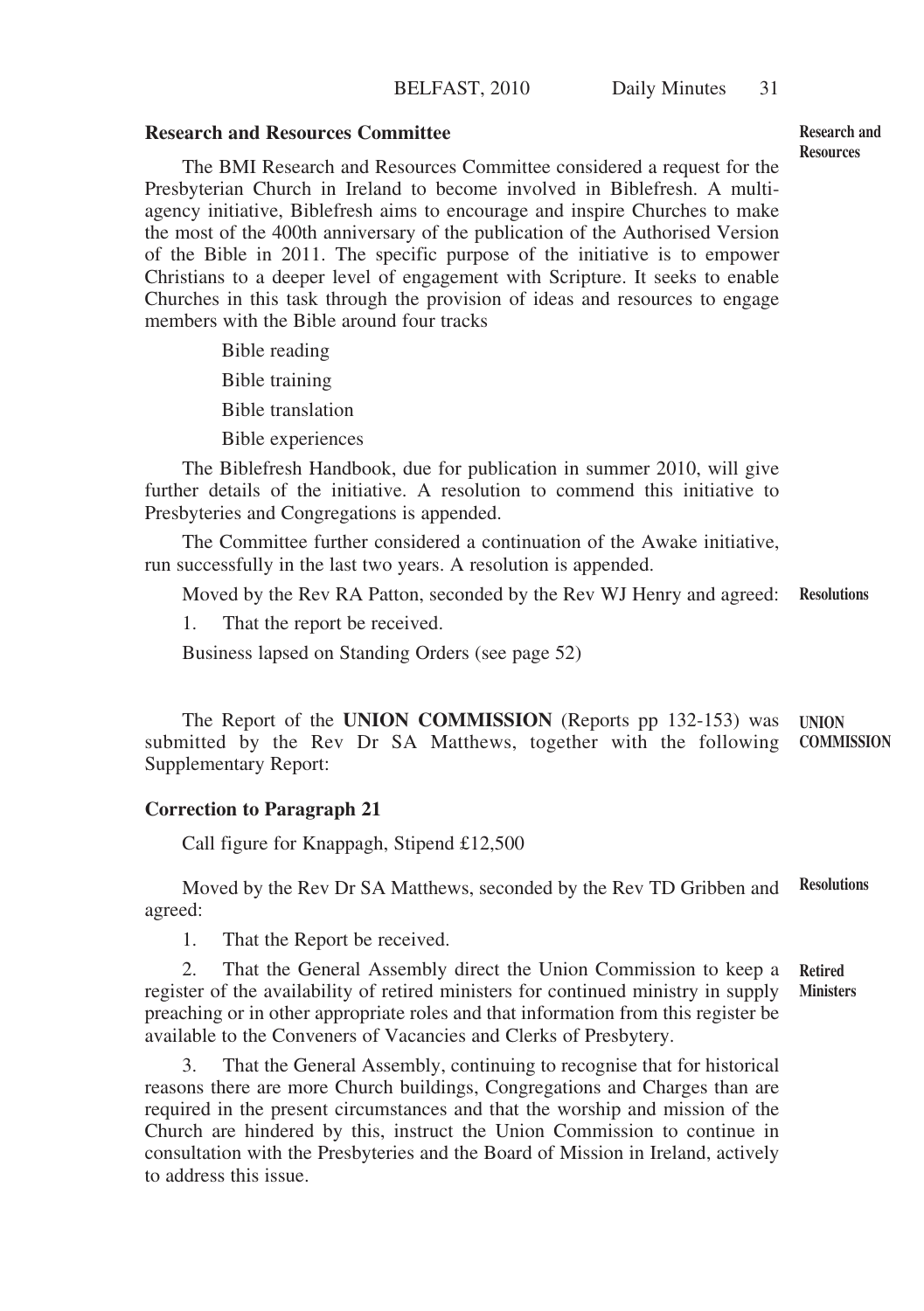4. The General Assembly direct the General Board to allocate to the appropriate Board or Committee the task of preparing practical guidance to Presbyteries on the disposal of redundant buildings, particularly where sensitive issues such as graveyards surrounding Churches are concerned. **Redundant Buildings**

> 5. That the General Assembly direct the Union Commission to prepare printed material setting out the issues contained in "Ministry, Finance and Mission" and that the Presbyteries oversee the discussion of this material by each Kirk Session.

> 6. That the General Assembly encourage Presbyteries to make use of the provisions of the Code [Par 190(1)(b)] which allow for the appointment of a Vacancy Convener and Commission before a Minister actually retires or demits the charge.

7. That the General Assembly instruct that any Additional Appointment made by a Presbytery comes under the auspices of the Union Commission, through the Additional Appointments Committee, and that Guidelines on Additional Appointments be amended appropriately. **Additional Appointments**

8. That the Congregation of First Ballymacarrett be amalgamated with the Congregation of Ravenhill on terms agreed by the Union Commission on 31 October 2010 or some other suitable date, under the name Ravenhill. **First Ballymacarrett/ Ravenhill**

9. That the Congregation of Second Derry (Strand and Buncrana) Congregation be amalgamated with Carlisle Road Congregation on terms agreed by the Union Commission on 11 October 2010, or other suitable date as agreed by the Presbytery of Derry and Donegal. **Second Derry/Carlisle Road**

> 10. That CMF be authorised to pay grants towards expenses incurred by Ministers in congregations, up to a limit of NI £5,752 or RI 8,841, within the terms of resolution 3, p 70 General Assembly Minutes, 1988.

11. That the Union Commission be appointed for the ensuring year in accordance with Par 128 of the Code as follows:

#### **Rev Dr SA Matthews, Convener**

#### **Rev Dr I Hart, Secretary**

- (a) The Moderator, Clerk, Deputy Clerk of Assembly, Commission Convener and Secretary, Board of Mission in Ireland Secretary, Strategy for Mission Convener, Representative of Central Ministry Fund.
- (b) Rev Dr DR Purce; Miss Pearl Hassard Rev EP Gamble; James Whittle — Rev Desmond Knowles; James Gregg — Rev PG McCrea; DH McCormick — Rev Dr Ian Hart; Brian Milligan — Rev William McKeown; WF McConnell — Rev Dr Cecil Grant; Norman Carmichael — Rev JG Jones; Colin Beck — Rev AJA Rosborough; Craig Henderson — Rev RI Abraham; Norman Jackson — Rev Dr WTJ Richardson; WEC Ford — Rev JG Faris; Keith Talbot — Rev TJ Hagan; JB McClean — Rev SG Anketell; George McConkey — Rev Dr MA Barry; Adam Barber — Rev CFD Clements; JB Wilson — Rev

32

**CMF**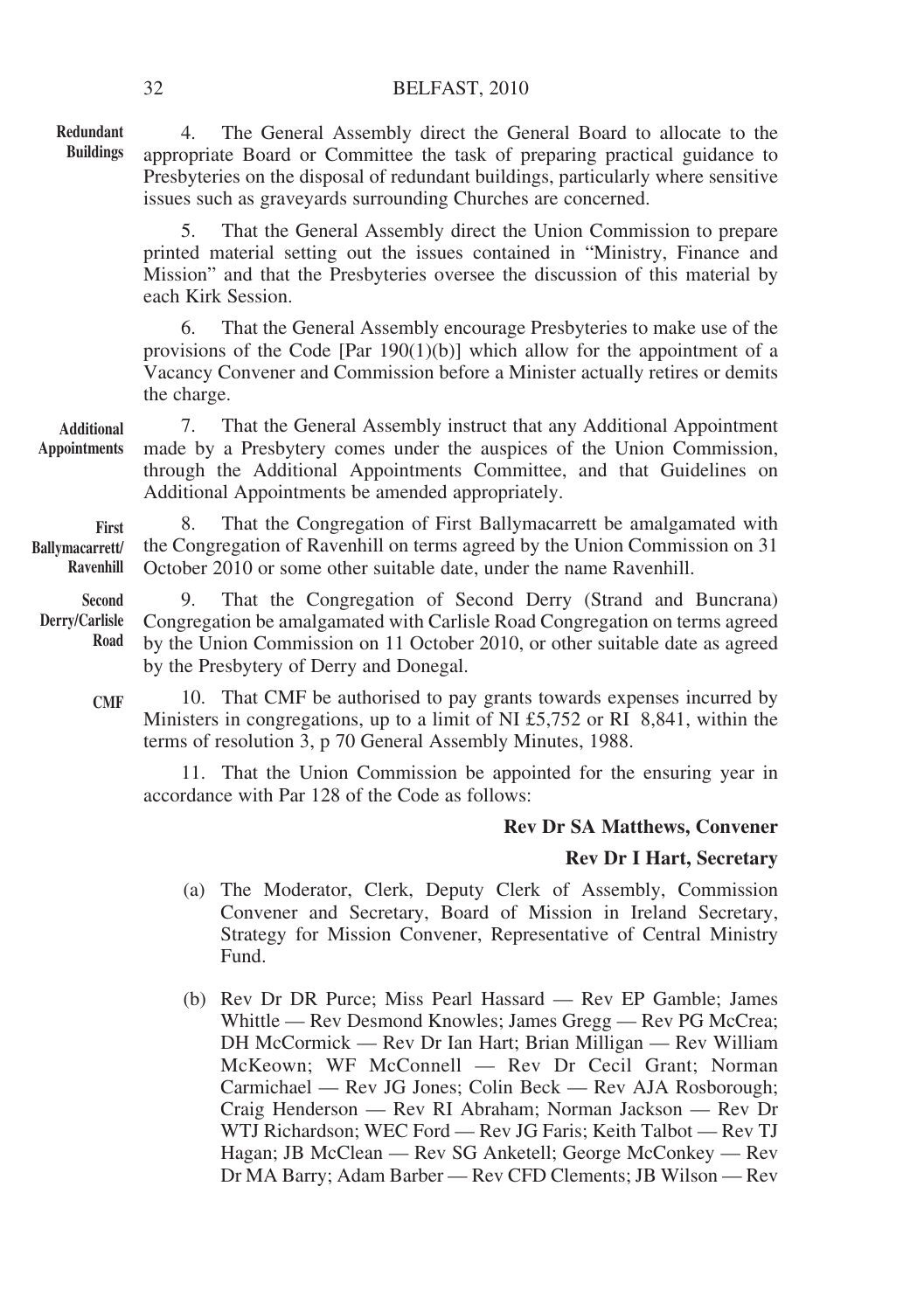Noel McClean; James Kane — Rev PT Dalzell; TJ Livingstone — Rev Dr KO Patterson; Dr Harold McNeill.

(c) Revs Dr JW Lockington, Dr SDH Williamson, JH McIntyre, AE Tolland, DC Porter; Mrs Hilary Jess, AJ Giffen, Dr TJ Robinson.

The sederunt came to a close at 5.55pm, the Moderator pronouncing the Benediction.

On Tuesday Evening, 8 June, 2010, at 7.45pm, a discussion was held in the Assembly Hall under the title "Presbyterians Talk : Policing and Justice".

# **FOURTH SESSION**

——————

#### **Wednesday, 9th June, 2010 9.30 a.m.**

The Assembly again convened, the Moderator leading in prayer.

| The Report of the <b>BOARD OF MISSION OVERSEAS</b> (Reports pp 158-<br>175) was submitted by the Rev SJ Hanna.                                                                                                                                                                                                                                                                         | <b>MISSION</b><br><b>OVERSEAS</b><br><b>BOARD</b> |
|----------------------------------------------------------------------------------------------------------------------------------------------------------------------------------------------------------------------------------------------------------------------------------------------------------------------------------------------------------------------------------------|---------------------------------------------------|
| Moved by the Rev SJ Hanna, seconded by the Rev WS Marrs, and agreed:                                                                                                                                                                                                                                                                                                                   | <b>Resolutions</b>                                |
| That the Report be received.<br>1.                                                                                                                                                                                                                                                                                                                                                     |                                                   |
| That the General Assembly give thanks for the faithful service and<br>2.<br>dedicated witness of PCI's missionary personnel and their families serving<br>overseas, and encourage BMO to continue in its established role of sending out<br>missionary personnel in response to the Call of God and the invitation of PCI's<br>partners.                                               | Personnel                                         |
| That the General Assembly give thanks for the witness of all who<br>3.<br>come from partner churches to study and serve in Ireland, and encourage all<br>BMO Assembly Committees to foster a climate in which PCI's partners can<br>make an increasing contribution to the denomination's thinking about, and<br>practice of, mission today, both in Ireland and throughout the world. | <b>Partner</b><br><b>Churches</b>                 |
| That the General Assembly encourage congregations to equip their                                                                                                                                                                                                                                                                                                                       |                                                   |

4. That the General Assembly encourage congregations to equip their members for involvement in global mission and to avail themselves of the information, insight and training provided by BMO's resources and events.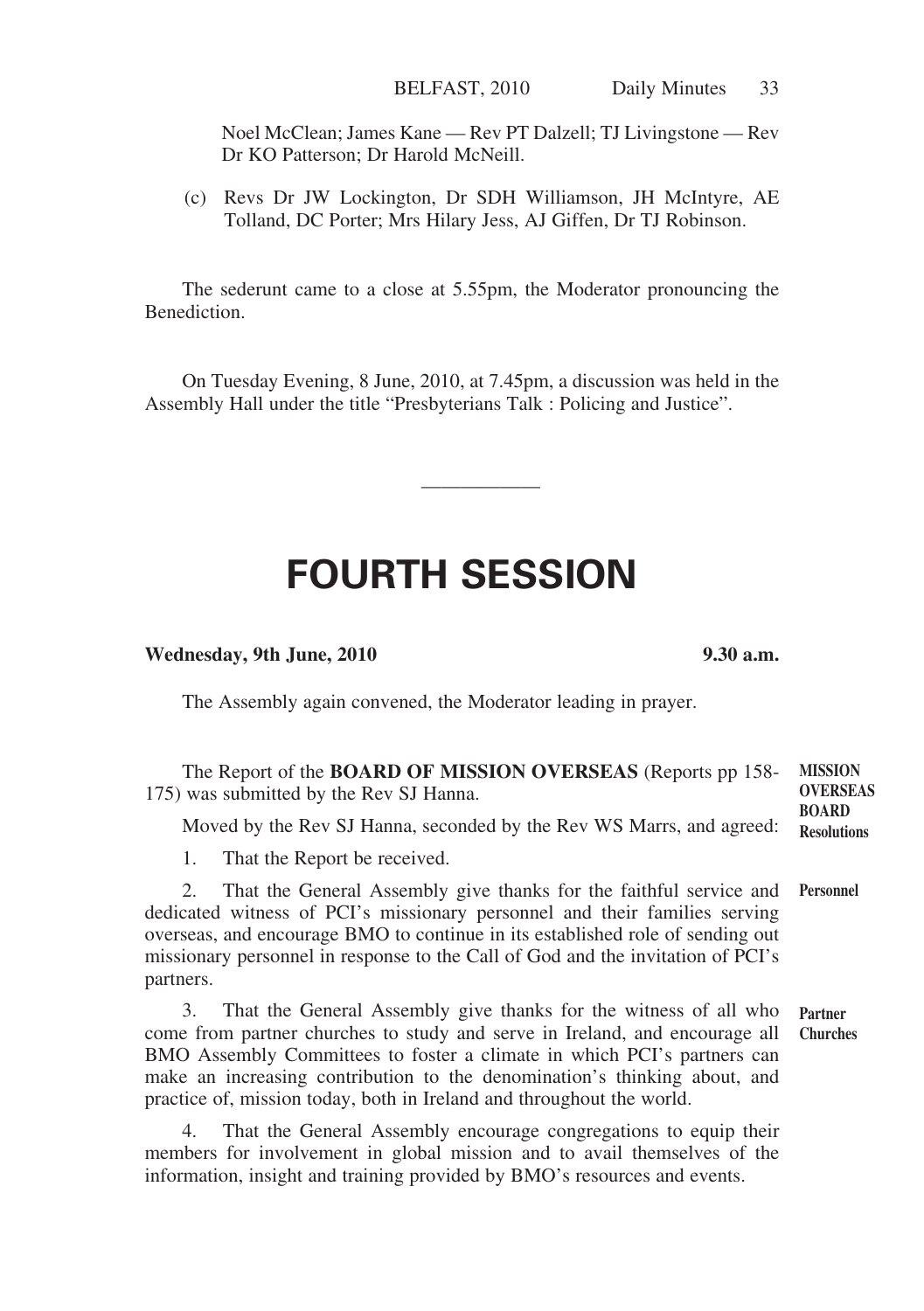5. That the General Assembly encourage congregations to seek opportunities for active involvement in leadership development projects, especially through engagement with, and support of, leaders in training from partner churches.

6. That the General Assembly acknowledge the guidelines on church planting and evangelism and affirm their continued commitment to encourage and assist partner churches in this work. **Church Planting**

7. That the General Assembly give thanks that in difficult times support for the World Development Appeal is strengthening. **World Development**

**Appeals**

8. That the General Assembly give thanks that, confronted with suffering and devastation caused by the earthquake in Haiti, Presbyterians in Ireland responded with generosity, bringing hope in the midst of destruction.

9. That the General Assembly give thanks for the support raised by the Board of Youth and Children's Ministry, the Junior Boys' Brigade, and Presbyterian Women for the mission of partners in Malawi, Kenya, Jamaica, Palestine and Nepal, and for every expression of 'extra mile' giving by the wider church; and recognise especially the very generous grant received from PW in 2009.

10. That the Board of Mission Overseas, with its associated working Committees, be appointed for the ensuing year in accordance with Par 279 of the Code as follows:

#### **Rev SJ Hanna, Convener**

#### **Rev WS Marrs, Secretary**

- (a) The Moderator and Clerk of Assembly; Convener and Secretary of the Board; Representative of Church Relations, Board of Mission in Ireland, Board of Youth and Children's Ministry, Personnel Officer (Overseas), Finance Officer (Overseas).
- (b) Revs NW McAuley, Dr WJP Bailie; Mrs OE Byers Revs DR Byers, Philip McKelvey; Mrs Joan Thompson — Rev DB McCorriston; Nathaniel Rea, Mrs Joan Hamill — Revs JSB Drennan, IK McDonald; Mrs Renee Gifford — Revs IS McDowell, Prof WG Campbell; Mrs Margaret Jackson — Rev Joan Scott; Mrs Ruth Campbell, Miss Leonora Wasson — John McKay, Miss Denise Savage, Miss Marie Kane — Rev Dr Clive Glass; George McIntyre, Mrs Margaret Conn — Rev GP Young; Victor McKean, Miss Kathleen McConnell — Revs Mairisine Stanfield, Dr AF Nel, \_\_\_\_\_\_\_\_\_\_\_ — Rev RA Revs Mairisine Stanfield, Dr AF Nel, McLernon; Norman McKinney, Mrs Elma Leeburn — Revs KP Meyer, DJ Montgomery; Heather Moore — Rev PD Thompson; Dr John Kyle, Mrs Judith McClelland — Rev Daniel Reyes-Martin; Eric Latimer, Mrs Patricia Martin — Revs RK Graham, BAH Wilson; Mrs Grace McCullough — Revs JH Hanson, CI Dickson; Mrs Rosemary Honeyford — Revs RW Gaston, KDW Crowe; Miss DE McCaughan

34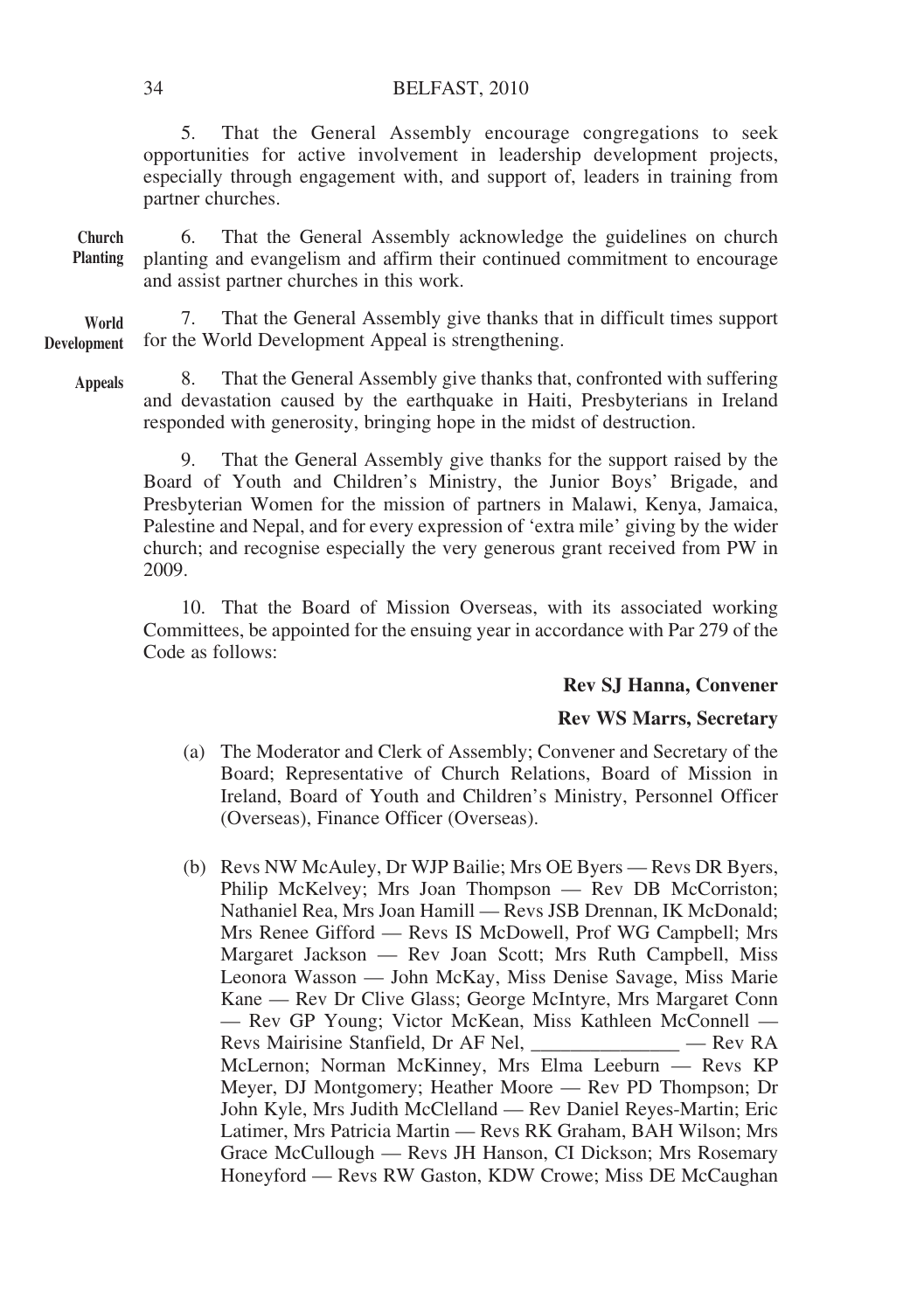— Rev PE Dickinson; HH Meekin, Mrs Jean Duncan — Rev JA Curry; Dr Maureen Stevenson, Mrs Anne McGuckin.

(p) President, Overseas Vice President and General Secretary of PW; Dr Jean Shannon, Mrs Moyra Stirling, Mrs Lynn Murray, Mrs Jean Donald, Mrs Edith Holmes.

#### **A. LEADERSHIP DEVELOPMENT COMMITTEE**

#### **Rev Dr WG Campbell, Convener**

#### **Rev WS Marrs, Secretary**

- (a) The Moderator and Clerk of Assembly, Board Convener and Secretary, Committee Convener; Mission Education Officer.
- (x) Revs BAH Wilson, NSR Lockhart, CA Meban, David Stanfield; Miss Deborah Ford, Mrs Isobel McAuley.
- (y) Revs Dr Clive Glass, JH Hanson, D Reyes-Martin; Mrs Margaret Jackson, Miss Marie Kane, Mrs Ruth Campbell, Mrs Moyra Stirling, Mrs Edna McIlwaine.

#### **B. MISSION INVOLVEMENT COMMITTEE**

#### **Rev Dr MJ Welsh, Convener**

#### **CN Eves, Secretary**

- (a) The Moderator and Clerk of Assembly, Board Convener and Secretary, Committee Convener, Mission Education Officer, Personnel Officer (Overseas).
- (x) Revs DH Thompson, PG McDowell; Miss Sharon Creighton, Miss Deborah Ford, Stephen Lynas, Maurice McNicholl.
- (y) Revs PE Dickinson, JSB Drennan, KDW Crowe; Norman McKinney, HH Meekin, Mrs OE Byers, Mrs Jean Donald, Mrs Edith Holmes.

#### **C. OUTREACH MINISTRIES COMMITTEE**

#### **Rev SJ Richmond, Convener**

#### **Rev WS Marrs, Secretary**

- (a) The Moderator and Clerk of Assembly, Board Convener and Secretary, Committee Convener, Mission Education Officer, Convener of World Development.
- (x) Revs Gareth Aitcheson, TP Fleming, NE Dorrans, RA Moffett; Mrs Valerie Tweedie, Dr Maureen Stevenson.
- (y) Revs CI Dickson, RA McLernon, PD Thompson; Mrs Patricia Martin, Miss Denise Savage, Mrs Lynn Murray, Mrs Edna McIlwaine.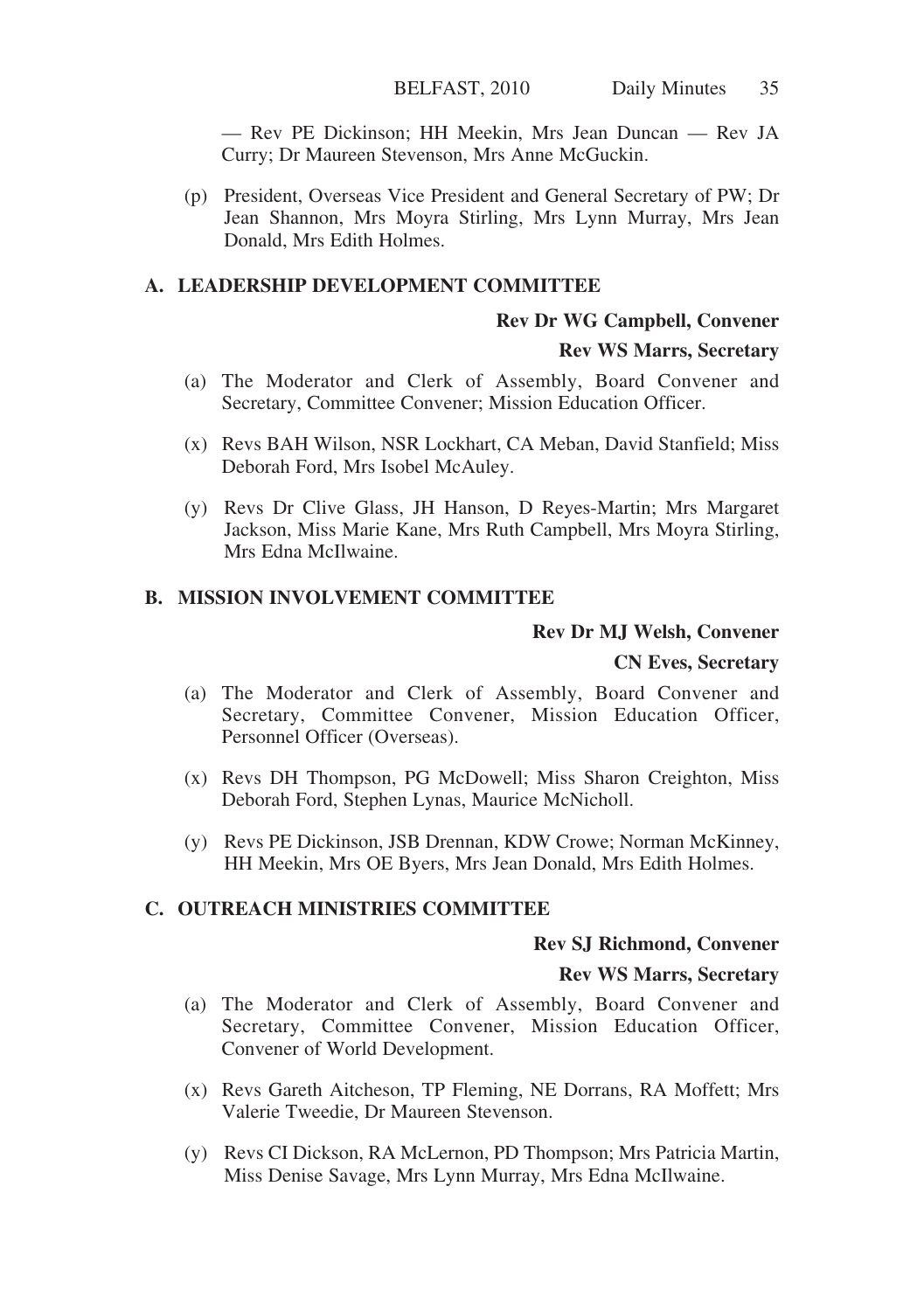#### **D. WORLD DEVELOPMENT COMMITTEE**

#### **Rev Dr MCA Gray, Convener**

#### **Rev WS Marrs, Secretary**

- (a) The Moderator and Clerk of Assembly, Board Convener and Secretary, Committee Convener, Mission Education Officer, Church Relations representative, Convener of Outreach Ministries Committee.
- (x) Revs Dr Samuel Hutchinson, JT Magowan; Alf McCreary, Mrs Shiela Phillips, Ralph Sheppard, Mrs Fiona Watts.
- (y) Revs Joan Scott, IS McDowell, KP Meyer, Dr AF Nel; George McIntyre, Miss Leonora Wasson, Dr Jean Shannon.

The Report of the **2010 SPECIAL ASSEMBLY COMMITTEE** (Reports p 307) was submitted by the Rev TC Morrison. **SPECIAL ASSEMBLY**

Moved by the Rev TC Morrison, seconded by the Rev DH Thompson and agreed: **Resolutions**

1. That the Report be received.

2. That the ad hoc Committee for the Special Assembly be reappointed for a further year as follows:

#### **Revs DH Thompson, TC Morrison, Co-Conveners**

The Moderator and Clerk of Assembly; Committee Conveners.

Revs JA Beattie, AJ Boal, A Carroll, RL Craig, WD Cupples, MN Davidson, CWP Kennedy, Lorraine Kennedy-Ritchie, FP Sellar, SJ Hanna, Karen Campbell, DJ Bruce; S McDowell, S Lynas, Mrs M Patterson, Miss B McDade, D Thomson, Miss JP Gamble, R Thompson, Miss J Nelson, Harry Orr.

#### **Intermission**

The Report of the **GENERAL BOARD** (Reports pp 14-113) was submitted by the Rev Dr DJ Watts, along with the following Supplementary Report: **GENERAL BOARD**

#### **General Board Conference Conference**

The General Board met in Conference mode in January 2010 to explore two areas which were identified as important for the life of the Church: 1) A Healthy Ministry 2) Resourcing Ministry and Mission.

#### *Morning Session – A Healthy Ministry*

2. The Clerk introduced the topic as a positive way of looking at how to support ministers who are experiencing some level of stress. A report to the General Assembly in 1997 was entitled – "Stress in the Christian Ministry – The

36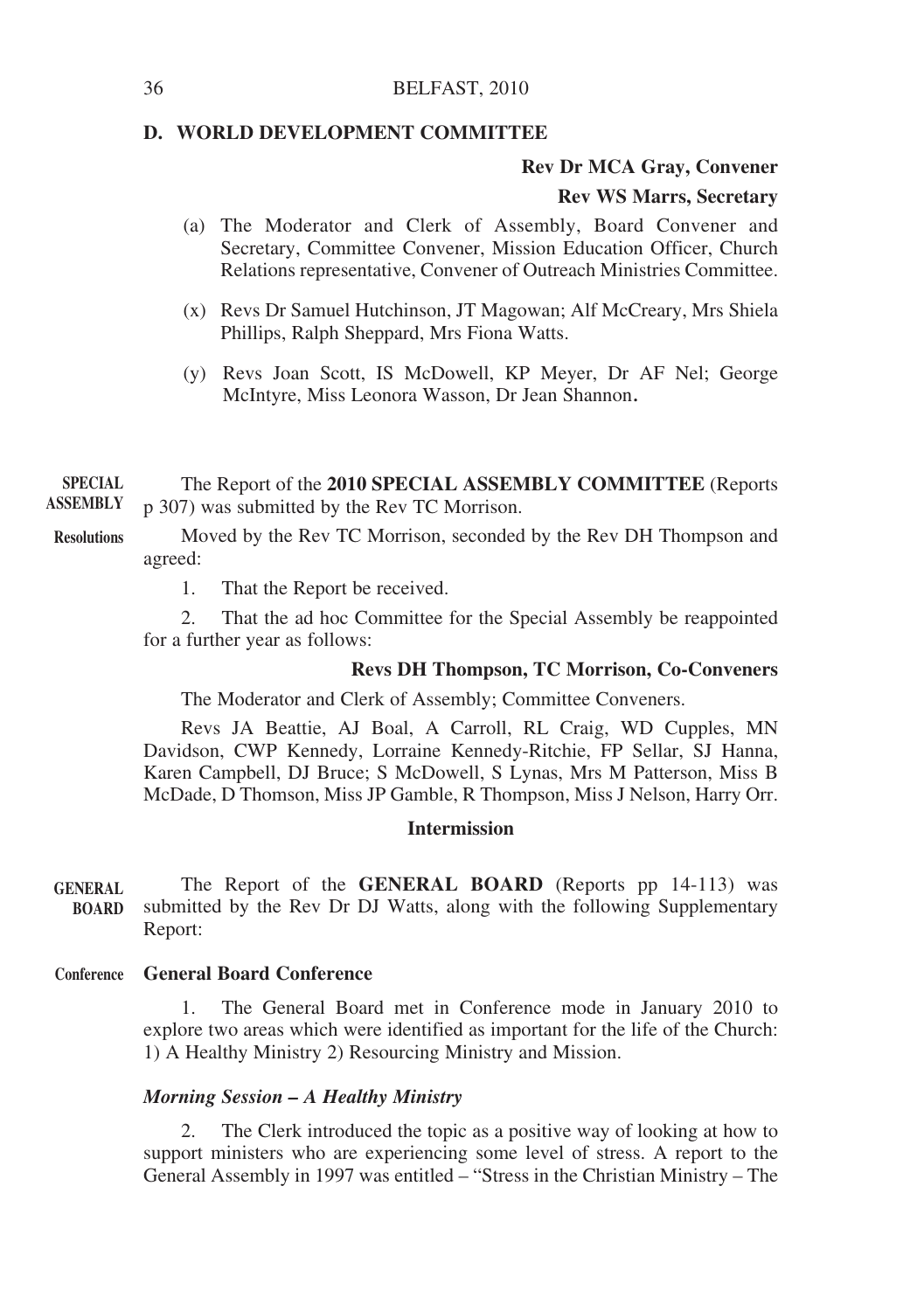Human Cost of Caring". It included a survey to which 123 ministers replied and showed: 22% experienced excessive stress levels; 9% had time off due to stress; 17% had considered leaving full-time ministry. While there has not been a more recent survey, anecdotally the problem is still a serious one.

3. Peter McBride, Northern Ireland Association for Mental Health, gave an interesting and informative talk on the causes of stress in ministry and how it may be more effectively managed.

4. For ministers and their families, most support is given and experienced informally through networks and friendships. More recently the Panel on Pastoral Care of Manse Families has offered a confidential service of pastoral support. Carecall has also been introduced and made available as a telephone listening service. It is too soon to assess how widely these services are being used.

5. The main question for the Conference was whether Church structures, particularly the "Courts" of the Church, help to promote and support a healthy ministry or whether at times they can add to the pressures. The Conference broke into three groups to discuss the role of a) the  $\overrightarrow{K}$ irk Session b) the Presbytery c) the General Assembly through its Boards and Committees. Some of the main points raised were:

6. **On the Kirk Session,** the need for further education in understanding of the role of the Kirk Session both as a leadership and pastoral body; the importance of the Code harmonising with good practice and of confidentiality; the question of elders serving for life.

7. **On the Presbytery,** the importance of recognising a pastoral as well as administrative role; the need for greater participation at meetings; a mentoring role with greater supervision of ministers; the need for accountability and for a better relationship between Presbytery and Kirk Session.

8. **On the General Assembly,** the need for strategic thinking; decisionmaking at an appropriate level – some more effectively carried out at Presbytery level; the size of Boards and Committees in order to create a dynamic that works; issues of culture, communication and relevant authority.

9. A resolution to encourage further thought on the role of the Church Courts, including Boards and Committees, is appended.

#### *Afternoon Session – Resourcing Ministry and Mission*

10. The Clerk gave an overview of how ministry and mission is presently financed through assessments and United Appeal. He also indicated recent work undertaken by the Union Commission, United Appeal Board and General Board to ensure accountability in central spending. The Very Rev Dr John Dunlop spoke passionately about the need to encourage greater and intentional giving through tithing. A resolution to initiate further thought on and encouragement of planned giving is being brought to the Assembly by the United Appeal Board.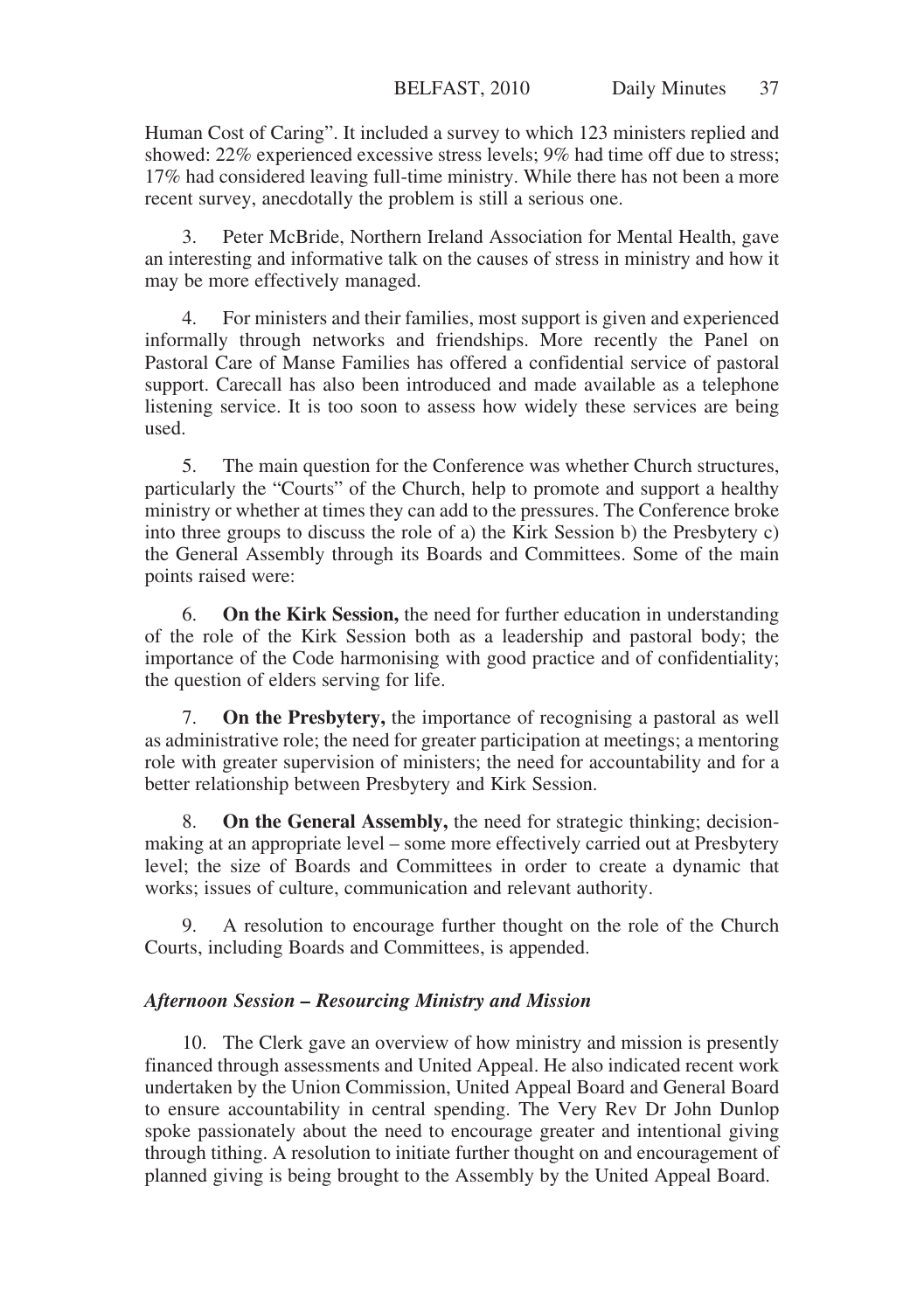#### **Presbytery Bounds**

When adjustments were made to Presbytery Bounds the Monaghan Presbytery was extended and now asks that its name be changed. An additional resolution in the name of the Presbytery Clerk is appended.

#### **Recognised Ministries Committee**

#### **Par 6 add:**

| Dromore | Rev Kiran Wimberly | to be retained as a Minister |
|---------|--------------------|------------------------------|
|         |                    | without Charge               |

#### **Church and Society Committee Church and**

**Society**

#### *Victims & Survivors*

1. The debate about the definition of a victim and the hierarchy of victims remains contentious. At the same time the Commission for Victims and Survivors NI (CVSNI) continues in its efforts to address the needs of victims and survivors and bring cohesion and direction to the sector generally.

2. In order to further inform itself the Committee agreed to meet with representatives of victims groups, most of whom it had not met before. Over the autumn months the committee met with Reetha Hasson, Saver Naver, Mark Thompson, Claire O'Reilly and a number of other individuals connected with the umbrella group Relatives for Justice, Alan McBride, WAVE and Brendan McAllister, CVSNI. Some of those invited did not respond.

3. At the same time the Pilot Victims Forum was being put in place and will make recommendations about the future of the Forum in autumn 2010. The Committee felt that any position it might take publically on the definition or hierarchy issues would undermine the Forum process. Ultimately it is better if this difficult area is navigated by the sector itself. What the Committee has learned will inform the paper on Shared Future. In the meantime the Committee wishes the present Forum well as it comes towards the end of its business.

4. Again and again comment is made that the CVSNI has achieved very little, value for money is questioned and the number of Commissioners a matter for debate. However, it would seem that the Victims' Forum has had some success in moving towards finding a way through the conflict around the definition and hierarchy of victims. The Committee believes that moving forward in this conflicted area is necessary in order to more effectively deliver what is needed for victims, survivors and the wider society in a post-conflict situation. It therefore encourages both the Commission and the Forum in their work.

#### *Future Work*

5. The future work of the Northern Committee is largely focussed on three areas: the economy; shared future; sectarianism.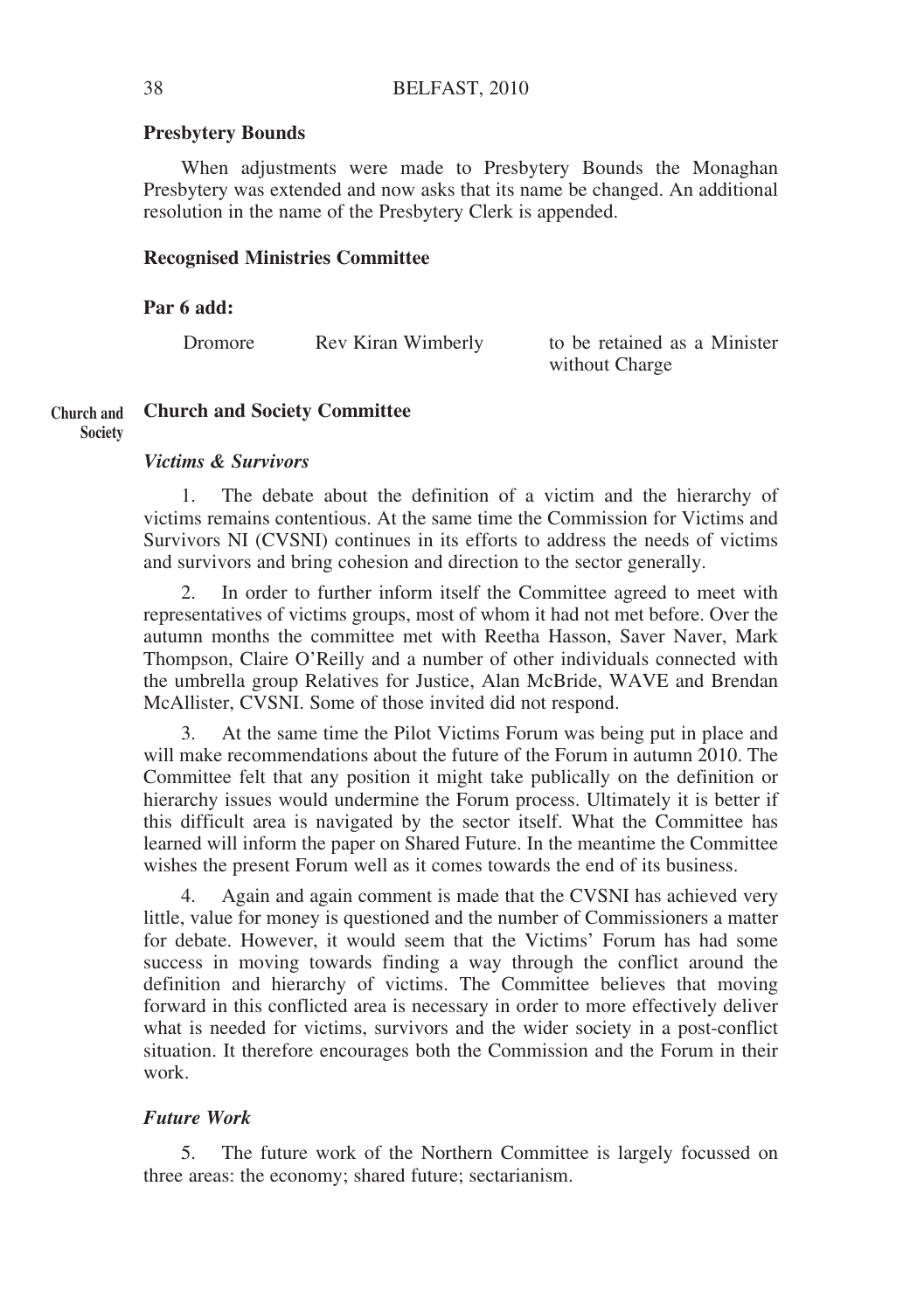6. *The economy*. This issue is common to society North & South of the border. A conference is in the planning stages to give the Church the opportunity to consider how Christians view different types of economic arrangement and what challenge the Gospel brings to us as disciples of Jesus Christ. Further information will be available in the coming months and the Committee remains hopeful of significant involvement from those living and working in the Republic of Ireland.

7. *Shared Future*. A position paper is being prepared and it is hoped that a first draft will be available to the October General Board.

8. *Sectarianism*. Responses were received from eight Presbyteries for which the Committee would like to put its thanks on record. These responses will now be considered and a proposed way forward brought to next year's General Assembly.

#### **Financial Crisis**

1. Since the Special Assembly on 13 April, 2010 there has, of course, been a change of Government at Westminster. The Moderator immediately wrote to the Prime Minister asking for a meeting and outlining the Church's view that "the failure of the PMS was a local manifestation of the malaise which affected so much of the UK financial services sector" and calling on the Government to "respond in a way which would produce the same result for PMS savers as had been achieved for all the savers in failed institutions in the rest of that sector – namely that all their savings were protected".

2. The Panel commends the efforts of all who are working to this end. At this time of change in Government, it encourages concerned members to write to the Prime Minister and engage with political representatives to bring about an acceptable resolution without further delay. To assist with this a list of possible contacts is available at the Carrickfergus window.

3. The Clerk wrote similarly to the Secretary of State and this has resulted on a meeting with the Rt Hon Owen Paterson MP on Monday, 7 June, 2010. This will be reported on verbally at the General Assembly. A meeting with the First and deputy First Ministers has also been requested.

4. The Panel has considered how, if it is appropriate, the £1m agreed at the Special Assembly should be raised. This is not an endorsement of any particular Government plan but a sign of willingness on the part of the Church to contribute towards a solution. When the General Board indicates that the contribution is appropriate, the Panel recommends, in the first instance, that an appeal should be made to those individuals and congregations who wish to contribute as a sign of goodwill.

#### **Judicial Appeals**

1. The ad hoc Committee on Judicial Appeals held a further meeting on 13 May.

**PMS**

**Judicial Appeal**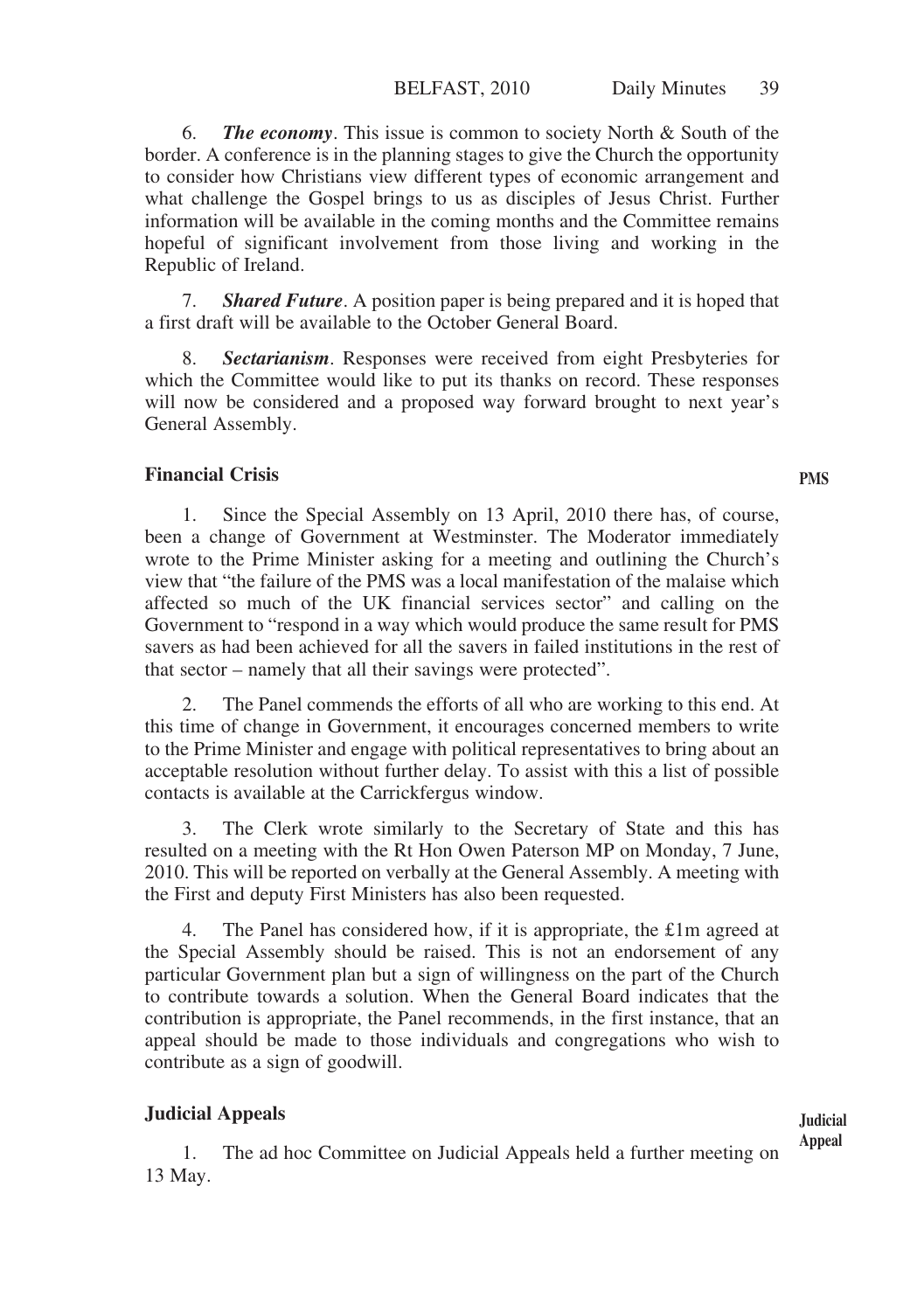#### *Minority Report*

2. The Committee further considered the suggestion of a minority report from members of the Judicial Commission (see Annual Reports, p 66, par 5). The following questions were raised.

- (i) Would the provision for a minority report apply only to appeals or to all Judicial Commission business? If applying to some items but not to others, which items?
- (ii) How could members of Assembly or General Board who had not seen the witnesses or heard the evidence make an informed decision?
- (iii) In the event of a final decision made by the Assembly or the General Board being the subject of civil litigation, might all members be summoned to appear before a court or tribunal to explain how they had voted and why?

3. The Committee decided not to support the suggestion of a minority report.

#### *Court of First Instance*

The Committee considered the implications of the Judicial Commission acting as a court of first instance (see Annual Reports, p 66, par 6). That procedure precludes the possibility of an appeal. The following points were raised.

- (i) The importance of appointing assessors to assist Presbyteries dealing with judicial cases:
- (ii) The possibility of appointing a Committee of the Judicial Commission to act as a court of first instance for cases referred. Appeal could then lie to the remaining members of the Judicial Commission. Such a Committee should be a Standing Committee (like the Special Commission) rather than being selected and appointed for each case arising. This proposal would require an amendment to the Code.

#### *Procedures after a decision*

5. The Committee considered what further procedures are available to parties involved in a case after a decision is made by the Judicial Commission. There could be an informal discussion with office bearers of the Commission or, failing that, a Memorial to the Assembly.

#### *Code Par 126(3)*

6. It was agreed that the meaning of Code Par 126(3) (an allegation that a commission has exceeded its powers) should be clearly explained.

#### *2011*

The Committee proposes that it be re-appointed to continue its discussion on matters arising from this year's Reports and to bring proposals to the General Assembly in 2011.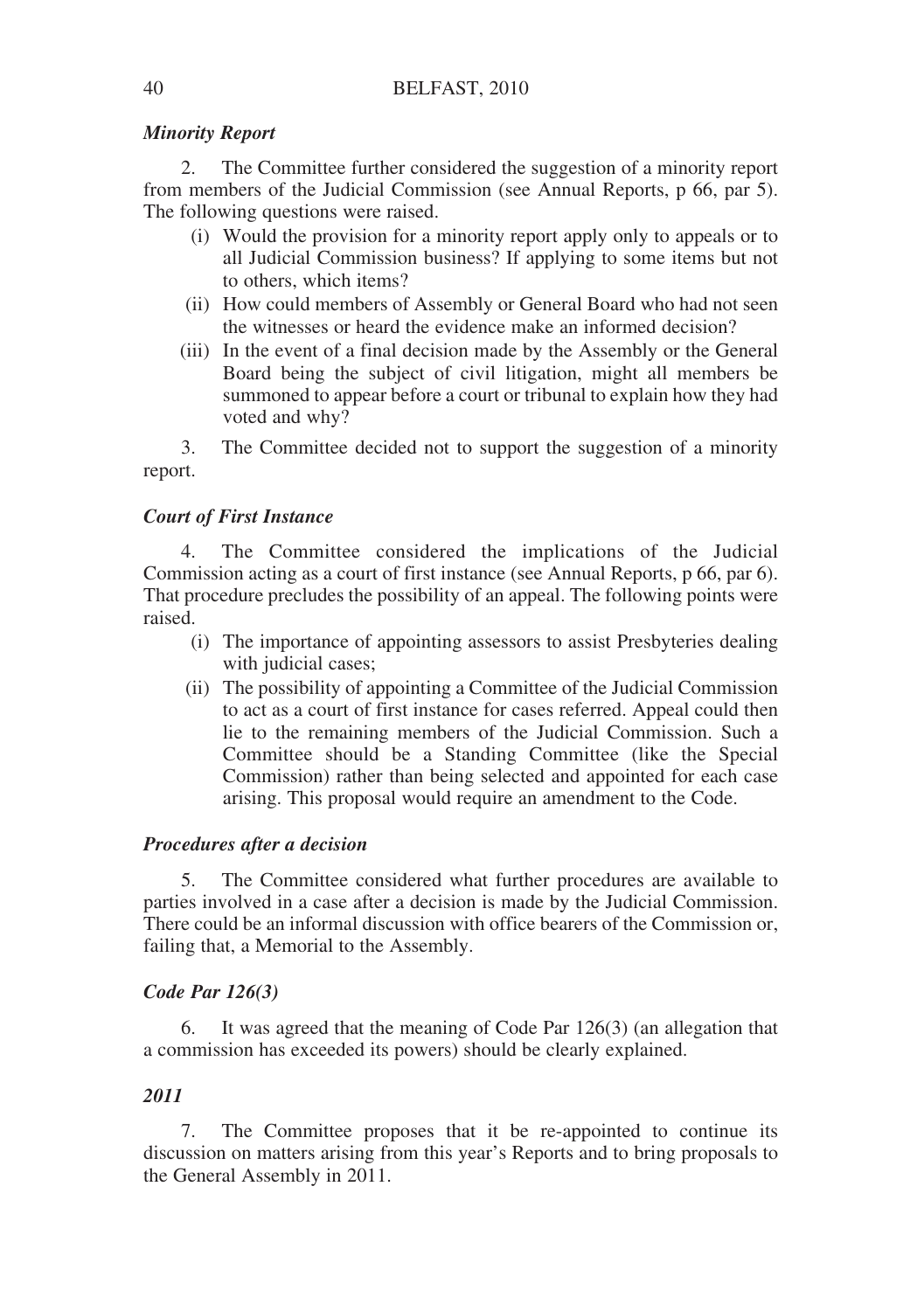#### **Pensions and Assessments**

1. The Panel has met once since the Report was written. In order to understand more fully the reason for the recommended change in accrual rates the following note on Scheme Funding is provided.

# *Scheme Funding*

- a. An actuarial valuation of the combined scheme was carried out at 31 December 2008 and revealed a deficit of £20m. The Church and Scheme Trustees agreed a recovery period of 14 years to remove the deficit which resulted in a deficit funding contribution of 10.9% of pensionable salaries, in addition to the Church's normal contribution of 16.5% and the members' contribution of 7%. The deficit funding contribution will be reviewed at the 31 December 2011 actuarial valuation.
- b. The funding position has improved since the valuation date and the deficit stood at approximately £9m at 31 December 2009. However it should be noted that the amount of the deficit will continue to be volatile due to ongoing volatility in the investment markets and the related impact on the value of the liabilities.
- c. The Scheme Trustees are in the process of reviewing the Scheme's investment strategy, in consultation with the Church. The intention is to reduce the level of volatility in the asset portfolio by investing increasingly in more stable assets such as UK government bonds. This should result in an increasingly stable long-term contribution rate.
- d. However, more stable assets usually produce lower long-term investment returns, and so to compensate for this, a higher level of contribution from the Church would be expected at the next actuarial valuation at 31 December 2011. This increase is likely to offset some of the reduction in the deficit funding contribution arising from the improved funding position referred to above.

2. The Panel is aware that the Government is introducing the National Employment Savings Trust (NEST) and this will affect employees, mostly under the Board of Social Witness, who are not currently in a pension scheme. It makes the following comment.

## *National Employment Savings Trust (NEST)*

a. The Government first announced in 2006 that it intended to introduce a system of automatic pension scheme enrolment for all eligible employees. Enrolment can be made into the NEST scheme or an employer's own scheme if it meets certain requirements.

| Employee   | 4% of Qualifying earnings |
|------------|---------------------------|
| Employer   | 3% of Qualifying earnings |
| Tax Relief | 1% of Qualifying earnings |

**Pensions and Assessments**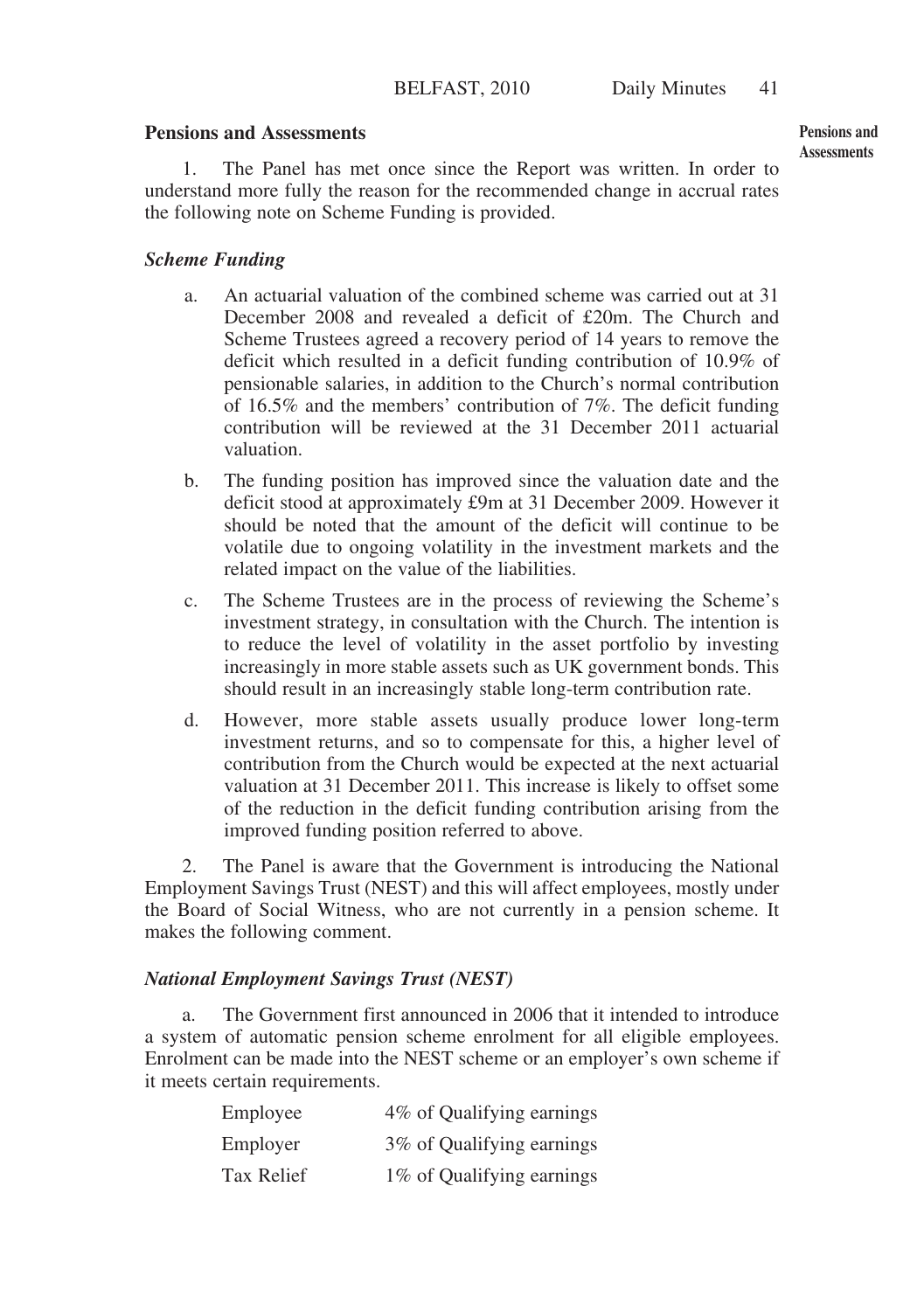This was to ensure that as many people as possible could look forward to an employer-sponsored pension to supplement the state pension on reaching retirement age.

Accordingly the Pensions Act 2008 implemented the framework for the "Personal Accounts" regime (now known as NEST) and during 2009 a number of consultations by the Government and the Delivery Authority, which will oversee the new scheme, have provided more detailed proposals.

b. The scheme is scheduled to start in 2012 and over the period 2012 to 2016, on a monthly basis (known as "staging dates"), employers in order of size will be required to enrol automatically into a scheme all workers, including parttimers, between the ages of 22 and the state pension age and earning over  $£5,700$ pa (in estimated 2010/11 terms). The anticipated staging date for the Church would be around October 2013.

NEST is a defined contribution scheme from which an individual worker who has been auto-enrolled, can subsequently opt out by giving notice within a limited period, but there is provision for a process for re-enrolment every 3 years for such people.

c. The Panel has considered NEST in the context of those PCI employees for whom no pension provision is available and also those who may have opted not to avail themselves of membership despite their eligibility to join an available scheme.

d. The Panel has considered the comparative costs of extending membership of the PCI (2009) to all PCI employees, and alternatively, all those not in any scheme being directed to the Pensions Trust scheme, and it has looked at the inherent costs of putting all the non-pensioned into NEST. However, it is always possible that the new coalition Government may alter the Labour Government's proposals and the Panel's judgement was that until a clearer picture emerges it would be premature to make any specific recommendation.

3. The Panel is aware of concerns expressed by some of a conflict of interest when members of Assembly vote on pension benefits and other topics on which they have a personal interest. While it has not, in the timescale available, been possible to explore fully the legal implications this is an important discussion which the Panel would like to explore further with a view to a definite recommendation next year. An additional resolution is appended.

#### **Future of Peacemaking Peacemaking**

The application to the Special EU Programmes Body for an inter-Church Project is still being actively considered but a decision is not now expected until late July. If the response is positive the project will be taken forward by the General Board.

#### **Memorial Record Memorial**

**Record**

**The Rev Robert John Lester** died on 14 March 2010 in the 84th year of his age and the 45th year of his ministry. He was brought up within the fellowship of St Enoch's Congregation and was educated at the Boy's Model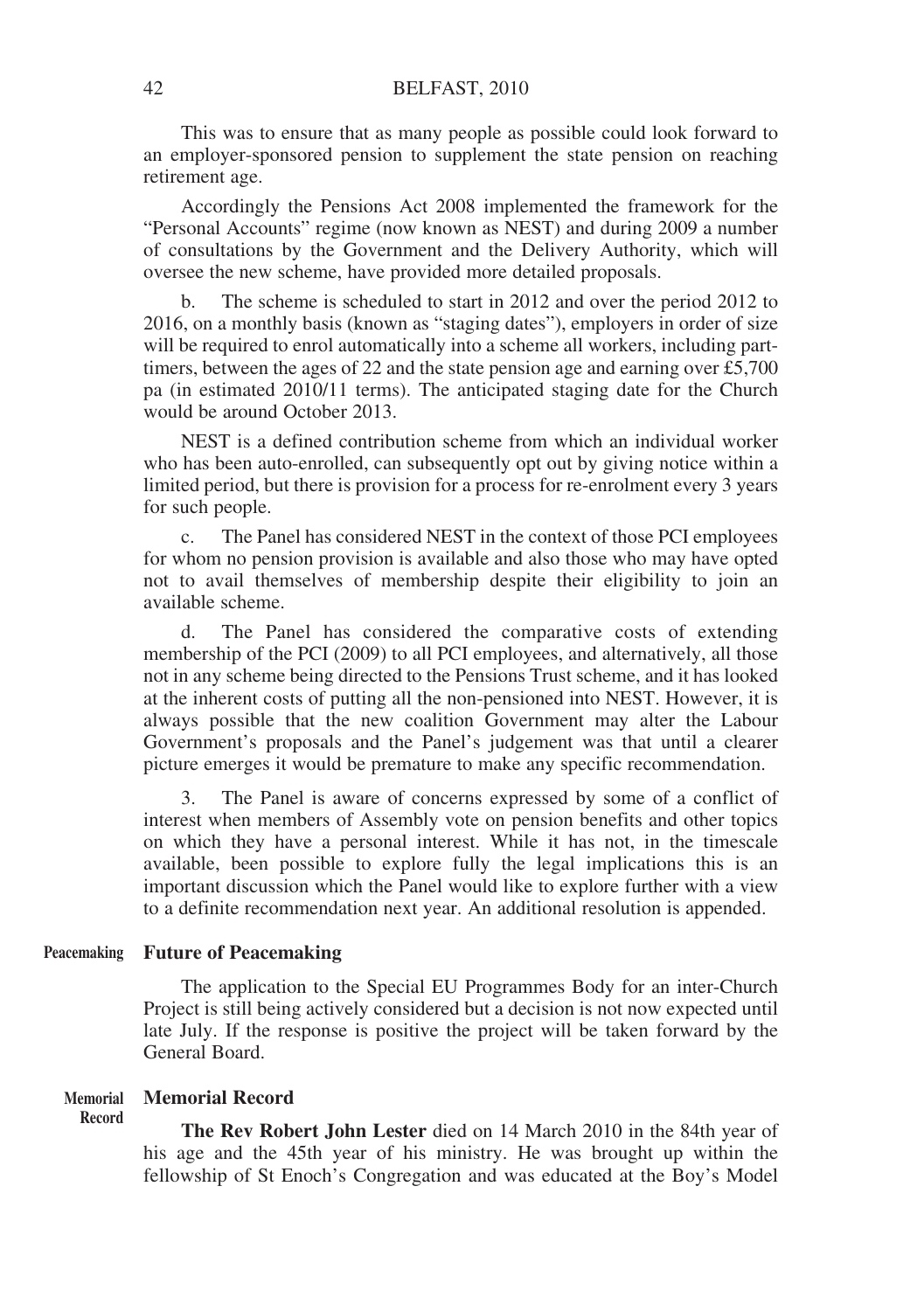School, Cookstown Technical College, Pomona College California, San Jose State College and, what was then the Assembly's College, Belfast. Before entering the ministry he worked for British Rail and in the Travel Agents – Messrs McCalla and Co Ltd. The experience he gained in these establishments was to stand him in very good stead throughout his future life and ministry. For many years he toiled with the idea that God could be calling him into some form of full time Christian Work. When it became clear to him that this was indeed the case he allowed no challenge to stand in his way of following his Lord throughout a long period of study and subsequent ministry. On completion of his studies he was licensed by the North Belfast Presbytery in May 1965 and ordained and installed as Assistant Minister in Ballysillan Congregation in December of that same year. In November 1967 he was installed to his first Charge of First and Second Ramelton. During his time here he took on the additional responsibility of Kilmacrennan Congregation. In March 1976 he responded affirmatively to a call from Newington Congregation where he remained until 1983 when he moved to his final Charge of Ringsend. Here he remained until retirement in April 1992. In all his Congregations his pulpit ministry was deeply appreciated. However it was as a most caring pastor that he is most lovingly remembered. As a shepherd he knew his flock and as he loved them, they in turn loved him and continue to remember him with the utmost respect. Roy had many gifts and varied interests. He was throughout his life a strong supporter of the Boys Brigade. As he himself had received so much from this organisation he unstintingly gave much back and epitomised all that was best in BB. Having benefitted himself from the Ministry of Divine Healing during a serious life-threatening illness, he maintained a lively interest in this ministry thereafter and indeed was the Convener on the General Assembly's Divine Healing Committee from 1985 until 1992. In April 1967 he married Lorna Hunter and what an example of true Christian Marriage their union turned out to be! Their joy was to work hand in hand with the people God had called them to work amongst. Lorna and their daughter Sylvia can be assured that the sympathy of the General Assembly is with them in this time of sorrow and loss.

**The Very Rev Professor John Thompson BA,BD, PhD, DD,** died on 30 May 2010 in the 88th year of his age and the 58th of his ministry. From the Bushmills area, he was brought up within the fellowship of Toberkeigh Congregation and educated at Ballycastle High School, Magee University College, Trinity College, New College Edinburgh, Basel University Switzerland, Queens University and, what was then, Assembly's College. On completion of his studies for the ministry he was licensed by the Route Presbytery in 1947 and ordained and installed to his first Charge of Sandymount in 1952, having served his Assistantship in St Enoch's Congregation. He remained in Sandymount until 1961 when he was called to Fortwilliam Park. During his time in Fortwilliam Park he completed a Queens PhD on – Christology in the thinking and writings of Karl Barth – and from time to time he deputised for the late Professor JLM Haire – the then Professor of Systematic Theology and Apologetics – at Assembly's College. On the retirement of Professor Haire in 1976 he was appointed to this Chair where he remained until his own retirement in 1994. In addition to being Moderator of the General Assembly in the year 1986/7, he held several other General Assembly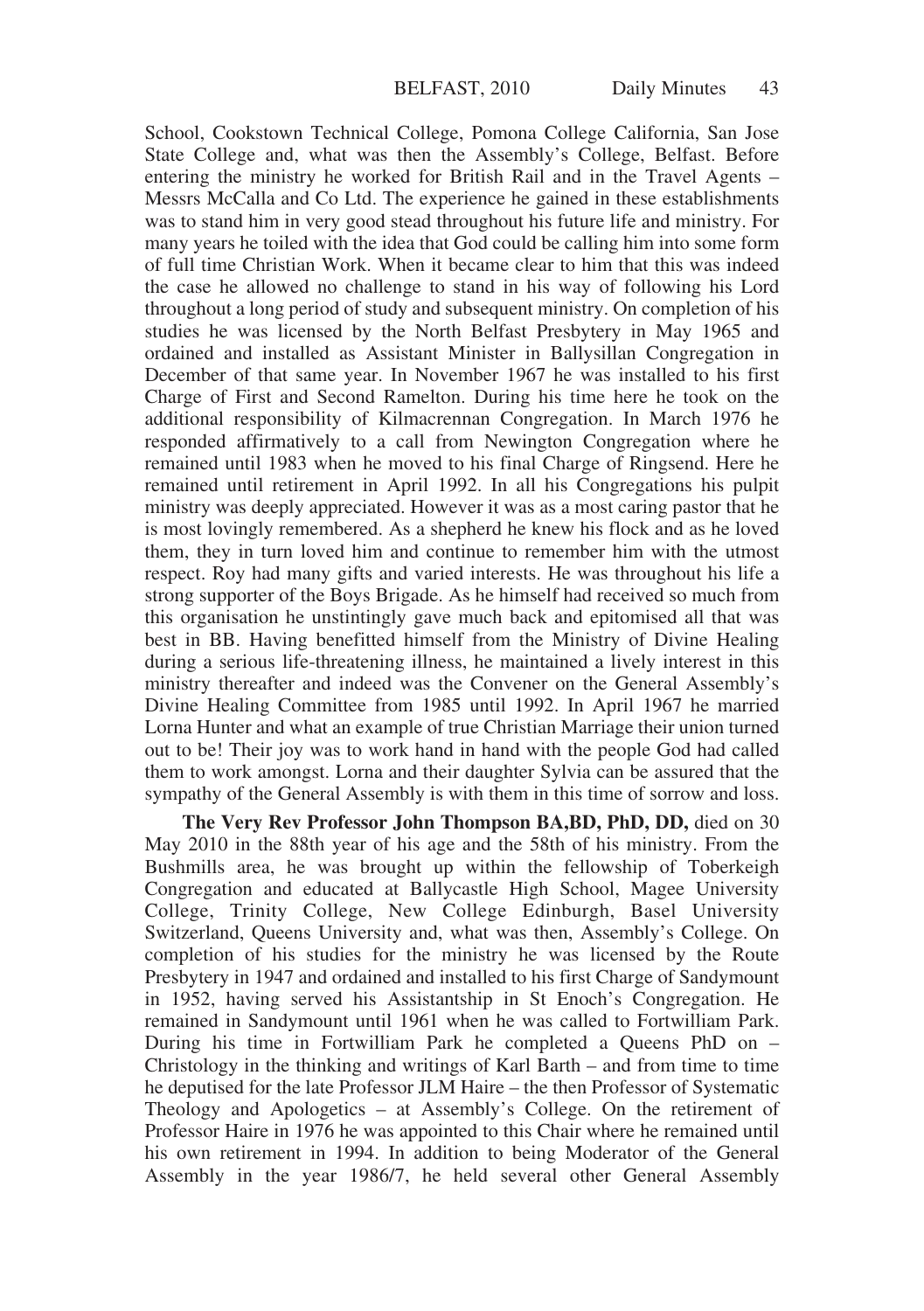appointments including Convener of the Jewish Mission and membership of the Irish and British Council of Churches. For several years he was joint editor of the journal – Biblical Theology. As those who remember John Thompson's pulpit ministry will confirm, he was no mean preacher. Careful thought and attention to detail shone through in a most convincing and challenging way. The same could be said of his pastoral ministry where he demonstrated genuine love and concern for the people among whom he was called to serve. However it is as an outstanding Systematic Theologian that he will be most remembered. Indeed his writings and translations of Karl Barth's – Church Dogmatics – and his book – "Christ in Perspective in the Theology of Karl Barth" – must be essential reading for any serious student of twentieth century theology. Fortunate indeed were those who sat under his lecturing ministry. They soon became convinced of the need for an accurate biblical understanding of doctrine and of how essential it is to have a sound grasp of the humanity and divinity of Christ. To him, this was the touchstone by which theologically everything else stands or falls and should always be at the core of theological discussion whether within or outside the pulpit. With his first wife Ann, who sadly died some years ago, he had a daughter and two sons Catherine, Jonathan and Michael. They, and his wife Dame Professor Ingrid Allen, can be assured that the sympathy and prayers of the General Assembly are with them at this time of sorrow and loss.

Moved by the Rev Dr DJ Watts, seconded by the Rev Prof Drew Gibson and agreed: **Resolutions**

1. That the Report be received.

#### **Priorities Committee Priorities**

That the General Assembly agree the procedure for prioritising the work of the Boards outlined in the Priorities Committee Report, par 1.

3. That the General Assembly agree the priority areas for new work (2011-2013) identified in the Priorities Committee Report, pars 3, 4.

That the General Assembly agree the remit and membership of the Priorities Committee, as outlined in the Priorities Committee Report, par 5.

5. That the General Assembly encourage the General Board to continue its thinking on how the Courts of the Church, including General Assembly Boards and Committees, may effectively support mission and ministry.

#### **Moderator's Advisory Committee Conciliation**

6. That the General Assembly encourage the provision of conciliation training at all levels in the Church and especially ask Presbytery Clerks to ensure that they have adequate understanding of the conciliation process.

7. That the Panel of Conciliators, co-ordinated by the Rev Doug Baker, be thanked for their work.

8. That the General Assembly appoint an ad-hoc Committee to consider the possibility of ruling elders serving on a Kirk Session for a set period of time.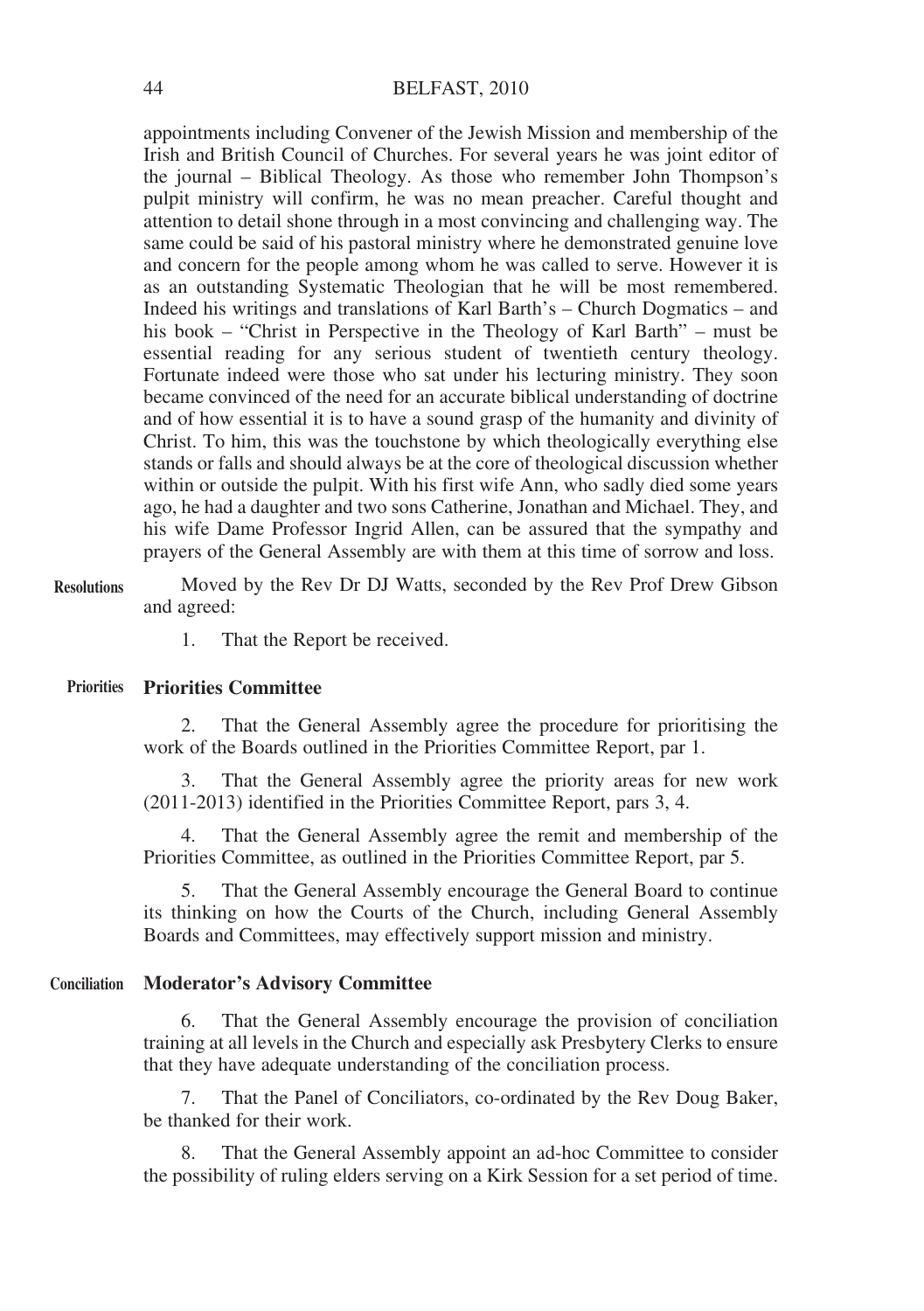# **Intermission**

The Assembly engaged in worship conducted, at the invitation of the Moderator, by Rev Mark Shaw. The Moderator invited Rev Niall Lockhart to address the Assembly.

The sederunt came to a close at 1.00pm the Moderator pronouncing the Benediction.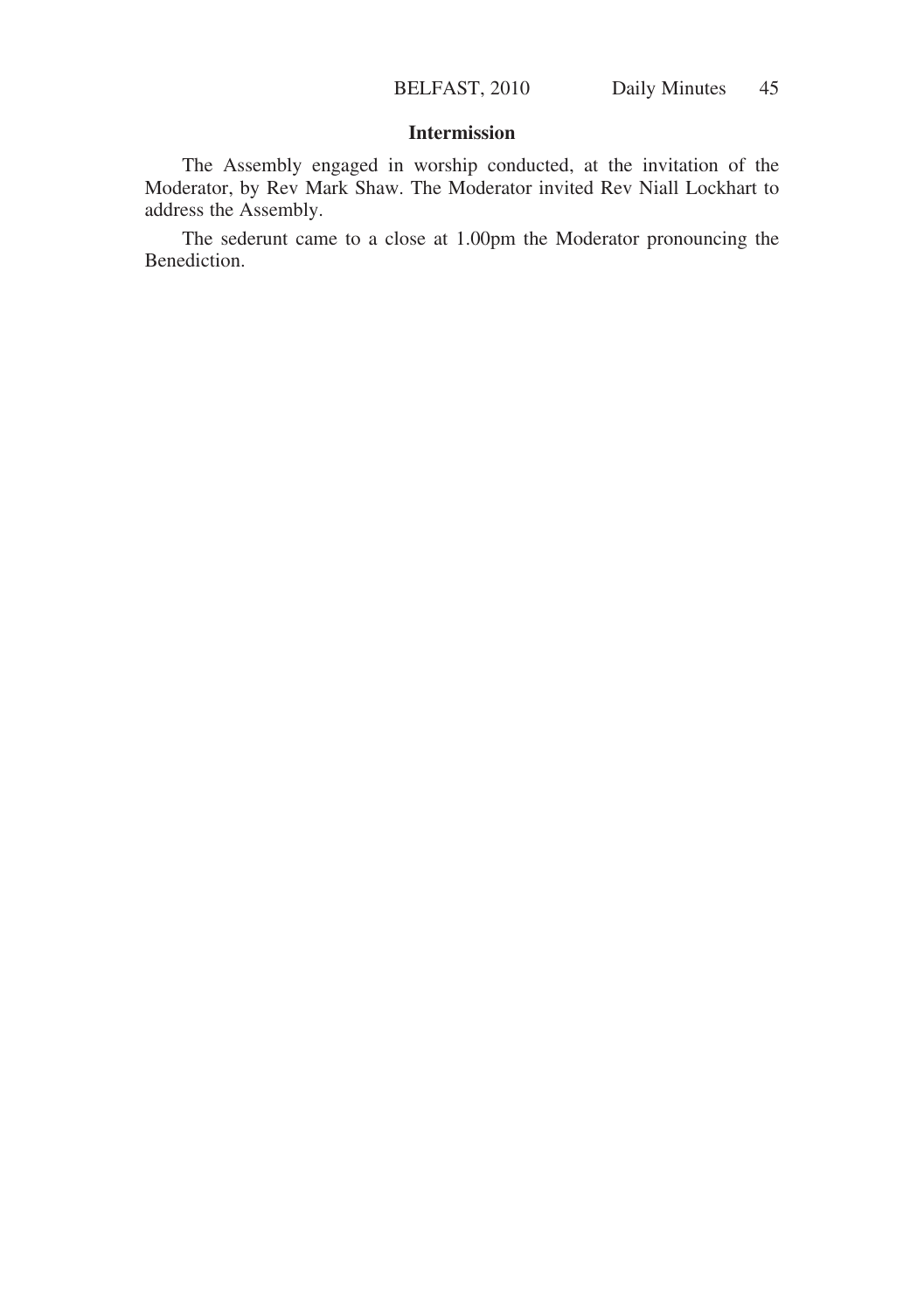# **FIFTH SESSION**

#### Wednesday, 9th June, 2010 2.00 p.m.

The Assembly again convened, the Moderator leading in prayer. Moved by the Rev Dr DJ Watts, seconded by the Very Rev Dr JS Carson and agreed: **GENERAL BOARD (contd) Resolutions**

**Financial Crisis**

**PMS**

9. That the General Assembly call on the new Westminster Government to consider the situation of PMS savers as a matter of utmost urgency and to ensure that, as for all other savers in the United Kingdom, their savings are returned in full.

Moved by the Rev Dr DJ Watts, seconded by the Very Rev Dr JS Carson:

10. That the General Assembly authorise the General Board, when and if appropriate, to issue an appeal or take whatever other steps are necessary to raise the promised contribution agreed at the Special Assembly.

Moved as an amendment by the Rev CJ Aitcheson, seconded by the Rev WJ Carlisle:

That the General Assembly authorise the General Board, when and if appropriate, first to ask ministers to contribute voluntarily from their Central Ministry Fund bonus what they judge they can afford for as long as necessary to raise the promised contribution agreed at the Special Assembly, and only then, if considered necessary to issue an appeal.

The amendment was withdrawn by leave of the House.

Moved as an amendment by the Rev AD Davidson, seconded by the Rev NAL Cameron:

That the General Assembly authorise the General Board, when and if appropriate, to ask ministers to contribute voluntarily what they judge they can afford to give a lead in raising the promised contribution agreed at the Special Assembly.

A card vote was taken, 274 votes were cast for and 164 votes were cast against. The amendment was declared passed.

On being put to the House, the substantive motion was declared passed.

Moved by the Rev Dr DJ Watts, seconded by the Very Rev Dr JS Carson and agreed:

#### **Church Courts Judicial**

11. That where a case before the Judicial Commission substantially involves an interpretation of doctrine and the General Assembly has not recently issued on the subject, the Judicial Commission shall consult with the Doctrine Committee as outlined.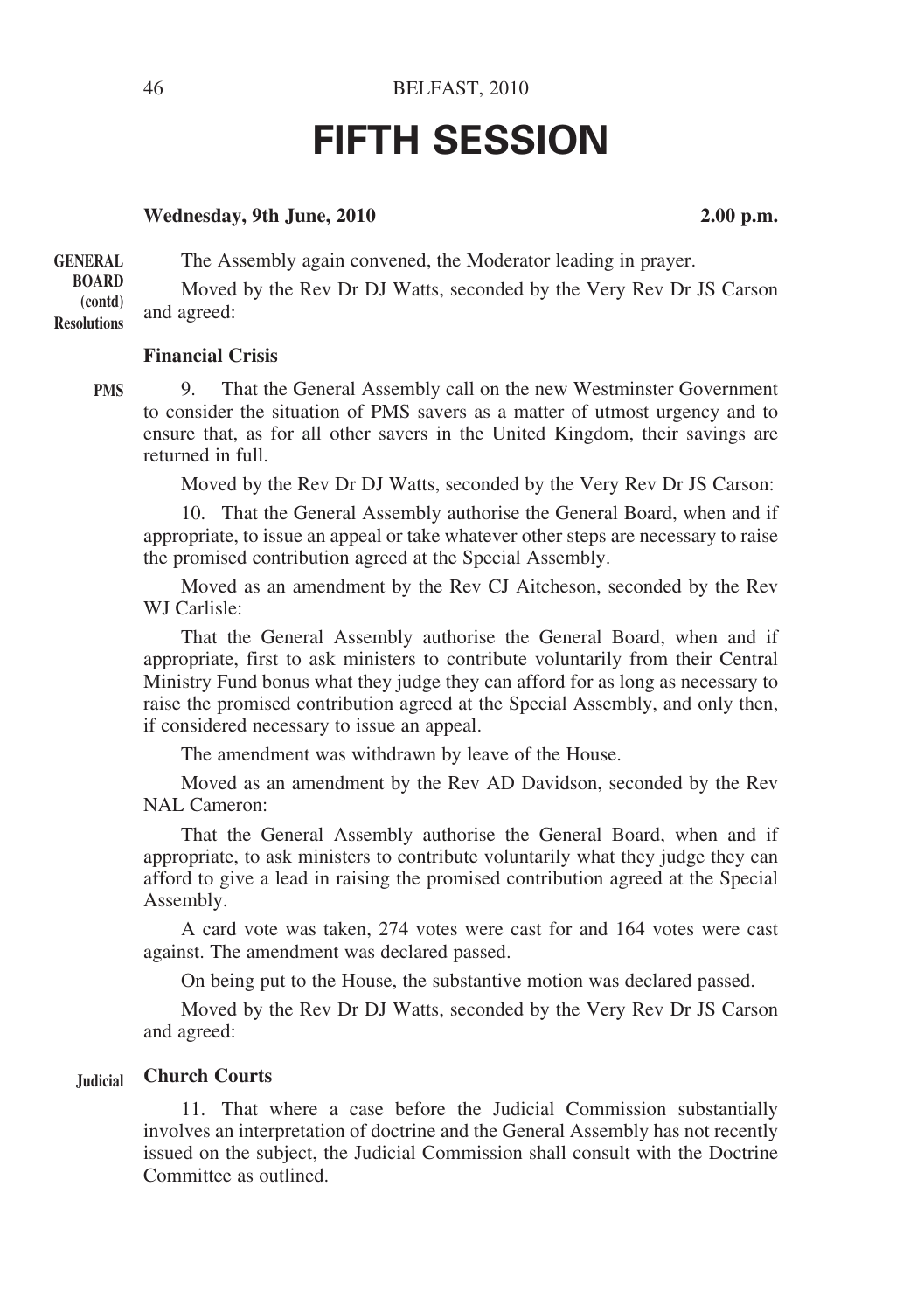12. That the General Assembly encourage the Courts of the Church to ensure that in cases of difficulty conciliation is attempted, where possible, before a judicial process is begun.

13. That the ad hoc Committee on Church Courts be thanked and discharged.

#### **Judicial Appeals**

14. That the General Assembly encourage a Presbytery, where it is appropriate, to hear a case rather than refer it to the Judicial Commission and in order to assist in this process the Clerk of Assembly is asked, in consultation with others, to bring a Draft Guide on the Judicial Process to the next General Assembly for approval.

15. That the ad hoc Committee on Judicial Appeals be re-appointed for another year to consider matters arising from this year's Report and to bring proposals to the General Assembly in 2011.

#### **SPUD**

16. That the General Assembly encourage greater co-operation between the Mission Boards, in which young people may play a meaningful part, as our denomination seeks to respond to the challenge of holistic mission and actively engage with both our local and global communities.

Moved by the Rev Dr DJ Watts, seconded by Mr DA Crowe and agreed:

## **Pensions and Assessments**

**Pensions and Assessments**

17. That the General Assembly agree the normal pensionable retirement age be kept in line with the male State Pensionable Age (N Ireland).

Moved by the Rev Dr DJ Watts, seconded by Mr DA Crowe:

18. That the General Assembly accept the recommendation of the Pensions and Assessments Panel to reduce the accrual rate from  $\frac{1}{60}$  to  $\frac{1}{70}$  of pensionable income for each year of future service from January 2011.

Moved as an amendment by the Rev WJ Henry, seconded by the Rev Dr MCA Gray:

That the Pension and Assessments Panel consider a change in the pension fund accrual rate from  $\frac{1}{60}$  to  $\frac{1}{70}$  only after the triennial valuation of the pension fund (31st December 2011).

On being put to the House, the amendment was declared lost.

The original resolution was declared passed.

Moved by the Rev Dr DJ Watts, seconded by Mr DA Crowe and agreed:

19. That the General Assembly adopt the recommendations of the Pensions and Assessments Panel on the Board of Trustees (Appendix I, 9.2).

20. That the General Assembly agree to consider that assessments be on an 'unrestricted income' basis and instruct the Panel to bring detailed proposals to the General Assembly in 2011.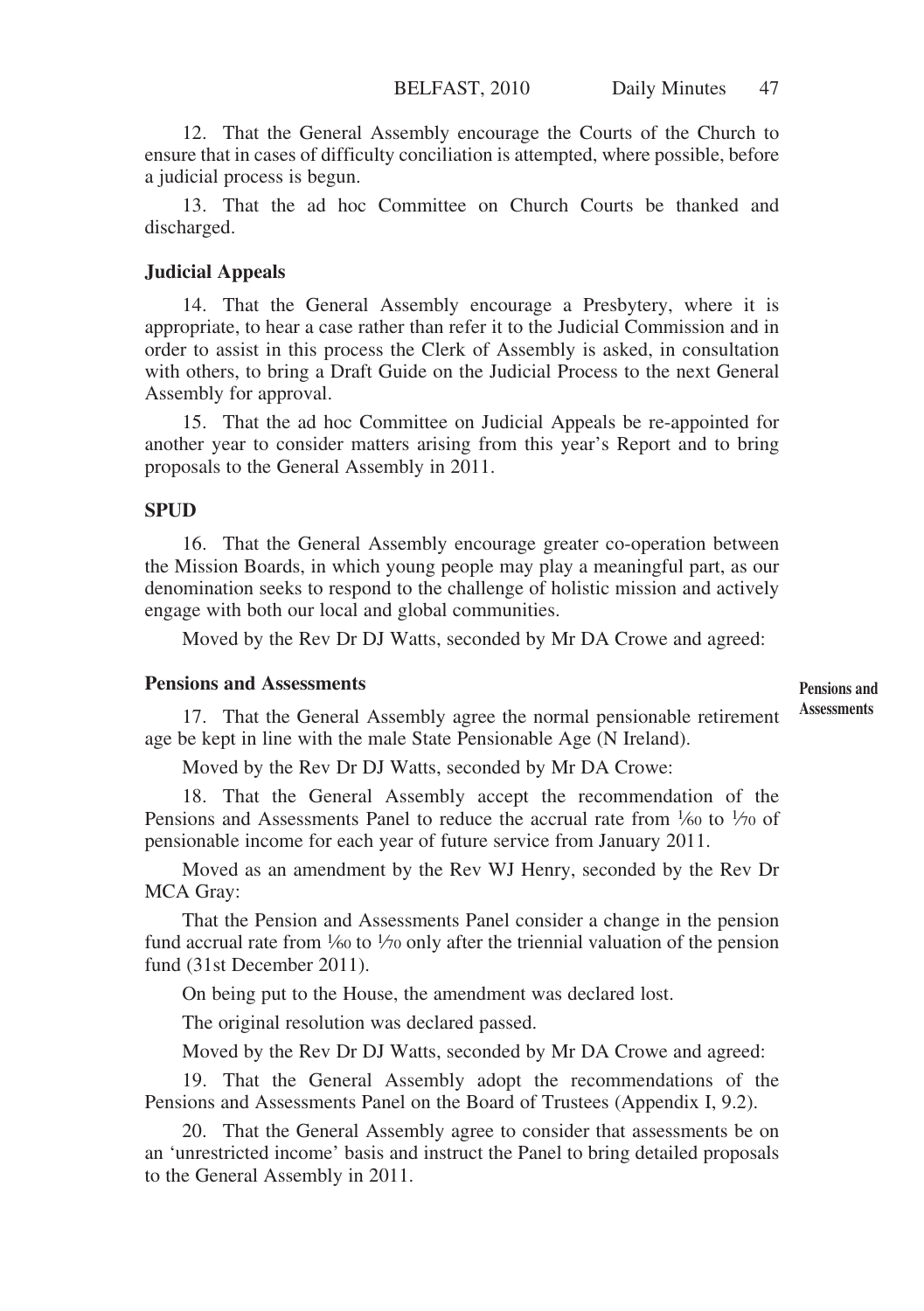#### BELFAST, 2010

21. That the General Assembly ask the Pensions and Assessments Panel to report fully to the General Assembly 2011 with a recommendation on how possible "conflict of interest" issues may be dealt with.

Business lapsed on Standing Orders (see page 65)

#### **Intermission**

The Report of the **UNITED APPEAL BOARD** (Reports pp 304-310) was submitted by the Rev Dr DJ Watts.

Moved by the Rev Dr DJ Watts, seconded by the Very Rev Dr John Dunlop, and agreed:

1. That the Report be received.

2. That the United Appeal for 2011 be as set out in Schedules (III) and (IV).

3. That the General Assembly support a Church-wide policy to encourage Presbyterians to plan their Christian generosity as a percentage of their income and appoint an ad-hoc Committee to plan how this policy may be encouraged throughout the Church.

4. That the General Assembly commend the DVDs on the work of the Boards and encourage Congregations to download them from the website.

5. That the United Appeal Board for the ensuing year be appointed in accordance with Par 287 of the Code as follows:-

# **Rev RIA Allely, Convener The Clerk, Secretary**

- (a) The Moderator and Clerk of Assembly; Board Convener.
- (b) Mrs EJ Mann JN Greenlee Rev NAL Cameron Billy Elliot — Miss Hazel McMillen — Martin Hampton — Rev WJ Johnstone — Rev TJ Laverty — Stewart Ramsey — William Keown — James McDowell — Rev Mary Hunter — GR Macauley — Rev Dr RB Savage — Rev DJ Temple — Rev Ian McClean — Rev KDW Crowe — Rev Dr JH MacConnell — Rev WG Hamilton.
- (g) Revs Dr John Dunlop, TA McNeely; Miss DE McCaughan, D Alexander, Dr J Woolsey, B McCormack, N Adams, DA Crowe, Raymond Adams.

The Report of the **BOARD OF FINANCE AND PERSONNEL** (Reports pp 272-303) was submitted by Mr John Hunter, CB, along with the following Supplementary Report: **FINANCE AND PERSONNEL BOARD**

1. The Board confirms that Ernst & Young, LLP has issued an unqualified audit report on the accounts of the General Assembly for the year

**UNITED APPEAL BOARD Resolutions**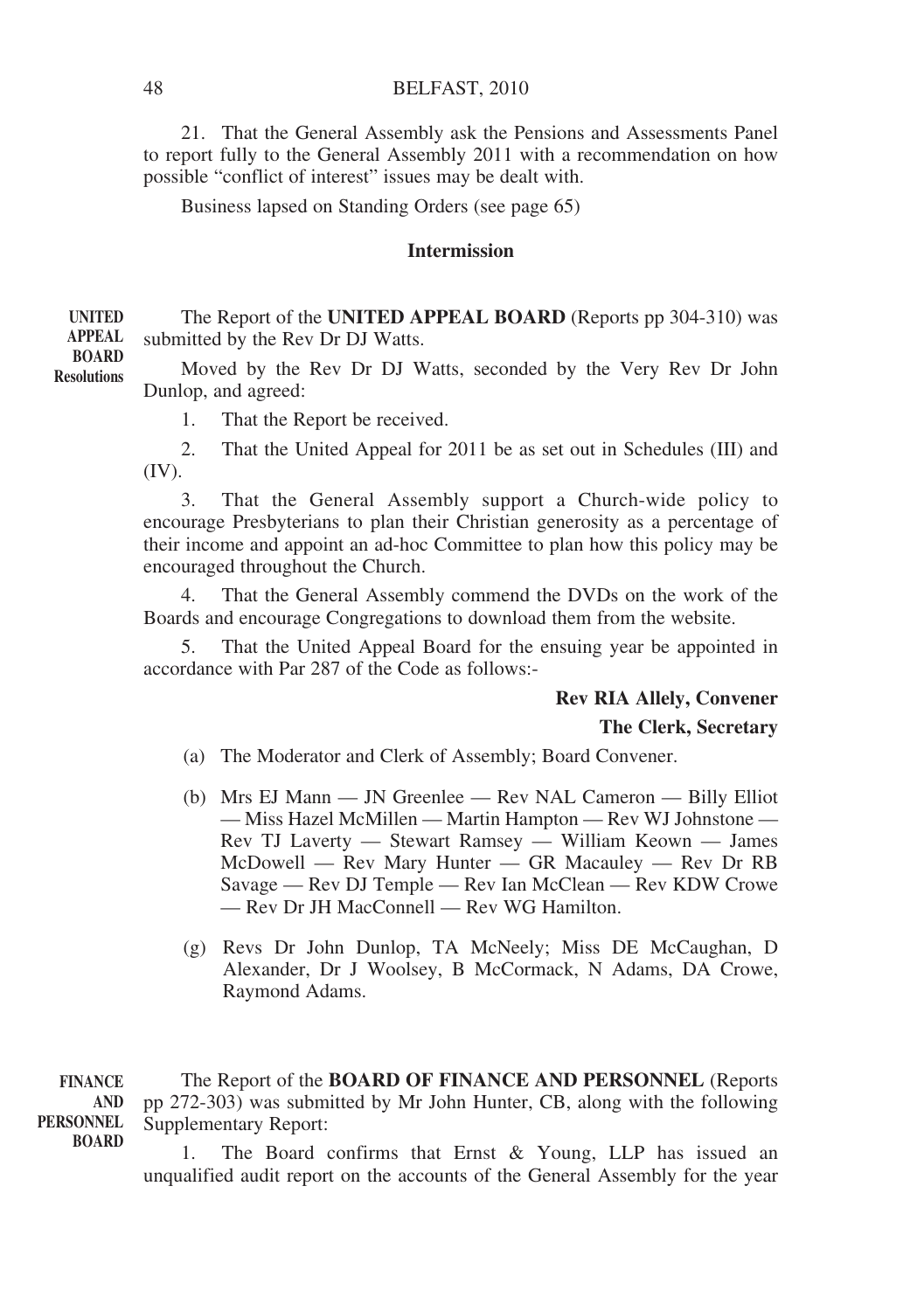ended 31 December 2009. This follows compliance with Financial Reporting Standard No 17 "Retirement Benefits" and the disclosure of a pension liability of £30,423,000 on the Balance Sheet. This liability reflects not only the deficit in the Presbyterian Church in Ireland Pension Scheme (2009) of £11,093,000 but also a provision of £19,330,000 relating to other retirement benefits. These include the benefits paid through the Retired Ministers' Fund, Widows of Ministers' Fund, to Retired College Professors and Deaconesses as well as the payment to retired ministers from the Central Ministry Fund. Further details are provided in the accounts and note thereto.

2. The assumptions used by the actuary to calculate the FRS 17 liability in respect of the Presbyterian Church in Ireland Pension Scheme (2009) are prescribed and are slightly different from those used for an actuarial valuation. As a result, the latest annual update on funding report prepared by the actuary indicates a lower deficit at 31 December 2009 of 8.6m. The size of the deficit in the scheme varies not only as investment values increase or decrease but also for changes in the valuation of the pension liabilities.

#### **Property Management Committee**

1. Tenders have now been received for the internal refurbishment of Church House as outlined in the Annual Report (p 284), including the provision of a new entrance from Fisherwick Place, a new reception area on the ground floor, the refurbishment of all offices on the third floor, the refurbishment of all offices on the second floor, and the upgrading of the Assembly Hall together with a new ground floor storage area, accessible from the Assembly Hall.

Six Contractors were invited to tender, and competent and complete tender documents were received from four Companies. The tender from Felix O'Hare & Co. Ltd. has been examined in detail by our professional consultants and they are of the opinion that the pricing of the Bill of Quantities is extremely keen, the tender is genuinely competitive and properly made up, and represents value for money. It is approximately £350,000 below a recent estimate prepared by the Quantity Surveyor. Pricing levels have been discussed with the prospective builders and they are satisfied that the total cost which they have submitted is adequate to enable them to satisfactorily carry out and complete this project.

3. It is recommended that the tender of Felix O'Hare & Co. Ltd. in the sum of £3,228,000 be accepted, making a total cost for the project of approximately £4,200,000 including professional fees, furniture and VAT at 17.5%. (Estimated at £4,700,000 in the Annual Reports, p 284, paragraph 4).

4. It is anticipated that the present contract for the external works to Church House will be completed substantially under the approved budget. Whilst final account details cannot yet be calculated, recent cost monitoring suggests a saving of over £200,000 on the approved costs. This saving would indicate that, at current interest rates, the external works will be paid off by 2013 (three years earlier than anticipated).

5. To finance this proposed internal refurbishment contract, it is suggested that there should be no increase in the current assessment of 3.5p per **Property Management**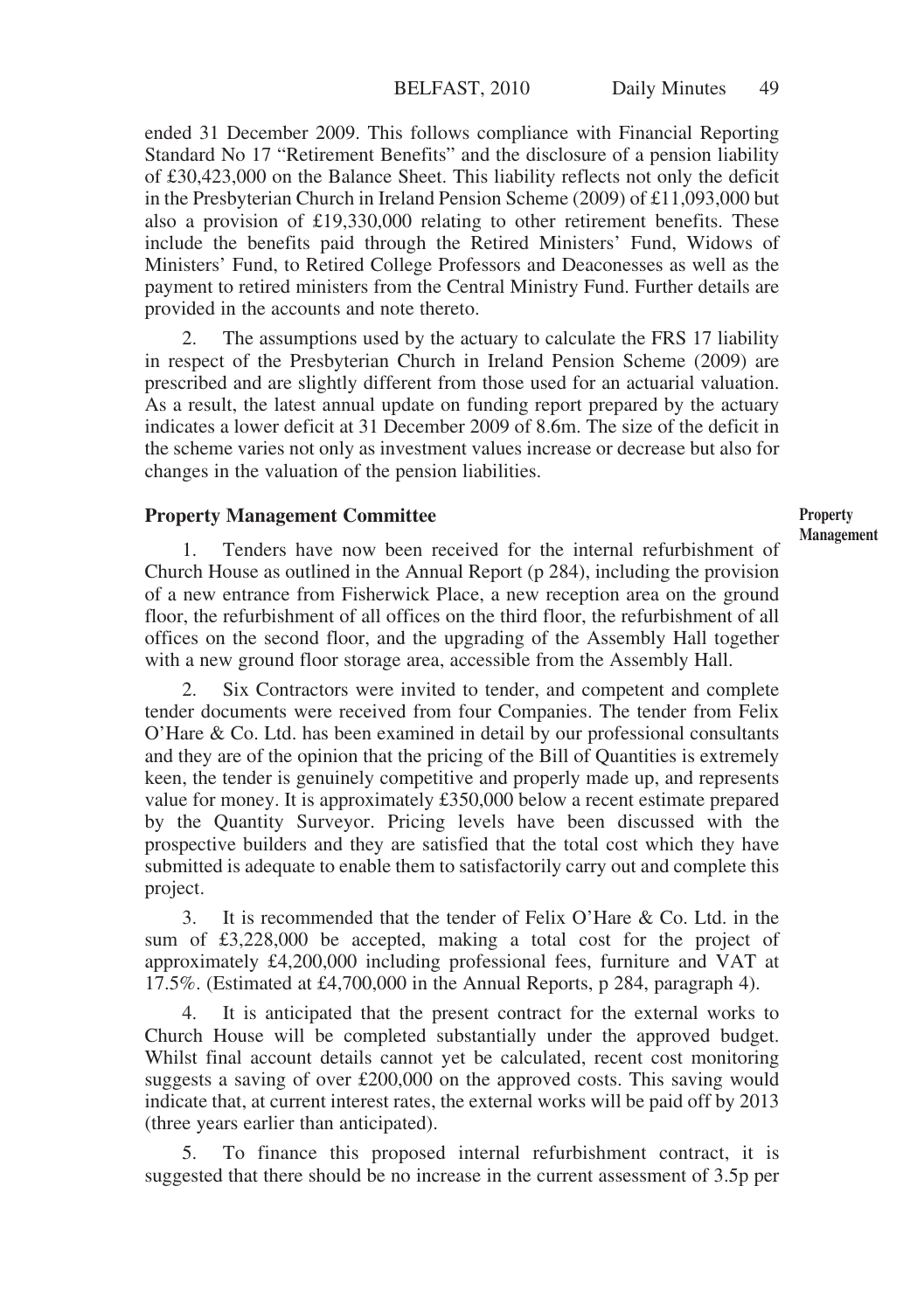£ of stipend and that this assessment should be allowed to continue until final payment is made (see Annual Reports, p284, paragraph 5). An assessment of  $3.5p$  per £ of stipend currently generates approx £350,000 per annum. The date of the final payment is sensitive to interest rates and income from the Church House complex, and also, to a lesser extent, to the rate of VAT, but, if it is assumed that income and interest rates continue at the current level (of approx £100,000 and 2% respectively), the project should be paid off during 2022. However, due to the present commercial rental climate and the associated income from tenants, it may be prudent to assume a reduction in the net income to £75,000, and to suggest an average interest rate of 4.5% over the payment period. This would indicate that the final payment should be made in 2025. Continual assessment of payment balances should be made at regular intervals depending on the variables mentioned above.

**Resolutions**

Moved by Mr John Hunter, CB, seconded by Mr Hubert Martin and agreed:

1. That the Report be received.

**Assessments**

2. That the rate of assessment for the Incidental Fund for 2010 be 5.00p in the £ of stipend.

3. That the rate of assessment for the Central Ministry Fund for 2010 be 18.50p in the £ of stipend.

4. That the rate of assessment for the Retired Ministers' Fund for 2010 be 2.75p in the £ of stipend.

5. That the rate of assessment for the Widows of Ministers' Fund for 2010 be 4.50p in the £ of stipend.

6. That the rate of assessment for the Prolonged Disability Fund for 2010 be 0.25p in the £ of stipend.

7. That the rate of assessment for the Church House External Work for 2010 be 3.50p in the £ of stipend.

8. That the rate of assessment for the Sick Supply Fund for 2010 be 0.25p in the £ of stipend.

9. That the General Assembly send the proposals set out in the Paper on the Review of the Tyrone Memorial to Presbyteries and Congregations for discussion and comment, with report to the Board Convener by 31 December 2010, and ask the Board to bring a report with appropriate Code changes to the 2011 General Assembly. **Tyrone Memorial Review**

10. That the General Assembly ask the Board of Finance and Personnel to undertake a review of ministerial expenses in conjunction with the Union Commission and bring a report to the 2011 General Assembly. **Expenses**

11. That the contract work outlined in paragraph 1 of the Supplementary Report be approved and that the Tender of Felix O'Hare & Co Ltd in the sum of £3,228,000 be accepted, making a total cost for the project of approximately £4,200,000, and that this project be funded by continuing the existing rate of assessment of 3.5p per £ of stipend until final payment be made. **Property Management**

12. That under the provisions of the Code Par 223(3), the Rev NE Dorrans be given permission to retire on or after his 64th birthday and that his pension **Retirement**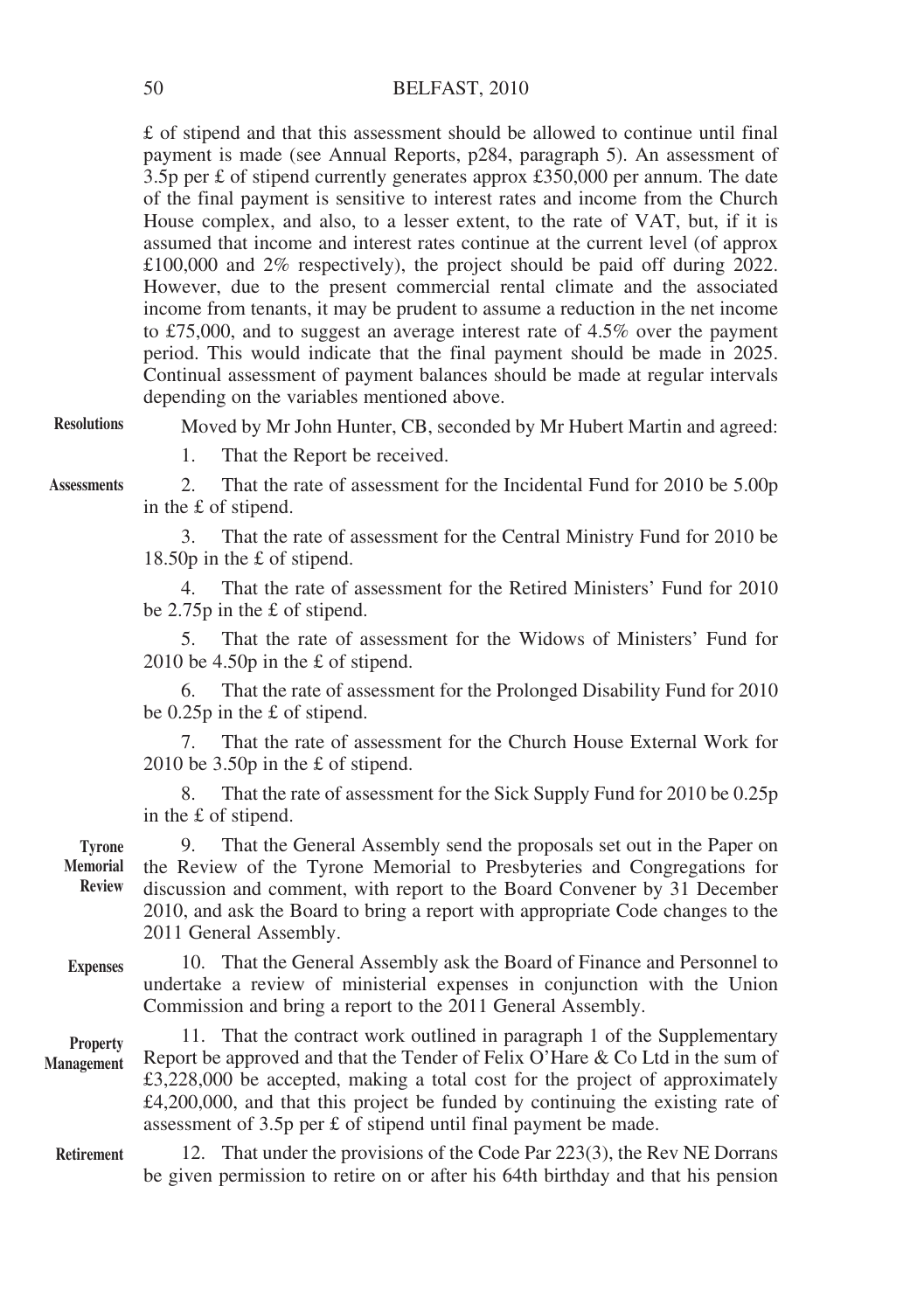be in accordance with the Code and Rules of the Presbyterian Church in Ireland Pension Scheme (2009).

13. That the Board of Finance and Personnel, with its associated working Committees for the ensuing year, be appointed in accordance with Par 286 of the Code as follows:

## **John Hunter, CB, Convener**

- (a) The Moderator and Clerk of Assembly, Board Convener, Financial Secretary, Convener of Union Commission.
- (b) Rev NJ Linkens; Mrs EJ Mann Rev RIA Allely; AG Sleator Rev Dr DA Murphy; Lyle Cubitt — Rev WA Abernethy; Alan Bridle — Rev Dr WI Hull; Michael Fitch — JD McKibbin, Martin Hampton — Rev RJA Bell; Ronnie Nelson — Rev Dr David Clarke; Basil McCorriston — Rev Brian Brown; Robin Young — Norman Jackson, Desmond Milligan — Rev John Brackenridge; R McCullagh — Alan Foster; James Gregg — Rev Dr SA Matthews; Herbert Smyth — Rev RS Agnew; Allan McAdoo — John Peacock, Mervyn Agnew — Alex Fletcher, RH Kidd — Rev Dr PB Wilson; Robert McKane — Alex Chestnutt, SJ Waugh — Rev JM Gracey; EM Carroll.

# **A. COMMITTEE ON FINANCE, LEGAL AND IT**

# **Michael Fitch, Convener**

- (a) The Moderator and Clerk of Assembly, Board Convener, Committee Convener, Financial Secretary.
- (x) Rodney Power, Tim McQuoid, Alan Meban.
- (y) Revs. Dr WI Hull; Alan Bridle, Martin Hampton.

## **B. PERSONNEL COMMITTEE David Lamb, Convener**

- (a) The Moderator and Clerk of Assembly; Board Convener, Committee Convener, Head of Personnel, Financial Secretary.
- (x) Brian Phillips, Ian Moore, Len Murray.
- (y) Revs NJ Linkens; Desmond Milligan, Herbert Smyth.

# **C. PROPERTY MANAGEMENT COMMITTEE**

# **Rev RA McLernon; JH Martin, Co-Conveners**

# **Jonathan Kelly, Secretary**

- (a) The Moderator and Clerk of Assembly, Board Convener, Committee Conveners, Committee Secretary, Financial Secretary.
- (x) WJ Cairns, JDD O'Neill.
- (y) Rev Dr David Clarke; Mrs EJ Mann, Basil McCorriston.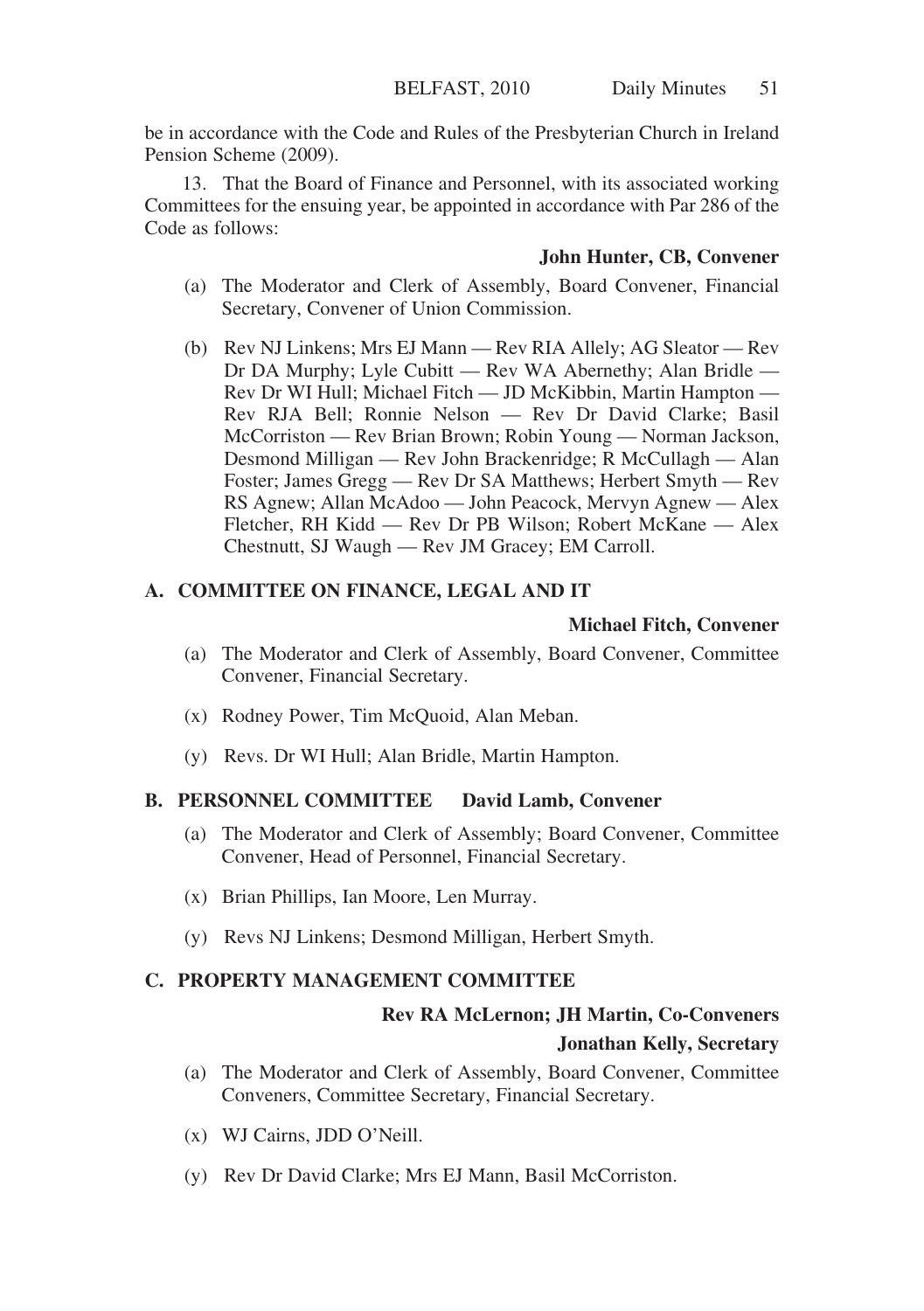#### **D. PENSIONS AND ASSESSMENTS COMMITTEE**

#### **DA Crowe, Convener**

- (a) The Moderator and Clerk of Assembly, Board Convener, Committee Convener, Financial Secretary.
- (x) Revs R McIlhatton, DJ Irvine; Brian Topping, David Munster, David Clements.
- (y) Revs WA Abernethy, RIA Allely, RJA Bell; EM Carroll, Alan Bridle, Alex Fletcher.

#### The **Overtures anent Pars 124(1), 125(1) and 125(A) of the Code** (Reports p303) were submitted by Mr John Hunter, CB. **Overtures**

Moved by Mr John Hunter, CB, seconded by Mr Hubert Martin, and agreed:

That the overtures anent Pars 124(1), 125(1) and 125(A) of the Code, having lain on the books for one year, be enacted as the law of the Church.

| <b>MISSION IN</b><br><b>IRELAND</b><br>(contd) | The Report of the <b>BOARD OF MISSION IN IRELAND</b> (Reports pp 176-<br>195) - debate resumed (see page _____)                                                                                                                                                                                     |
|------------------------------------------------|-----------------------------------------------------------------------------------------------------------------------------------------------------------------------------------------------------------------------------------------------------------------------------------------------------|
| <b>Resolutions</b>                             | Moved by the Rev RA Patton, seconded by the Rev WJ Henry and agreed:                                                                                                                                                                                                                                |
| <b>Mission</b><br>Development                  | 2. That the General Assembly note the Board's strategy for future<br>mission development (Appendix A) and direct that this paper be sent down to<br>Presbyteries for consideration and comment by 31st December 2010, and ask the<br>Board to bring a final report to the General Assembly in 2011. |
|                                                | That the General Assembly encourage Presbyteries to welcome the<br>3.<br>proposal in Appendix A, 7.2, that the BMI Mission Development Officer meets<br>with Mission Development Committees from each Presbytery in the period<br>September 2010 to May 2011 for the purposes outlined.             |
| <b>Public</b><br>Worship                       | That the General Assembly ask the BMI Research and Resources<br>4.<br>Committee through its Panel on the Revision of the Book on Public Worship to<br>prepare a Report and send it down to Presbyteries for consideration and response<br>by 31st December 2010.                                    |
| Nightlight                                     | That the General Assembly commend the work of Nightlight under its<br>5.<br>Director, Mr John Luke, and encourage volunteers to offer themselves for<br>service.                                                                                                                                    |
| <b>Bible Sunday</b>                            | That the General Assembly encourage Congregations to set aside one<br>6.<br>Sunday in the year to celebrate our rich access to Scripture and in this regard,<br>commend the online resources of the Bible Societies in Ireland to Ministers and<br>Kirk Sessions.                                   |
| <b>Biblefresh</b>                              | That the General Assembly commend the Biblefresh initiative which,<br>7.<br>in 2011, marks the 400th anniversary of the publication of the Authorised                                                                                                                                               |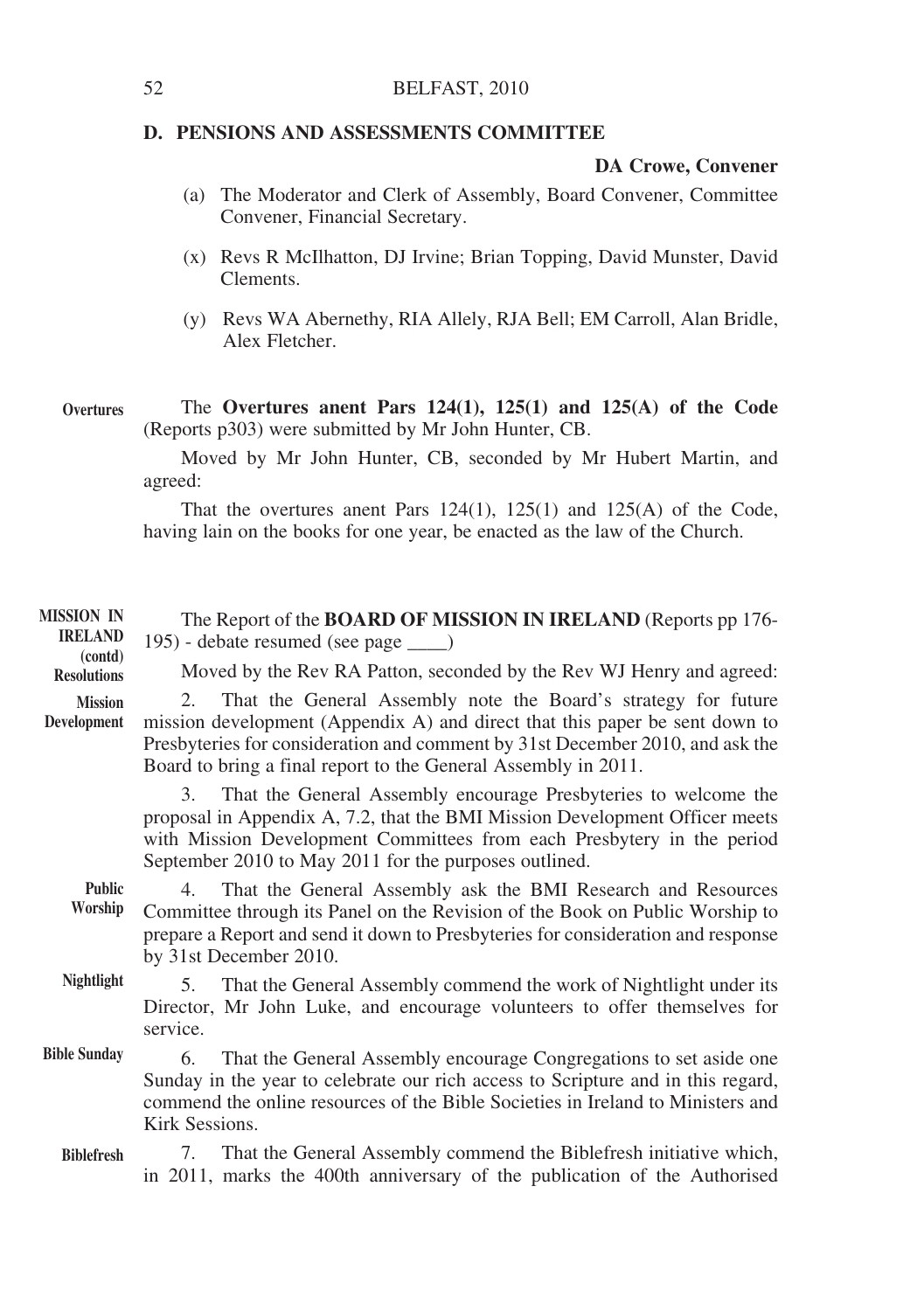Version of the Bible, and during the year encourage Presbyteries and Congregations to initiate or support mission projects and activities which promote Bible engagement at home and abroad.

8. That the General Assembly ask the BMI Research and Resources Committee, as the next part of the BMI Awake initiative, to produce a mission resource in 2011 promoting engagement with Scripture.

9. That the BMI Communications Committee, being a Committee of the General Assembly, becomes a Committee of the Board and that Mrs Cherry Poynton be thanked for her services in convening the General Assembly Committe.

10. That the Board of Mission in Ireland with its associated working Committees for the ensuing year be appointed in accordance with Par 280 of the Code as follows:

#### **Rev RA Patton, Convener**

#### **Rev DJ Bruce, Secretary**

- (a) The Moderator, Clerk of Assembly, Board Convener, Representative Social Witness, Education, Christian Training, Youth and Children's Ministry and Mission Overseas Boards, Union Commission and Pensions and Assessments Committee, Conveners of BMI Finance, Personnel and Property Committees, two Deaconess representatives, Nightlight Director.
- (b) Revs SA Little, Douglas Bradley; Mrs Marbeth Russell Revs DS Henry, AD Davidson; Miss Janice Allen — Revs MD McNeely, JG Johnston; Mrs Joy Carson — Revs ID Neish, DJ McIlwaine; Mrs AJ Henderson — Revs Dr RM Crooks, CH Deering; Mrs Jean Patton — Revs Mervyn Gibson, PE Linkens; Mrs Lynda Gibson — Rev RI Carton; Alan Doole, Mrs Jane McClure — Revs TJ McCormick, Raymond Kelly; Mrs Nan Nixon — Revs KA Jones, WA McCully; Mrs Olive Boreland — Revs DJ Hyndman, BA Small; Ms Jean Shields — Rev WJ Todd; James McDowell, Mrs Vera Mawhinney — Revs Dr Samuel Mawhinney, SJ Lockington, Lorraine Kennedy-Ritchie — Rev DJM Boyle, TJ Hagan; Mrs S Shilliday — Rev NS Millen; Uel Gamble, Mrs Pat Martin— Revs WT Bingham, BD Colvin; Mrs Ruth Johnston — Rev CI Dickson; TR Reid, Ms Valerie Reid— Revs RJ Gilkinson, Denis Bannerman; Mrs Betty Robinson — Revs Stephen Simpson, Dr WD Patton; Mrs Joan Simpson — Revs JJ Currie, DH Brown; Mrs Elsie Farr.
- (p) President, Home Vice President and General Secretary of PW; Mrs Georgina Hunter, Mrs Hazel Clarke, Mrs Gwen Carson, Mrs Ann Blue, Mrs Violet Miller.

# **A. STRATEGY FOR MISSION COMMITTEE**

**Rev W Henry, Convener Rev DJ Bruce, Secretary**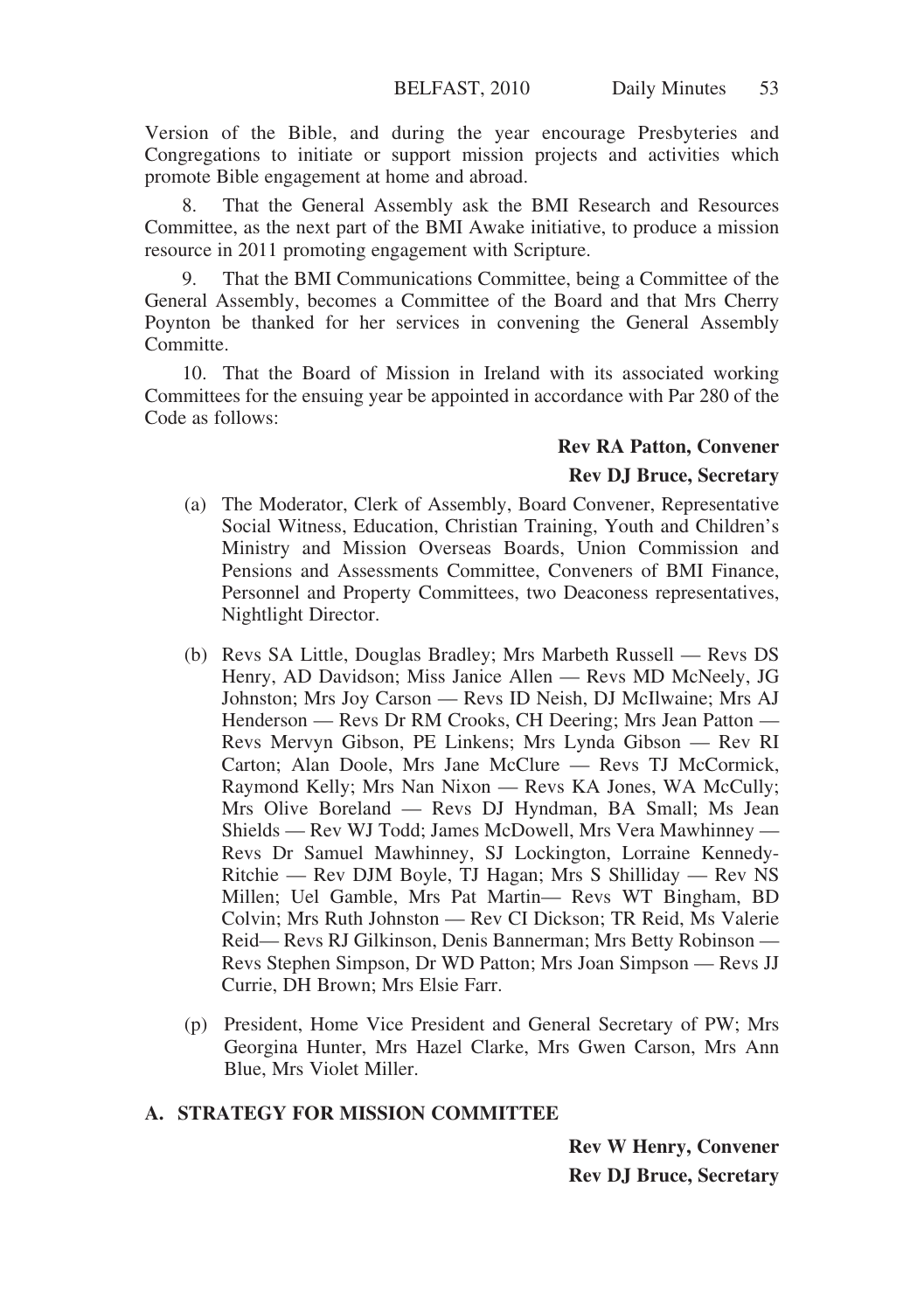#### BELFAST, 2010

- (a) The Moderator and Clerk of Assembly, Board Convener and Secretary, Committee Convener, PW Central President, PW Home Vice-President, Convener and Secretary of BMI Communications Committee, BMI Development Officer, BMI Support Officer.
- (x) Revs Dr WP Addley, BD Colvin, Johnstone Lambe, Dr Gary Millar, Dr TN Hamilton; DF Adair, Mrs Irene Younge.
- (y) Revs SJ Lockington, Stephen Simpson, AD Davidson, WA McCully, Dr Samuel Mawhinney, Dr WD Patton, Mervyn Gibson.

#### **B. RESEARCH AND RESOURCES COMMITTEE**

#### **Rev CWP Kennedy, Convener**

#### **Rev DH Thompson, Secretary**

- (a) The Moderator and Clerk of Assembly, Board Convener and Secretary, Committee Convener, Mission Development Officer, Convener of Training and Resources Committee (BCT), Christian Training Development Officer (BCT), Communications Officer (BMI), Prof Practical Theology, Divine Healing Agent, one representative of Youth & Children's Ministry, Mission Overseas Board.
- (x) Revs GE Best, Dr RB Savage, DJ Hyndman, Denis Bannerman, JSB Drennan, Ben Walker.
- (y) Revs Dr WD Patton, BD Colvin, SA Little, DJM Boyle, Dr Rodger Crooks, Douglas Bradley.
- The **Overture Anent Par 40(4) of the Code** (Reports p195) was submitted by the Rev DJ Bruce. **Overtures**

Moved by the Rev DJ Bruce, seconded by the Rev RA Patton, and agreed:

That the overture anent Par 40(4) of the Code, having lain on the books for one year, be enacted as the law of the Church.

The **Overtures anent Pars 280 (1), 300(4), 302(3)(a) of the Code** (Reports pp 195-196) were submitted by the Rev DJ Bruce.

Moved by the Rev DJ Bruce, seconded by the Rev RA Patton:

That the overtures anent Pars  $280(1)$ ,  $300(4)$ ,  $302(3)(a)$  of the Code be received and that, under Par 111 of the Code, they be made the rule of the Church.

Moved as an amendment by Mr Harry Moreland and seconded by Mr Hubert Patterson:

That the overtures anent Pars 280(1), 300(4) of the Code be received and that, under Par 111 of the Code, they be made the rule of the Church.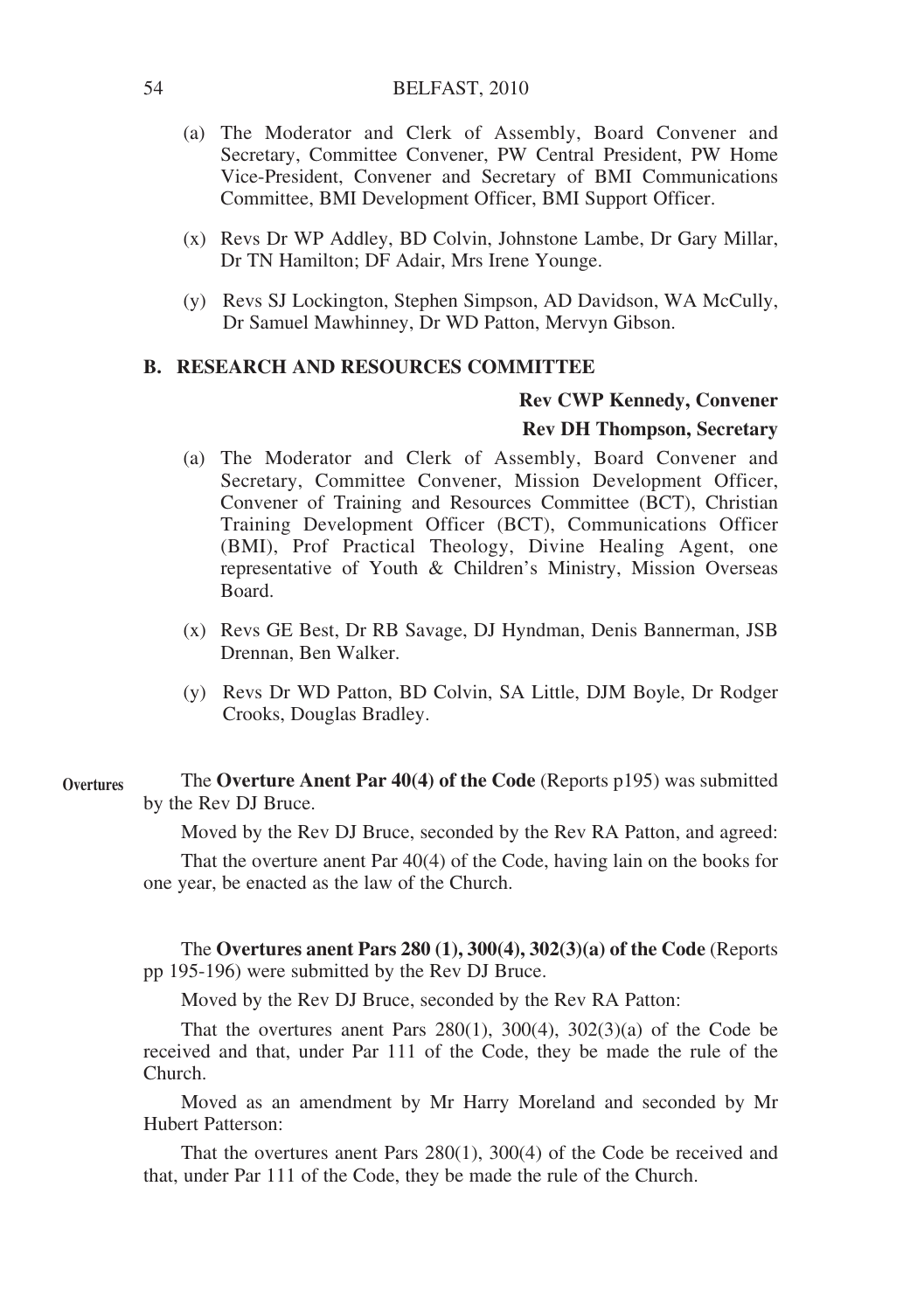On being put to the House, 80 voted in favour and 65 against. The amendment was declared passed.

On being put to the House, the substantive motion was declared passed.

The sederunt came to a close at 5.45pm, the Moderator pronouncing the Benediction.

On Wednesday evening, 9 June, 2010, at 7.45pm, an Evening Rally was held in the Assembly Hall led by the Moderator.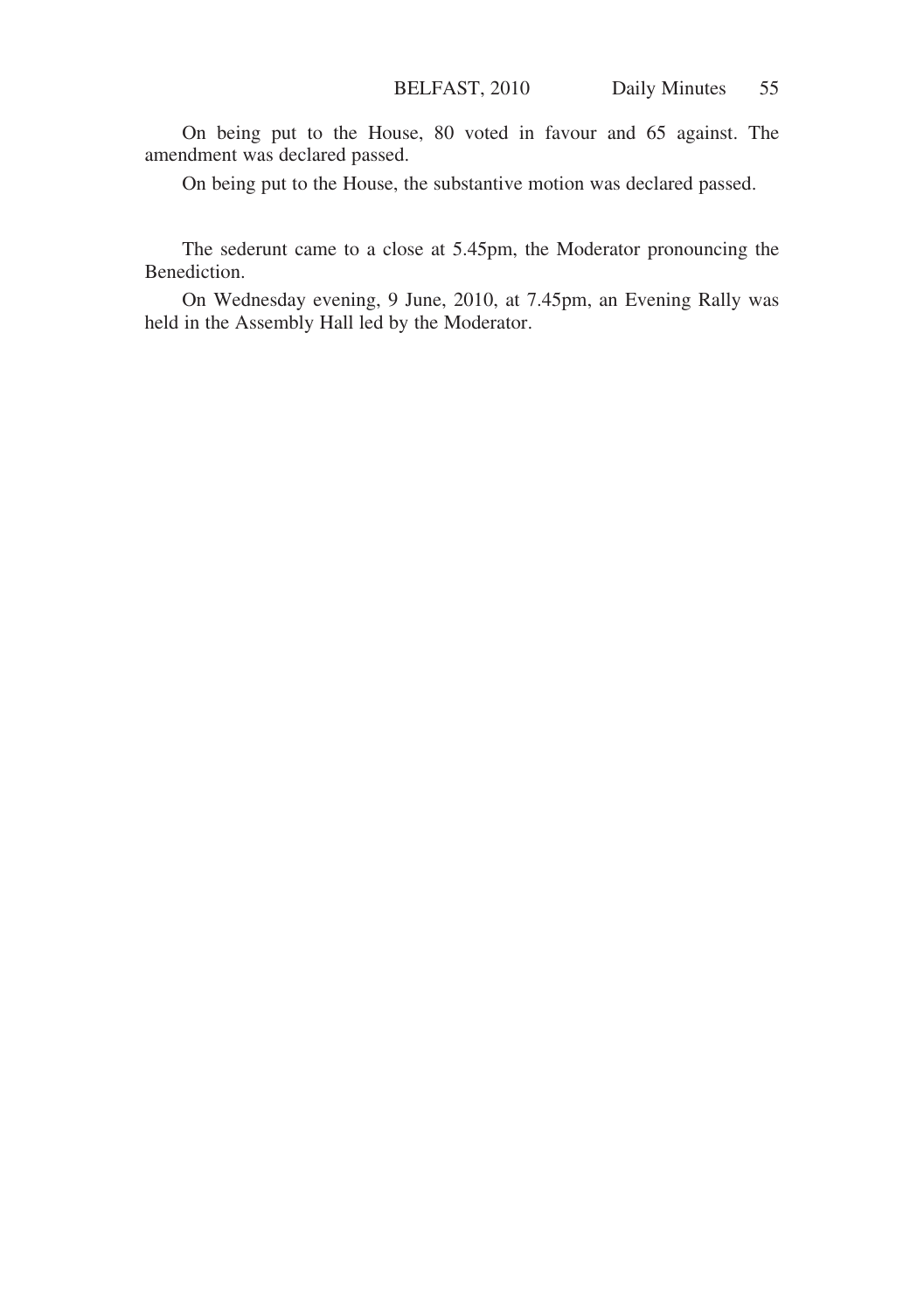# **SIXTH SESSION**

#### **Thursday, 10th June, 2010 9.30 a.m.**

The Assembly again convened, the Moderator leading in prayer.

# **In Private**

The Report of the **JUDICIAL COMMISSION** (Reports pp 114-131) was submitted by the Rev Dr DJ Watts, together with the following Supplementary Report: **JUDICIAL COMMISSION**

**Ahorey**

1. Since the reports were written the Judicial Commission has considered and issued a finding on two further appeals.

#### **Appeal of six Elders of Ahorey Congregation to the Judicial Commission against the decision of Armagh Presbytery following inquiry under paragraph 224 of The Code that the six Elders be removed from office and duties of the eldership in Ahorey Congregation**

2. The Judicial Commission, having considered the record of the Armagh Presbytery in the case and the grounds of appeal from the decision of Presbytery dated 23 March 2010, met on 28 May 2010 to consider the written and the oral submissions of the Appellants and the oral submissions of the Presbytery concerning the inquiry by Presbytery under paragraph 224 of The Code following the public report by the Appellants that it was no longer possible for the minister of Ahorey Congregation satisfactorily to discharge the duties of his charge, and following the finding of the Judicial Commission (reported on pages 114 to 117 in Annual Reports, 2010) on the appeal of the same elders against the decisions of Armagh Presbytery following investigation under paragraph 161 of The Code in relation to complaints described as charges brought by the Appellants against their minister.

Having heard and considered the written and oral submissions and the record, the Judicial Commission thereafter considered the matter and finds:

- a. The Appellants had refused to accede to the requests of Presbytery to agree to attend worship, to attend Kirk Session meetings and to cooperate in the life of the Church and did not accept the way forward through reconciliation. The Appellants declined to confirm that in practice they would work together with the Minister in the oversight and government of the Congregation, for the upbuilding of God's people in spiritual fruitfulness and holy concord, and for the extension of Christ's kingdom among people, as is stated in paragraph 30(1) of The Code.
- b. The Minister had assured Presbytery, and Presbytery accepted, that he would strive to achieve reconciliation with the Appellants and had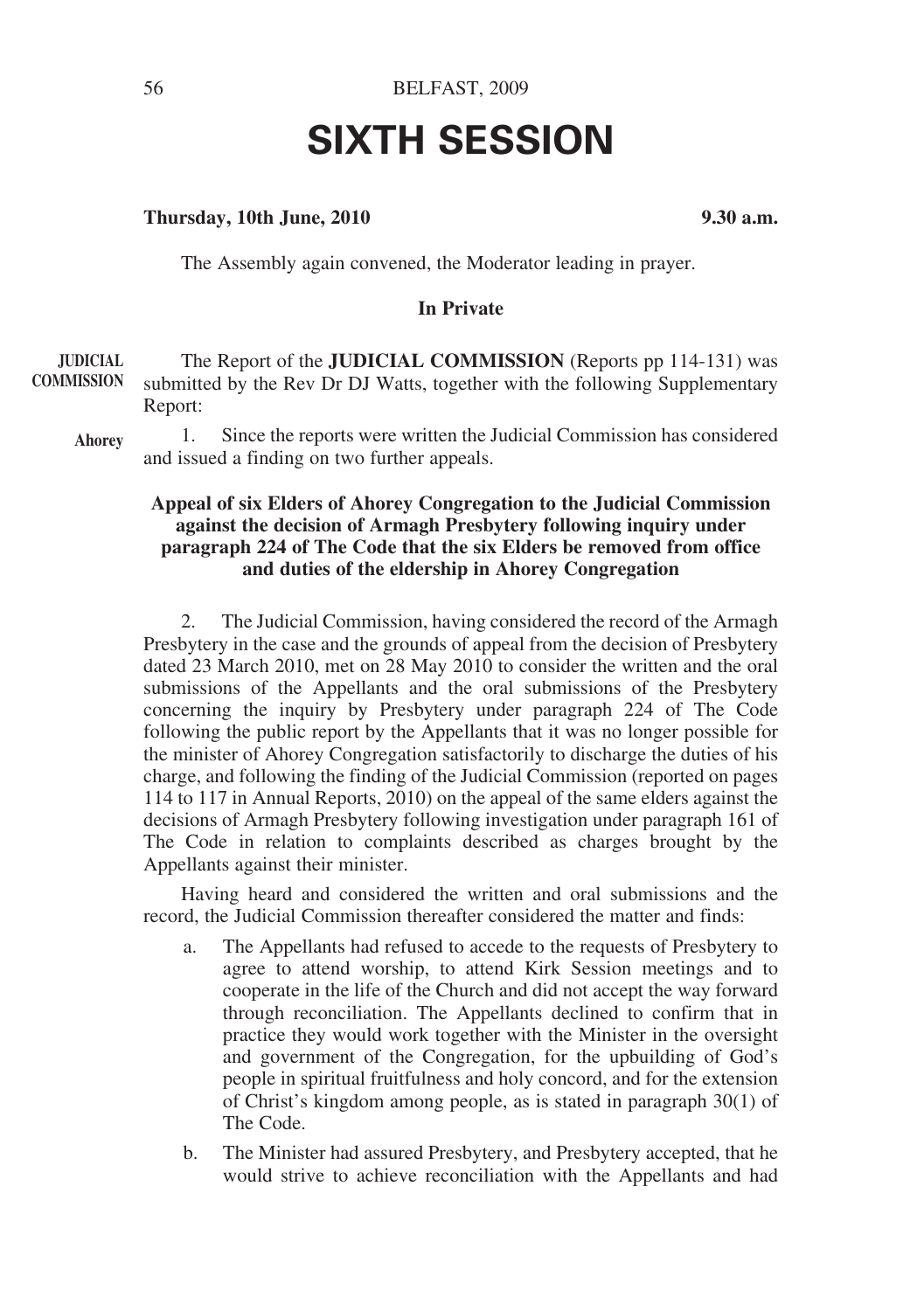identified with Presbytery the issues which he would address in connection with his ministry.

- c. The Appellants informed the Judicial Commission that they believe that the Minister is not meeting the Biblical standard and cannot fulfil the obligations of his calling, that the Minister is in a position where it is impossible for him satisfactorily to discharge the duties of his charge as stated in paragraph 224(1) of The Code, that they withdrew from worship in Ahorey on and since 13 December 2009 and that they would not worship and will not in conscience sit under his ministry. The Appellants refused to accede to the request of the Judicial Commission to act in accordance with paragraph 30(1) of the Code and to attempt reconciliation with the Minister.
- d. The usefulness of the Minister is seriously impaired by the refusal of the Appellants, who comprise 60% of the elders, to act in accordance with their duties as stated in paragraph 30(1) of The Code, by their refusal to attend worship and to sit under his ministry, and by their refusal to attempt to achieve reconciliation with the Minister.
- e. The appeal is dismissed and the decision of Presbytery affirmed.

The Judicial Commission commends the Minister and his family, the Appellants, the Kirk Session and the Congregation to the grace and peace of Almighty God and urges the Presbytery to provide ongoing pastoral care to them.

**Appeal of Sarah McAllister, Joseph McAllister and Thomas McAllister to the Judicial Commission against the decision of the Carrickfergus Presbytery Commission made on 6 May 2010 under paragraph 161(1)(d) of The Code, that the facts do not call for further investigation and that the Presbytery should take no further action concerning the graves of members of the McAllister family at Loughmorne Presbyterian Church. Loughmorne**

3. The Judicial Commission, having considered the record of the Carrickfergus Presbytery in the case including extracts from the Minutes of Loughmorne Congregational Committee, met on 28 May 2010 to hear and consider the oral submissions of the Appellants and the written and oral submissions of representatives on behalf of the Congregational Committee and of the Presbytery, finds:

- a. In September/October 2007 the Appellants caused the erection of surrounds on ten graves and the permanent sealing of four graves of deceased members of their family in Loughmorne Church graveyard ("the alterations").
- b. The Appellants believe that the former, now deceased, Clerk of Session had given oral permission in 1996 for the McAllister family to replace old grave surrounds which were in disrepair.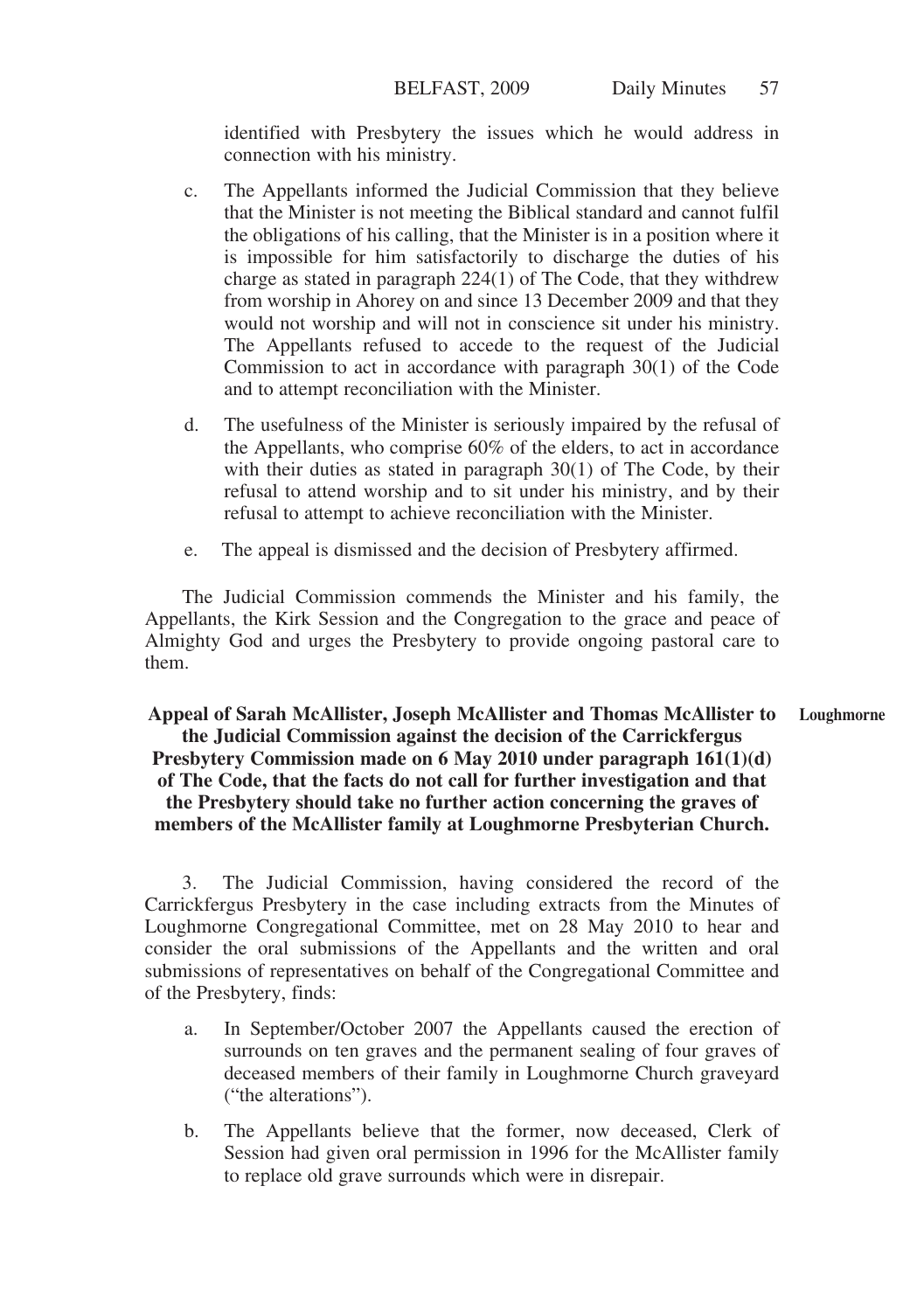#### 58 BELFAST, 2009

- c. The approval of the Congregational Committee for the alterations to the McAllister graves in 2007, which comprised cement, stones and surrounds, had not been sought or obtained.
- d. Extracts from the minutes of the Congregational Committee concerning applications by and on behalf of other families disclose that: (1) in February 1992 a request for erection of surrounds was refused and it was recorded "Bye-laws prohibit the erection of surrounds"; (2) in September 1992 a request for replacement of existing surrounds was refused; (3) on 18 September 1996 the former, now deceased, Clerk of Session stated in response to a request for erection of edging "[permission] would not be allowed as surrounds are forbidden".
- e. The Committee in 2000 required and obtained the removal of grave surrounds which had been erected by or on behalf of others without permission. In 2003 the Committee required and obtained removal of grave surrounds and covering which had been placed by others without permission. In 2009 covering on the grave by descendents of the deceased Clerk of Session without Committee approval was removed at the request of the Committee.
- f. Graveyard Rules dated 1 March 1997 include the rules "Plans for memorials must be approved by the church committee before work begins" and "Approval will not be given for surrounds". A Graveyard Rules notice appended to the graveyard wall includes the same rules.
- g. Members of the congregation and others with burial rights in the graveyard in October 2007 complained to the Congregational Committee that surrounds on McAllister family graves had been erected and graves had been sealed.
- h. Between October 2007 and August 2009 numerous requests, written and oral, were made by and on behalf of the Committee to the Appellants seeking the removal of the alterations and reinstatement of the McAllister graves to an acceptable condition, to no avail. In August 2009 the Committee instructed a contractor to remove the alterations, the costs of which and of the grass re-seeding of affected areas were borne by the Committee.
- i. The Congregational Committee acted in accordance and conformity with the bye-laws and rules concerning the graveyard and in accordance with their long standing practice and procedures in its responses to the alterations to the McAllister family graves. To have acted otherwise and to have permitted the alterations would have discriminated unfairly in favour of the Appellants and against the other families who previously and subsequently had been refused permission to carry out similar works and alterations.
- j. The Judicial Commission is satisfied that the Congregational Committee and the Presbytery Commission were justified in reaching the conclusions and decisions which are the subject of the appeal. The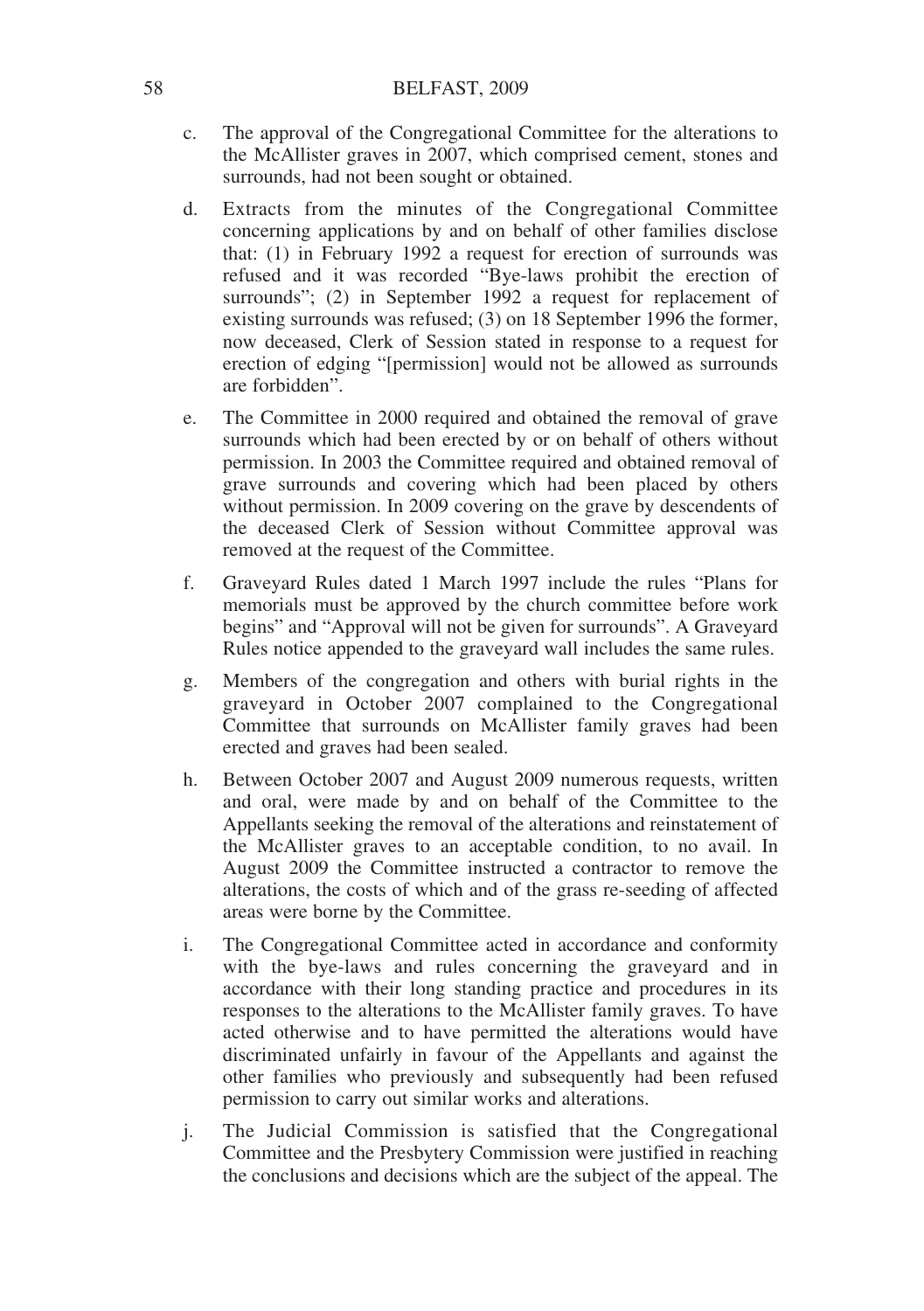appeal is dismissed and the Presbytery Commission's decision is affirmed.

- k. The Judicial Commission directs pursuant to paragraph  $161(1)(d)$  of The Code that further investigation by Presbytery or the Commission is neither appropriate nor required and that no further proceedings be taken.
- l. The Judicial Commission is conscious of the time and energy spent by those involved in trying to resolve this matter, and commends the Appellants and their families, the Minister, Kirk Session and Congregation of Loughmorne to the grace and peace of Almighty God.

Moved by the Rev Dr DJ Watts, seconded by Mr Robin Tweed and agreed: **Resolutions**

1. That the Report be received.

Moved by the Rev Dr DJ Watts, seconded by Mr Robin Tweed:

That the General Assembly approve the appointment of a Chairman of the Judicial Commission as at Appendix I, Par 2.

Moved as an amendment by the Very Rev Dr TWJ Morrow, seconded by the Very Rev Dr HA Dunlop:

That the General Assembly approve the appointment of the Chairman of the Judicial Commission following the model of the Union Commission, i.e. chaired by a senior minister of the Church.

On being put to the House, the amendment was declared lost.

On being put to the House, the original motion was declared passed.

Moved by the Rev Dr DJ Watts, seconded by Mr Robin Tweed and agreed:

3. That the General Assembly approve the definition of a "party in a case" as at Appendix I, Par 5.

#### The **MEMORIAL OF THE REV B A McDONALD** was submitted by the Rev EP Gamble. **MEMORIAL: Rev BA**

**McDonald**

To the Venerable the General Assembly of the Presbyterian Church in Ireland to meet in Belfast on 7th day of June, 2010.

## **The Memorial of the Rev Barbara Ann McDonald Respectfully Showeth:**

That she was born on 23rd July, 1949 and ordained to the Christian ministry in Cregagh Congregation on 27th January, 1991;

That she was called and installed to the pastoral oversight of the Congregations of Caledon and Minterburn on 19th March, 1993, where she continues to minister;

That she is also the principal carer for her husband who has a progressive illness and requires an increasing amount of her time and attention;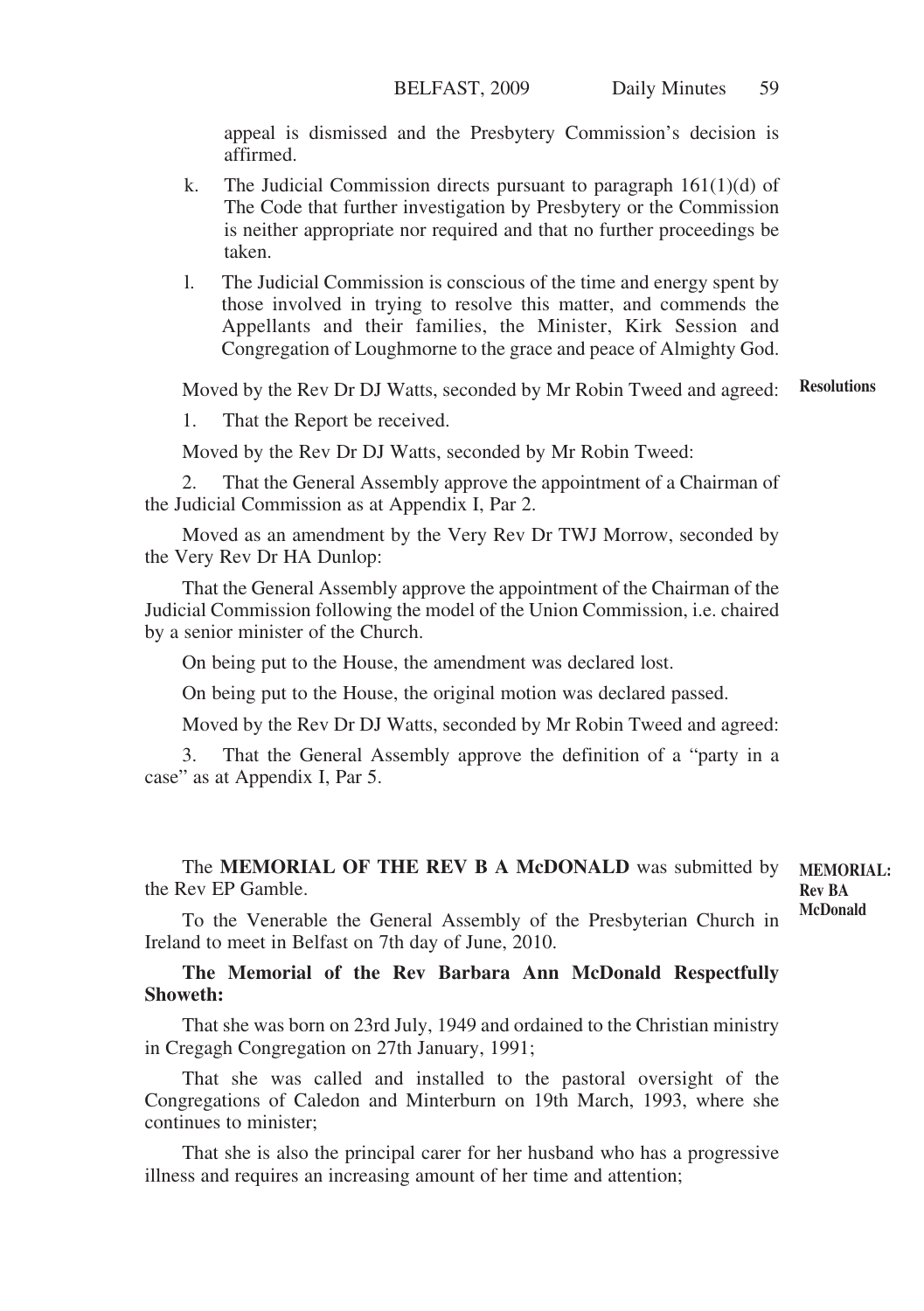That for this reason she wishes to demit the charges of Caledon and Minterburn and seeks to retire early under Code Par 223(3);

Memorialist, therefore, prays your Venerable Assembly to grant special leave to the Rev Barbara Ann McDonald to retire on 1st September, 2010, upon terms to be recommended by the Committee on Pensions and Assessments of the Board of Finance and Personnel.

And Memorialist, as in duty bound, will ever pray.

#### ANN McDONALD

10 May 2010

Licensed by the Armagh Presbytery at its meeting on the 11th day of May, 2010 and transmitted with the strong recommendation that its prayer be granted.

EP GAMBLE, Moderator

JAMES GORDON, Clerk

Moved by the Rev EP Gamble, seconded by the Rev James Gordon, and agreed:

That the Memorial be received and its prayer granted.

# **In Public**

| <b>TRUSTS</b><br><b>COMMISSION</b> | The Report of the COMMISSION ON TRUSTS (Reports p 311) was<br>submitted by Mr AJ Rankin.                                                                                  |  |
|------------------------------------|---------------------------------------------------------------------------------------------------------------------------------------------------------------------------|--|
| <b>Resolutions</b>                 | Moved by Mr AJ Rankin, seconded by the Rev Dr DJ Watts, and agreed:                                                                                                       |  |
|                                    | That the Report be received.<br>1.                                                                                                                                        |  |
|                                    | That the Commission on Trusts for the ensuing year be appointed in<br>2.<br>accordance with Par 130 of the Code as follows:-                                              |  |
|                                    | Moderator, Clerk, AJ Rankin (Convener); V Revs Dr D Clarke, Dr S<br>Hutchinson; Rev WJ Orr; Sir Eric McDowell, Messrs D Bell, W Ervin, G<br>McCullagh, J Millar, AT Ross. |  |
| <b>TRUSTEES</b>                    | The Report of the <b>TRUSTEES</b> (Reports pp 312-316) was submitted by Mr<br>David Bell, CB.                                                                             |  |
| <b>Resolutions</b>                 | Moved by Mr David Bell, CB, seconded by the Rev Wilfred Orr and<br>agreed:                                                                                                |  |
|                                    | That the Report be received.                                                                                                                                              |  |

2. That the recommendation regarding the Mrs A M Davidson Trust be adopted.

3. That the recommendation regarding the Sir Wm V McCleery Trust be adopted.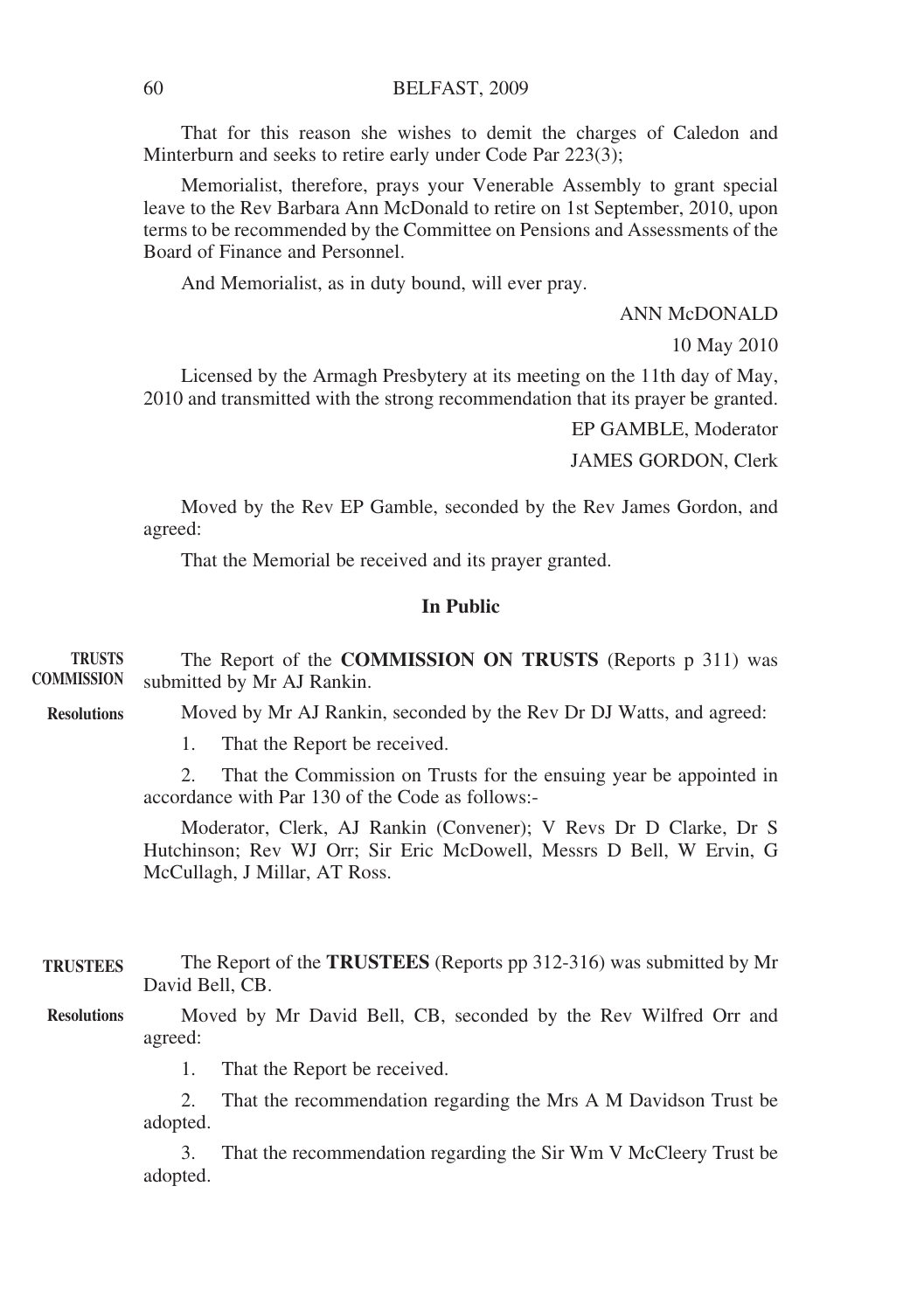4. That the recommendation regarding the Miss Irene Scott Trust be adopted.

5. That the recommendation regarding the Miss Ida Mary McGeown Trust be adopted.

6. That the recommendation regarding the Victor Morrow Trust be adopted.

7. That in accordance with the Will of the late John Getty the following be constituted as the Committee for the "direction and management of the application" of the income from the Getty Bequest:

Very Rev Dr S Hutchinson, Revs Dr DJ Watts, RJA Bell, WJ Orr; Mr Wilson Ervin, CBE, Sir Eric McDowell, Mr David Bell, CB, Mr AT Ross, Mr John Millar, OBE.

The Report of the **BOARD OF SOCIAL WITNESS** (Reports pp 202-227) was submitted by Mr Lindsay Conway, OBE. **SOCIAL WITNESS BOARD**

Moved by Mr Lindsay Conway, OBE, seconded by the Rev RA Liddle, and agreed: **Resolutions**

1. That the Report be received.

2. That the General Assembly emphasise the need for adequate funding of Social Witness Board Projects by Central Government, the Health Trusts, Probation Board, the Justice Sector and Supporting People. **Funding**

3. That the General Assembly celebrate the success of 60 years continued care of and Christian witness to older people in our communities since the opening of Adelaide House by the Presbyterian Residential Trust. **Residential Trust**

4. That the resignation of the Rev John Noble as Convener of the Older Peoples Services Committee be accepted, that he be thanked for his services and that the Rev John Seawright be appointed in his place.

5. That the General Assembly instruct the Board of Social Witness with the Church and Society Committee to campaign and lobby government departments to ensure that services are not cut to unacceptable levels. **Service Cuts**

6. That the General Assembly thank all those who volunteer within the activities of the Board of Social Witness and those who give freely of their time to supplement the work done and enhance the service provided by the Board. **Volunteers**

7. That the Board of Social Witness, with its associated working Committees for the ensuing year, be appointed in accordance with Par 281 of the Code as follows:-

**Rev RA Liddle, Convener**

**L Conway, Secretary**

(a) The Moderator and Clerk of Assembly, Board Convener and Secretary, Residential Services Manager.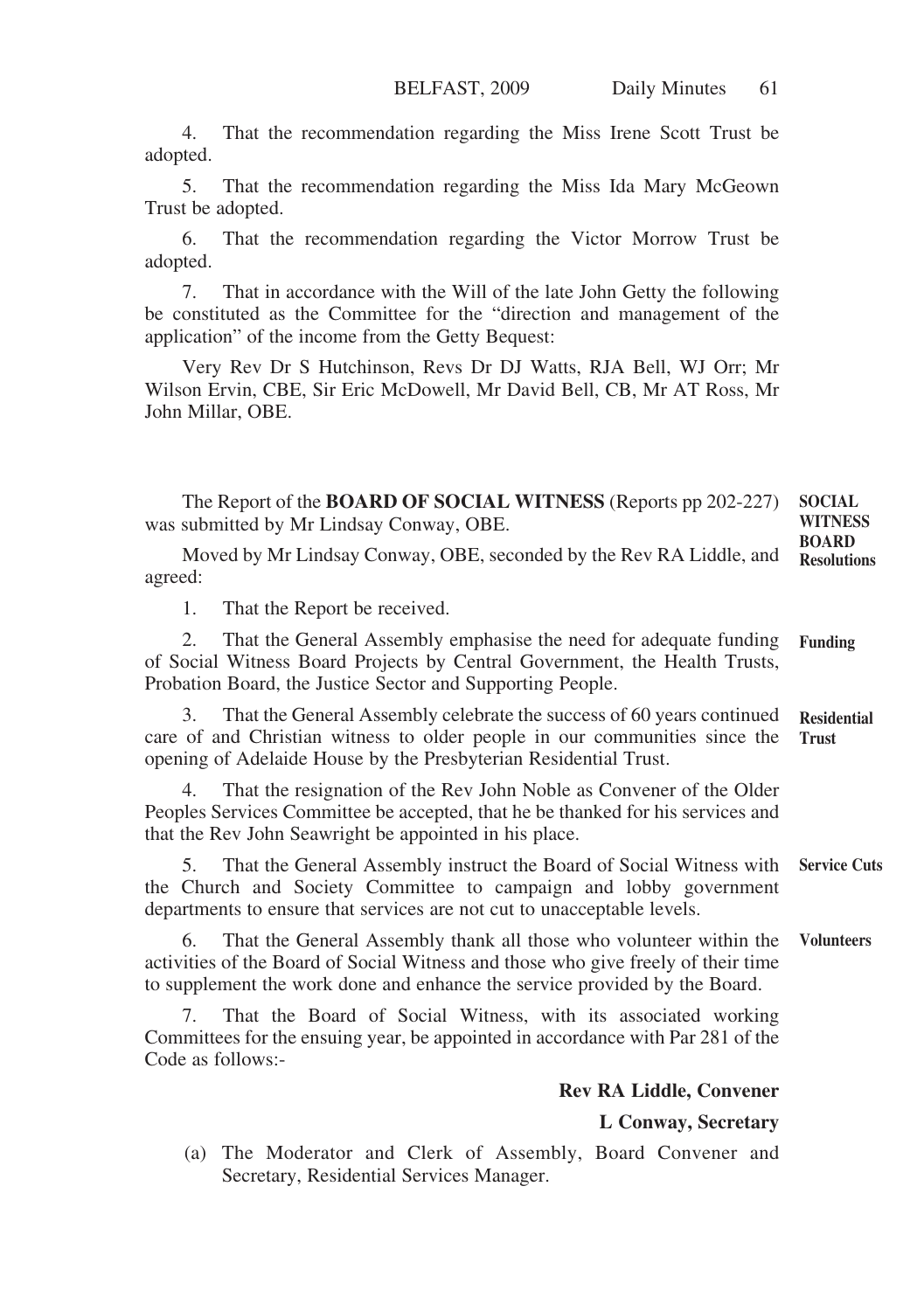#### BELFAST, 2009

- (b) Revs HS Boyd, Dr WJA Sleith; Laurence Willoughby Revs WJI Thompson, PL McKelvey, BA McDonald — Revs CK McDowell, DB McCorriston; Mrs Phyllis Linton — Revs JK Doherty, JN Seawright; Mrs Sadie McCullough — Revs JA Braithwaite, BR Hughes; Miss Muriel Cromie — Rev RD Maxwell; Mrs Margaret Cromie, AJ Spence — Revs David Chapman, AE Tolland; Mrs Kay Fisher — Rev Dr RA Kane; Mrs Lorna Livingston, Miss Helen Lowry — Revs Amanda Best, RA Mulholland; Mrs Heather Buick — Rev RJ Hyndman; Barry Redhead, Mrs Joan Telford — Dr Diana Patterson, Brian Magowan, Mrs A Magowan — Revs SW Rea, DT Moore; Elizabeth Nicholson — Rev PD Thompson; Mrs Ruby Hamilton, Mrs Elsie Kinnear — Rev WJA Buchanan; Mrs Joyce Blackburn, Mr Wilfred Carleton — Rev NJE Reid; RE McWilliams, Mrs Esther Barry — Rev Kenneth Nelson; Mrs EM Patterson, Miss IM Anderson — Revs Dr Mark Jones, Denis Bannerman; Mrs Maeve Magowan — Rev JL Tosh; Neil Simpson, Mrs Jane Robinson — Rev SJM Lindsay; WR McKee, Mrs Eva Russell.
- (p) President, Home Vice President and General Secretary of PW; Mrs Anne Thompson, Mrs Winnie Moffett, Mrs Margaret Stevenson, Mrs Sandra Stokes, Mrs Lynda Stothers.

## **A. SPECIALIST MINISTRIES COMMITTEE**

#### **Very Rev Dr WD Patton, Convener**

- (a) The Moderator and Clerk of Assembly, Board Convener, Committee Convener, Director of Social Service, Convener Kinghan Mission, Chaplains, Forces, Student Services Committees.
- (x) Rev AJA Rosborough; Miss Muriel Cromie, Mrs Carol Houston.
- (y) Rev SJM Lindsay; Mrs Kay Fisher, Mrs Winnie Moffett.

#### **B. OLDER PEOPLE SERVICES COMMITTEE**

#### **Rev JN Seawright, Convener**

- (a) The Moderator and Clerk of Assembly, Board Convener, Committee Convener, Director of Social Service, Residential Services Manager, Rev John Noble.
- (x) Local Support Committee Representatives.
- (y) Revs Amanda Best, JN Seawright, PD Thompson, CK McDowell; Mrs Margaret Stevenson, Mrs Winnie Moffett, Mrs Caroline Hawthorne, Mrs Lynda Stothers.

#### **C. FAMILY SERVICES COMMITTEE**

#### **Rev Anne Tolland, Convener**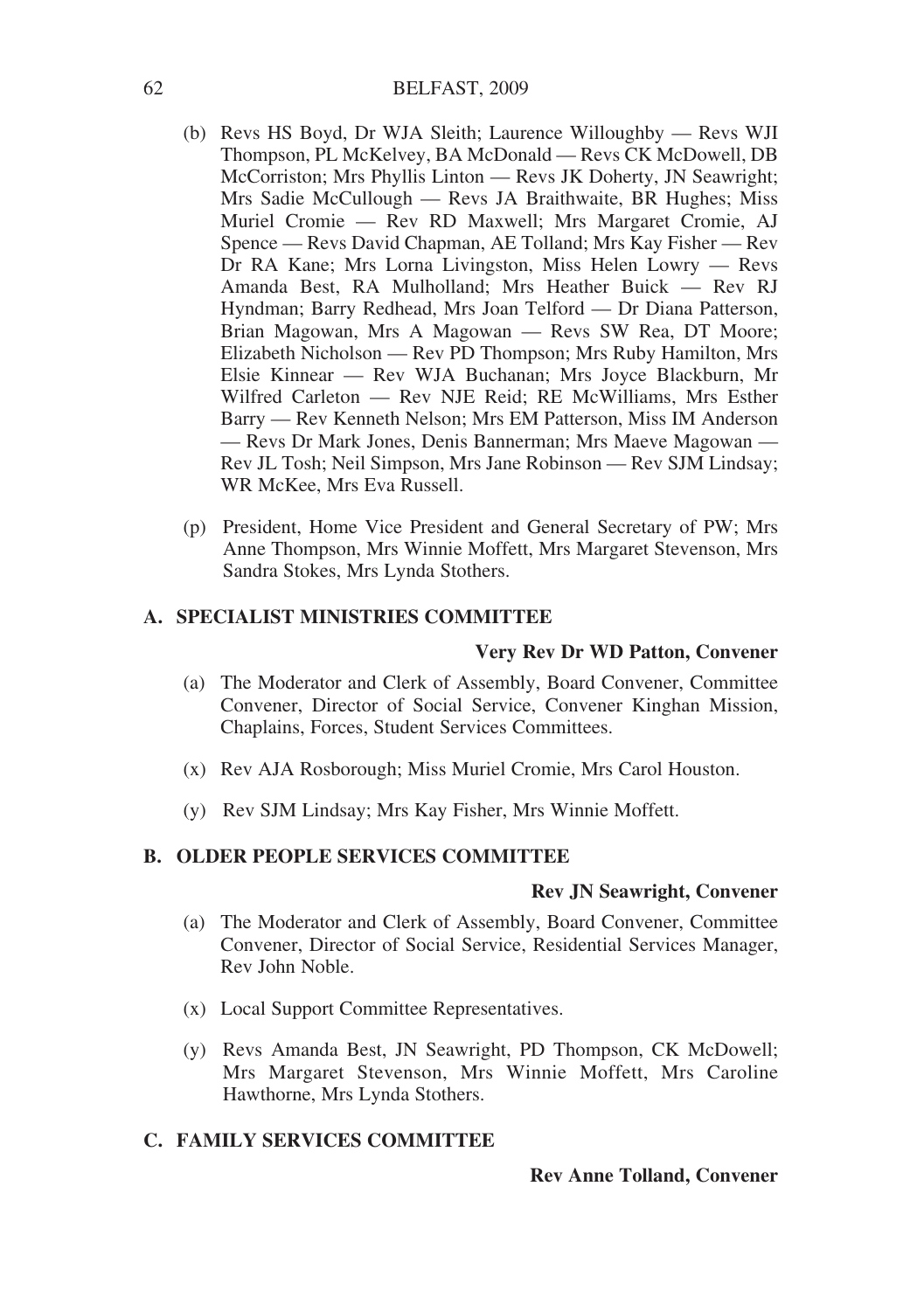- (a) The Moderator and Clerk of Assembly, Board Convener, Committee Convener, Director of Social Service, Conveners Taking Care, Disability.
- (x) Dr Paul Gray, Mrs Margaret McGuiggan, Mrs Sylvia McCracken.
- (y) Miss Muriel Cromie, Mrs Winnie Moffett, Mrs Maeve Magowan.

# **D. ADULT SERVICES COMMITTEE**

#### **Rev CW Megaw, Convener**

- (a) The Moderator and Clerk of Assembly, Board Convener, Committee Convener, Director of Social Service, Conveners Addiction Services, Carlisle House and Thompson House, Residential Services Manager.
- (x) Dr Lesley Calderwood, David McAuley, John Luke.
- (y) Revs JK Doherty, Dr Mark Jones; Laurence Willoughby.

The **Overture anent Par 57 of the Code** (Reports pp153-154) was **Overtures**submitted by the Rev TD Gribben.

Moved by the Rev TD Gribben, seconded by the Rev Dr SA Matthews, and agreed:

1. That the overture anent Par 57 of the Code be received and placed on the books.

2. That the overture anent Par 57 of the Code be made an Interim Act.

The **Overtures anent Pars 106(g), 128(3), 128(5)(a), 128(5)(d), 128(6)(b) of the Code** (Reports pp153-157) were submitted by the Rev Dr SA Matthews.

Moved by the Rev Dr SA Matthews, seconded by the Rev TD Gribben, and agreed:

1. That the overtures anent Pars 106(g), 128(3), 128(5)(a), 128(5)(d), 128(6)(b) of the Code be received and placed on the books.

2. That the overtures anent Pars 106(g), 128(3), 128(5)(a), 128(5)(d), 128(6)(b) of the Code be made Interim Acts.

The **Overtures anent Pars 190(2)(c), 238(1), 245(1), 245(2)(a), 274(4), 274(8), 274(10), 233(4), 260(f), 274(5)(c)(ii) and (iii), 274(7), 274(13), 274(5), 274(12) of the Code** (Reports pp154-157) were submitted by the Rev Dr SA **Matthews**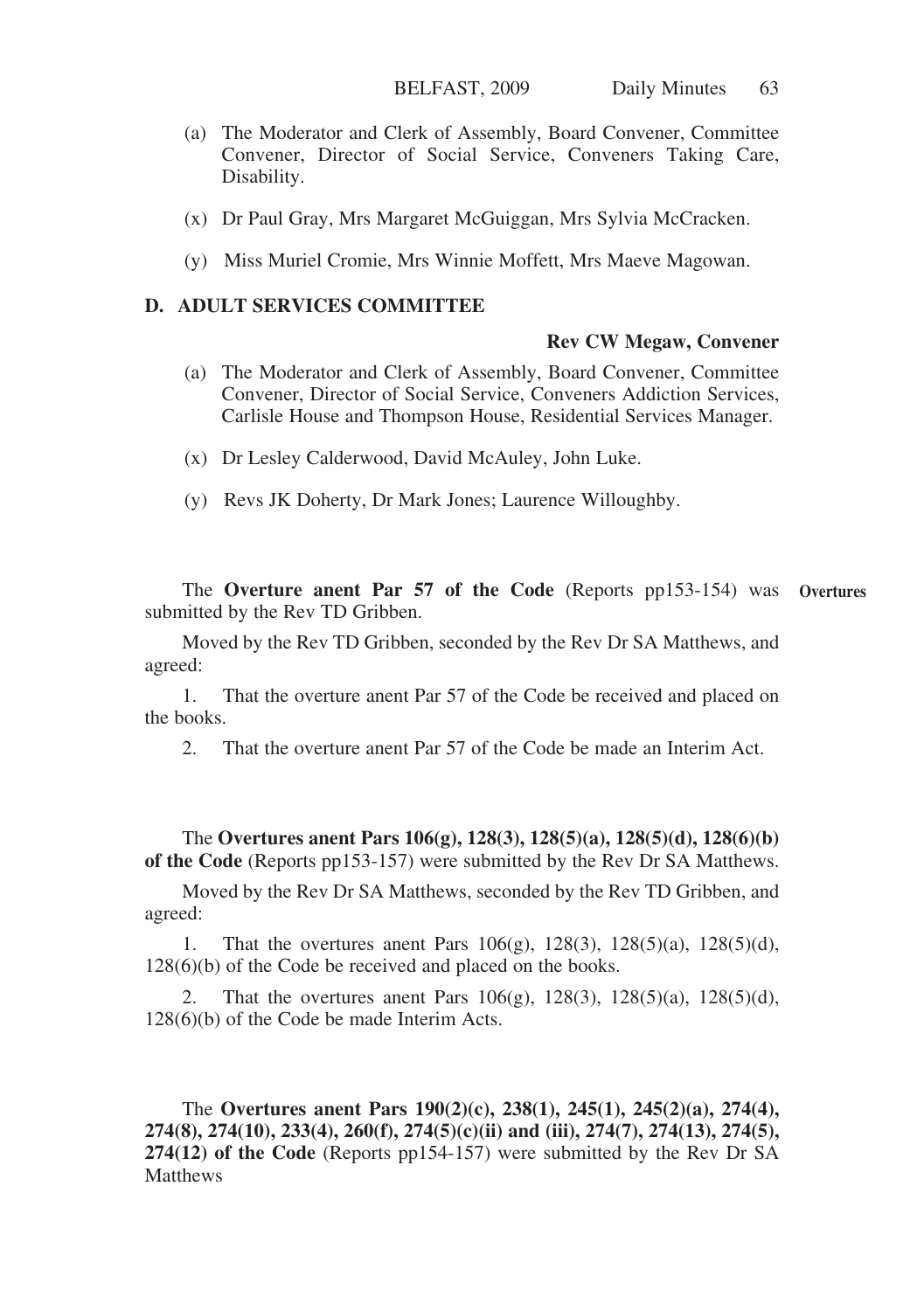Moved by the Rev Dr SA Matthews, seconded by the Rev TD Gribben, and agreed:

That the overtures anent Pars 190(2)(c), 238(1), 245(1), 245(2)(a), 274(4), 274(8), 274(10), 233(4), 260(f), 274(5)(c)(ii) and (iii), 274(7), 274(13), 274(5), 274(12) of the Code be received and that, under Par 111 of the Code, they be made the rule of the Church.

A corrected form of **Overture anent Par 274(6) of the Code** was submitted by the Rev TD Gribben as follows:

#### **Anent Par 274(6) of the Code**

It is hereby overtured to the General Assembly to enact that Par 274(6) of the Code be deleted and the following substituted in its place:

274(6)(a) Where in the opinion of the Commission the pastorate of two or more congregations may be linked the Commission shall consult with the Kirk Sessions and Congregations involved (either directly or through the Presbytery), with the Presbytery itself and, in the case of Home Mission Congregations, with the Board of Mission in Ireland. The Commission shall endeavour to agree the terms with the Kirk Sessions involved. Where it proves impossible to obtain the agreement of one or more Kirk Sessions, but the Presbytery consents and in the case of Home Mission congregations the Board of Mission in Ireland consents, terms of linkage shall be fixed by the Commission, a date for its commencement set and such action reported in due course to the Assembly. These terms shall be binding on all the parties concerned. The same action may be taken to facilitate a porting. The Commission shall be the final authority as to the area of porting to be effected.

(b) No congregation shall be dissolved or amalgamated, with loss of its identity, except by authorisation from the Assembly. Where the Commission has been instructed by the General Assembly to agree terms, where one or more congregations are being amalgamated or dissolved by resolution of the Assembly, the Commission shall endeavour to agree the terms with the Kirk Sessions involved. Where it proves impossible to obtain the agreement of one or more Kirk Sessions, but the Presbytery consents, and in the case of Home Mission congregations the Board of Mission in Ireland consents, the terms shall be set by the Commission and shall be binding on all the parties concerned.

(c) When any congregation is considering a proposal for dissolution, amalgamation or linkage with another congregation, no arrangements regarding the sale of its properties and distribution of the proceeds or the income therefrom shall be made without first obtaining the agreement of the Commission.

(d) Where it is decided that within five years from the date of the leave to call the vacant congregation/s shall be linked with another congregation or congregations where there is still a minister in active duty (hereafter referred to as "the other congregation or congregations"), the Commission may issue leave to call to the vacant congregation/s on deferred linkage terms.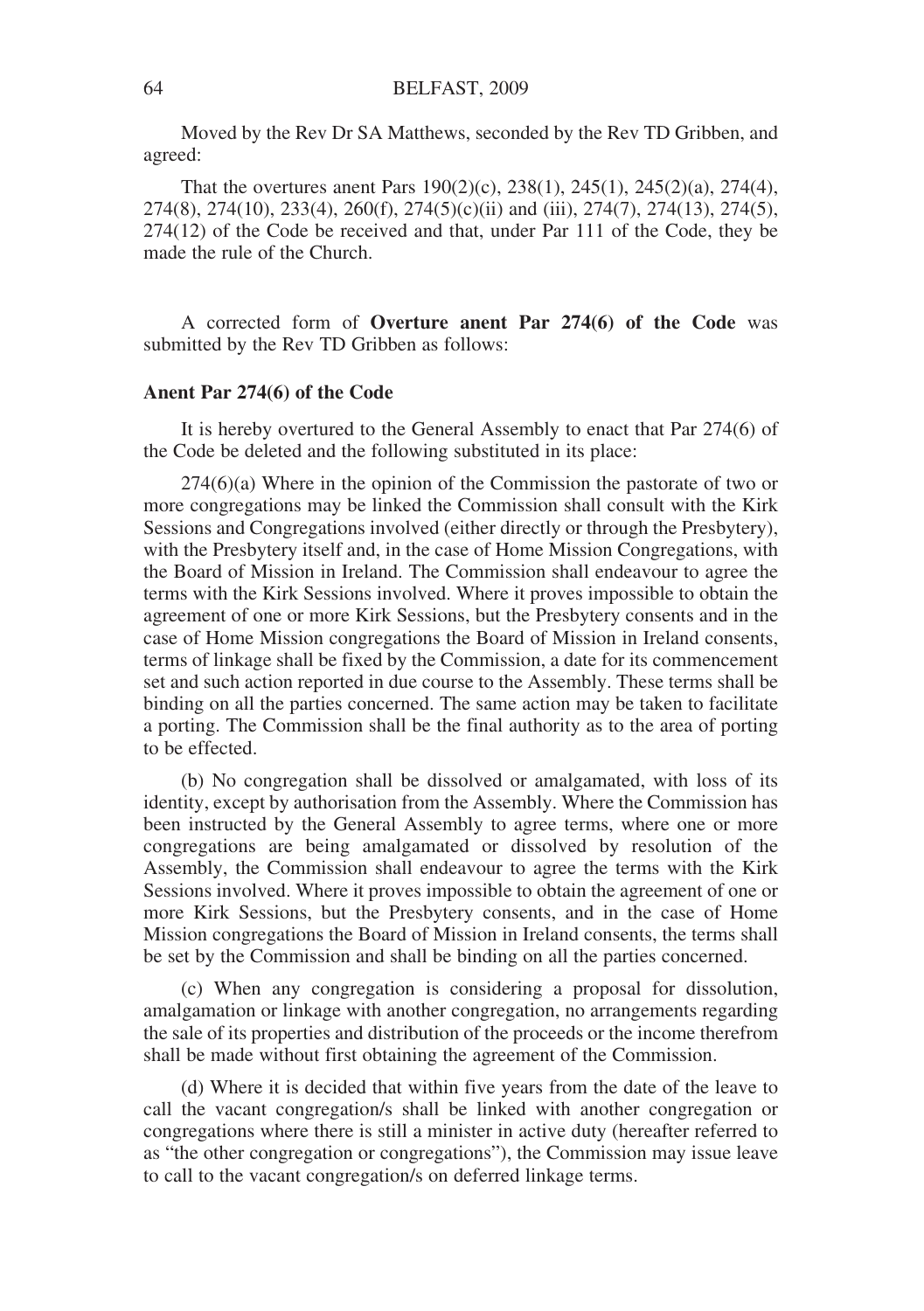- (i) The Union Commission will have power to direct that in the choice of a Minister the vacant congregation or congregations and the other congregation or congregations shall act as one congregation and the Kirk Session as one Kirk Session.
- (ii) The rights and entitlements of the active minister/s in the other congregation or congregations shall not be adversely affected by this arrangement.
- (iii) When the minister/s in active duty retires or ceases to be minister/s of the other congregation or congregations in the deferred linkage the Union Commission shall agree final terms of linkage and the Presbytery arrange a service of installation in the other congregation or congregations.
- (iv) If the minister called to the original vacant congregation in the deferred linkage resigns his charge, the same procedure as above will be followed.

Moved by the Rev TD Gribben, seconded by the Rev Dr SA Matthews, and agreed:

That the overture anent Par 274(6) of the Code be received and that, under Par 111 of the Code, it be made the rule of the Church.

The Report of the **GENERAL BOARD** (Reports pp 14-113) - debate resumed (see page 48) **GENERAL BOARD (contd)**

Moved by the Rev Dr DJ Watts, seconded by the Rev Prof Andrew Gibson: **Resolutions**

#### **Doctrine Committee**

22. That the Report of the Doctrine Committee be sent down to Presbyteries for comment and report to the Convener by 31 December, 2010. **Doctrine**

Moved as an amendment by Rev JA Curry, seconded by the Rev JH Flaherty:

That the report of the Doctrine Committee be sent down as an Interim Report to Presbyteries for comment and report to the Convener by 31st December 2010.

On being put to the House, the amendment was declared lost.

On being put to the House, the original motion was declared passed.

Moved by the Rev Dr DJ Watts, seconded by the Rev Prof Andrew Gibson and agreed:

#### **Global Concerns Committee**

23. That the General Assembly note the work of the Global Concerns Committee and thank all those involved in the various Panels. **Global Concerns**

24. That the following grants be made from the Incidental Fund: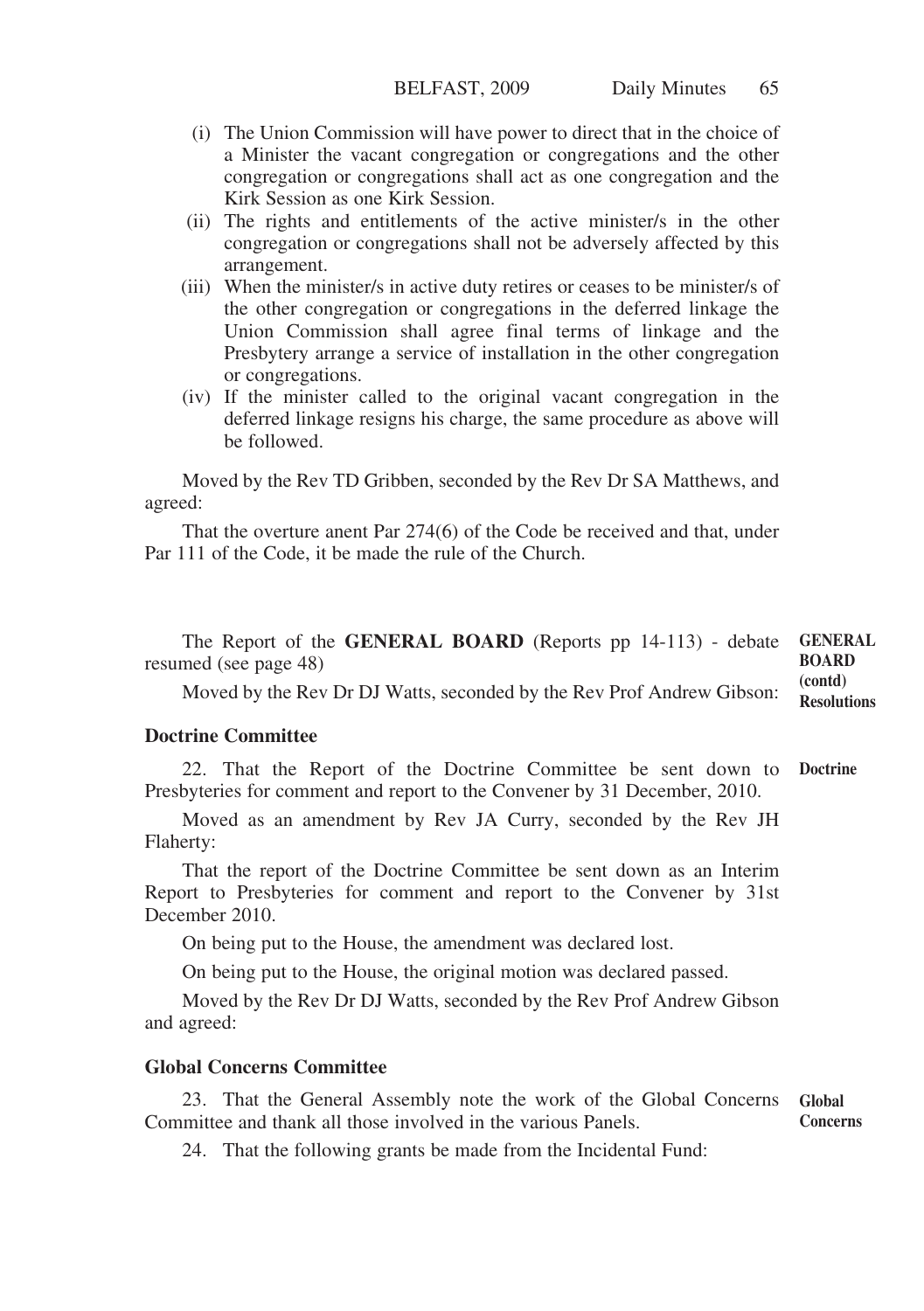| Embrace (NI)                                       | £5,000 |
|----------------------------------------------------|--------|
| Churches Asylum Network (ROI)                      | £500   |
| Valeka Trust and Diakonia Council of Churches (SA) | £1.500 |

#### **Church Relations Committee Church Relations**

25. That the General Assembly welcome the merger of the World Alliance of Reformed Churches and the Reformed Ecumenical Council into the World Communion of Reformed Churches.

26. That the Rev Lorraine Kennedy-Ritchie replace the Rev Dr Allen Sleith as a delegate to the Uniting General Council Meeting of the World Communion of Reformed Churches.

27. That the General Assembly appoint the following:

**To the Irish Council of Churches Executive:** the Revs John Brackenridge, Lorraine Kennedy-Ritchie, Dr Donald Watts.

**To the Irish Inter-Church Committee:** the Revs Gabrielle Farquhar, Dr Donald Watts.

28. That the following grants be made available from the Incidental Fund:

| Irish Council of Churches                  | £19,000 |
|--------------------------------------------|---------|
| Irish Inter-Church Meeting                 | £10,000 |
| Conference of European Churches            | £5,000  |
| Community of Protestant Churches in Europe | £3,000  |
| Church and Society Commission (Brussels)   | £2,000  |
| World Communion of Reformed Churches       | £13,000 |

**Recognised Ministries Committee Recognised**

**Ministries**

29. That the General Assembly adopt the recommendations of the Recognised Ministries Committee on Ministers and Licentiates without Charge.

30. That the Recognised Ministries Committee be thanked for its work and discharged, with any residual responsibility being passed to the Reception of Ministers and Licentiates Committee.

#### **Church and Society Committee Church and**

**Society**

31. That the General Assembly adopt "Human Rights Position Paper – A Church Perspective" (Appendix 1) as guidance for the Presbyterian Church in Ireland.

32. That the General Assembly note the General Board's submission to the consultation paper: "A Bill of Rights for Northern Ireland : Next Steps".

33. That the General Assembly believe that the administration of funding from the Dormant Accounts Scheme by the Big Lottery is only helpful if a way can be found to show that the monies received are not raised by gambling.

Business lapsed on Standing Orders (see page 71)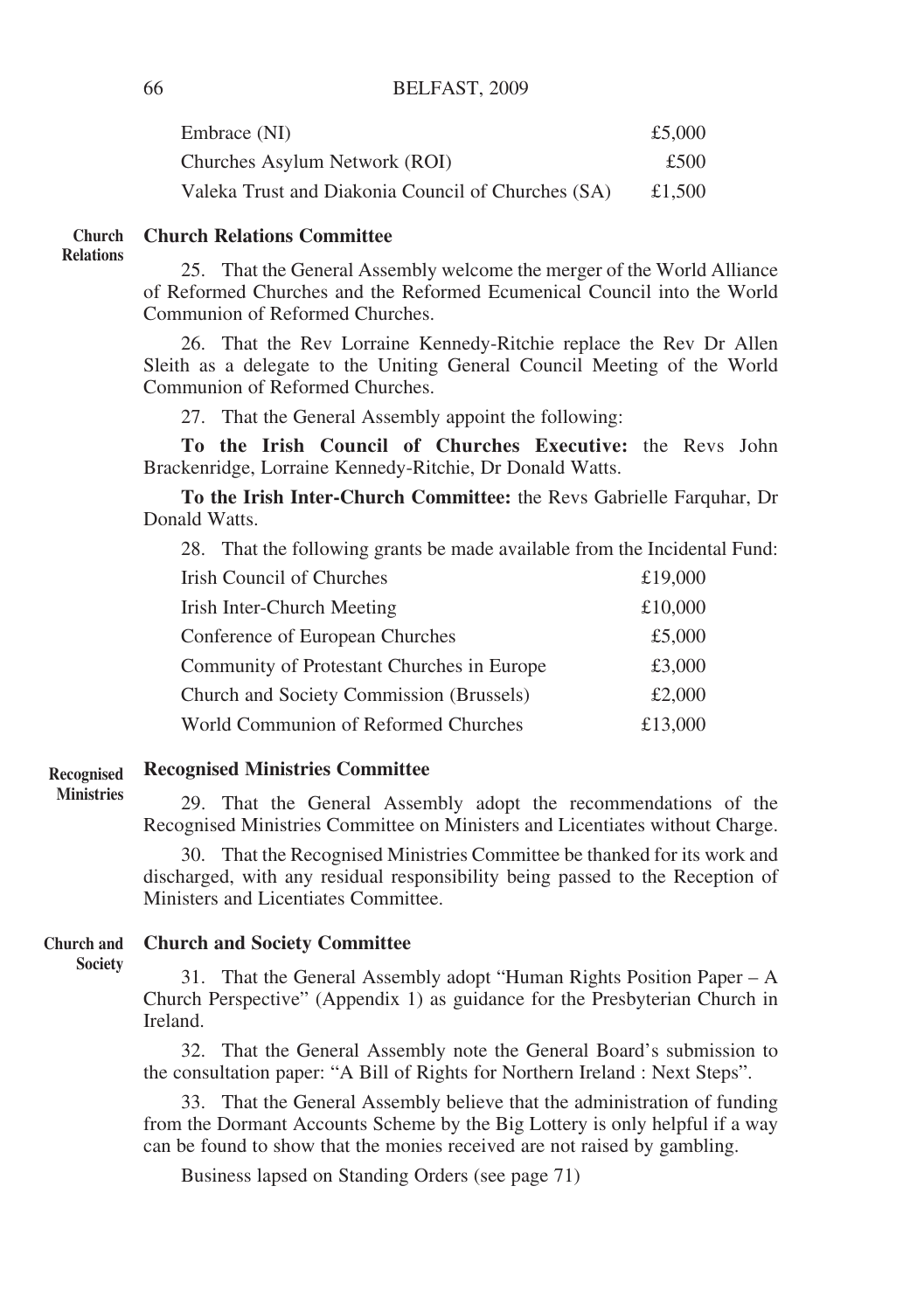#### **Intermission**

The Assembly engaged in worship conducted by the Moderator, who invited Mrs Joyce Anderson to read and the Rev Dr Donald Watts to address the Assembly.

The sederunt came to a close at 1.00pm the Moderator pronouncing the **Benediction** 

————————

# **SEVENTH SESSION**

#### **Thursday, 10th June, 2010 2.00 p.m.**

**EDUCATION BOARD**

The Assembly again convened, the Moderator leading in prayer.

The Report of the **BOARD OF EDUCATION** (Reports pp 264-271) was submitted by the Rev Robert Herron, together with the following Supplementary Report:

#### **Mr Brian Duffy**

Brian Duffy has served as Director of Secondary Education in the Republic of Ireland since 1993. Due to his increasing workload as a Principal of a school in the Republic he has had to review his external voluntary commitments and in May 2010 informed the Board that he was standing down. During the past 17 years, Brian has served on the Board of Education, the State Education Committee and the Secondary Education Committee. In his succinct annual report to the General Assembly and regular contributions to the Board of Education he kept the Church appraised of developments in Secondary Education in the Republic of Ireland. The Board thanks him for his commitment, valuable insights and professional expertise which have enabled the Church to make an informed contribution to secondary education in the Republic of Ireland.

Moved by the Rev Robert Herron, seconded by the Rev Dr CD McClure and agreed: **Resolutions**

1. That the Report be received.

2. That the General Assembly unreservedly support the Transferor Representatives' Council (TRC) in seeking the continuation of rights given to the Church of Ireland, Presbyterian Church in Ireland and Methodist Church in Ireland, on the transfer of their schools to the State, namely the legal right to appoint governors to those transferred schools and their successors and the right **Transferors' Rights**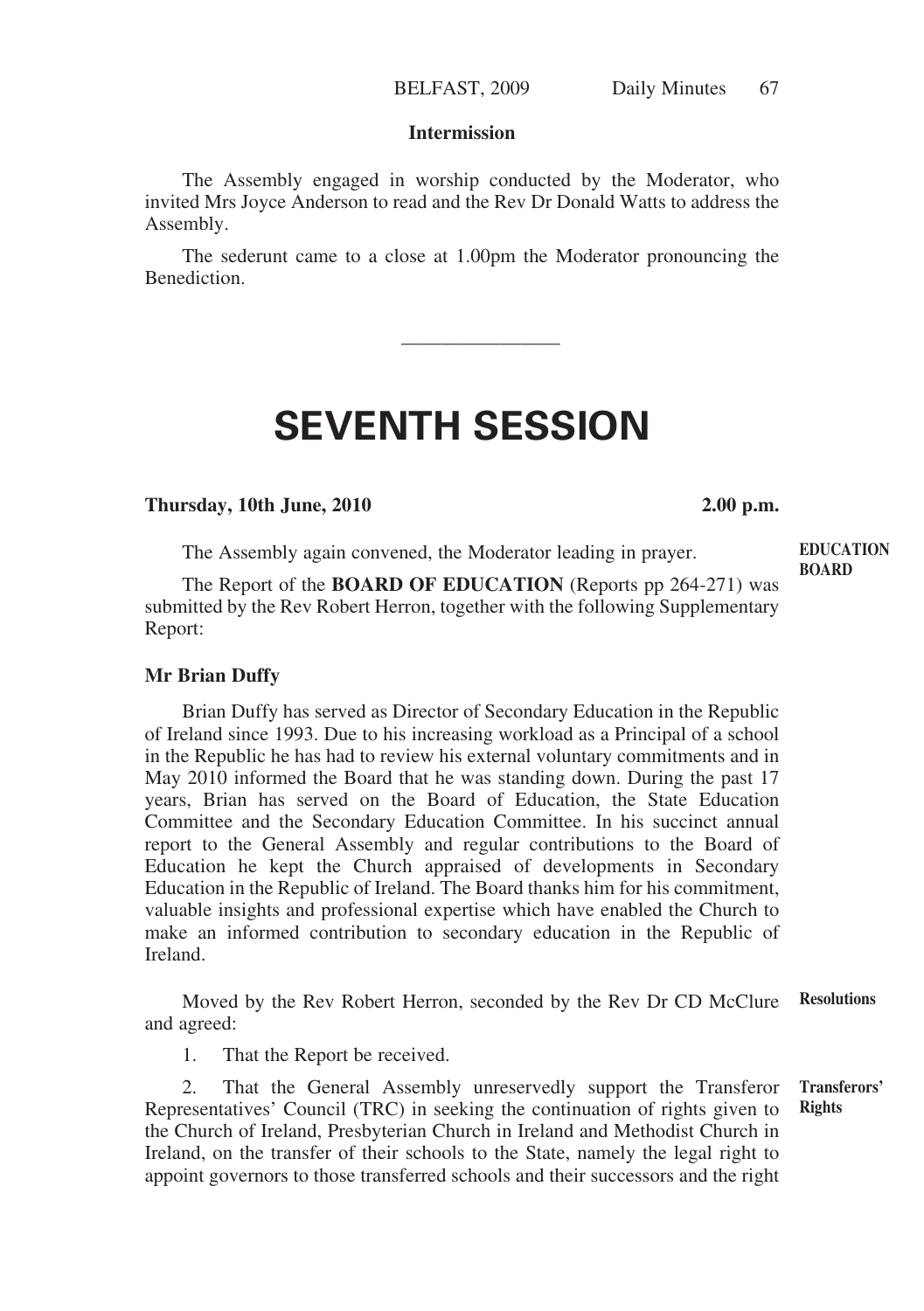to membership of the regional ownership and decision making bodies for those schools and their successors.

3. That the General Assembly, recognising that the Controlled Sector has had from its outset a Christian ethos which reflects its church-related character and origin, call upon the Minister for Employment and Learning and the Northern Ireland Assembly to ensure, with regard to any proposed merger between Stanmillis University College and the Queen's University of Belfast, that: **Proposed Merger**

- part of the training of teachers for this sector will both make them aware of the sector's distinctive ethos and also equip and prepare them to teach within it;
- teachers will be adequately prepared to teach the Religious Education syllabus within Controlled schools, with its distinctly Christian and Biblical basis.

4. That the General Assembly, aware of the difficult economic circumstances both in Northern Ireland and the Republic of Ireland, call upon the government in each jurisdiction to ensure that the education of children and young people remains a priority. **Priority of Education**

> 5. That the resignation of the Rev Dr Colin McClure as Convener of the State Education Committee be accepted and that he be thanked for his services.

> 6. That the members of the State Education Committee be thanked for their services and that the Committee be discharged.

> 7. That the resignation of the Rev Robert Herron as Convener of the Board of Education be accepted, that he be thanked for his services and that the Rev Dr Colin McClure be appointed in his place.

> 8. That the Board of Education, with its associated working Committees for the ensuing year, be appointed in accordance with Par 284 of the Code as follows:

# **Rev Dr CD McClure, Convener**

# **Rev TD Gribben, Secretary**

- (a) The Moderator, Clerk and Deputy Clerk of Assembly, Board Convener, Principal UTC, Full-time University Chaplains, Transferors' Representatives on Area Boards, Directors of Primary & Secondary Education in the Republic of Ireland, Rev Robert Herron.
- (b) Revs WG Cameron, RJ Montgomery Revs John Hutchinson, TA McNeely — Rev KWJ Hanna; William McCartney — Rev Brian McMillen; William McDowell — Rev AT Wimberley; CWL Graham — Miss J Williams, Mrs Hilary Gourley — Rev Karen Campbell; Richard Wallace — Revs TV Mawhinney; ME Donald — Rev Dr SR Jones; Alan Rowan — Rev AA Cole; Gary McCreery — J Wilkinson, AJ Cochrane — Rev GD Campbell; Mrs Eleanor Petrie — Rev MN Davidson; Mervyn Patton — Rev TD Hagan; Ronnie Gillanders — Revs BD Colvin, DJ Irvine — Revs RA Campbell, Miss C Trimble —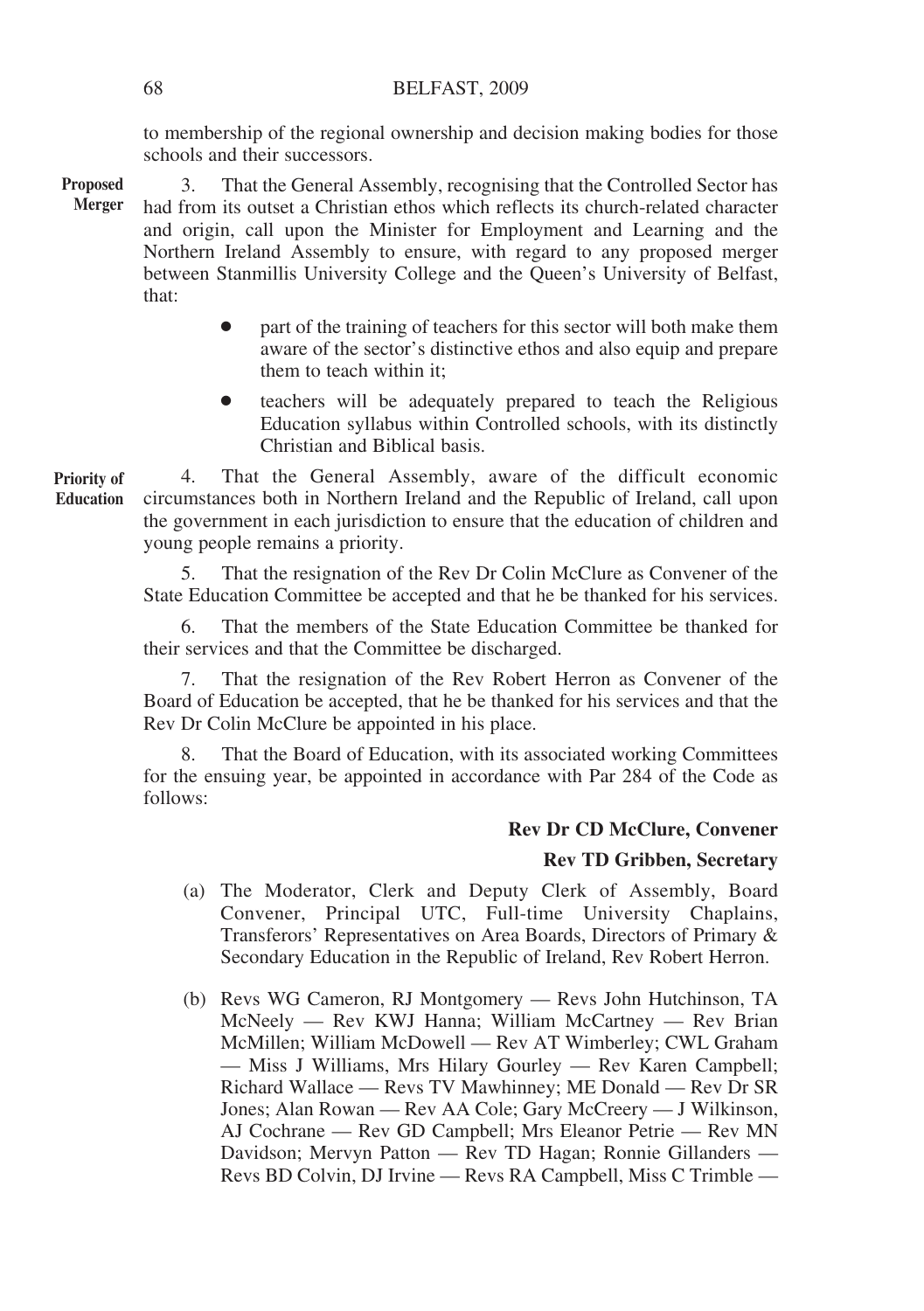Rev JT Magowan; Mrs Mildred Poots — Mrs IK Nesbitt, DMcC Humphries — Rev GWD Stewart; Robert Stewart.

(g) Revs Dr TR Buick, PE Dickinson; John Shivers, Mrs M Robinson, Dr M Hollinger, Mrs J Bell.

The Report of the **BOARD OF YOUTH AND CHILDREN'S MINISTRY** (Reports pp 228-241) was submitted by the Rev JP Moxen. **CHILDREN'S MINISTRY BOARD**

Moved by the Rev JP Moxen, seconded by the Rev Christoph Ebbinghaus, and agreed: **Resolutions**

1. That the Report be received.

2. That the General Assembly direct Presbyteries to appoint a panel, including at least two people under 25, to examine the SPUD report on 'Young People and the Church', to consider the appended questions and to report back to the SPUD Working Group through the Board of Youth and Children's Ministry by the end of December 2010. **SPUD Report**

3. That the General Assembly ask the Business Board to take the appropriate steps to ensure that those under 25 years of age are represented within General Assembly structures.

4. That the General Assembly approve the Youth and Children's Project **Project** to support the work of SAT-7 Kids television channel in the Middle East.

5. That the resignation of the Rev Steve Stockman as Convener of the Research and Education Committee be accepted, that he be thanked for his services and that Lynda Gould be appointed in his place.

6. That a grant of £9,545 be paid from the Incidental Fund to Youth Link: **Youth Link**NI.

7. That the Board of Youth and Children's Ministry, with its associated working Committees for the ensuing year, be appointed as follows:

#### **Rev JP Moxen, Convener**

**YOUTH AND**

#### **Miss R Stirling, Secretary**

- (a) The Moderator and Clerk of Assembly, Board Convener, Director of Youth and Children's Ministry, Director of Programmes, Conveners of Research and Resources (BMI), Training and Resources (BCT) Committees, Full-time University Chaplains.
- (b) Revs RJ Montgomery, GJ Kennedy Rev SD Finlay; Noel McKee — Rev MJR Neilly; WE Chestnutt — Miss Doreen Draffin, Michael Wylie — Rev JA Peacock; Johnny Bell — Andrew McCann, Mrs JM Noteman — Stuart Hawthorne, Andrew Howard — Rev CWA Martin; WBM Willis — Revs ND Craig, DM Shaw — Miss Michelle McCauley, Mrs Claire Woodward — — Rev MRJ Anderson; Mrs Glenda McCormick — Revs Raymond McKibbin; Philip McCullough, — Rev Troy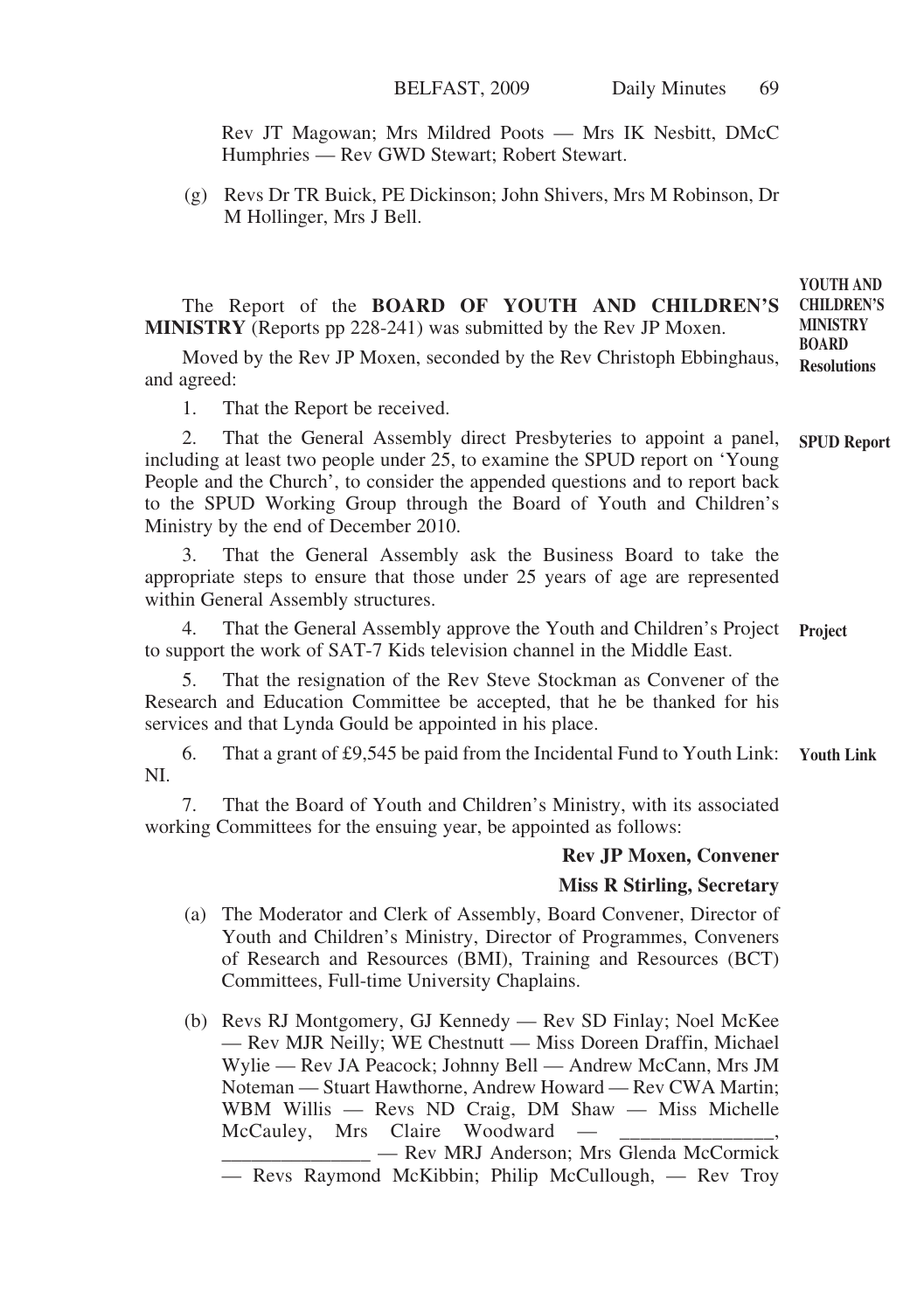Morgan, Miss Pamela Patton — Ronald Annett, Andrew Mullan — Revs CFD Clements, RA Campbell — Revs Peter Turton, Kenneth Henderson — GA Barkley, RWH Hill — Revs DS Brownlow, JD Montgomery.

(g) Rev Amanda Best; Mrs C Murray, Mrs J Craig, Mrs J Robinson, Mrs S Campbell, Mrs G Ditty, Mrs F Cromie, Mrs G Graham, Mrs L Keys, Mrs C McQuigg, P McKinstry, A Ditty, T McAllister, G MacLean, A Brown, Mark Beattie, Miss S Moore, Miss N Bradley, Miss Alison Armstrong, Jocelyn Brown.

# **A. TRAINING COMMITTEE**

# **Rev Christoph Ebbinghaus, Convener**

- (a) The Moderator and Clerk of Assembly, Board Convener, Committee Convener, Director of Youth and Children's Ministry, Youth Development Officer, Children's Development Officer, Regional Youth and Support Worker, Director of Programmes, Young Adults' Development Officer.
- (x) Paul Brown, Mrs Jenny Robinson, Dr Alistair McCracken.
- (y) Rev Kenneth Henderson; Miss Michelle McCauley, Michael Wylie.

# **B. RESEARCH AND EDUCATION COMMITTEE**

## **Ms Lynda Gould, Convener**

- (a) The Moderator and Clerk of Assembly, Board Convener, Committee Convener, Director of Youth and Children's Ministry, Rev RS Stockman.
- (x) Glenn Jordan, Mrs Sonia Mawhinney, Chris Hunter, Philip Scott.
- (y) Revs SD Finlay, Troy Morgan, RJ Montgomery; Stuart Hawthorne.

# **C. RESOURCES COMMITTEE**

## **Rev GJ Kennedy, Convener**

- (a) The Moderator and Clerk of Assembly, Board Convener, Committee Convener, Director of Youth and Children's Ministry, Children's Development Officer, Youth Development Officer, Regional Youth and Support Workers, Director of Programmes, Young Adults' Development Officer.
- (x) Revs RL Brown, JA Peacock; Mrs Ruth Elkin.
- (y) Rev DS Brownlow; Miss Michelle McCauley, Miss Pamela Patton, Jonathan Bell.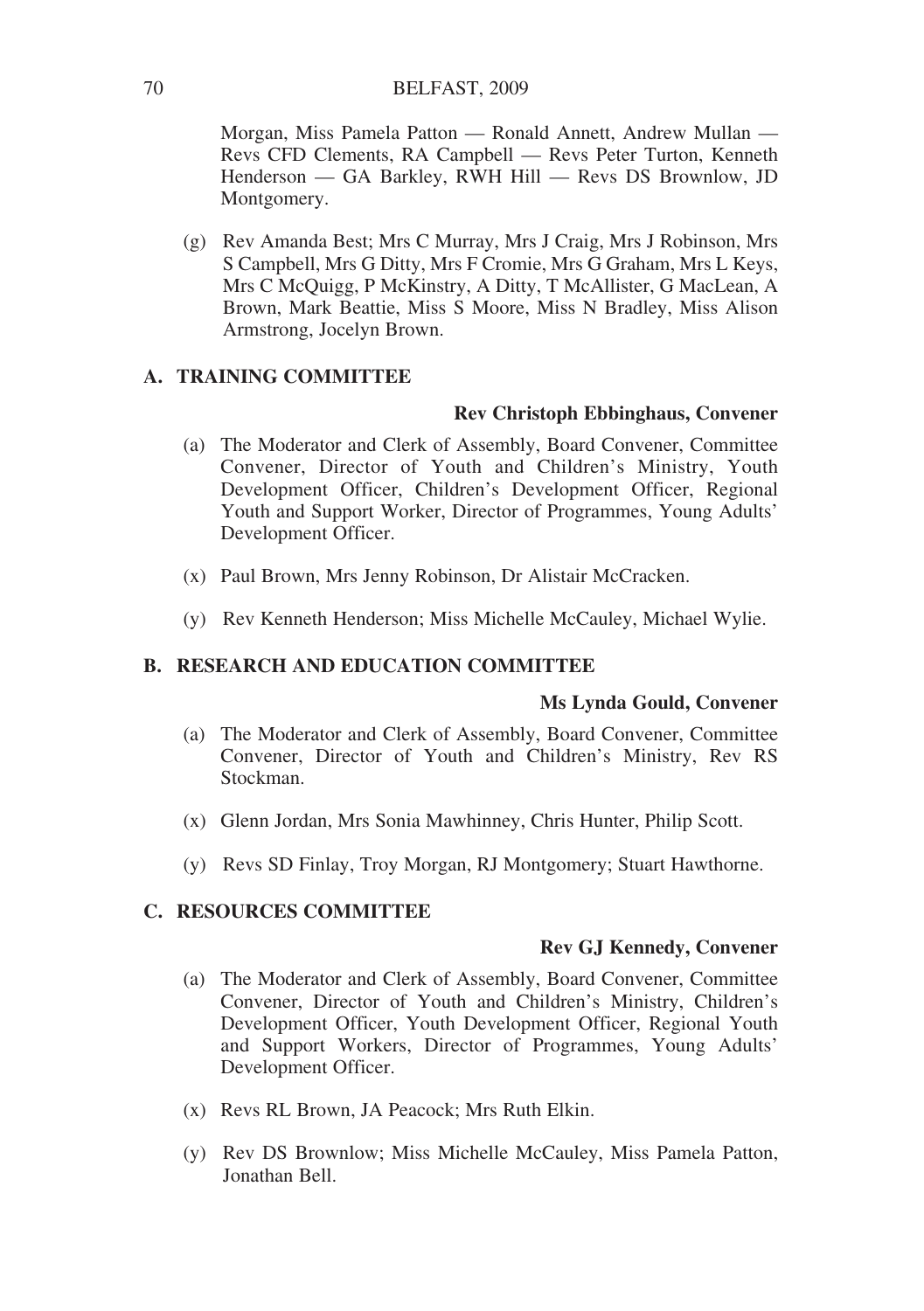#### **D. MINISTRY OPPORTUNITIES COMMITTEE**

#### **Rev JH Flaherty, Convener**

- (a) The Moderator and Clerk of Assembly, Board Convener, Committee Convener, Director of Youth and Children's Ministry, Representative Board of Mission Overseas and Board of Mission in Ireland, Director of Programmes, Young Adults' Development Officer.
- (x) Revs Dr MJ Welsh, JA Curry; David McCullagh, Mark Moorhead, Mrs Karen Martin.
- (y) Revs CWA Martin, JD Montgomery, RA Campbell, ND Craig; Andrew Mullan.

#### **E. MINISTRY EVENTS COMMITTEE**

#### **Rev AJ Thompson, Convener**

- (a) The Moderator and Clerk of Assembly, Board Convener, Committee Convener, Director of Youth and Children's Ministry, Director of Programmes.
- (x) Michael Wylie, Alan Meban, Robert Penney, Nick Cooper, Mark Moorehead.
- (y) Rev MRJ Anderson; Andy McCann, Andrew Howard, Rick Hill, Jonathan Bell.

#### **Intermission**

The Minutes were taken and corrected.

| The Report of the <b>GENERAL BOARD</b> (Reports pp 14-113) - debate<br>resumed (see page 66) | <b>GENERAL</b><br><b>BOARD</b><br>(contd) |
|----------------------------------------------------------------------------------------------|-------------------------------------------|
| Moved by the Rev Dr DJ Watts, seconded by the Mr DA Crowe and agreed: Resolutions            |                                           |

34. That the General Assembly continue in prayer for victims and survivors of the conflict and offers encouragement to the Pilot Victims' Forum and the CVSNI for their work, particularly as CVSNI moves to deliver better services to meet the needs of victims and survivors.

#### **Panel on Ministries**

35. That the General Assembly adopt the Scheme for Part-Time Ministry.

36. That the General Board adopt the Scheme for an Auxiliary Ministry.

37. That the General Board adopt the scheme for the Appointment and Training of Evangelists.

38. That the General Assembly adopt the recommendations in the Report on Salary Scales, Terms and Conditions of Additional Pastoral Personnel,

## **Ministeries**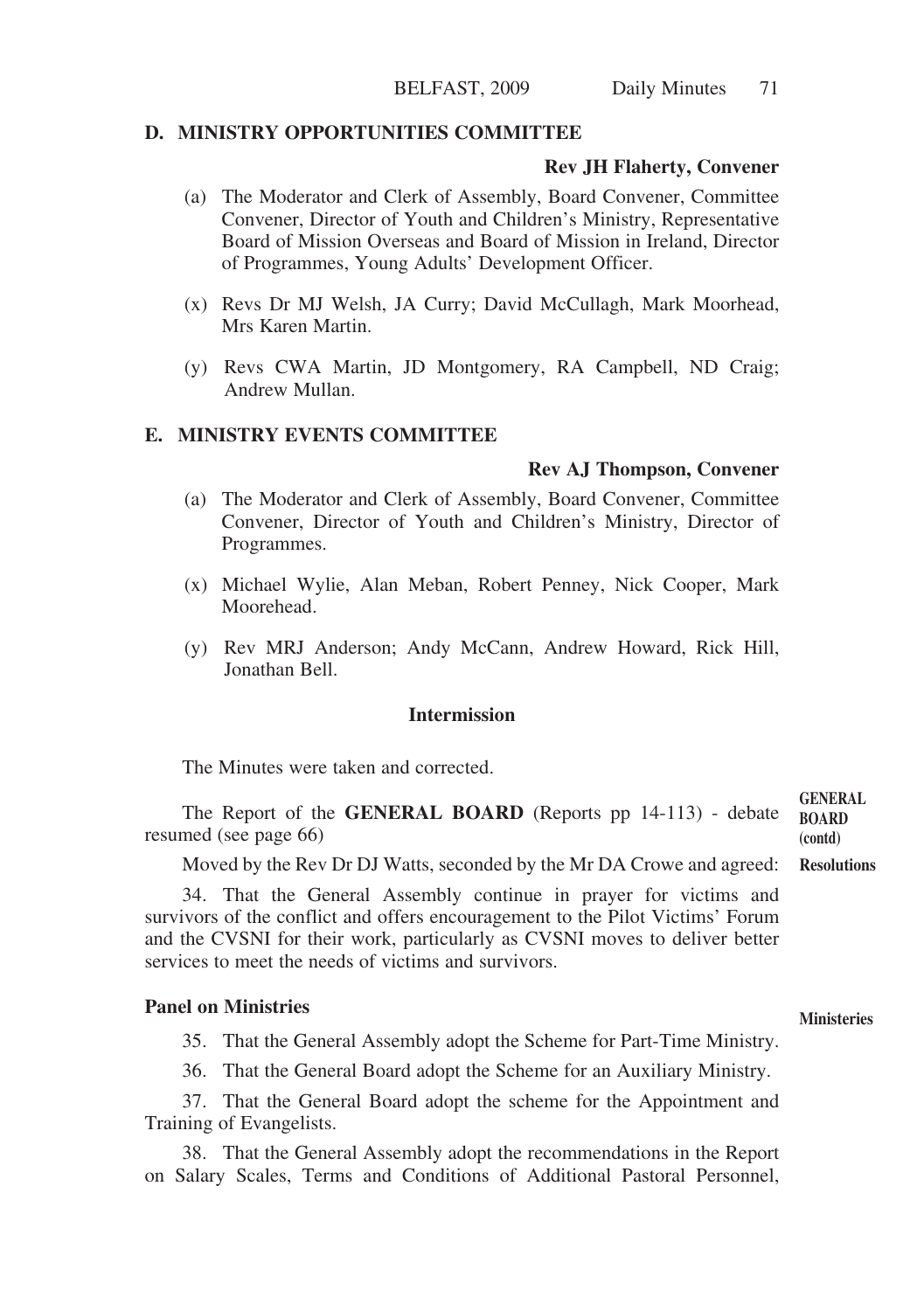effective for all new posts, and extensions of existing posts, from September 2010 onwards.

## **Resignations**

39. That the resignation of the Rev Prof Laurence Kirkpatrick as Principal of Union Theological College be accepted, that he be thanked for his services and that the Rev Prof Patton Taylor be appointed in his place.

40. That the resignation of the Rev Charles McMullen as Convener of the Global Concerns Committee be accepted, that he be thanked for his services and that Rev Dr Annes Nel be appointed in his place.

41. That the resignation of the Rev Dr Allen Sleith as Convener of the Church Relations Committee be accepted, that he be thanked for his services and that Rev Lorraine Kennedy-Ritchie be appointed in his place.

42. That the resignation of the Rev Dr Jack Richardson as Convener of the Memorial Record be accepted, that he be thanked for his services and that the Very Rev Dr Donald Patton be appointed in his place.

## **General**

43.That the General Assembly approve the following budget from the Incidental Fund:

| £6,000 |
|--------|
| £9,000 |
| £2,000 |
| £2,000 |
|        |

44. That the General Board with its associated working Committees for the ensuing year, be appointed in accordance with Par 272 of the Code as follows:

# **The Clerk, Convener**

- (a) Moderator, Clerk of Assembly, preceding three Moderators and former Clerks of Assembly, Assembly Conveners and Secretaries of Commissions and Boards.
- (b) Revs Dr RA Russell, Dr WP Addley; Alan Boyd, Peter Davison Revs CG Harris, AD Davidson; JG MacQueen, JLA McIlwaine — Revs JJ Andrews, WB Boyd; Nathaniel Rea, Samuel Wallace — Revs TC Morrison, DW Brice; HA Groves, Richard Doggart — CWL Graham; Revs DJ Boden, WJ Orr; Miss Mary Angus — DC Cowan; Rev FP Sellar; CM Young, John McKibbin — Revs MS Gault, GAJ Farquhar; Edwin Boal, James Armstrong — Revs WI Hunter, Noel Ward; Cecil Lynn, George McIntyre — Revs Stanley Stewart, Dr David Latimer; Mrs Ruby Millar, Ian McCracken — Revs Dr BCG Black, AS Smyth; John Hanna, William Poole — Revs JI Davey, Paul Jamieson; Norman Mawhinney, Miss Evelyn Whyte — Revs CJ Gamble, AJ Boal; Ms Joan Cowle, AW Finlay — Revs IJ Patterson,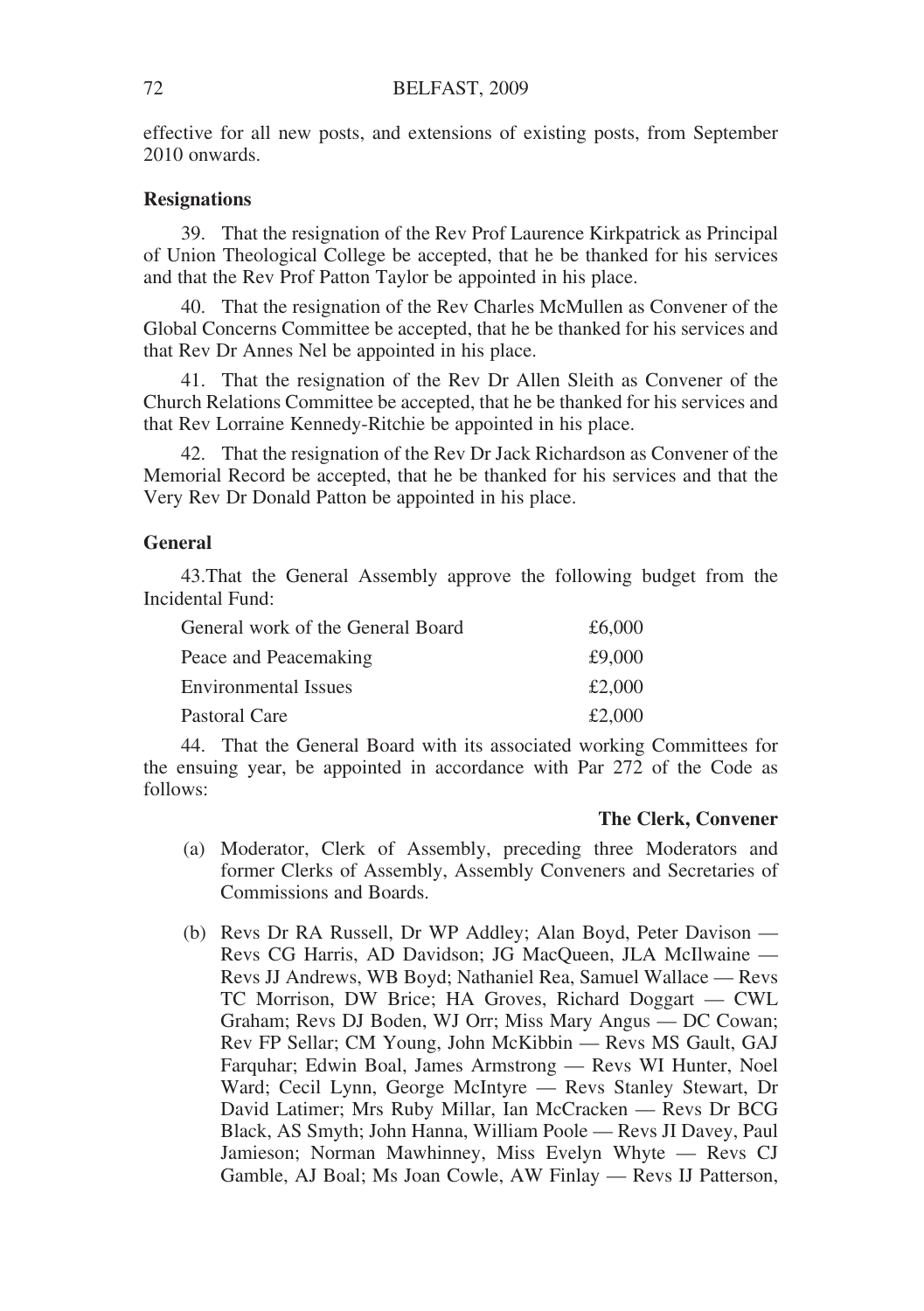RA Moffett; JB McClean, Dr TJ Robinson — Revs SG Anketell, GJ Mackarel; J Fairbairn, Wilson McConkey — Revs SA Finlay, WT Bingham; James Chestnutt, Samuel Walker — Revs Robert Herron, RB Thompson; TJG Wilson, JA Patterson — Revs Noel McClean, HW Mullan; MW Morrison, EC Redmond — Revs WJ Murdock, Brian Kennaway; J Johnston, Mrs Adrianne Bowden — Revs TJ Conway, AS Thompson; Orr Gibson, WGN Johnston.

(g) Revs Dr RI Birney, DH Thompson, IF Smith, RA McLernon; Mrs Zoe Vallely, Mrs Caroline Hawthorne, Mrs Deborah Webster, Mrs Hilary Jess, Mrs Maeve Magowan, Mrs Sarah Harding, Mrs Avril Heenan, Mrs Pauline Kennedy, Miss Barbara McDade, Miss Muriel Cromie, D Bell, JH Martin, WJ Cairns.

## **A. CHURCH AND SOCIETY COMMITTEE**

# **Revs Dr LE Carroll; AJ Boal, Co-Conveners**

- (a) The Moderator, preceding Moderator, Clerk, former Clerks, and Deputy Clerk of Assembly, Moderator-Designate, Global Concerns Convener, Church and Society Conveners, Communications Secretary.
- (x) Revs Dr David Clarke, Alan Wilson, JA Kirkpatrick, CA Meban; R McCarter.
- (y) Revs WT Bingham, JJ Andrews, Brian Kennaway; JA Patterson, I McCracken.

#### **B. GLOBAL CONCERNS COMMITTEE**

#### **Rev Dr AF Nel, Convener**

- (a) The Moderator and Clerk of Assembly, Committee Convener, Conveners of Environment, Peace and Peacemaking, Race Relations Panels, Representative of Board of Mission Overseas, Church Relations, Rev CJC McMullen.
- (x) Rev CM Hunter; Mrs F Watts, Dr J Gillespie.
- (y) Revs Dr WP Addley, Dr RA Russell, AD Davidson; A Boyd.

#### **C. CHURCH RELATIONS COMMITTEE**

#### **Rev L Kennedy-Ritchie, Convener**

- (a) The Moderator and Clerk of Assembly, Committee Convener, Prof of Systematic Theology, Representative of Youth and Children's Ministry, Board of Mission in Ireland, Board of Mission Overseas and Global Concerns, Rev Dr WJA Sleith.
- (x) Revs John Brackenridge, KDW Crowe, Dr JC McCullough, TJ Wilson, DB Knox, Simon Henning.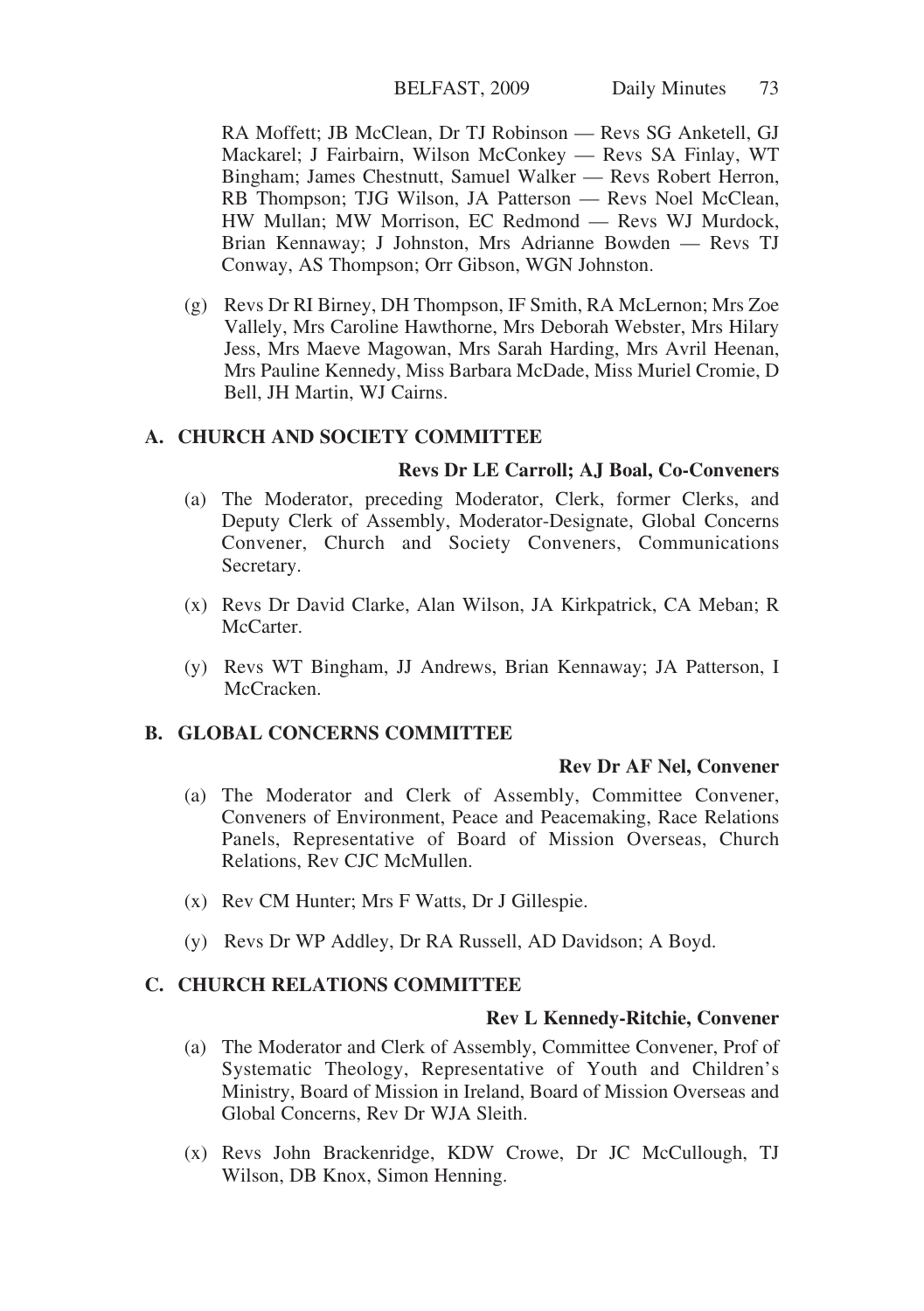(y) Revs WB Boyd, GAJ Farquhar, SG Anketell; CM Young, Dr TJ Robinson, \_\_\_\_\_\_\_\_\_\_\_\_.

#### **D. DOCTRINE COMMITTEE**

#### **Principal UTC, Convener**

- (a) The Moderator and Clerk of Assembly, General Assembly's Theological Professors.
- (x) Revs CA Meban, GJ Kennedy, SD Finlay; Dr Michael McClenahan, R Thompson, Miss D Ford.
- (y) Revs AD Davidson, GJ Mackarel, Dr RA Russell, SA Finlay, AJ Boal, IJ Patterson.

## **E. PRIORITIES COMMITTEE**

#### **The Clerk, Convener**

- (a) The Moderator, Clerk, Deputy Clerk of Assembly, Board Secretaries.
- (x) Conveners of: Union Commission; Communications; Mission Overseas; Mission in Ireland; Social Witness; Youth and Children's Ministry; Christian Training, Finance and Personnel; United Appeal Boards.
- (y) Revs TJ Conway, Dr RA Russell, RA Moffett, GAJ Farquhar, AD Davidson; Mrs Adrianne Bowden, DC Cowan, JLA McIlwaine, CWL Graham.

#### **F. MODERATOR'S ADVISORY COMMITTEE**

#### **The Clerk, Convener**

- (a) The Moderator, preceding three Moderators, Clerk, former Clerks, Deputy Clerk of Assembly, Communications and Press Secretary.
- (x) Rev DR Baker; Mrs Rosemary Dunlop, Norman Chambers, Lindsay Conway, MA Morrow QC.
- (y) Revs JJ Andrews, TJ Conway, SG Anketell; Mrs Adrianne Bowden, Mrs Ruby Millar.

# **G. RECEPTION OF MINISTERS AND LICENTIATES COMMITTEE**

#### **Rev IJ Patterson, Convener**

(a) The Moderator, Clerk, Deputy Clerk of Assembly, Committee Convener, Convener of Board of Christian Training, Convener and Director of Ministerial Studies, Convener Church Relations, Principal UTC, Secretary of Board of Mission in Ireland.

74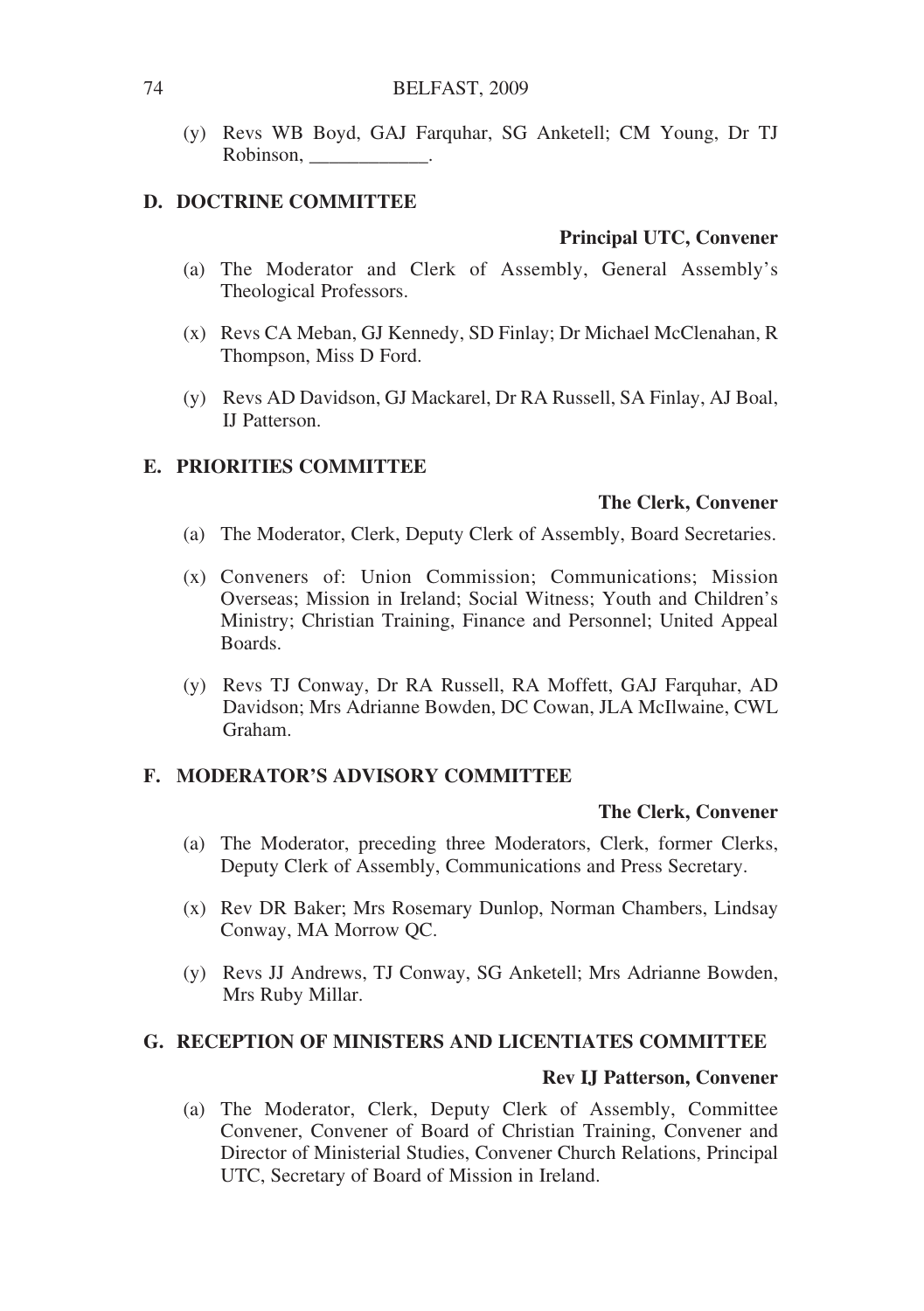- (x) Revs KWJ Hanna, SD Finlay, SS Johnston, Lorraine Kennedy-Ritchie; David McMullan, Miss Anne Taylor.
- (y) Revs SA Finlay, WJ Murdock, CG Harris, GAJ Farquhar; Miss Mary Angus, Alan Boyd.

The **Overtures Anent Pars 62 and 98 of the Code** (Reports p112) were Overtures submitted by the Rev Dr DJ Watts.

Moved by the Rev Dr DJ Watts, seconded by the Rev TD Gribben, and agreed:

That the overtures anent Par 62 and 98 of the Code, having lain on the books for one year, be enacted as the law of the Church.

The **Overtures Anent Par 25 and 48 of the Code** were submitted by the Rev Dr DJ Watts, as follows:

#### **Anent Par 25**

It is hereby overtured to the General Assembly to enact that in Par 25 of the Code an additional sub-paragraph (3) be added:

(3) Remunerated employees of the congregation may be members of the Kirk Session but shall not sit and deliberate with the Session when matters affecting their employment, and that of other remunerated employees, are under discussion.

#### **Anent Par 48**

It is hereby overtured to the General Assembly to enact that in Par 48 of the Code an additional sub-paragraph (5) be added:

(5) Remunerated employees of the congregation may be members of the Committee but shall not sit and deliberate with the Committee when matters affecting their employment, and that of other remunerated employees, are under discussion.

Moved by the Rev Dr DJ Watts, seconded by the Rev TD Gribben, and agreed:

1. That the overtures anent Pars 25 and 48 of the Code be received and placed on the books.

2. That the overtures anent Pars 25 and 48 of the Code be made Interim Acts.

The **Overture anent Par 33 of the Code** (Reports p 113) was submitted by the Rev Dr DJ Watts

Moved by the Rev Dr DJ Watts, seconded by the Rev TD Gribben, and agreed: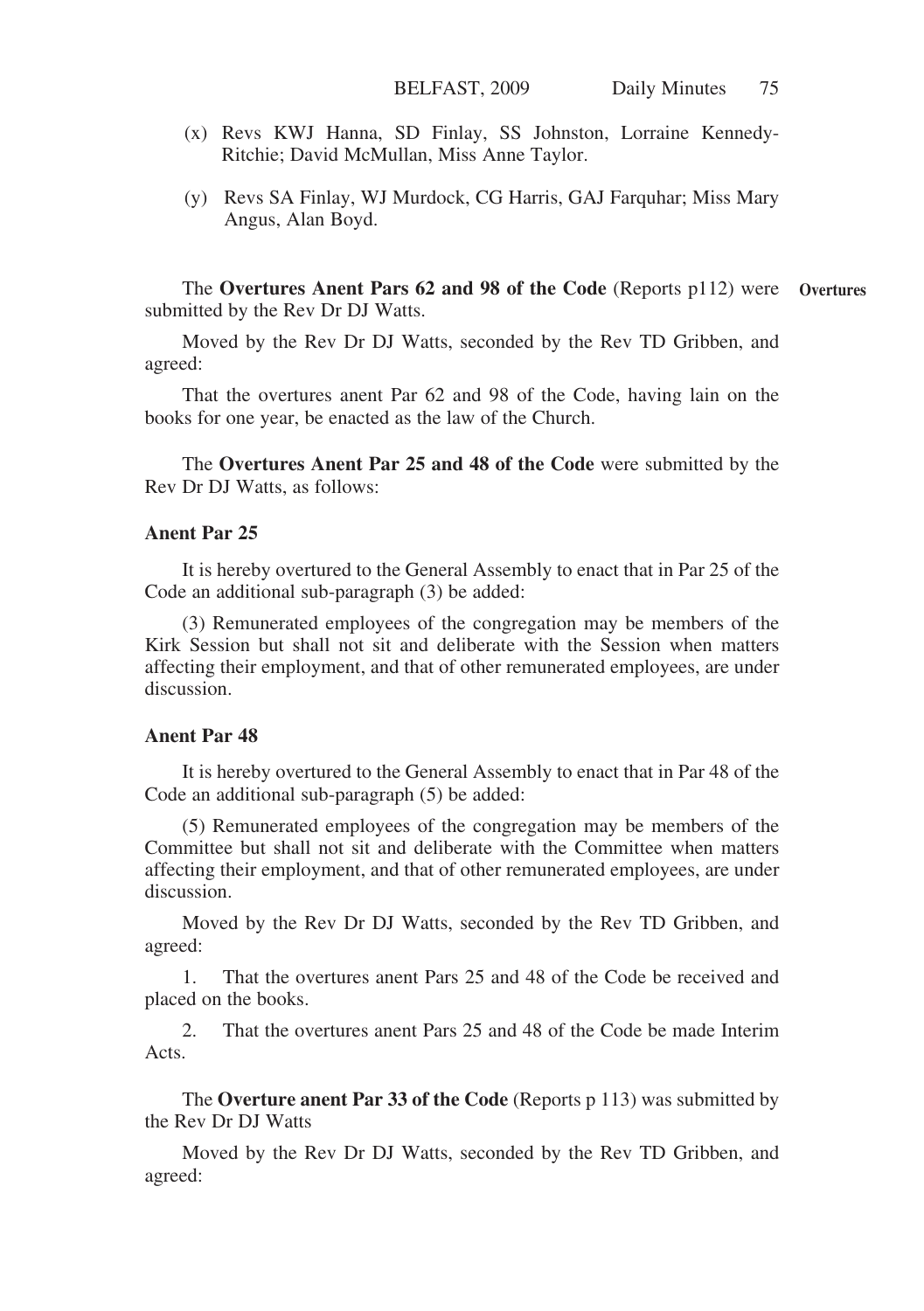1. That the overture anent Par 33 of the Code be received and placed on the books.

2. That the overture anent Par 33 of the Code be made an Interim Act.

The **Overture anent Par 81 of the Code** (Reports p 113) was submitted by the Very Rev Dr JW Lockington.

Moved by the Very Rev Dr JW Lockington, seconded by the Very Rev Dr David Clarke, and agreed:

1. That the overture anent Par 81 of the Code be received and placed on the books.

2. That the overture anent Par 81 of the Code of the Code be made an Interim Act.

The **Overture Anent Par 272(4) of the Code** (Reports p113) was submitted by the Rev Dr DJ Watts.

Moved by the Rev Dr DJ Watts, seconded by the Rev TD Gribben, and agreed:

That the overture anent Par 272(4) of the Code be received and that, under Par 111 of the Code, it be made the rule of the Church.

The **Overtures Anent Pars 277, 280, 281, 283, 284** of the Code were submitted by the Rev Dr DJ Watts, as follows:

## **Anent Par 277**

It is hereby overtured to the General Assembly to enact that in Par 277 of the Code sub-paragraph 277(5) be deleted.

## **Anent Par 280**

It is hereby overtured to the General Assembly to enact that in Par 280 of the Code, sub-paragraph 280(5) be deleted and the following substituted in its place:

"(5) The Board may call ministers appointed to serve the Board in full-time administration."

#### **Anent Par 281**

It is hereby overtured to the General Assembly to enact that in Par 281 of the Code, at sub-paragraph  $281(3)(a)$  the words "universities or colleges" be deleted and the words "universities, colleges or schools" substituted in their place and that sub-paragraph 281(4) be deleted and the following substituted in its place:

"(4) The Board may call ministers appointed to serve the Board in full-time administration."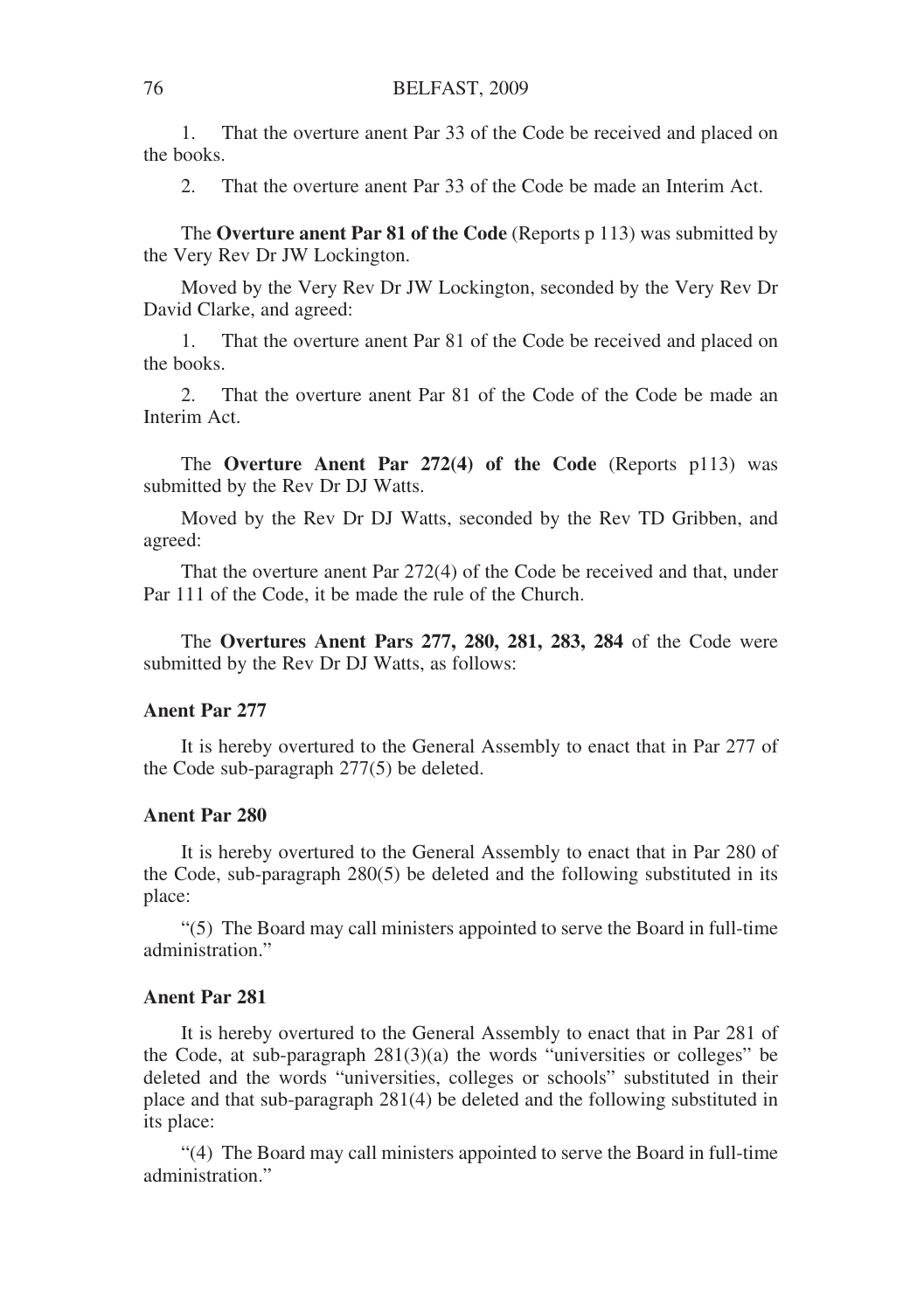#### **Anent Par 283**

It is hereby overtured to the General Assembly to enact that in Par 283 of the Code, at sub-paragraph 283(3)(b) the words "in Youth service work" be deleted and the words "in youth and children's work" substituted in their place.

#### **Anent Par 284**

It is hereby overtured to the General Assembly to enact that in Par 284 of the Code sub-paragraph 284(3) be deleted and the following substituted in its place:

"(3) The Board may call ministers to serve as teachers in day schools, together with Advisers on R.E., who are at least two thirds of the school week engaged in specialist religious teaching, on the condition that, in the event of such work occupying less than two thirds of their time, they shall be deemed to have resigned from the work to which they were called; provided that ministers who are members of Church courts in virtue of such call and appointment report on their work to the Board as may be required, not less than annually."

Moved by the Rev Dr DJ Watts, seconded by the Rev TD Gribben, and agreed:

That the overtures anent Pars 277, 280, 281, 283, 284 of the Code be received and that, under Par 111 of the Code, they be made the rule of the Church.

The final report of the **BUSINESS BOARD** was submitted by the Clerk, the Rev Dr DJ Watts, as follows:

**BUSINESS BOARD Final Report**

The Business Board met to consider the content of the resolutions below. The reason for the date in resolution 9 is that there will be public holidays in the UK on Monday 4 and Tuesday 5 June, 2012.

The Business Board submits the following resolutions:

Moved by the Rev Dr DJ Watts, seconded by the Rev TD Gribben and agreed:

1. That the Report be received.

2. That the General Assembly express appreciation of the important contribution of the SPUD delegates which has greatly enhanced the work of the Assembly.

3. That the Finance and Personnel Board be authorised to appoint Employer Nominated Trustees to the PCI Pension Scheme.

- 4. That the General Board be authorised to appoint:
	- (a) An ad-hoc Committee on elders serving on Kirk Session for a fixed term.
	- (b) An ad-hoc Committee on encouraging planned giving.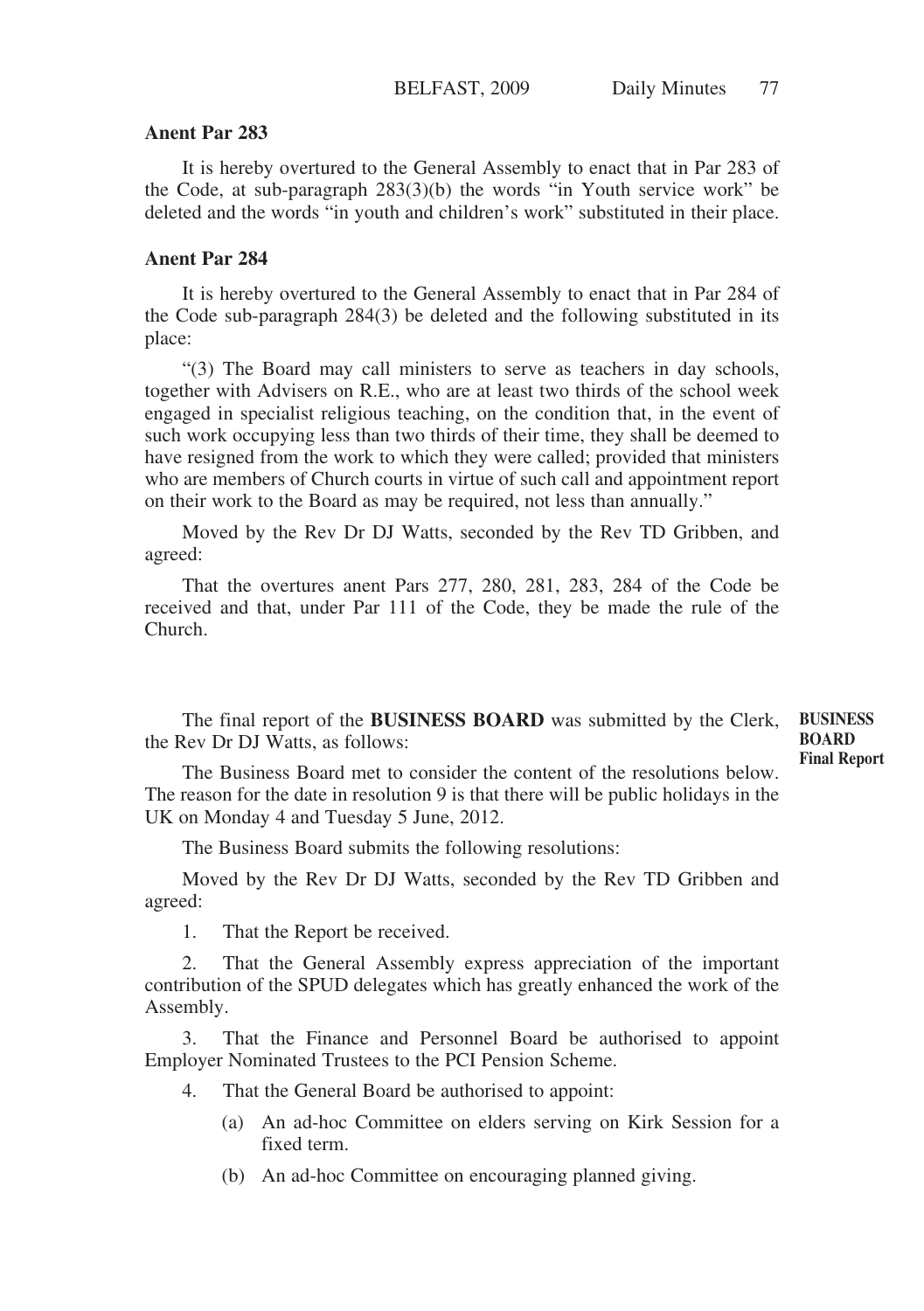5. That the following corresponding members be appointed:

*To the Church of Scotland 2011*

The Right Rev Dr T Norman Hamilton

Chaplain

Elder

6. That the delegates to the Presbyterian Church of Wales 2011, the General Synod of the Church of Ireland 2011 and the Methodist Conference 2011 be appointed by the Business Board.

7. That the Clerk be given authority to make corrections to the Daily Minutes as and when required.

8. That the next General Assembly be held in Belfast on Monday, 6 June, 2011.

9. That the General Assembly in 2012 shall provisionally begin on Monday, 28 May, 2012.

## **CLOSE OF ASSEMBLY**

The Moderator conducted a closing act of worship and thanked: the Clerk of Assembly and the Deputy Clerk; Mrs Joyce Anderson and the staff of the General Secretary's Office; his Chaplains; Mr Stephen Lynas, the audio visual and IT teams and the media; the Church House staff, including Mr Harry Orr; the Rev GE Best, Mrs Maureen Patterson; the caterers, McKees and the ladies from Helen's Bay; Mrs Pat Crossley; the organists and musicians; those who acted as stewards from Belfast City Mission and others and the time-keepers.

Thereafter he declared the Assembly to be dissolved and convened the next Stated General Assembly of the Presbyterian Church in Ireland to meet in Church House, Belfast, on Monday, 6th June, 2011.

The Moderator pronounced the Benediction.

The sederunt came to a close at 5.55pm

Attested by DONALD J WATTS Clerk of Assembly

78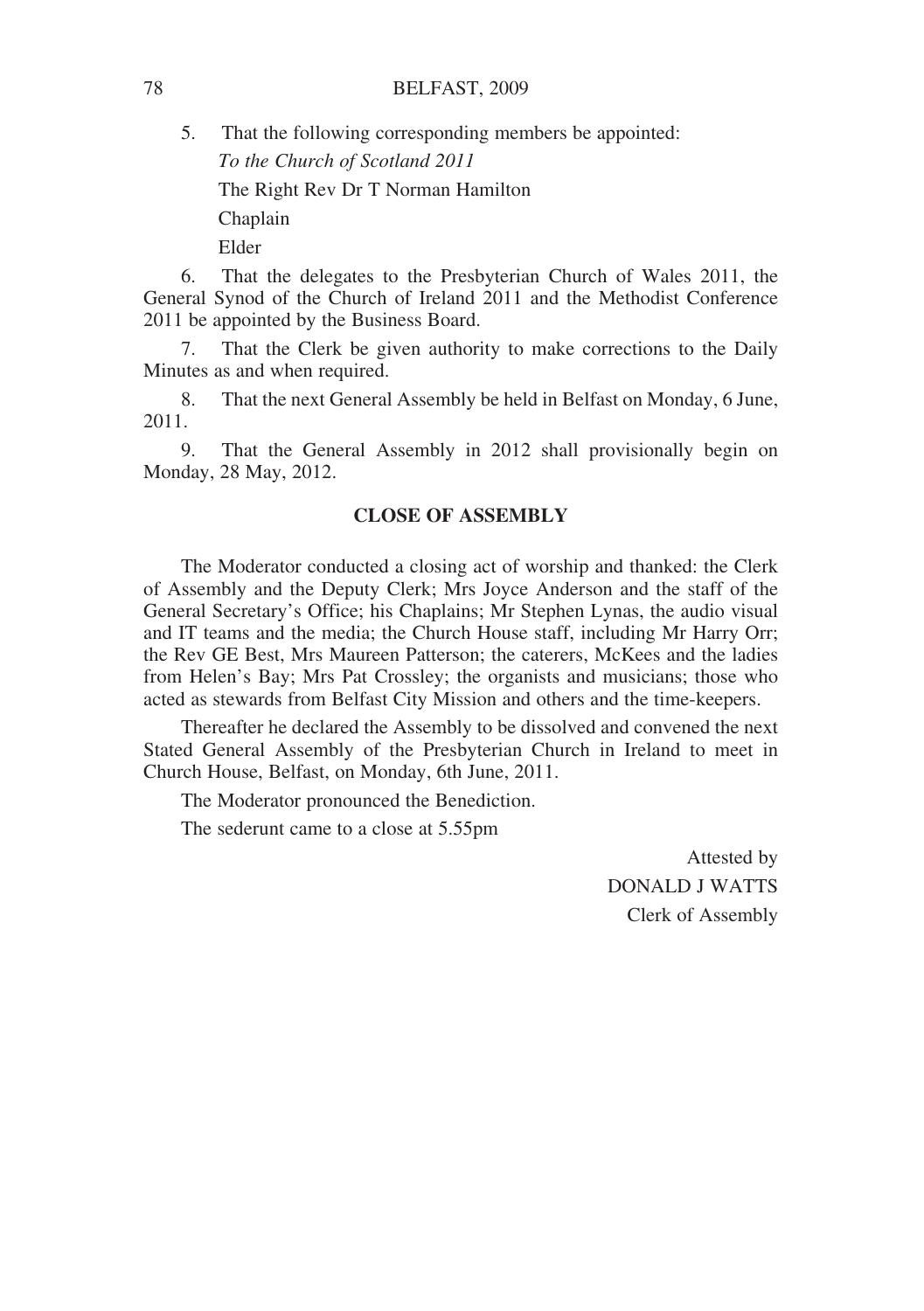# **CHANGES IN THE CODE 2009**

CHURCH HOUSE,

BELFAST, BT1 6DW

AUGUST, 2009

The following changes have been made in the 1997 edition of the Code, which should be corrected accordingly.

> Donald J. Watts Clerk of Assembly

## **Par 25**

Add the following sub-paragraph:

"(3) Remunerated employees of the congregation may be members of the Kirk Session but shall not sit and deliberate with the Session when matters affecting their employment, and that of other remunerated employees, are under discussion." (IA 2010)

### **Par 33**

Add the following sub-paragraph:

"(3) A ruling elder who has reached the age of 65, or is in special circumstances, may retire from their duties in a congregation with the consent of the Presbytery, who may if it so wishes, in consultation with the Kirk Session, deem the elder to be an 'elder-emeritus' of the Presbyterian Church in Ireland." and re-number the subsequent sub-paragraphs. (IA 2010)

#### **Par 40(4)**

Delete Par 40(4) and substitute the following:

"(4) The Session shall record attendance of communicants at the Lord's Supper and may do so by the use of tokens or other appropriate method approved by Presbytery." (IA confirmed 2010)

## **Par 48**

Add the following sub-paragraph:

"(5) Remunerated employees of the congregation may be members of the Committee but shall not sit and deliberate with the Committee when matters affecting their employment, and that of other remunerated employees, are under discussion." (IA 2010)

## **Par 57**

Delete Par 57 and substitute the following:

"57(1) **Subject to sub-paragraph (3) below, it shall be the duty of congregational trustees** to carry out the lawful directions given to them on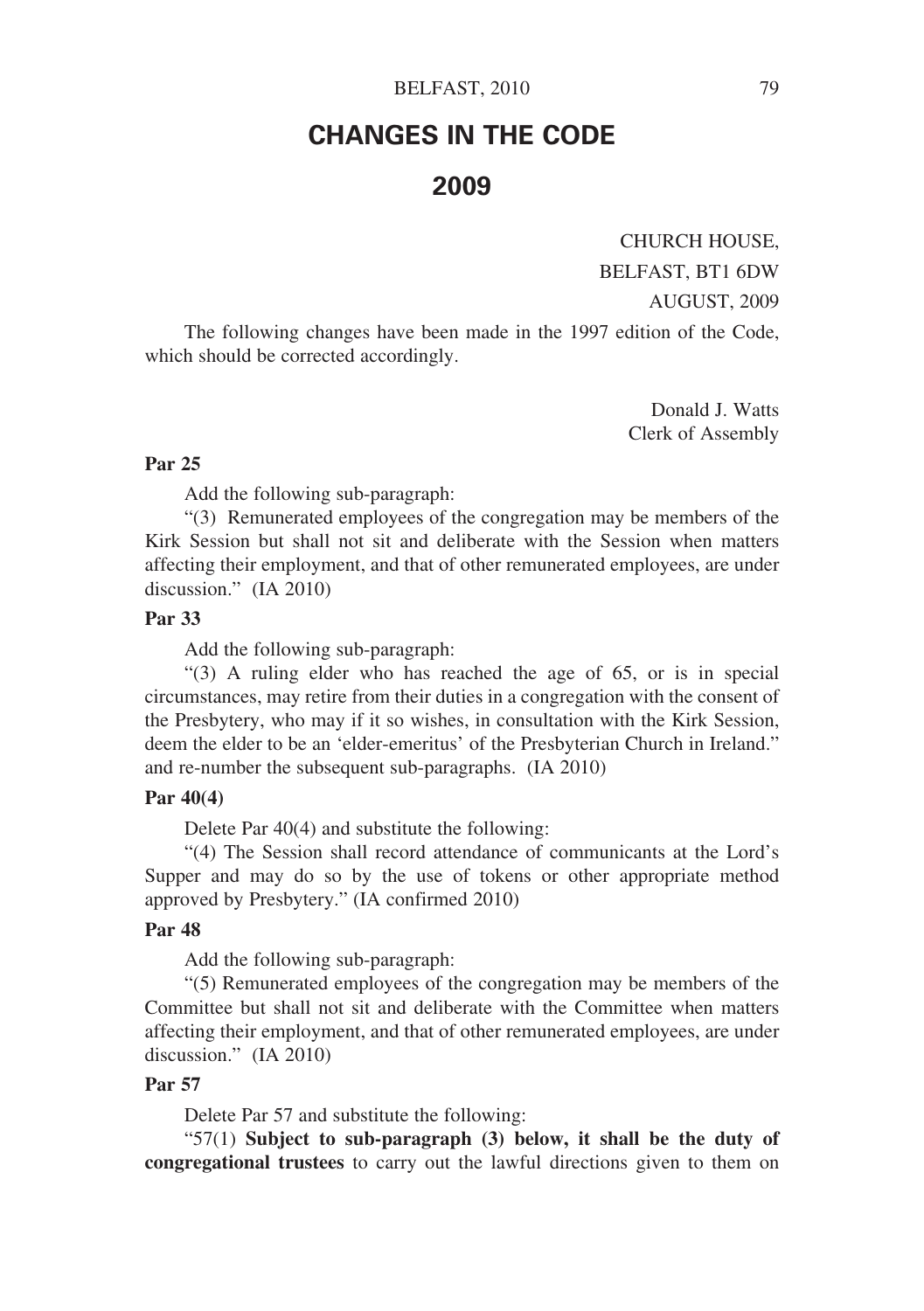behalf of the congregation by the Congregational Committee and, in giving such directions and in administering the property of the congregation, the Committee shall be bound by the subsequent provisions of this paragraph.

(2) Subject to sub-paragraph (3) below, transactions creating, transferring or affecting any estate or interest in congregational property shall not be entered into without the authorisation of the congregation and the sanction of the Presbytery being first obtained; save that the Kirk Session may, subject to this Code and to rules, authorise what meetings shall be held in or on congregational property.

(3) When deciding upon the terms of any amalgamation or dissolution the Union Commission shall have power to determine the future ownership or dispersal of property and assets belonging to both or either congregation and congregational trustees shall carry out such directions given to them on behalf of the Commission.

(4) All leases, declarations of trust or other assurances relating to the acquisition, disposal or use of congregational property shall before being executed be submitted to the Presbytery and shall not be executed without the prior approval of the Presbytery. It shall be the responsibility of the minister and the representative elder to ensure that this submission is made.

(5) The site and plans of all new buildings proposed to be erected on congregational property and of all proposed demolition, structural alterations of or structural additions to existing buildings thereon (including all proposals and designs for memorials, windows, artificial lighting and for seating and furnishings requisite for public worship) shall be submitted for the approval of the Committee on Church Architecture and of the Presbytery and, without such approval, and without the approval of the congregation, no such erection or alteration shall be undertaken or made.

(6) In all situations where augmentation or incremental grant is being paid to the minister of a congregation the Presbytery shall consult with the Union Commission and obtain the Commission's consent before authorising any project under section (5) above.

(7) Notice of the convening of a meeting of the congregation for the purpose of giving an approval required under sub-paragraphs (2) or (5) or paragraph 46(f) shall be given from the pulpit on the two Sundays immediately preceding the date of the meeting." (IA 2010)

### **Par 62**

In Par 62 delete the words "but without a vote." and substitute the words "but without a vote, and shall invite ministers without charge under their care to do so." (IA confirmed 2010)

#### **Par 81**

Add the following sub-paragraph::

"(6) The minister emeritus of a congregation shall not exercise any pastoral role or conduct any services in connection with the congregation without the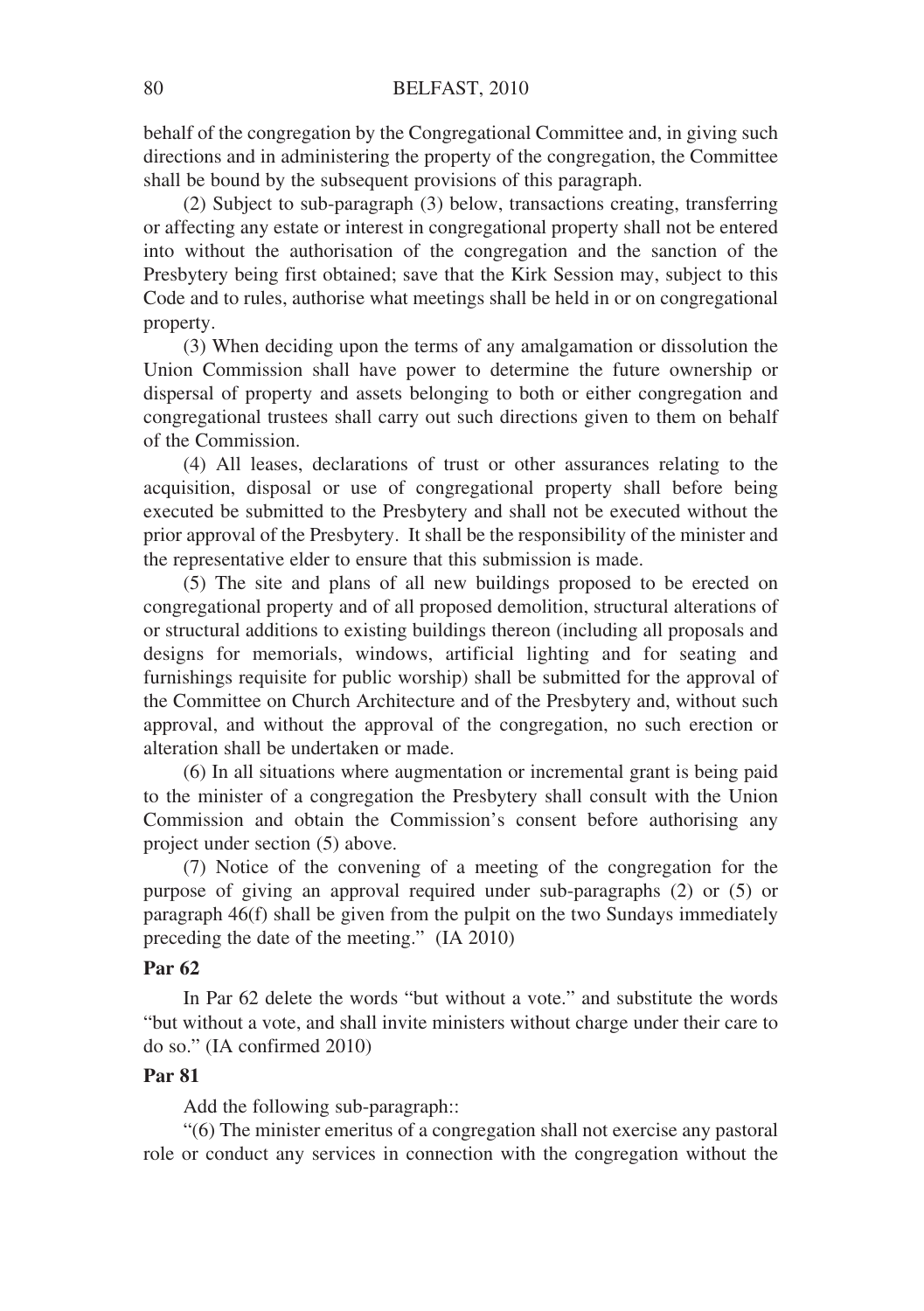specific prior permission of the minister of the congregation, or in a vacancy, the convener of the Vacancy Commission." (IA 2010)

## **Par 98**

In Par 98 delete the words "but without a vote." and substitute the words "but without a vote, and shall invite ministers without charge under the care of Presbyteries to do so." (IA confirmed 2010)

### **Par 106(g)**

In Par  $106(g)$  delete the word "unite" and substitute the word "link", and delete the word "unions" and substitute the word "linkages". (IA 2010)

#### **Par 124(1)**

In Par 124(1) delete the words "Ministers' Pension Fund (1978)" and substitute the words "Pension Scheme (2009)". (IA confirmed 2010)

#### **Par 125(1)**

In Par 125(1) delete the words "Ministers' Pension Fund (1978)" and substitute the words "Pension Scheme (2009)". (IA confirmed 2010)

#### **Par 125(A)**

In Par 125(A) delete the words "The object of the **1978 Ministers' Pension Scheme Fund** shall be to provide the appropriate Funds for the contribution to be made to the Ministers' Pension Scheme 1978" and substitute the words "The object of the **Presbyterian Church in Ireland Pension Scheme (2009) Fund** shall be to provide the appropriate funds for the contribution to be made to the Presbyterian Church in Ireland Pension Scheme (2009)." (IA confirmed 2010)

#### **Pars 128(3), 128(5)(d)**

In Pars 128(3), 128(5)(d) delete the word "united" and substitute the word "linked". (IA 2010)

#### **Par 128(5)(a)**

In Par 128(5)(a) delete the word "union" and substitute the word "linkage", and delete the word "unions" and substitute the word "linkages". (IA 2010)

#### **Par 128(6)(b)**

In Par 128(6)(b) delete the word "union" and substitute the word "linkage". (IA 2010)

#### **Pars 190(2)(c), 238(1), 245(1), 245(2)(a), 274(4), 274(8), 274(10)**

In Pars 190(2)(c), 238(1), 245(1), 245(2)(a), 274(4), 274(8), 274(10), delete the word "union" and substitute the word "linkage". (2010)

#### **Par 233(4)**

In Par 233(4) delete the word "unions" and substitute the word" linkages". (2010)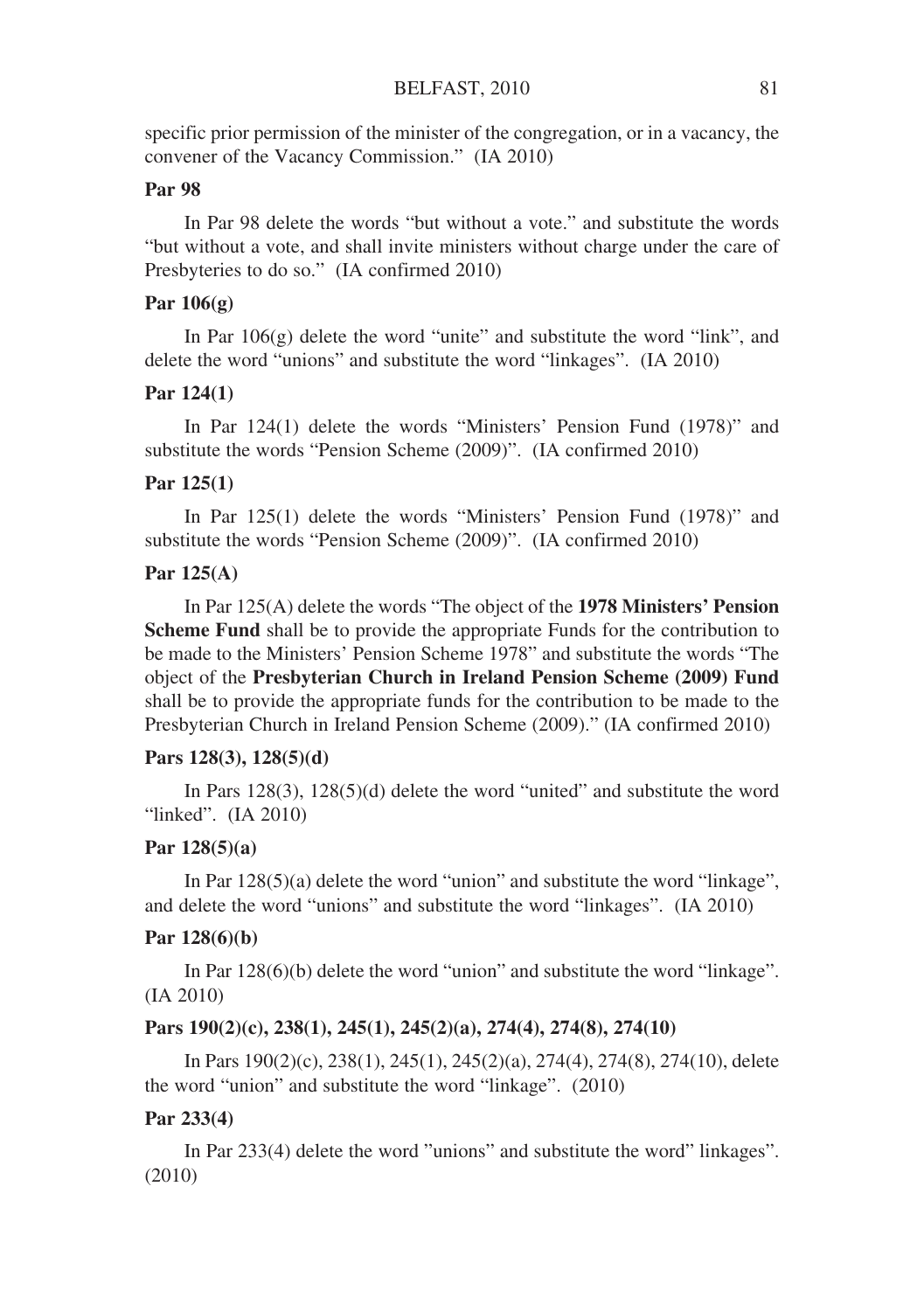#### **Pars 260(f), 274(5)(c)(ii) and (iii), 274(7), 274(13)**

In Pars  $260(f)$ ,  $274(5)(c)(ii)$  and (iii),  $274(7)$ ,  $274(13)$  delete the word "united" and substitute the word "linked". (2010)

#### **Par 272(4)**

Delete Par 272(4)(d) and substitute the following:

"prioritising the work of the Boards of the General Assembly". (2010)

#### **Par 274(5)**

In Par 274(5) delete the word "unite" and substitute the word "link". (2010)

#### **Par 274(6)**

Delete Par 274(6) and substitute the following:

" $274(6)(a)$  Where in the opinion of the Commission the pastorate of two or more congregations may be linked the Commission shall consult with the Kirk Sessions and Congregations involved (either directly or through the Presbytery), with the Presbytery itself and, in the case of Home Mission Congregations, with the Board of Mission in Ireland. The Commission shall endeavour to agree the terms with the Kirk Sessions involved. Where it proves impossible to obtain the agreement of one or more Kirk Sessions, but the Presbytery consents and in the case of Home Mission congregations the Board of Mission in Ireland consents, terms of linkage shall be fixed by the Commission, a date for its commencement set and such action reported in due course to the Assembly. These terms shall be binding on all the parties concerned. The same action may be taken to facilitate a porting. The Commission shall be the final authority as to the area of porting to be effected.

(b) No congregation shall be dissolved or amalgamated, with loss of its identity, except by authorisation from the Assembly. Where the Commission has been instructed by the General Assembly to agree terms, where one or more congregations are being amalgamated or dissolved by resolution of the Assembly, the Commission shall endeavour to agree the terms with the Kirk Sessions involved. Where it proves impossible to obtain the agreement of one or more Kirk Sessions, but the Presbytery consents, and in the case of Home Mission congregations the Board of Mission in Ireland consents, the terms shall be set by the Commission and shall be binding on all the parties concerned.

(c) When any congregation is considering a proposal for dissolution, amalgamation or linkage with another congregation, no arrangements regarding the sale of its properties and distribution of the proceeds or the income therefrom shall be made without first obtaining the agreement of the Commission.

(d) Where it is decided that within five years from the date of the leave to call the vacant congregation/s shall be linked with another congregation or congregations where there is still a minister in active duty (hereafter referred to as "the other congregation or congregations"), the Commission may issue leave to call to the vacant congregation/s on deferred linkage terms.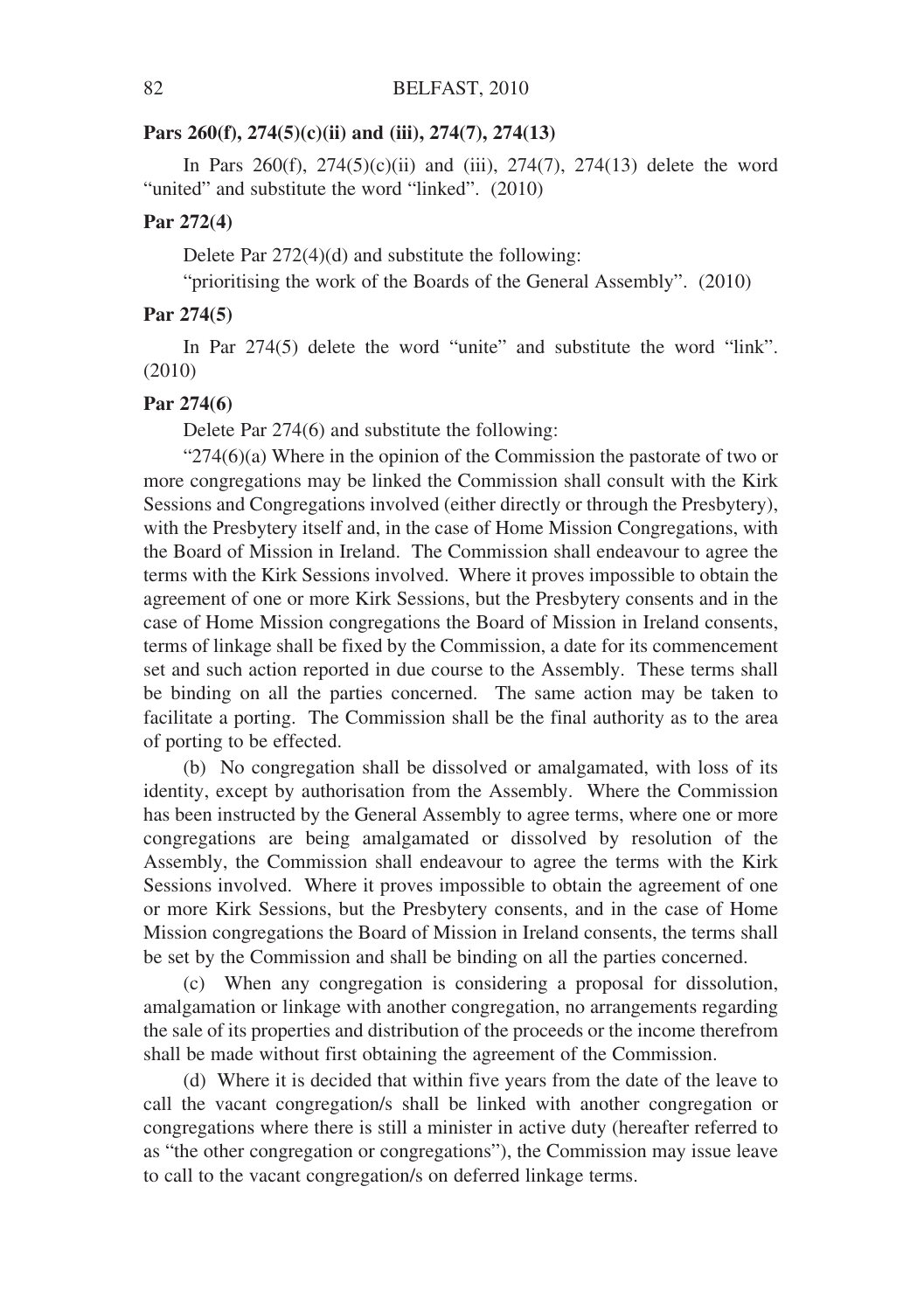(i) The Union Commission will have power to direct that in the choice of a Minister the vacant congregation or congregations and the other congregation or congregations shall act as one congregation and the Kirk Session as one Kirk Session.

(ii) The rights and entitlements of the active minister/s in the other congregation or congregations shall not be adversely affected by this arrangement.

(iii) When the minister/s in active duty retires or ceases to be minister/s of the other congregation or congregations in the deferred linkage the Union Commission shall agree final terms of linkage and the Presbytery arrange a service of installation in the other congregation or congregations.

(iv) If the minister called to the original vacant congregation in the deferred linkage resigns his charge, the same procedure as above will be followed." (2010)

## **Par 274(12)**

In Par 274(12) delete the word "union" and substitute the word "linkage", and delete the word "unite" and substitute the word "link". (2010)

## **Par 277**

Delete Par 277 of the Code sub-paragraph 277(5). (2010)

## **Par 280**

Delete sub-paragraph 280(5) and substitute the following:

"(5) The Board may call ministers appointed to serve the Board in fulltime administration." (2010)

## **Par 280(1)**

In Par 280(1) delete the words "the Irish Mission Superintendent" and "the Presbyterian Mutual Society Agent" also delete the words "Youth and Inter-Church Relations" and substitute the words "and Youth and Children's Ministry" and delete the words "Youth Board" and substitute the words "Youth and Children's Ministry Board". (2010)

## **Par 281**

In Par 281, at sub-paragraph 281(3)(a) delete the words "universities or colleges" and the words "universities, colleges or schools" and delete subparagraph 281(4) and substitute the following:

"(4) The Board may call ministers appointed to serve the Board in fulltime administration." (2010)

## **Par 283**

In sub-paragraph 283(3)(b) delete the words "in Youth service work" and substitute the words "in youth and children's work". (2010)

## **Par 284**

Delete sub-paragraph 284(3) and substitute the following: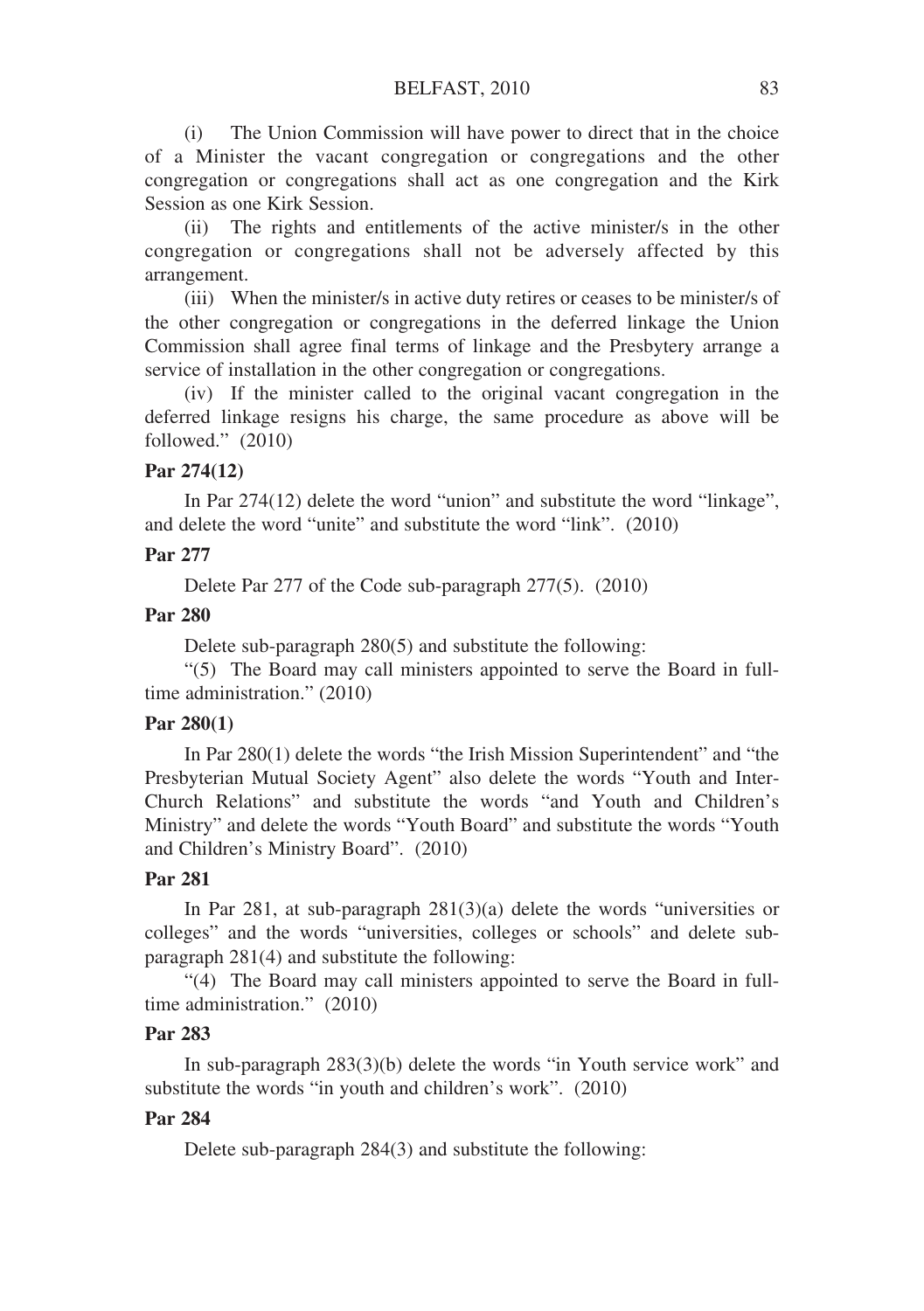"(3) The Board may call ministers to serve as teachers in day schools, together with Advisers on R.E., who are at least two thirds of the school week engaged in specialist religious teaching, on the condition that, in the event of such work occupying less than two thirds of their time, they shall be deemed to have resigned from the work to which they were called; provided that ministers who are members of Church courts in virtue of such call and appointment report on their work to the Board as may be required, not less than annually." (2010)

#### **Par 300(4)**

In Par 300(4) delete the words "a Home Mission Repairs Fund account from which" and substitute the words "the Board of Mission in Ireland so that" and delete the words "towards the acquisition or repair or improvement of Church or manse property held in connection with any congregations or charges under the Board". (2010)